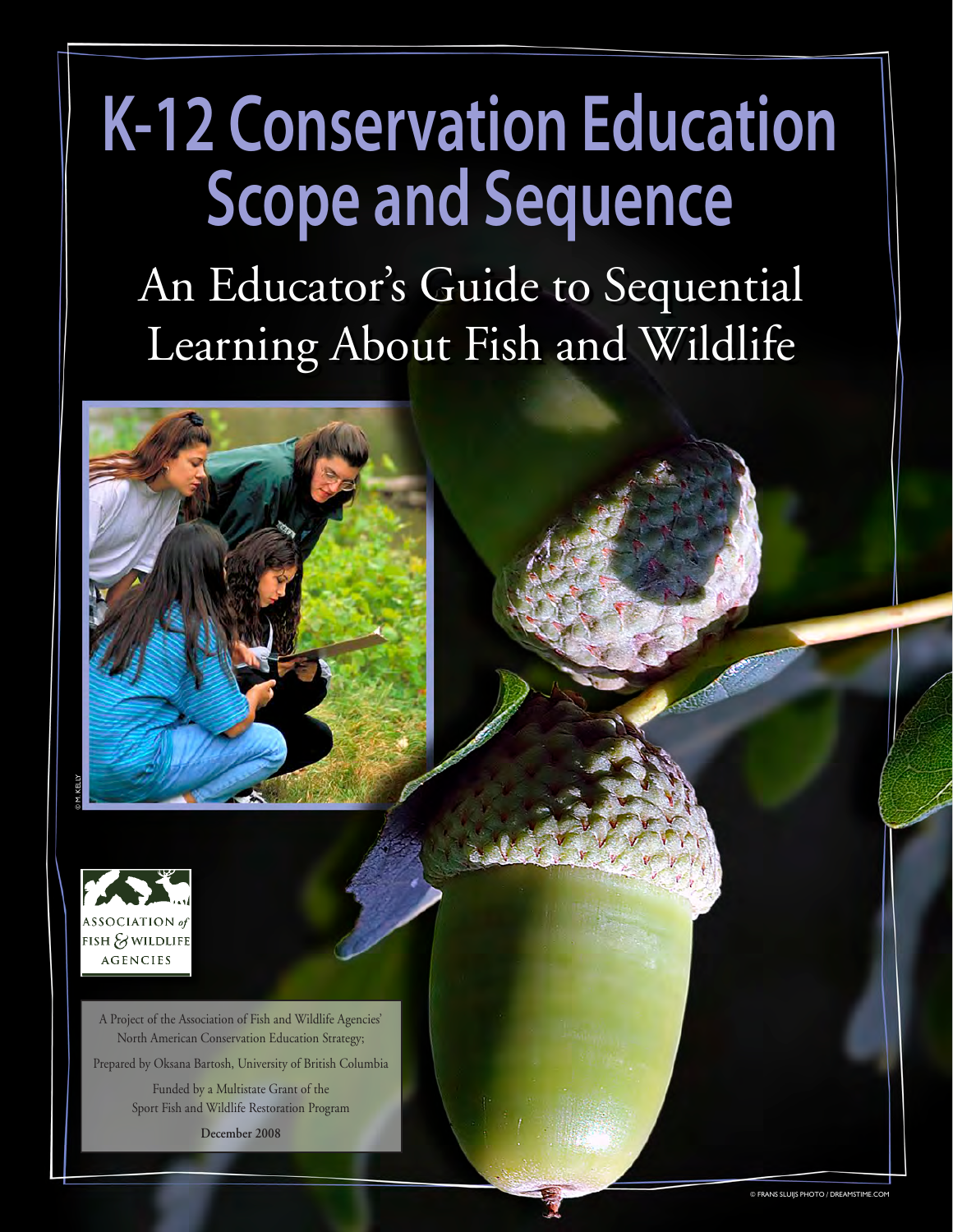# Association of Fish and Wildlife Agencies **K-12 Conservation Education Scope and Sequence**

**December 2008**

Prepared by Oksana Bartosh University of British Columbia



Developed for Association of Fish and Wildlife Agencies' North American Conservation Education Strategy.

*www.fishwildlife.org*



Funded by a Multistate Grant of the Sport Fish and Wildlife Restoration Program.

*wsfrprograms.fws.gov*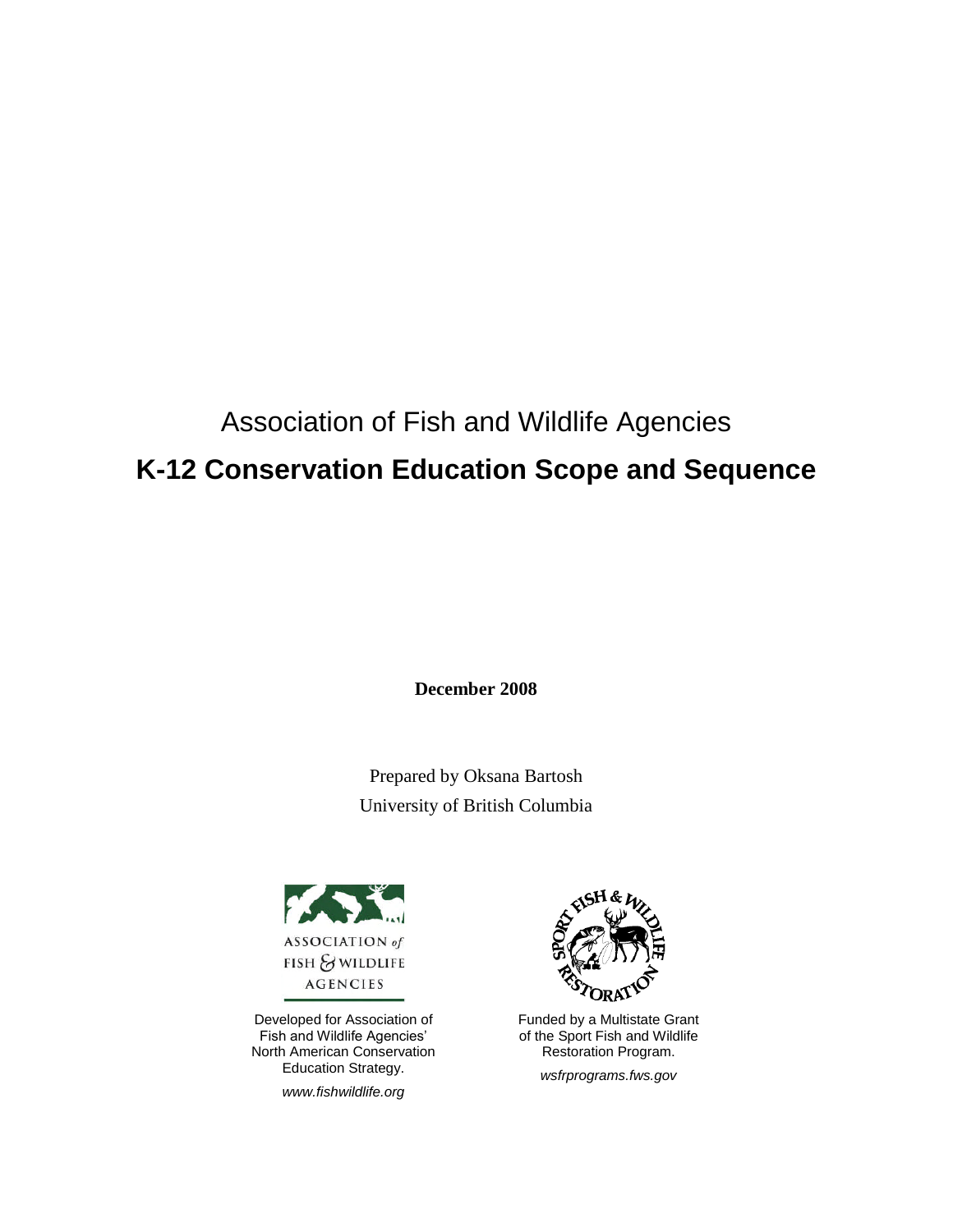# **A Message from Dr. Judy Silverberg**

*Chair, AFWA K-12 Conservation Education Sub-committee*

In 2003, conservation educators from fish and wildlife agencies met at a summit at the National Conservation Training Center in West Virginia to develop a conservation education plan for the twentyfirst century. Facing growing conservation challenges, the directors of fish and wildlife agencies directed the assembled educators to prepare a visionary plan for state agencies to implement to sustain the future of wildlife, through stewardship and recreation. The directors recognize conservation education as a mission-critical management component of every fish and wildlife agency. As expressed by Corky Pugh, Director of Wildlife and Freshwater Fisheries Division for the Alabama Department of Conservation and Natural Resources, "An educated, informed and involved citizenry is imperative for effective management and protection of natural resources."

The purpose of the AFWA K-12 Conservation Education scope and sequence is to address the Association of Fish and Wildlife Agencies' goals to elevate the value of Conservation Education, and to advance the AFWA Strategic Plan and the North American Model of Fish and Wildlife Conservation (available on the AFWA website: [www.fishwildlife.org\)](http://www.fishandwildlifeassociation.org/). The development of the AFWA K-12 Conservation Education scope and sequence follows the formal education sector's practice of undertaking a rigorous review of what is reasonable to expect a student to know and be able to do at their age and stage in life.

The AFWA K-12 Conservation Education Scope and Sequence is a set of expectations that describe what students should know and be able to do in three grade bands, K-5, 6-8, and 9-12. The domains of science, social science, and health and fitness are especially important segments of every child's education. Science provides the key to understanding the world we live in, and the ability to ask and answer meaningful questions. Social science offers tools for critically reasoning and understanding the interplay between the natural world and society's impact. Together, a solid understanding and capability in science and social science can help today's children solve tomorrow's critical environmental, economic, and societal problems, and build a safe and secure life for themselves and their families.

The task of developing a scope and sequence was an AFWA and Multistate Conservation Education grant priority in 2008. Recommendations were carried out by the K-12 Conservation Education Sub-committee. A group of 25 of our nation's most experienced conservation educators and leaders provided input on the project. Oksana Bartosh Consulting and the Pacific Education Institute provided technical support; both have extensive national experience in conservation, science, and environmental education.

In addition to implementing the AFWA Core Concepts, the Conservation Education Working Group has consulted with most states and surveyed hundreds of science educators. I want to express my personal thanks and appreciation to all those who have contributed to this important work.

> — *Judy Silverberg, Wildlife Education Programs Supervisor, New Hampshire Chair, AFWA K-12 Conservation Education Sub-committee*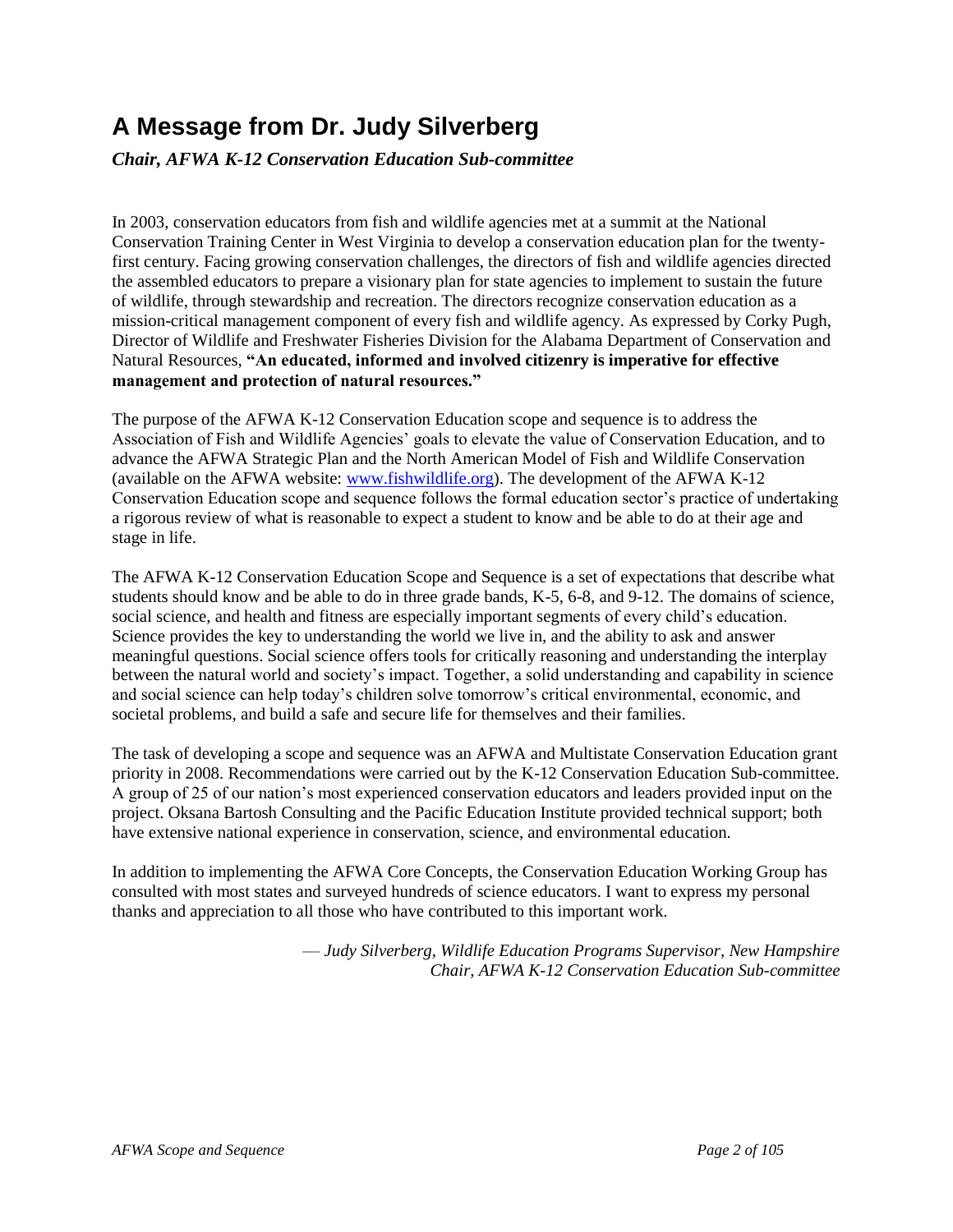# **Table of Contents**

| K-12 Conservation Education Scope and Sequence |  |
|------------------------------------------------|--|

| Appendix A. AFWA North American Conservation |  |
|----------------------------------------------|--|
|                                              |  |
|                                              |  |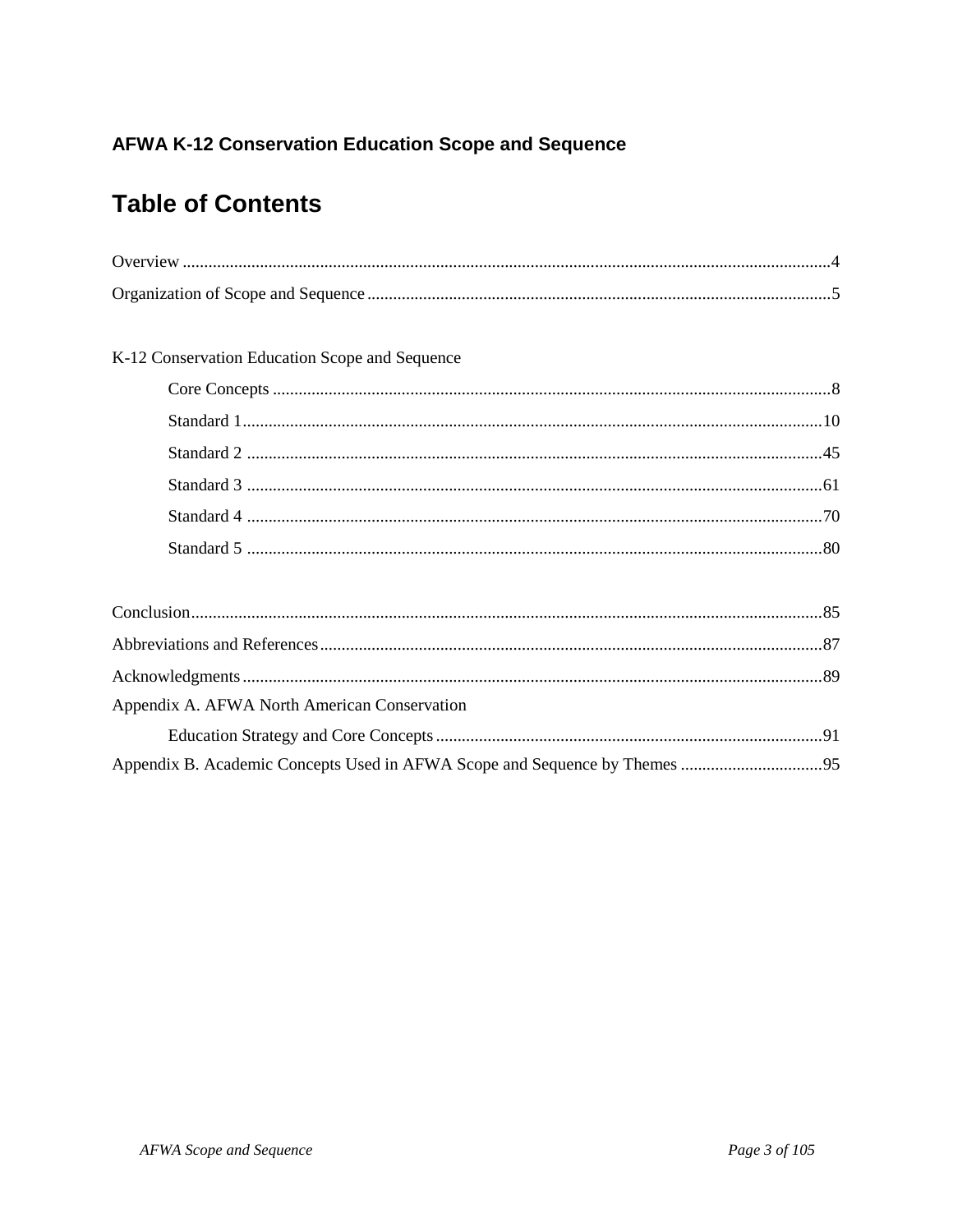#### **Overview**

The *AFWA K-12 Conservation Education Scope and Sequence* is a detailed list of what *all students* are expected to know and be able to do at each level of our educational system in the areas of science, social science, and health and fitness. The purpose of these standards is to provide strong support for state agency conservation educators to provide programs for students, parents, teachers, and the broader community by guiding the alignment of the school curriculum, instruction, and assessment at local and state levels.

To accomplish this purpose, it is essential that this document be used in the following ways:

Conservation educators responsible for **curriculum development and alignment** should refer to this document in selecting or developing instructional materials that enable students to acquire conceptual knowledge and abilities in science.

Conservation educators responsible for **education evaluation and assessment** should refer to this document in selecting and/or developing tools and rubrics that support student achievement of the science and conservation education standards and the measurement of that achievement, from the classroom level to the state level.

Conservation educators responsible for **instructional alignment** should refer to this document in designing classroom instruction and professional development of teachers to ensure that priority be placed on achievement of these standards as the core of a science and conservation education program.

It is also important to point out what the standards are not intended to provide:

*The scope and sequence does not prescribe teaching methods.* The scope and sequence does not specify preferred teaching methods or materials. The purpose of the scope and sequence is solely to enable conservation educators to develop programs that align curriculum, assessment and instruction by clearly specifying what students are to understand and be able to do –not to prescribe how teachers should teach.

*The scope and sequence does not represent a curriculum.* The scope and sequence specifies a core of conceptual knowledge and abilities that conservation educators nationwide have agreed all students should achieve by the time they leave formal schooling.

*The standards are not test specifications*. The standards describe what students should know and be able to do, and they inform the content of statewide tests. However, they do not specify how knowledge or abilities are to be assessed, either at the local or state levels.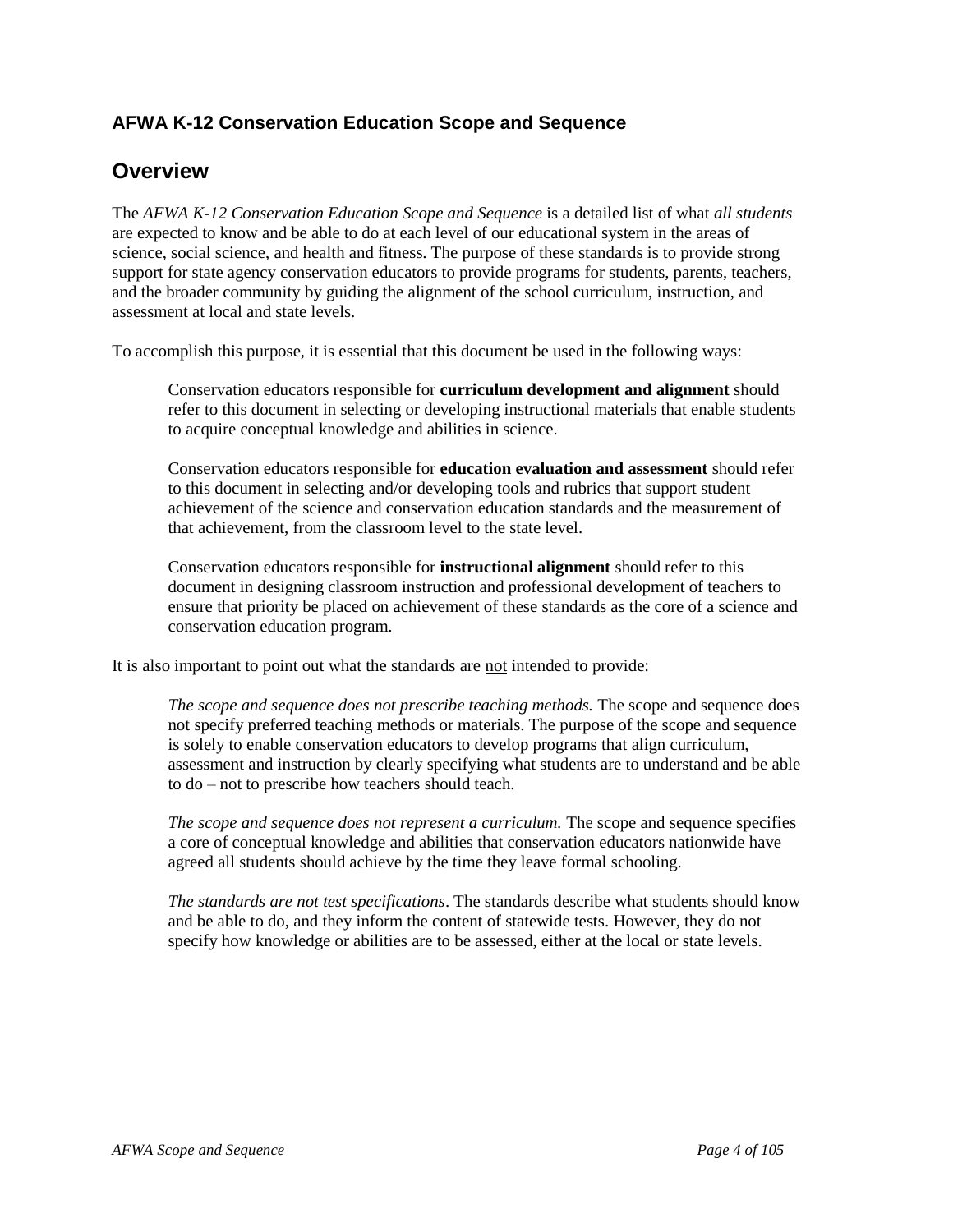## **Organization of Scope and Sequence**

*Note: The Scope and Sequence organization framework is illustrated in the example chart on the next page.*

The AFWA K-12 Conservation Education Scope and Sequence is based upon the five areas of concentration, or standards (from 1 to 5) under the core Conservation Education concepts. The scope and sequence in this document translates the AFWA core concepts into both *content standards* and *performance expectations*. It is organized as a collection of charts and maps that show how students' understanding of concepts and skills should be developed from kindergarten through grade 12. The charts are sequenced so that new knowledge is constructed on prior knowledge. Each chart presents an AFWA Conservation Education Core Concept (column 1) and identifies the main themes that this concept encompasses (column 2). It also identifies main concepts from science, social studies, physical education and health, and in some cases mathematics, that students need to acquire to develop an understanding of the AFWA concepts (column 3-5). Finally, the charts also provide indicators that can be used to assess whether students have developed an understanding of the AFWA concepts (column 3-5).

**The five AFWA K-12 Conservation Education Standards** are stated at the top of each scope and sequence.

**AFWA Core Concepts** that relate to each standard appear as statements in the far left column of the document. Agreement on core concepts was the first step in developing the *K-12 AFWA Conservation Education Standards*.

**The Key Themes** for each AFWA core concept are listed in the next column. These are similar to the themes included in the AAAS Atlas of Science Literacy.

**AFWA Concepts***,* which appear at the top of each grade band column in the body of this document, describe what students should know and be able to do. The scope and sequence is based on national and state science, social science and health and fitness standards. The sources for K-12 education standards are referenced in the scope and sequence document.

**Indicators for concept understanding**, which appear below the concept understanding, provide clear guidance to all (e.g., curriculum and assessment developers, teachers, students, parents, and others) about the depth of knowledge expected at each grade band and how students are expected to demonstrate their understanding and abilities on formative and summative measures. In the text of the Scope and Sequence, sample indicators that are suitable for K-2 level are marked as 'K-2' and are highlighted in italics.

**Grade Bands.** The AFWA Conservation Education Working Group identified the three grade bands K-4, 5-8 and 9-12, but these can be broken down further by aligning with a particular state's standards.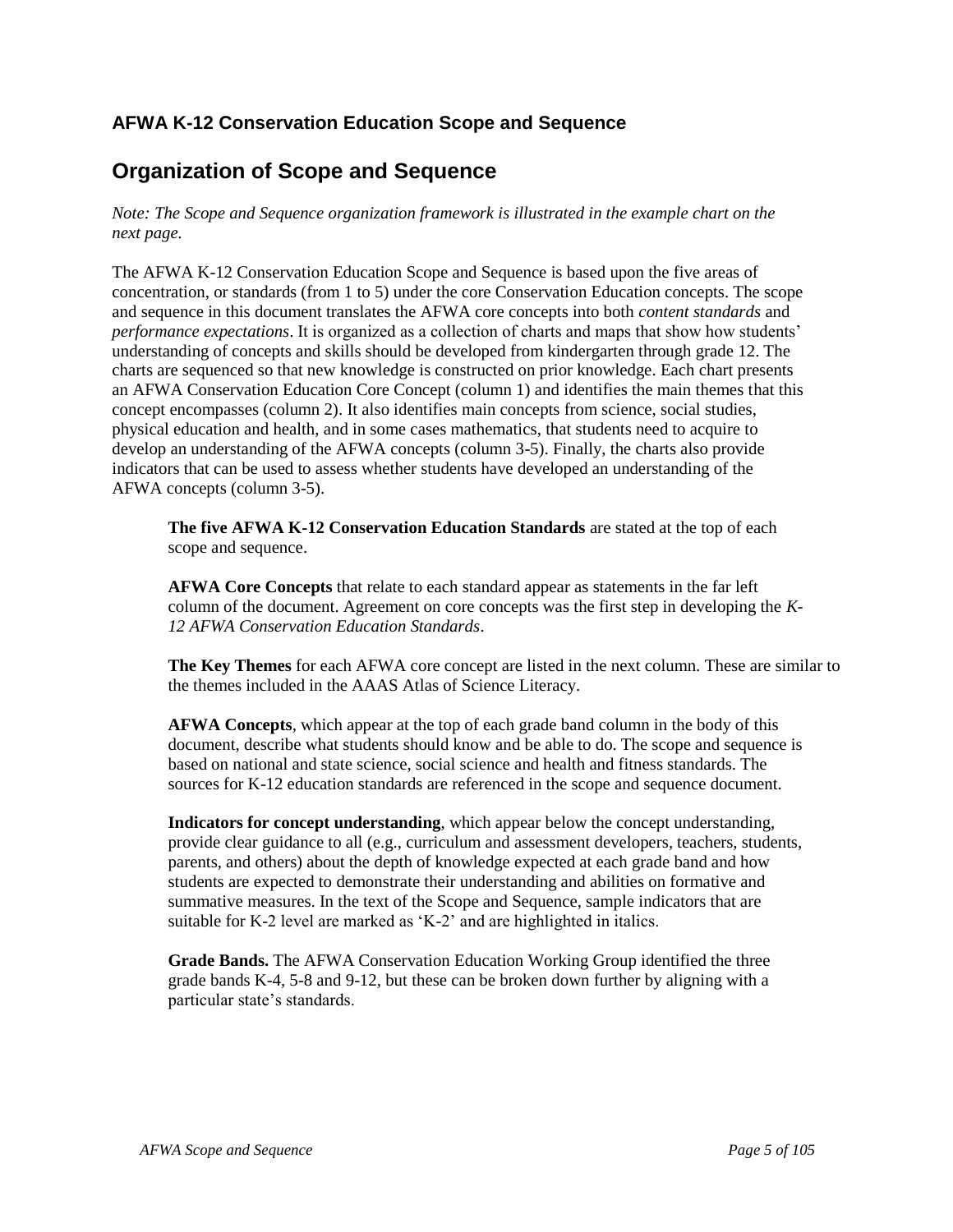#### **Association of Fish and Wildlife Agencies Conservation Education Scope and Sequence: EXAMPLE**



Standard 1. Appreciates that conservation and management of terrestrial and water resources are essential to sustaining fish and wildlife, the outdoor landscape, and the quality of our lives.

| <b>AFWA</b> core                                                                                                                                                                                 | <b>Key themes</b>                            | <b>Grade K-4</b>                                                                                                                                                                                                                                                                                                                                                                                                                                                                                                                                                                                                                                    | Grades 5-8                                                                                                                                                                                                                                                                                                                                                                                                                                                                                                                                                                                                                                                                                                                                                                                                                              | <b>Grade 9-12</b>                                                                                                                                                                                                                                                                                                                                                                                                                                                                                                                                                                                                                                                                                                                                                                                                                                                                                                                                                                                               |
|--------------------------------------------------------------------------------------------------------------------------------------------------------------------------------------------------|----------------------------------------------|-----------------------------------------------------------------------------------------------------------------------------------------------------------------------------------------------------------------------------------------------------------------------------------------------------------------------------------------------------------------------------------------------------------------------------------------------------------------------------------------------------------------------------------------------------------------------------------------------------------------------------------------------------|-----------------------------------------------------------------------------------------------------------------------------------------------------------------------------------------------------------------------------------------------------------------------------------------------------------------------------------------------------------------------------------------------------------------------------------------------------------------------------------------------------------------------------------------------------------------------------------------------------------------------------------------------------------------------------------------------------------------------------------------------------------------------------------------------------------------------------------------|-----------------------------------------------------------------------------------------------------------------------------------------------------------------------------------------------------------------------------------------------------------------------------------------------------------------------------------------------------------------------------------------------------------------------------------------------------------------------------------------------------------------------------------------------------------------------------------------------------------------------------------------------------------------------------------------------------------------------------------------------------------------------------------------------------------------------------------------------------------------------------------------------------------------------------------------------------------------------------------------------------------------|
| concepts                                                                                                                                                                                         |                                              | <b>Concepts &amp; Indicators</b>                                                                                                                                                                                                                                                                                                                                                                                                                                                                                                                                                                                                                    | <b>Concepts &amp; Indicators</b>                                                                                                                                                                                                                                                                                                                                                                                                                                                                                                                                                                                                                                                                                                                                                                                                        | <b>Concepts &amp; Indicators</b>                                                                                                                                                                                                                                                                                                                                                                                                                                                                                                                                                                                                                                                                                                                                                                                                                                                                                                                                                                                |
| 1.1 The health and<br>well-being of fish,<br>wildlife, and<br>humans depend on<br>the quality of their<br>environment.<br>1.1.1.Many<br>species are<br>indicators of<br>environmental<br>health. | <b>Health of</b><br>humans and<br>ecosystems | <b>Concepts</b><br>• Some things people take into<br>their bodies from the<br>environment can hurt them<br>(AAAS1, 6E/2, p89).<br>• Certain poisons in the<br>environment can harm humans<br>and other living things<br>(AAAS1, 6E/2, p. 89).<br><b>Sample Indicators</b><br>$\bullet$ K-2: Describe the<br>characteristics of a healthy<br>environment, such as air,<br>water, and food.<br>• Explain why a healthy<br>environment is important for<br>all organisms to have.<br>• Give examples of fish and<br>wildlife and habitat species in<br>your neighborhood that<br>scientists watch to learn about<br>the health of your<br>environment. | <b>Concepts</b><br>• The environment may contain<br>dangerous levels of substances<br>that are harmful to human<br>beings. Therefore, the good<br>health of individuals requires<br>monitoring of the soil, air, and<br>water and taking steps to make<br>them safe. (AAAS1, 6E/5,<br>p.98).<br>• The length and quality of<br>human life are influenced by<br>many factors, including<br>environmental conditions<br>$(AAAS1, 6B/5, p. 89)$ .<br><b>Sample Indicators</b><br>• Develop a working definition<br>of pollution and how it<br>affects fish and wildlife.<br>• Investigate and identify local<br>sources of pollution and how<br>it affects your local fish and<br>wildlife.<br>• Collect and analyze data<br>measuring soil, air, and /or<br>water quality, and link these<br>indicators to fish and wildlife<br>presence. | <b>Concepts</b><br>• Conditions now are very different<br>from the conditions in which the<br>species evolved. But some of the<br>differences may not be good for<br>human health (AAAS1, 6E/3, p.<br>89).<br>• In-depth field investigations are<br>essential to scientific understanding<br>of the environment (AWFA CE).<br>• Human health and well being<br>depends on access to the outdoors<br>and an environment with<br>sustainable and renewable<br>resources (AFWA CE - Children &<br>Nature Network Research<br>Summary).<br><b>Sample Indicators</b><br>• Analyze the requirements for<br>sustaining healthy ecosystems and<br>how health of humans and other<br>living (e.g. fish, wildlife, 85 and<br>habitat) organisms is affected by<br>changes in environmental<br>conditions.<br>• Design and implement an<br>investigation to determine the<br>environmental health of a local<br>resource and analyze its potential<br>value to fish, wildlife, and humans,<br>including recreational use. |

The majority of the academic concepts included in the AFWA Conservation Education Scope and Sequence were located in the national and state academic standards and the AAAS Atlas of Science Literacy; and some of the references are provided in parentheses after each individual concept. The complete list of state and national standards reviewed and used in the development of this document is provided in the Appendices.

A number of academic concepts were developed by the AFWA Conservation Education Working Group and are referenced as "AFWA CE". This was done if the concept was absent from the state and/or national standards or if the group did not agree with the interpretation presented in other standards.

Indicators are critical to understanding the standards and are intended to be met by all students. For each standard, we provide a set of sample indicators listed under each group of academic concepts. These are listed in random order and should not be considered to be an all-inclusive list.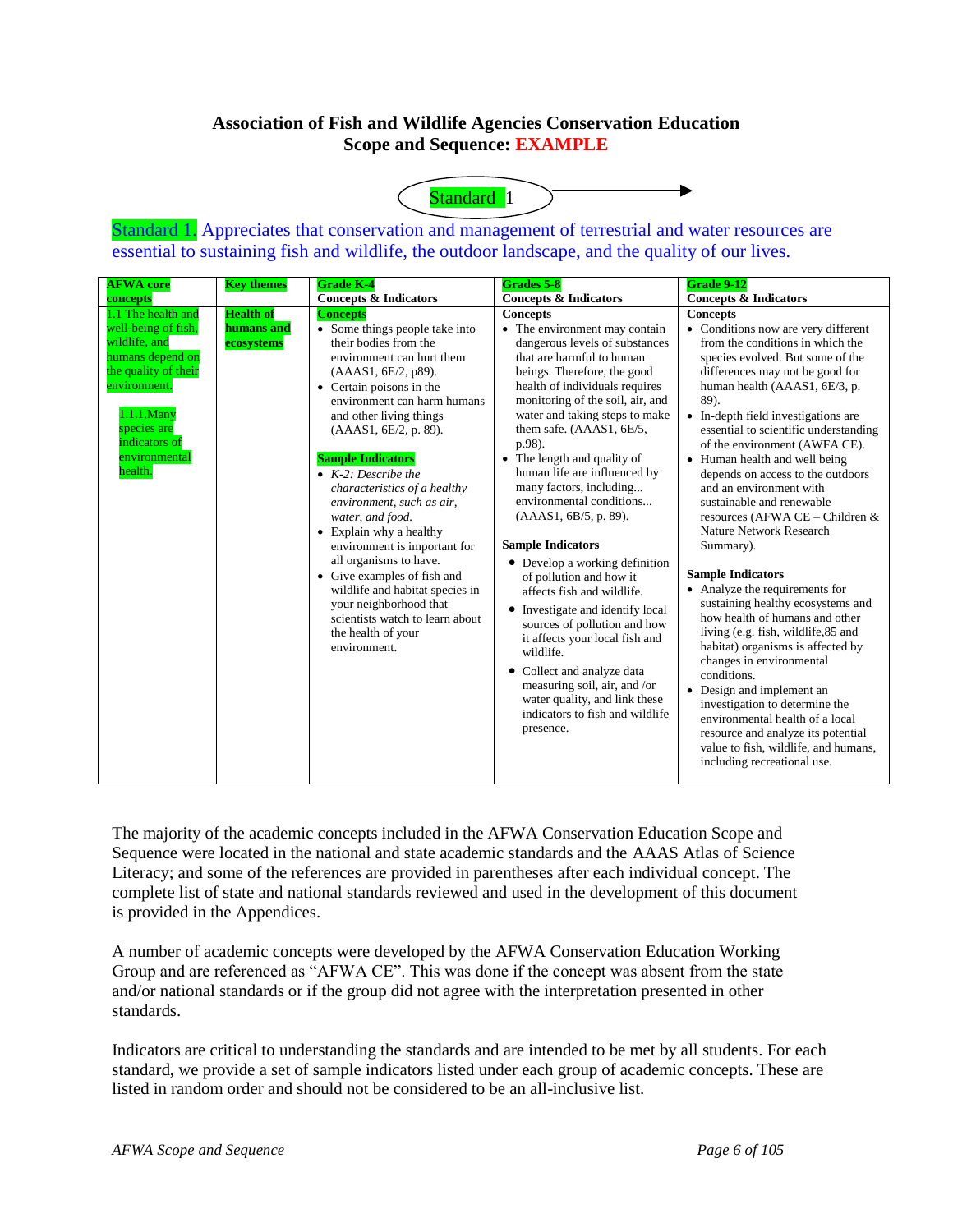The *K-12 Scope and Sequence for Conservation Education* also includes concept "maps" that illustrate the connections between the concepts and themes and their progression from kindergarten to grade 12. The maps are based on and are similar in structure to those in the AAAS's Atlas of Science Literacy.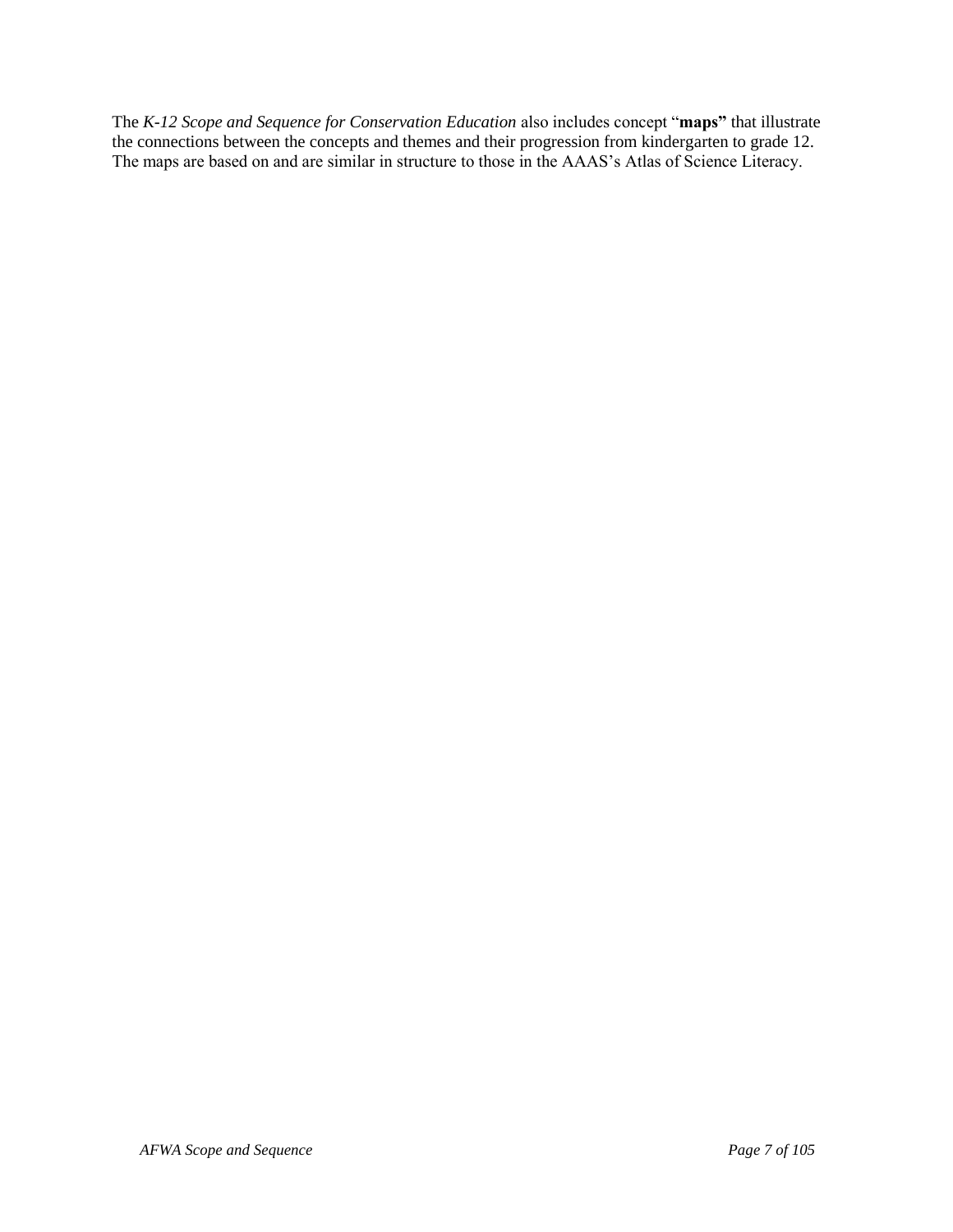## **Core Concepts**

**The Association of Fish and Wildlife Agencies developed core concepts for conservation education** as an important first step in moving the Association's *North American Conservation Education Strategy* forward. To be effective in our efforts, we need to speak with one voice and clearly state what we want every citizen to know and understand. Having this consistency throughout all conservation education programs of the Association's members is the key to the strategy's success.

The sixty-two core concepts are a nationally agreed upon set of impressions that support the mission and vision of the North American Conservation Education Strategy. The concepts, designed by a select group of conservation education experts, address only that part of conservation education that focuses on fish, wildlife, and their management. They were approved by the entire membership of the Association of Fish and Wildlife Agencies, including the 50 state agencies and all federal and Canadian partners.

From a national perspective, the Conservation Education core concepts will provide fish and wildlife agencies with a foundation from which to work with the fish and wildlife community to ensure that our conservation education programs are consistent and complimentary.

In summary, the **content** of the AFWA K-12 Conservation Education Scope and Sequence may be represented by the graphic on the following page.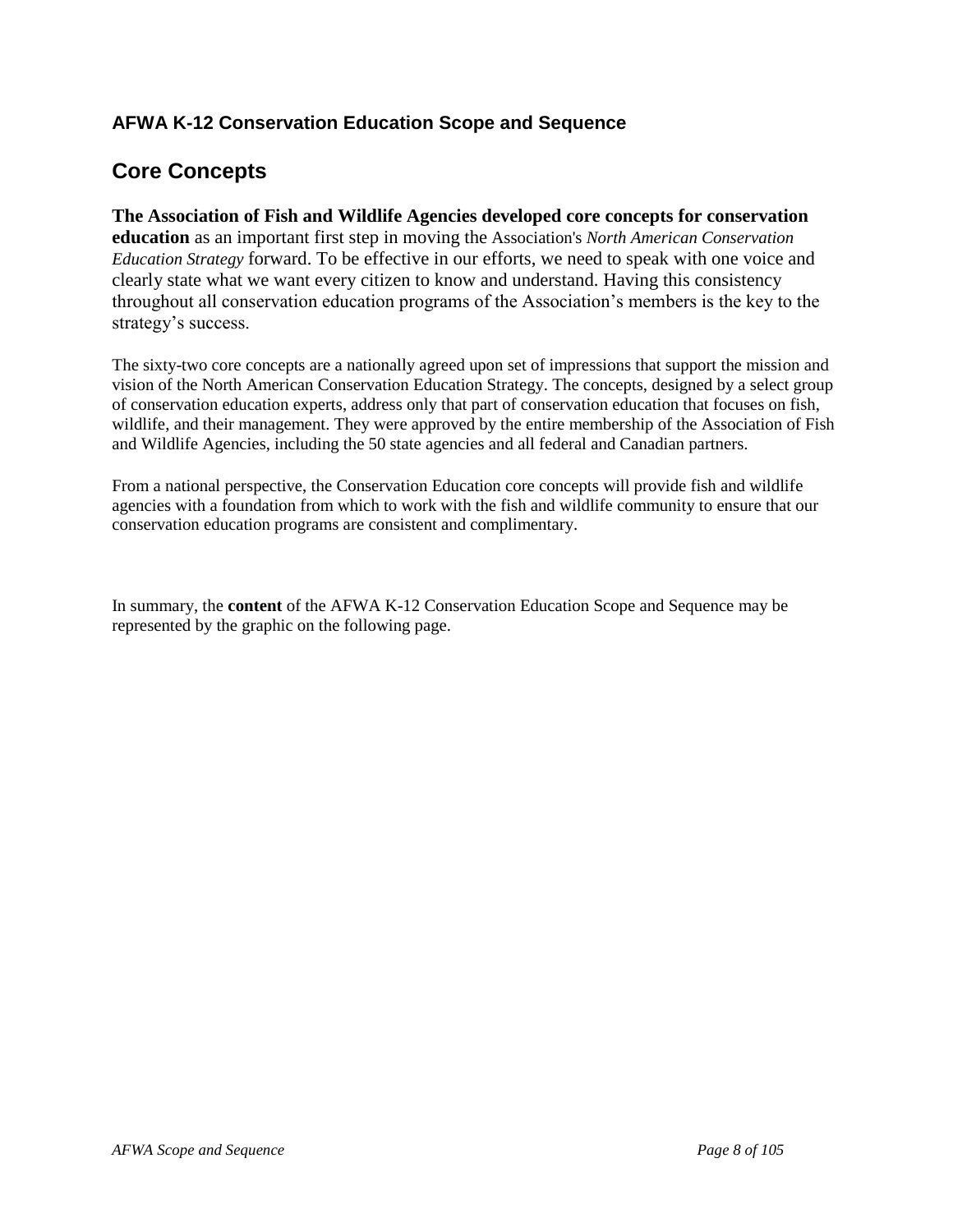|                                                                                                                                                                                                                                         |                                                                                                                                                      | <b>Inquiry</b>                                                                                  |                                                                                                                                             |                                |                   |
|-----------------------------------------------------------------------------------------------------------------------------------------------------------------------------------------------------------------------------------------|------------------------------------------------------------------------------------------------------------------------------------------------------|-------------------------------------------------------------------------------------------------|---------------------------------------------------------------------------------------------------------------------------------------------|--------------------------------|-------------------|
| <b>Company Report</b>                                                                                                                                                                                                                   |                                                                                                                                                      | <b>Natural and Social Systems</b>                                                               |                                                                                                                                             |                                |                   |
| Adaptations/ Survival<br><b>Basic</b> needs<br>Changing environments<br>Dependence on environment<br>Diversity<br>Energy flow<br>Health of humans and ecosystems<br>Human impact<br>Interactions among organisms<br>Resource management | Human impact<br>Resource characteristics<br>Resource management<br>Role of citizens in resource<br>management<br>Role of culture<br>Use of resources | Government<br>Property rights<br>Role of citizens in resource<br>management<br>Use of resources | Government<br>Healthy living<br>Human impact<br>Property rights<br>Role of citizens in resource<br>management<br>Safety<br>Use of resources | Government<br>Use of resources | <b>Grade 9-12</b> |
| Adaptations/ Survival<br>Basic needs<br>Changing environments<br>Dependence on environment<br>Diversity<br>Energy flow<br>Health of humans and ecosystems<br>Human impact<br>Interactions among organisms<br>Resource management        | Human impact<br>Resource characteristics<br>Resource management<br>Role of citizens in resource<br>management<br>Role of culture<br>Use of resources | Government<br>Property rights<br>Role of citizens in resource<br>management<br>Use of resources | Government<br>Healthy living<br>Human impact<br>Property rights<br>Role of citizens in resource<br>management<br>Safety<br>Use of resources | Government<br>Use of resources | Grade 5-8         |
| Adaptations/ Survival<br>Basic needs<br>Changing environments<br>Dependence on environment<br>Diversity<br>Energy flow<br>Health of humans and ecosystems<br>Human impact<br>Interactions among organisms<br>Resource management        | Human impact<br>Resource characteristics<br>Resource management<br>Role of citizens in resource<br>management<br>Role of culture<br>Use of resources | Government<br>Property rights<br>Role of citizens in resource<br>management<br>Use of resources | Government<br>Healthy living<br>Human impact<br>Property rights<br>Role of citizens in resource<br>management<br>Safety<br>Use of resources | Government<br>Use of resources | <b>Grade K-4</b>  |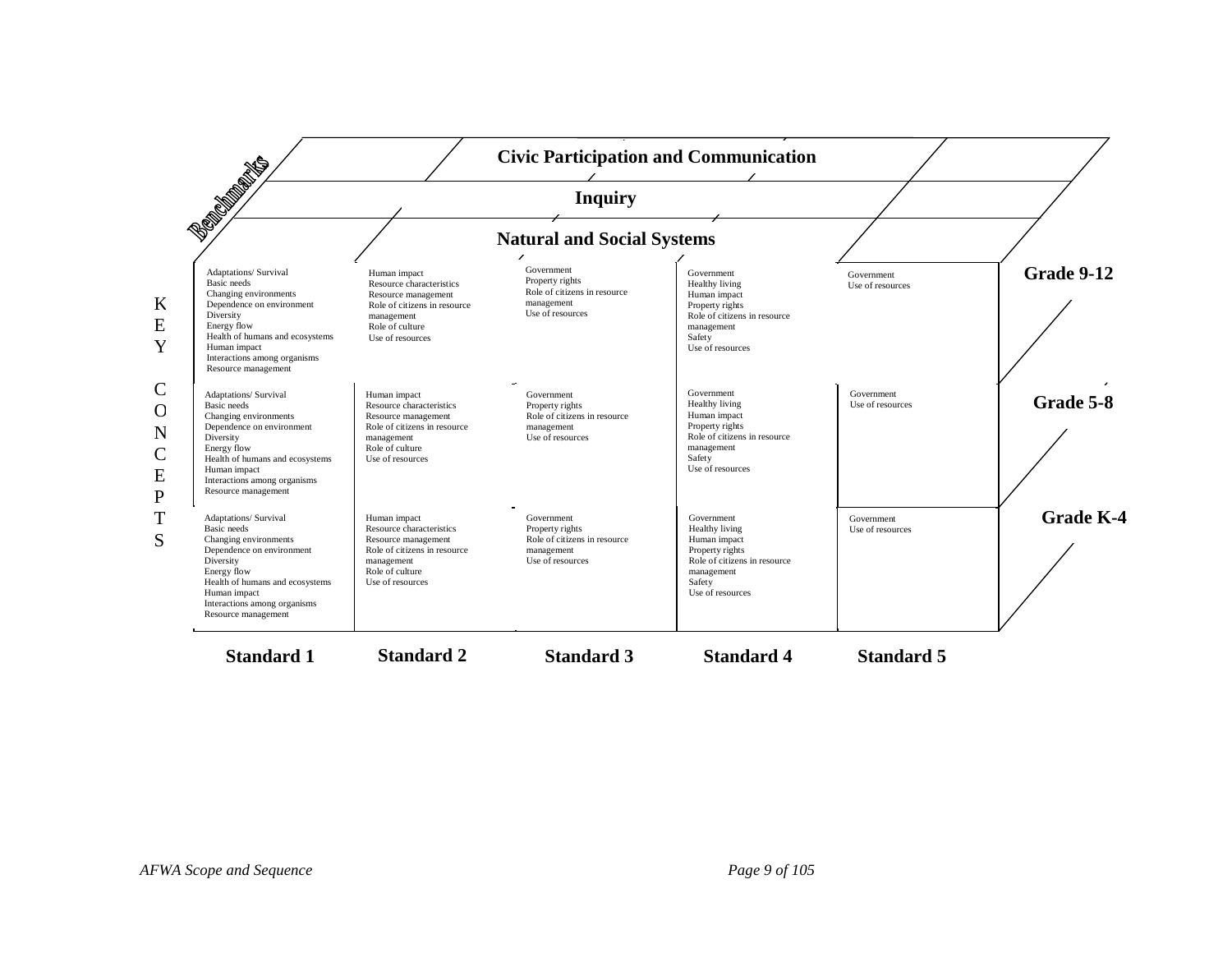# **STANDARD 1**

- 1.1. The health and well-being of fish, wildlife and humans depend on the quality of their environment.
- 1.2. All living things depend on habitat that includes adequate supplies and suitably arranged food, water, shelter, and space.
- 1.3. The "Carrying Capacity" of an area determines the size of the population that can exist or will be tolerated.
- 1.4. Living things tend to reproduce in numbers greater than their habitat can support. The populations are limited by factors such as quality of food, water, shelter, space, also disease, predation, climatic conditions.
- 1.5. Fish and wildlife are present in nearly all areas of Earth. Each ecosystem has characteristic species.
- 1.6. Ecological succession is a process involving continuous replacement of one community by another.
- 1.7. Species differ in their ability to adapt.
- 1.8. Conserving biodiversity is important.
- 1.9. Fish and wildlife can be conserved and restored through science-based management which considers the needs of humans as well as those of fish and wildlife.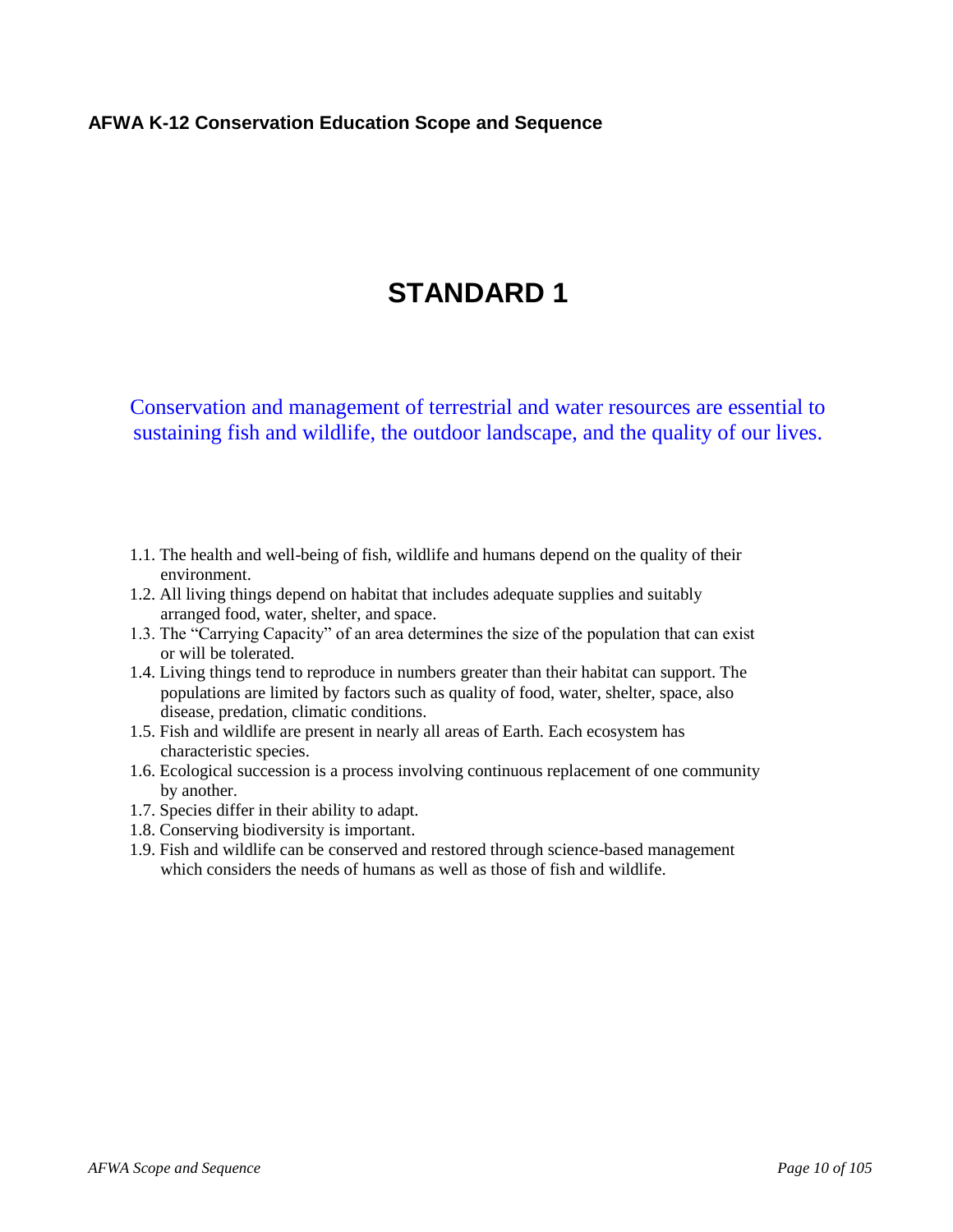## **Standard 1: Themes at a Glance**

| <b>Standard number and descriptor</b>              | <b>Key</b>          | <b>Key</b>          | <b>Key</b>          | <b>Key</b>     |
|----------------------------------------------------|---------------------|---------------------|---------------------|----------------|
|                                                    | Theme 1             | Theme 2             | Theme 3             | <b>Theme 4</b> |
| 1.1. The health and well-being of fish, wildlife   | <b>Basic</b>        | Dependence          | Human               | Health of      |
| and humans depend on the quality of their          | <b>Needs</b>        | on the              | Impact              | Organisms      |
| environment.                                       |                     | Environment         |                     | and Systems    |
| 1.2. All living things depend on habitat that      | <b>Basic</b>        | Dependence          | Human               |                |
| includes adequate supplies and suitably arranged   | <b>Needs</b>        | on the              | Impact              |                |
| food, water, shelter, and space.                   |                     | Environment         |                     |                |
| 1.3. The "Carrying Capacity" of an area            | <b>Interactions</b> | Human               |                     |                |
| determines the size of the population that can     | among               | Impact              |                     |                |
| exist or will be tolerated                         | Organisms           |                     |                     |                |
| 1.4. Living things tend to reproduce in numbers    | <b>Basic</b>        | <b>Interactions</b> |                     |                |
| greater than their habitat can support. The        | <b>Needs</b>        | among               |                     |                |
| populations are limited by factors such as quality |                     | Organisms           |                     |                |
| of food, water, shelter, space, also disease,      |                     |                     |                     |                |
| predation, climatic conditions.                    |                     |                     |                     |                |
| 1.5. Fish and wildlife are present in nearly all   | Diversity           | Energy              | <b>Interactions</b> | Dependence     |
| areas of Earth. Each ecosystem has characteristic  |                     |                     | among               | on the         |
| species.                                           |                     |                     | Organisms           | Environment    |
| 1.6. Ecological succession is a process involving  | Changing            | Human               |                     |                |
| continuous replacement of one community by         | Environment         | Impact              |                     |                |
| another.                                           |                     |                     |                     |                |
| 1.7. Species differ in their ability to adapt.     | Adaptations/        | Human               |                     |                |
|                                                    | Survival            | Impact              |                     |                |
| 1.8 Conserving biodiversity is important.          | <b>Biodiversity</b> | Human               |                     |                |
|                                                    |                     | Impact              |                     |                |
| 1.9. Fish and wildlife can be conserved and        | <b>Basic</b>        | Resource            |                     |                |
| restored through science-based management          | <b>Needs</b>        | Management          |                     |                |
| which considers the needs of humans as well as     |                     |                     |                     |                |
| those of fish and wildlife.                        |                     |                     |                     |                |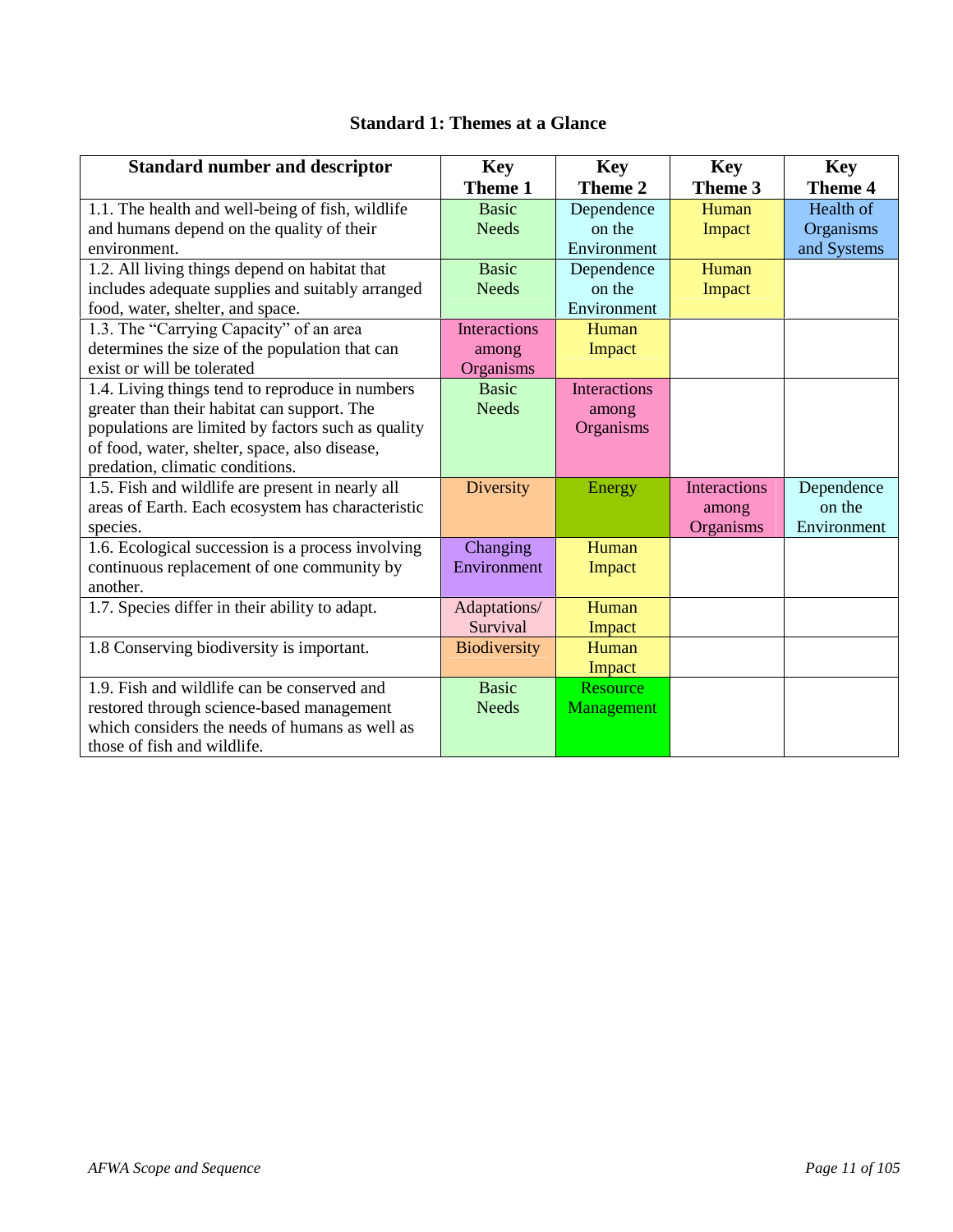## **Standard 1 by Theme**

| <b>Theme</b>         | <b>Standards</b>                                                                                                                                                    |
|----------------------|---------------------------------------------------------------------------------------------------------------------------------------------------------------------|
| <b>Adaptations/</b>  | 1.7. Species differ in their ability to adapt.                                                                                                                      |
| <b>Survival</b>      |                                                                                                                                                                     |
| <b>Basic Needs</b>   | 1.1. The health and well-being of fish, wildlife and humans depend on the quality of their                                                                          |
|                      | environment.                                                                                                                                                        |
|                      | 1.2. All living things depend on habitat that includes adequate supplies and suitably arranged                                                                      |
|                      | food, water, shelter, and space.                                                                                                                                    |
|                      | 1.4. Living things tend to reproduce in numbers greater than their habitat can support. The                                                                         |
|                      | populations are limited by factors such as quality of food, water, shelter, space, also disease,                                                                    |
|                      | predation, climatic conditions.                                                                                                                                     |
|                      | 1.9. Fish and wildlife can be conserved and restored through science based management<br>which considers the needs of humans as well as those of fish and wildlife. |
| <b>Changing</b>      | 1.6. Ecological succession is a process involving continuous replacement of the one                                                                                 |
| <b>Environment</b>   | community by another.                                                                                                                                               |
| <b>Dependence</b>    | 1.1. The health and well-being of fish, wildlife and humans depend on the quality of their                                                                          |
| on the               | environment.                                                                                                                                                        |
| environment          | 1.2. All living things depend on habitat that includes adequate supplies and suitably arranged                                                                      |
|                      | food, water, shelter, and space.                                                                                                                                    |
|                      | 1.5. Fish and wildlife are present in nearly all areas of Earth. Each ecosystem has                                                                                 |
|                      | characteristic species.                                                                                                                                             |
| <b>Diversity</b>     | 1.5. Fish and wildlife are present in nearly all areas of Earth. Each ecosystem has                                                                                 |
|                      | characteristic species.                                                                                                                                             |
|                      | 1.8 Conserving biodiversity is important.                                                                                                                           |
| <b>Energy</b>        | 1.5. Fish and wildlife are present in nearly all areas of Earth. Each ecosystem has                                                                                 |
| <b>Health of</b>     | characteristic species.<br>1.1. The health and well-being of fish, wildlife and humans depend on the quality of their                                               |
| <b>Organisms</b> and | environment.                                                                                                                                                        |
| <b>Systems</b>       |                                                                                                                                                                     |
| <b>Human Impact</b>  | 1.1. The health and well-being of fish, wildlife and humans depend on the quality of their                                                                          |
|                      | environment.                                                                                                                                                        |
|                      | 1.2. All living things depend on habitat that includes adequate supplies and suitably arranged                                                                      |
|                      | food, water, shelter, and space.                                                                                                                                    |
|                      | 1.3. The "Carrying Capacity" of an area determines the size of the population that can exist or                                                                     |
|                      | will be tolerated.                                                                                                                                                  |
|                      | 1.6. Ecological succession is a process involving continuous replacement of one community<br>by another.                                                            |
|                      | 1.7. Species differ in their ability to adapt.                                                                                                                      |
|                      | 1.8 Conserving biodiversity is important.                                                                                                                           |
| <b>Interactions</b>  | 1.3. The "Carrying Capacity" of an area determines the size of the population that can exist or                                                                     |
| among                | will be tolerated.                                                                                                                                                  |
| <b>Organisms</b>     | 1.4. Living things tend to reproduce in numbers greater than their habitat can support. The                                                                         |
|                      | populations are limited by factors such as quality of food, water, shelter, space, also disease,                                                                    |
|                      | predation, climatic conditions.                                                                                                                                     |
|                      | 1.5. Fish and wildlife are present in nearly all areas of Earth. Each ecosystem has                                                                                 |
|                      | characteristic species.                                                                                                                                             |
| <b>Resource</b>      | 1.9. Fish and wildlife can be conserved and restored through science-based management                                                                               |
| <b>Management</b>    | which considers the needs of humans as well as those of fish and wildlife.                                                                                          |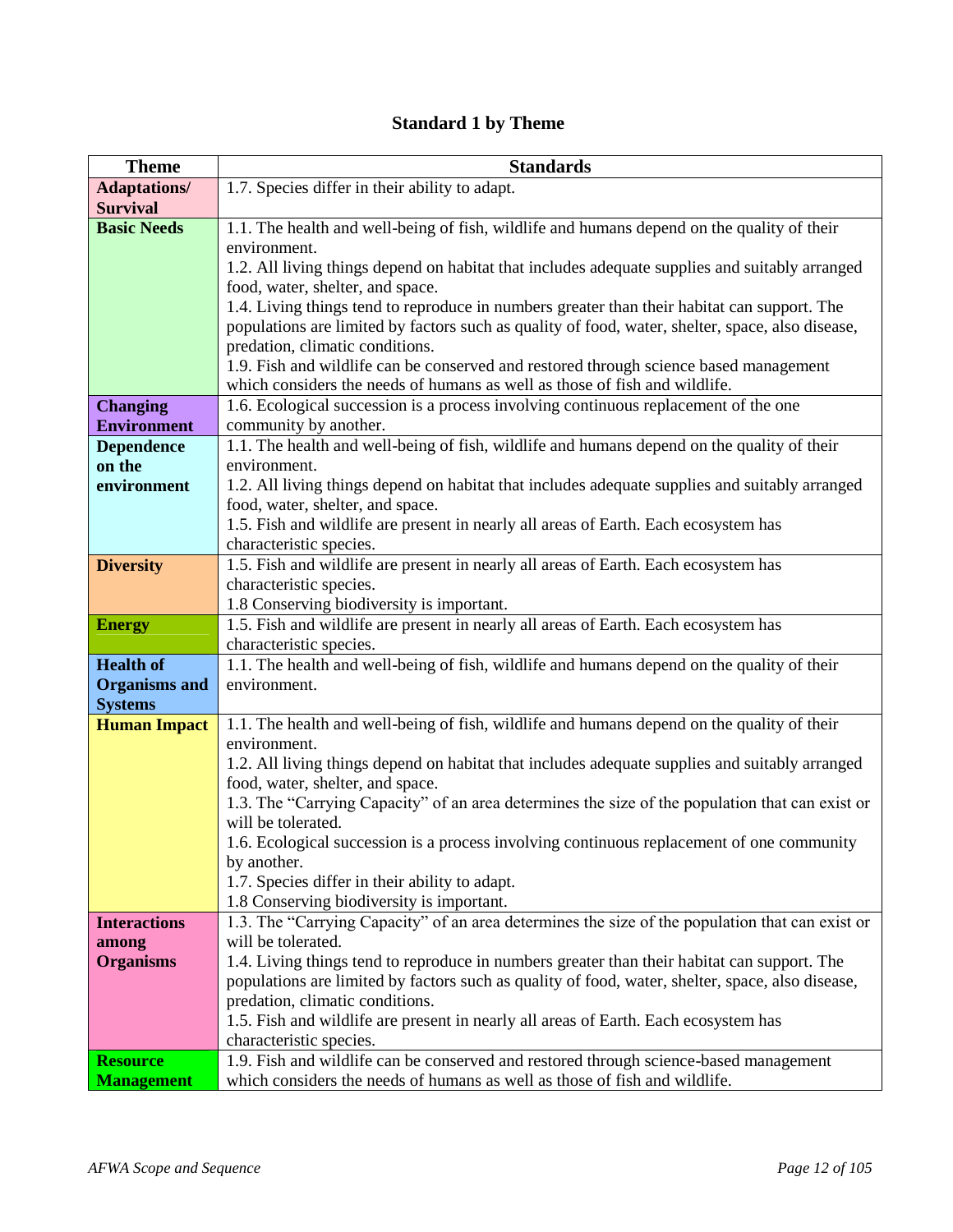#### Map 1.1. The health and well-being of fish, wildlife, and humans depend on the quality of their environment

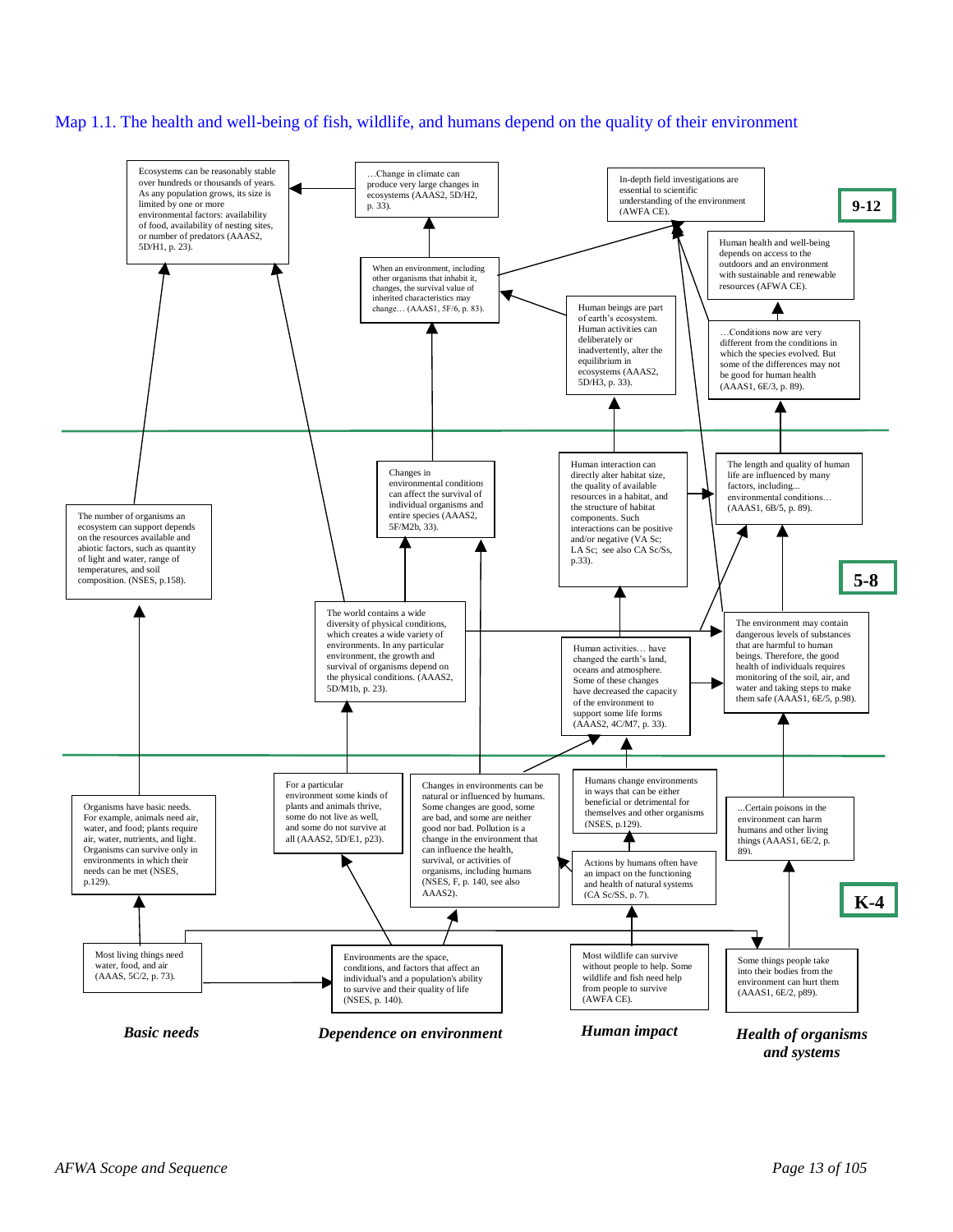| <b>AFWA Core Concepts</b>                                                                                                                                                              | <b>Key themes</b>  | <b>Grade K-4</b>                                                                                                                                                                                                                                                                                                                                                                                                                                                                                                                                                                                                                                                                                                                                   | Grades 5-8                                                                                                                                                                                                                                                                                                                                                                                                                                                                                                                                                                                                                                                                                                                                                                                                                                                                                                   | <b>Grade 9-12</b>                                                                                                                                                                                                                                                                                                                                                                                                                                                                                                                                                                                                                                                                                                                                                                          |
|----------------------------------------------------------------------------------------------------------------------------------------------------------------------------------------|--------------------|----------------------------------------------------------------------------------------------------------------------------------------------------------------------------------------------------------------------------------------------------------------------------------------------------------------------------------------------------------------------------------------------------------------------------------------------------------------------------------------------------------------------------------------------------------------------------------------------------------------------------------------------------------------------------------------------------------------------------------------------------|--------------------------------------------------------------------------------------------------------------------------------------------------------------------------------------------------------------------------------------------------------------------------------------------------------------------------------------------------------------------------------------------------------------------------------------------------------------------------------------------------------------------------------------------------------------------------------------------------------------------------------------------------------------------------------------------------------------------------------------------------------------------------------------------------------------------------------------------------------------------------------------------------------------|--------------------------------------------------------------------------------------------------------------------------------------------------------------------------------------------------------------------------------------------------------------------------------------------------------------------------------------------------------------------------------------------------------------------------------------------------------------------------------------------------------------------------------------------------------------------------------------------------------------------------------------------------------------------------------------------------------------------------------------------------------------------------------------------|
|                                                                                                                                                                                        |                    | <b>Concepts &amp; Indicators</b>                                                                                                                                                                                                                                                                                                                                                                                                                                                                                                                                                                                                                                                                                                                   | <b>Concepts &amp; Indicators</b>                                                                                                                                                                                                                                                                                                                                                                                                                                                                                                                                                                                                                                                                                                                                                                                                                                                                             | <b>Concepts &amp; Indicators</b>                                                                                                                                                                                                                                                                                                                                                                                                                                                                                                                                                                                                                                                                                                                                                           |
| 1.1. The health and well-being<br>of fish, wildlife, and humans<br>depend on the quality of their<br>environment.<br>1.1.1. Many species are<br>indicators of environmental<br>health. | <b>Basic needs</b> | <b>Concepts</b><br>• Most living things need water, food,<br>and air (AAAS2, 5C/2, p. 73).<br>• Organisms have basic needs. For<br>example, animals need air, water,<br>and food; plants require air, water,<br>nutrients, and light. Organisms can<br>survive only in environments in<br>which their needs can be met (NSES,<br>p.129).<br>Sample Indicators: Use fish and<br>wildlife as an example.<br>$\bullet$ K-2: Identify the basic needs of local<br>fish and wildlife (e.g., food, water,<br>light).<br>• Describe how the basic needs of fish<br>and wildlife are met in their<br>environments.<br>• Identify what plants and animals<br>need to grow and survive (e.g. food,<br>water, air, space and shelter (AFWA;<br>AZ Sc, p. 34). | <b>Concepts</b><br>• The number of organisms an<br>ecosystem can support depends on<br>the resources available and abiotic<br>factors, such as quantity of light<br>and water, range of temperatures,<br>and soil composition (NSES,<br>p.158).<br>Sample Indicators: Use fish and<br>wildlife as an example.<br>• Describe the common life<br>processes necessary to the survival<br>of organisms (i.e. growth,<br>reproduction, life span, response to<br>stimuli, energy use, exchange of<br>gas, use of water, elimination of<br>waste) (MO Sc, p. 41).<br>• Evaluate and compare how<br>resources are used by many<br>organisms and recognize that<br>resources are limited.<br>• Describe that both plants and<br>animals extract energy from food<br>but plants produce their own food<br>from light, air, water, and mineral<br>nutrients while animals consume<br>energy-rich foods (WA Sc, p. 37). | <b>Concepts</b><br>• Ecosystems can be reasonably<br>stable over hundreds or thousands<br>of years. As any population grows,<br>its size is limited by one or more<br>environmental factors: availability<br>of food, availability of nesting sites,<br>or number of predators (AAAS2,<br>5D/H1, p. 23).<br>Sample Indicators: Use fish and<br>wildlife as an example.<br>• Calculate exponential growth of<br>populations.<br>• Analyze and make predictions<br>about the impact on populations of<br>geographic locales, natural events,<br>diseases, and birth and death rates.<br>• Predict how a change in an<br>environmental factor (e.g. rainfall,<br>habitat loss, non-native species) can<br>affect the number and diversity of<br>species in an ecosystem (AZ Sc, p.<br>$40$ ). |
|                                                                                                                                                                                        | Dependence on      | <b>Concepts</b>                                                                                                                                                                                                                                                                                                                                                                                                                                                                                                                                                                                                                                                                                                                                    | <b>Concepts</b>                                                                                                                                                                                                                                                                                                                                                                                                                                                                                                                                                                                                                                                                                                                                                                                                                                                                                              | <b>Concepts</b>                                                                                                                                                                                                                                                                                                                                                                                                                                                                                                                                                                                                                                                                                                                                                                            |
|                                                                                                                                                                                        | environment        | • Environments are the space,                                                                                                                                                                                                                                                                                                                                                                                                                                                                                                                                                                                                                                                                                                                      | • The world contains a wide                                                                                                                                                                                                                                                                                                                                                                                                                                                                                                                                                                                                                                                                                                                                                                                                                                                                                  | • Change in climate can produce                                                                                                                                                                                                                                                                                                                                                                                                                                                                                                                                                                                                                                                                                                                                                            |
|                                                                                                                                                                                        |                    | conditions, and factors that affect an                                                                                                                                                                                                                                                                                                                                                                                                                                                                                                                                                                                                                                                                                                             | diversity of physical conditions,                                                                                                                                                                                                                                                                                                                                                                                                                                                                                                                                                                                                                                                                                                                                                                                                                                                                            | very large changes in ecosystems                                                                                                                                                                                                                                                                                                                                                                                                                                                                                                                                                                                                                                                                                                                                                           |
|                                                                                                                                                                                        |                    | individual's and a population's ability                                                                                                                                                                                                                                                                                                                                                                                                                                                                                                                                                                                                                                                                                                            | which creates a wide variety of                                                                                                                                                                                                                                                                                                                                                                                                                                                                                                                                                                                                                                                                                                                                                                                                                                                                              | (AAAS2, 5D/H2, p. 33).                                                                                                                                                                                                                                                                                                                                                                                                                                                                                                                                                                                                                                                                                                                                                                     |
|                                                                                                                                                                                        |                    | to survive and their quality of life                                                                                                                                                                                                                                                                                                                                                                                                                                                                                                                                                                                                                                                                                                               | environments. In any particular                                                                                                                                                                                                                                                                                                                                                                                                                                                                                                                                                                                                                                                                                                                                                                                                                                                                              | • When an environment, including                                                                                                                                                                                                                                                                                                                                                                                                                                                                                                                                                                                                                                                                                                                                                           |
|                                                                                                                                                                                        |                    | (NSES, p. 140).                                                                                                                                                                                                                                                                                                                                                                                                                                                                                                                                                                                                                                                                                                                                    | environment, the growth and                                                                                                                                                                                                                                                                                                                                                                                                                                                                                                                                                                                                                                                                                                                                                                                                                                                                                  | other organisms that inhabit it,                                                                                                                                                                                                                                                                                                                                                                                                                                                                                                                                                                                                                                                                                                                                                           |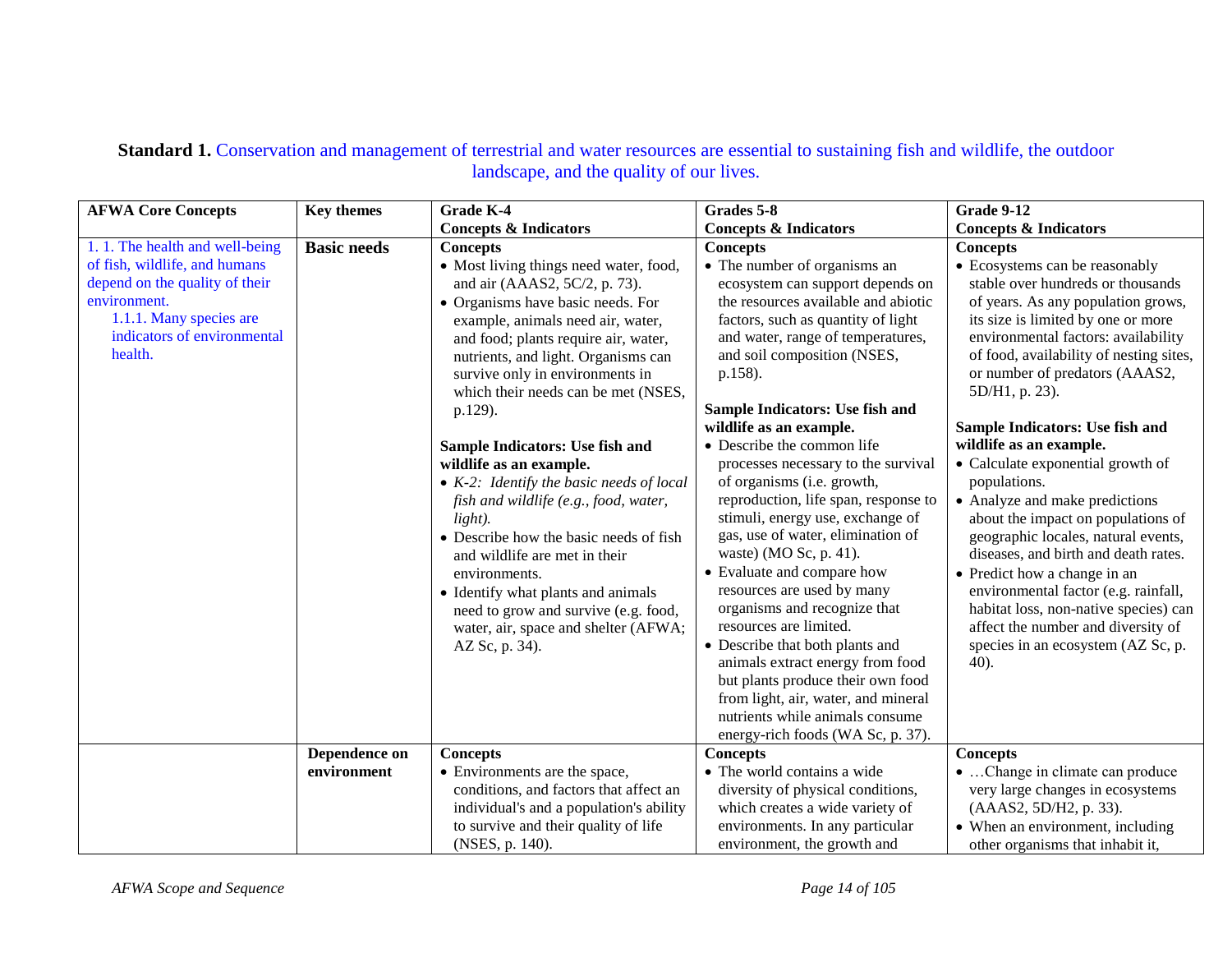| <b>AFWA Core Concepts</b> | <b>Key themes</b> | <b>Grade K-4</b>                                                                                                                                                                                                                                                                                                                                                                                                                                                                                                                                                                                                                                                                                                                                                                                                                                                                                                                                                                                                                                                                                  | Grades 5-8                                                                                                                                                                                                                                                                                                                                                                                                                                                                                                                                                                                                                                                                                                                                                                                                                                                                                                                                                                                       | <b>Grade 9-12</b>                                                                                                                                                                                                                                                                                                                                                                                                                                                                                                                                                                                                                                                                                                                                |
|---------------------------|-------------------|---------------------------------------------------------------------------------------------------------------------------------------------------------------------------------------------------------------------------------------------------------------------------------------------------------------------------------------------------------------------------------------------------------------------------------------------------------------------------------------------------------------------------------------------------------------------------------------------------------------------------------------------------------------------------------------------------------------------------------------------------------------------------------------------------------------------------------------------------------------------------------------------------------------------------------------------------------------------------------------------------------------------------------------------------------------------------------------------------|--------------------------------------------------------------------------------------------------------------------------------------------------------------------------------------------------------------------------------------------------------------------------------------------------------------------------------------------------------------------------------------------------------------------------------------------------------------------------------------------------------------------------------------------------------------------------------------------------------------------------------------------------------------------------------------------------------------------------------------------------------------------------------------------------------------------------------------------------------------------------------------------------------------------------------------------------------------------------------------------------|--------------------------------------------------------------------------------------------------------------------------------------------------------------------------------------------------------------------------------------------------------------------------------------------------------------------------------------------------------------------------------------------------------------------------------------------------------------------------------------------------------------------------------------------------------------------------------------------------------------------------------------------------------------------------------------------------------------------------------------------------|
|                           |                   | <b>Concepts &amp; Indicators</b>                                                                                                                                                                                                                                                                                                                                                                                                                                                                                                                                                                                                                                                                                                                                                                                                                                                                                                                                                                                                                                                                  | <b>Concepts &amp; Indicators</b>                                                                                                                                                                                                                                                                                                                                                                                                                                                                                                                                                                                                                                                                                                                                                                                                                                                                                                                                                                 | <b>Concepts &amp; Indicators</b>                                                                                                                                                                                                                                                                                                                                                                                                                                                                                                                                                                                                                                                                                                                 |
|                           |                   | • Changes in environments can be<br>natural or influenced by humans.<br>Some changes are good, some are<br>bad, and some are neither good nor<br>bad. Pollution is a change in the<br>environment that can influence the<br>health, survival, or activities of<br>organisms, including humans (NSES,<br>p. 140; see also AAAS2, 5D/E4, p.<br>33; MA Sc, p. 47).<br>• Some animals and plants are alike in<br>the way they look and in the things<br>they do, and others are very different<br>from one another (BSL, Diversity of<br>Life).<br>• For a particular environment some<br>kinds of plants and animals thrive,<br>some do not live as well, and some<br>do not survive at all (AAAS2,<br>5D/E1, p23).<br>Sample Indicators: Use fish and<br>wildlife as an example.<br>$\bullet$ K-2: Watch a local area through at<br>least two seasons, describe the<br>changes you observe in the living<br>things over time.<br>$\bullet$ K-2: Talk with an older person in the<br>community OR look for old pictures<br>of your area and describe how forest,<br>plants and wildlife have changed | survival of organisms depend on<br>the physical conditions (AAAS2,<br>5D/M1b, p. 23).<br>• Changes in environmental<br>conditions can affect the survival<br>of individual organisms and entire<br>species (AAAS2, 5F/M2b, 33).<br>Sample Indicators: Use fish and<br>wildlife as an example.<br>• Conduct simulations<br>demonstrating competition for<br>resources within an ecosystem.<br>• Summarize the ways in which<br>environmental changes have<br>affected species.<br>• Describe ways in which humans<br>can protect habitat for fish and<br>wildlife.<br>• Identify how ecosystems are<br>managed to maintain diversity of<br>fish and wildlife (e.g. natural<br>balances versus human<br>management practices).<br>• Analyze changes in population size<br>and biodiversity (speciation and<br>extinction) that result from the<br>following: natural causes, changes<br>in climate, human activity, and the<br>introduction of invasive and non-<br>native species (MA Sc, p. 56). | changes the survival value of<br>inherited characteristics may<br>change (AAAS1, 5F/6, p. 83)<br>Sample Indicators: Use fish and<br>wildlife as an example.<br>• Analyze complex relationships<br>among organisms and habitats and<br>the importance of a healthy habitat<br>for fish and wildlife.<br>• Explain how natural and human<br>factors affect ecosystems and<br>communities.<br>• Identify and investigate<br>environmental changes that affect<br>the diversity and balance of an<br>ecosystem.<br>• Analyze changes in population size<br>and biodiversity that result from the<br>following: natural causes, changes<br>in climate, human activity, and the<br>introduction of invasive and non-<br>native species (MA Sc, p. 56). |
|                           |                   |                                                                                                                                                                                                                                                                                                                                                                                                                                                                                                                                                                                                                                                                                                                                                                                                                                                                                                                                                                                                                                                                                                   |                                                                                                                                                                                                                                                                                                                                                                                                                                                                                                                                                                                                                                                                                                                                                                                                                                                                                                                                                                                                  |                                                                                                                                                                                                                                                                                                                                                                                                                                                                                                                                                                                                                                                                                                                                                  |
|                           |                   | over time.<br>• Identify parts of a natural system,<br>and describe how the parts go<br>together.                                                                                                                                                                                                                                                                                                                                                                                                                                                                                                                                                                                                                                                                                                                                                                                                                                                                                                                                                                                                 | • Name several extinct and<br>threatened species and discuss how<br>habitat changes or loss may have<br>contributed (AWFA CE).                                                                                                                                                                                                                                                                                                                                                                                                                                                                                                                                                                                                                                                                                                                                                                                                                                                                   |                                                                                                                                                                                                                                                                                                                                                                                                                                                                                                                                                                                                                                                                                                                                                  |
|                           |                   | • Given a specific location or habitat,<br>describe how the habitat provides for                                                                                                                                                                                                                                                                                                                                                                                                                                                                                                                                                                                                                                                                                                                                                                                                                                                                                                                                                                                                                  |                                                                                                                                                                                                                                                                                                                                                                                                                                                                                                                                                                                                                                                                                                                                                                                                                                                                                                                                                                                                  |                                                                                                                                                                                                                                                                                                                                                                                                                                                                                                                                                                                                                                                                                                                                                  |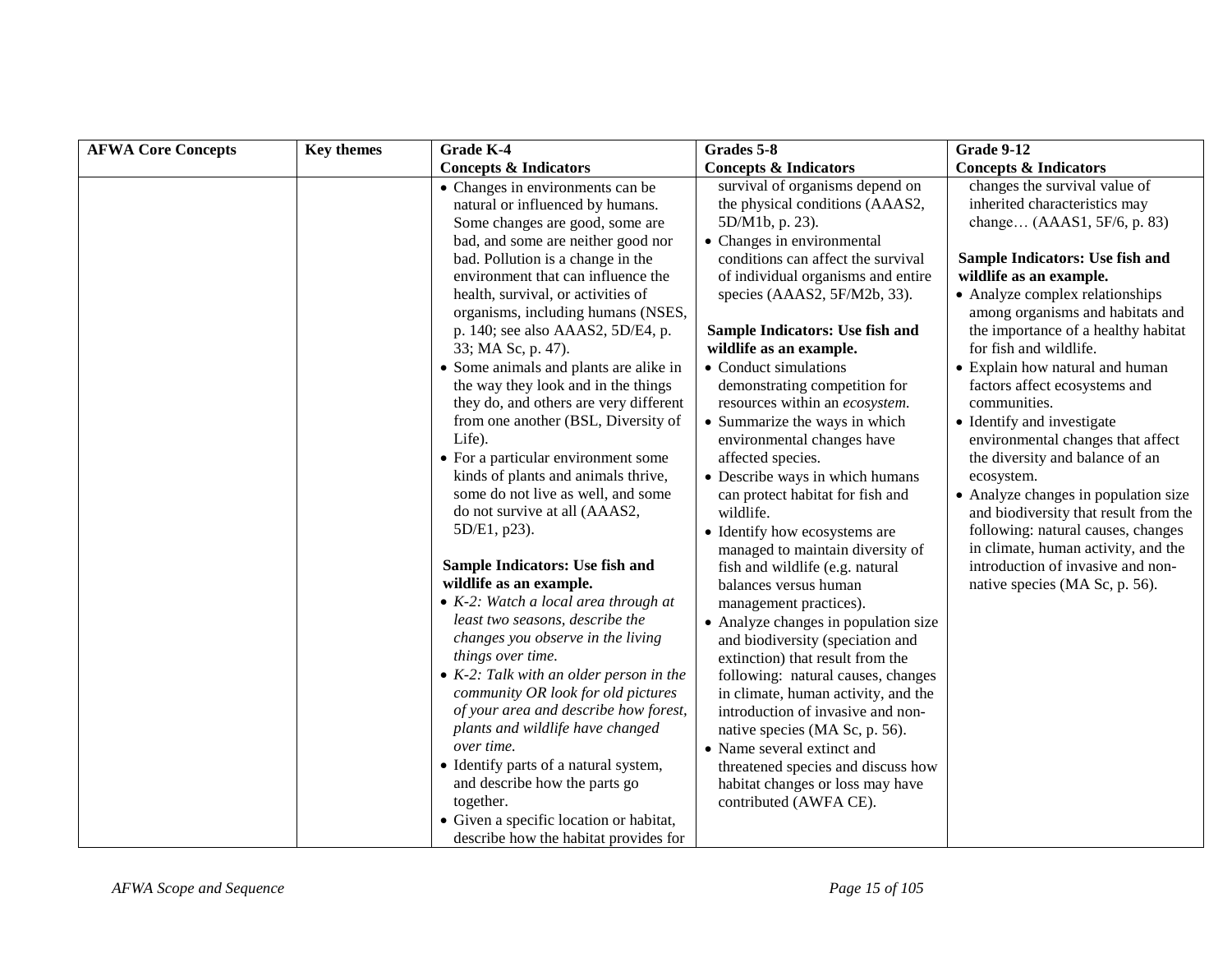| <b>AFWA Core Concepts</b> | <b>Key themes</b> | <b>Grade K-4</b>                                                                                                                                                                                                                                                                                                                                                                                                                                                             | Grades 5-8                                                                                                                                                                                                                                                                                                                                                                                                                                                                          | <b>Grade 9-12</b>                                                                                                                                                                                                                                                                                                                                                                                                                                                                                                                             |
|---------------------------|-------------------|------------------------------------------------------------------------------------------------------------------------------------------------------------------------------------------------------------------------------------------------------------------------------------------------------------------------------------------------------------------------------------------------------------------------------------------------------------------------------|-------------------------------------------------------------------------------------------------------------------------------------------------------------------------------------------------------------------------------------------------------------------------------------------------------------------------------------------------------------------------------------------------------------------------------------------------------------------------------------|-----------------------------------------------------------------------------------------------------------------------------------------------------------------------------------------------------------------------------------------------------------------------------------------------------------------------------------------------------------------------------------------------------------------------------------------------------------------------------------------------------------------------------------------------|
|                           |                   | <b>Concepts &amp; Indicators</b>                                                                                                                                                                                                                                                                                                                                                                                                                                             | <b>Concepts &amp; Indicators</b>                                                                                                                                                                                                                                                                                                                                                                                                                                                    | <b>Concepts &amp; Indicators</b>                                                                                                                                                                                                                                                                                                                                                                                                                                                                                                              |
|                           |                   | fish and wildlife.                                                                                                                                                                                                                                                                                                                                                                                                                                                           |                                                                                                                                                                                                                                                                                                                                                                                                                                                                                     |                                                                                                                                                                                                                                                                                                                                                                                                                                                                                                                                               |
|                           |                   | • Explain how organisms (fish,                                                                                                                                                                                                                                                                                                                                                                                                                                               |                                                                                                                                                                                                                                                                                                                                                                                                                                                                                     |                                                                                                                                                                                                                                                                                                                                                                                                                                                                                                                                               |
|                           |                   | wildlife and habitat) and ecosystems                                                                                                                                                                                                                                                                                                                                                                                                                                         |                                                                                                                                                                                                                                                                                                                                                                                                                                                                                     |                                                                                                                                                                                                                                                                                                                                                                                                                                                                                                                                               |
|                           |                   | change over time, e.g. life cycles and                                                                                                                                                                                                                                                                                                                                                                                                                                       |                                                                                                                                                                                                                                                                                                                                                                                                                                                                                     |                                                                                                                                                                                                                                                                                                                                                                                                                                                                                                                                               |
|                           |                   | seasons.                                                                                                                                                                                                                                                                                                                                                                                                                                                                     |                                                                                                                                                                                                                                                                                                                                                                                                                                                                                     |                                                                                                                                                                                                                                                                                                                                                                                                                                                                                                                                               |
|                           |                   | • Describe the life cycle of human                                                                                                                                                                                                                                                                                                                                                                                                                                           |                                                                                                                                                                                                                                                                                                                                                                                                                                                                                     |                                                                                                                                                                                                                                                                                                                                                                                                                                                                                                                                               |
|                           |                   | beings.                                                                                                                                                                                                                                                                                                                                                                                                                                                                      |                                                                                                                                                                                                                                                                                                                                                                                                                                                                                     |                                                                                                                                                                                                                                                                                                                                                                                                                                                                                                                                               |
|                           |                   | • Watch a specific organism through                                                                                                                                                                                                                                                                                                                                                                                                                                          |                                                                                                                                                                                                                                                                                                                                                                                                                                                                                     |                                                                                                                                                                                                                                                                                                                                                                                                                                                                                                                                               |
|                           |                   | several life stages, describe how the                                                                                                                                                                                                                                                                                                                                                                                                                                        |                                                                                                                                                                                                                                                                                                                                                                                                                                                                                     |                                                                                                                                                                                                                                                                                                                                                                                                                                                                                                                                               |
|                           |                   | life cycle is the same of difference to                                                                                                                                                                                                                                                                                                                                                                                                                                      |                                                                                                                                                                                                                                                                                                                                                                                                                                                                                     |                                                                                                                                                                                                                                                                                                                                                                                                                                                                                                                                               |
|                           |                   | humans.                                                                                                                                                                                                                                                                                                                                                                                                                                                                      |                                                                                                                                                                                                                                                                                                                                                                                                                                                                                     |                                                                                                                                                                                                                                                                                                                                                                                                                                                                                                                                               |
|                           | Human impact      | <b>Concepts</b>                                                                                                                                                                                                                                                                                                                                                                                                                                                              | <b>Concepts</b>                                                                                                                                                                                                                                                                                                                                                                                                                                                                     | <b>Concepts</b>                                                                                                                                                                                                                                                                                                                                                                                                                                                                                                                               |
|                           |                   | • Most wildlife can survive without<br>people to help. Some wildlife and<br>fish need help from people to survive<br>(AWFA CE).<br>• Actions by humans often have an<br>impact on the functioning and health<br>of natural systems (CA Sc/SS, p. 7;<br>OR Sc).<br>• Humans change environments in<br>ways that can be either beneficial or<br>detrimental for themselves and other<br>organisms (NSES, p.129).<br>Sample Indicators: Use fish and<br>wildlife as an example. | • Human activities have changed<br>the earth's land, oceans and<br>atmosphere. Some of these<br>changes have decreased the<br>capacity of the environment to<br>support some life forms (AAAS2,<br>4C/M7, p. 33).<br>• Human interaction can directly<br>alter habitat size, the quality of<br>available resources in a habitat,<br>and the structure of habitat<br>components. Such interactions can<br>be positive and/or negative (VA<br>Sc; LA Sc; see also CA Sc/SS,<br>p.33). | • Human beings are part of earth's<br>ecosystem. Human activities can<br>deliberately or inadvertently, alter<br>the equilibrium in ecosystems<br>(AAAS2, 5D/H3, p. 23, 33).<br>• Human activities such as reducing<br>the amount of forest cover,<br>increasing the amount and variety<br>of chemicals released into the<br>atmosphere, and intensive farming,<br>have changed the earth's land,<br>oceans, and atmosphere. Some of<br>these changes have decreased the<br>capacity of the environment to<br>support some life (AAAS, 4C/M7, |
|                           |                   | • $K-2$ : Identify actions that students do                                                                                                                                                                                                                                                                                                                                                                                                                                  |                                                                                                                                                                                                                                                                                                                                                                                                                                                                                     | p. 21).                                                                                                                                                                                                                                                                                                                                                                                                                                                                                                                                       |
|                           |                   | at home and at school that have                                                                                                                                                                                                                                                                                                                                                                                                                                              | Sample Indicators: Use fish and                                                                                                                                                                                                                                                                                                                                                                                                                                                     |                                                                                                                                                                                                                                                                                                                                                                                                                                                                                                                                               |
|                           |                   | impact on the environment.                                                                                                                                                                                                                                                                                                                                                                                                                                                   | wildlife as an example.                                                                                                                                                                                                                                                                                                                                                                                                                                                             | Sample Indicators: Use fish and                                                                                                                                                                                                                                                                                                                                                                                                                                                                                                               |
|                           |                   | • Describe examples of human actions                                                                                                                                                                                                                                                                                                                                                                                                                                         | • Explain the consequences of                                                                                                                                                                                                                                                                                                                                                                                                                                                       | wildlife as an example.                                                                                                                                                                                                                                                                                                                                                                                                                                                                                                                       |
|                           |                   | and natural events that affect fish and                                                                                                                                                                                                                                                                                                                                                                                                                                      | human-caused changes for fish                                                                                                                                                                                                                                                                                                                                                                                                                                                       | • Model, analyze and/or predict the                                                                                                                                                                                                                                                                                                                                                                                                                                                                                                           |
|                           |                   | wildlife and their habitats and their                                                                                                                                                                                                                                                                                                                                                                                                                                        | and wildlife and its habitat.                                                                                                                                                                                                                                                                                                                                                                                                                                                       | effect of human-caused and natural                                                                                                                                                                                                                                                                                                                                                                                                                                                                                                            |
|                           |                   | ability to survive.                                                                                                                                                                                                                                                                                                                                                                                                                                                          | • Analyze how all organisms,                                                                                                                                                                                                                                                                                                                                                                                                                                                        | events on the stability and health of                                                                                                                                                                                                                                                                                                                                                                                                                                                                                                         |
|                           |                   | • Identify examples where human                                                                                                                                                                                                                                                                                                                                                                                                                                              | including humans, cause changes                                                                                                                                                                                                                                                                                                                                                                                                                                                     | fish and wildlife.                                                                                                                                                                                                                                                                                                                                                                                                                                                                                                                            |
|                           |                   | activity has had beneficial or harmful<br>effects on other organisms (e.g.                                                                                                                                                                                                                                                                                                                                                                                                   | in their ecosystems and how these<br>changes can be beneficial, neutral                                                                                                                                                                                                                                                                                                                                                                                                             | • Describe and illustrate how humans<br>are an integral part of the Earth's                                                                                                                                                                                                                                                                                                                                                                                                                                                                   |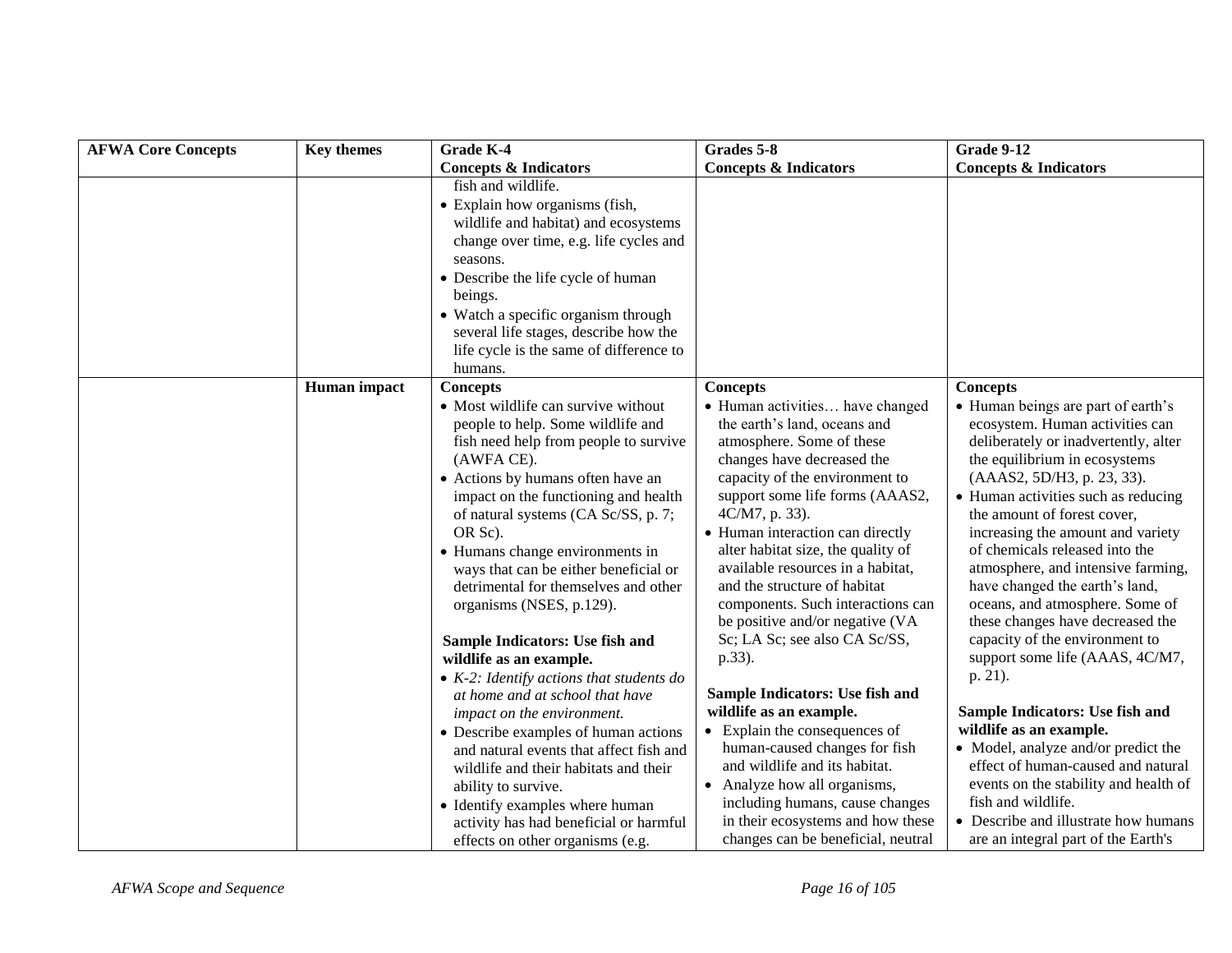| <b>AFWA Core Concepts</b> | <b>Key themes</b>        | Grade K-4                                                                                                                                                                                                                                                                                                                                                                                                                                                                                                                                                                                                                                                                                                                                                                                                                                                                        | Grades 5-8                                                                                                                                                                                                                                                                                                                                                                                                                                                                                                                                                                                                                                                                                                                                                                                                                                      | <b>Grade 9-12</b>                                                                                                                                                                                                                                                                                                                                                                                                                                                                                                                                                                                                                                                                                                                                                                                        |
|---------------------------|--------------------------|----------------------------------------------------------------------------------------------------------------------------------------------------------------------------------------------------------------------------------------------------------------------------------------------------------------------------------------------------------------------------------------------------------------------------------------------------------------------------------------------------------------------------------------------------------------------------------------------------------------------------------------------------------------------------------------------------------------------------------------------------------------------------------------------------------------------------------------------------------------------------------|-------------------------------------------------------------------------------------------------------------------------------------------------------------------------------------------------------------------------------------------------------------------------------------------------------------------------------------------------------------------------------------------------------------------------------------------------------------------------------------------------------------------------------------------------------------------------------------------------------------------------------------------------------------------------------------------------------------------------------------------------------------------------------------------------------------------------------------------------|----------------------------------------------------------------------------------------------------------------------------------------------------------------------------------------------------------------------------------------------------------------------------------------------------------------------------------------------------------------------------------------------------------------------------------------------------------------------------------------------------------------------------------------------------------------------------------------------------------------------------------------------------------------------------------------------------------------------------------------------------------------------------------------------------------|
|                           |                          | <b>Concepts &amp; Indicators</b>                                                                                                                                                                                                                                                                                                                                                                                                                                                                                                                                                                                                                                                                                                                                                                                                                                                 | <b>Concepts &amp; Indicators</b>                                                                                                                                                                                                                                                                                                                                                                                                                                                                                                                                                                                                                                                                                                                                                                                                                | <b>Concepts &amp; Indicators</b>                                                                                                                                                                                                                                                                                                                                                                                                                                                                                                                                                                                                                                                                                                                                                                         |
|                           |                          | feeding birds, littering vs. picking up<br>trash, hunting/conservation of<br>species, paving/restoring green<br>space) (MO Sc, p. 53).<br>• Demonstrate the ability to make<br>choices and take responsibility for<br>personal actions (OH SS, p. 91).                                                                                                                                                                                                                                                                                                                                                                                                                                                                                                                                                                                                                           | or detrimental (e.g., beaver ponds,<br>earthworm burrows, grasshoppers<br>eating plants, people planting and<br>cutting trees and people<br>introducing a new species) (see<br>OH Sc; MO Sc; CA Sc/SS).<br>• Describe possible solutions to<br>potentially harmful environmental<br>changes within an ecosystem (MO<br>Sc).                                                                                                                                                                                                                                                                                                                                                                                                                                                                                                                     | system and the choices humans<br>make today impact natural systems<br>in the future (OH Sc).                                                                                                                                                                                                                                                                                                                                                                                                                                                                                                                                                                                                                                                                                                             |
|                           | <b>Health of</b>         | <b>Concepts</b>                                                                                                                                                                                                                                                                                                                                                                                                                                                                                                                                                                                                                                                                                                                                                                                                                                                                  | <b>Concepts</b>                                                                                                                                                                                                                                                                                                                                                                                                                                                                                                                                                                                                                                                                                                                                                                                                                                 | Concepts                                                                                                                                                                                                                                                                                                                                                                                                                                                                                                                                                                                                                                                                                                                                                                                                 |
|                           | humans and<br>ecosystems | • Some things people take into their<br>bodies from the environment can<br>hurt them (AAAS1, 6E/2, p. 89).<br>• Certain poisons in the environment<br>can harm humans and other living<br>things (AAAS1, 6E/2, p. 89).<br>Sample Indicators: Use fish and<br>wildlife as an example.<br>$\bullet$ K-2: Describe the characteristics of<br>a healthy environment.<br>• $K-2$ : Describe ways that people stay<br>healthy.<br>• Explain why a healthy environment<br>is important for all organisms,<br>including humans.<br>• Observe living things in a specific<br>area. Based on your observations,<br>determine if the living things are<br>many, few or rare. Compare these<br>observations with other locations or<br>observe the same areas in a different<br>season.<br>• Keep an observation log which lists<br>kinds of living things in different<br>places you visit. | • The environment may contain<br>dangerous levels of substances that<br>are harmful to human beings<br>Therefore, the good health of<br>individuals requires monitoring of<br>the soil, air, and water and taking<br>steps to make them safe (AAAS1,<br>6E/5, p.98).<br>• The length and quality of human<br>life are influenced by many<br>factors, including environmental<br>conditions (AAAS1, 6B/5, p.<br>89)<br>Sample Indicators: Use fish and<br>wildlife as an example.<br>• Develop a working definition of<br>pollution and describe how it<br>affects fish and wildlife.<br>• Investigate and identify local<br>sources of pollution and how it<br>affects your local fish and wildlife<br>• Collect and analyze data<br>measuring soil, air, and /or water<br>quality, and link these indicators<br>to fish and wildlife presence. | •  Conditions now are very<br>different from the conditions in<br>which species evolved. But some of<br>the differences may not be good for<br>human health (AAAS1, 6E/3, p.<br>89).<br>• In-depth field investigations are<br>essential to scientific understanding<br>of the environment (AWFA CE).<br>• Human health and well-being<br>depends on access to the outdoors<br>and an environment with<br>sustainable and renewable<br>resources (AFWA CE - Children &<br>Nature Network Research<br>Summary).<br>Sample Indicators: Use fish and<br>wildlife as an example.<br>• Analyze the requirements for<br>sustaining healthy ecosystems and<br>how health of humans and other<br>living (e.g. fish, wildlife and<br>habitat) organisms is affected by<br>changes in environmental<br>conditions. |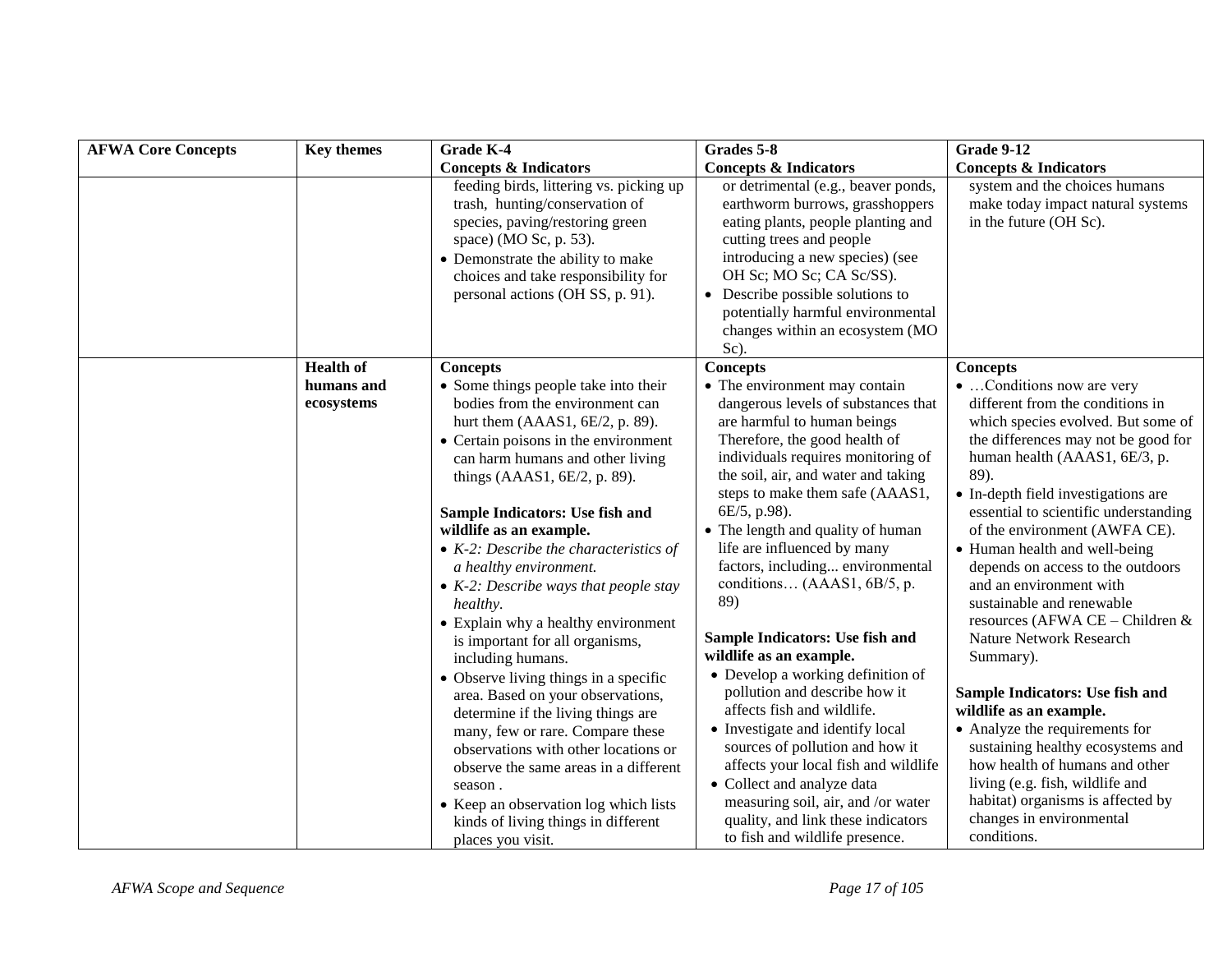| <b>AFWA Core Concepts</b> | <b>Key themes</b> | Grade K-4                                                                                        | Grades 5-8                                                                                                                                                                                                                                                                                                                                                                                                   | <b>Grade 9-12</b>                                                                                                                                                                                                                                                                                                                                                                                                                              |
|---------------------------|-------------------|--------------------------------------------------------------------------------------------------|--------------------------------------------------------------------------------------------------------------------------------------------------------------------------------------------------------------------------------------------------------------------------------------------------------------------------------------------------------------------------------------------------------------|------------------------------------------------------------------------------------------------------------------------------------------------------------------------------------------------------------------------------------------------------------------------------------------------------------------------------------------------------------------------------------------------------------------------------------------------|
|                           |                   | <b>Concepts &amp; Indicators</b>                                                                 | <b>Concepts &amp; Indicators</b>                                                                                                                                                                                                                                                                                                                                                                             | <b>Concepts &amp; Indicators</b>                                                                                                                                                                                                                                                                                                                                                                                                               |
|                           |                   | • Participate in an activity out of doors<br>that allows you to observe wildlife in<br>some way. | • Describe the application of<br>strategies for controlling<br>environmental factors like<br>emission control, water quality<br>and waste management, and<br>describe how these controls<br>impact the presence of fish and<br>wildlife.<br>• Give examples of fish and<br>wildlife and indicator species in<br>your neighborhood that scientists<br>watch to learn about the health of<br>your environment. | • Design and implement an<br>investigation to determine the<br>environmental health of a local<br>resource and analyze its potential<br>value to fish, wildlife and humans,<br>including recreational use.<br>• Evaluate the ecosystem for the<br>quality of the water, air, and<br>renewable and non-renewable<br>natural resources – criteria must<br>include sustainability for 7<br>generations (AFWA CE-Education<br>for Sustainability). |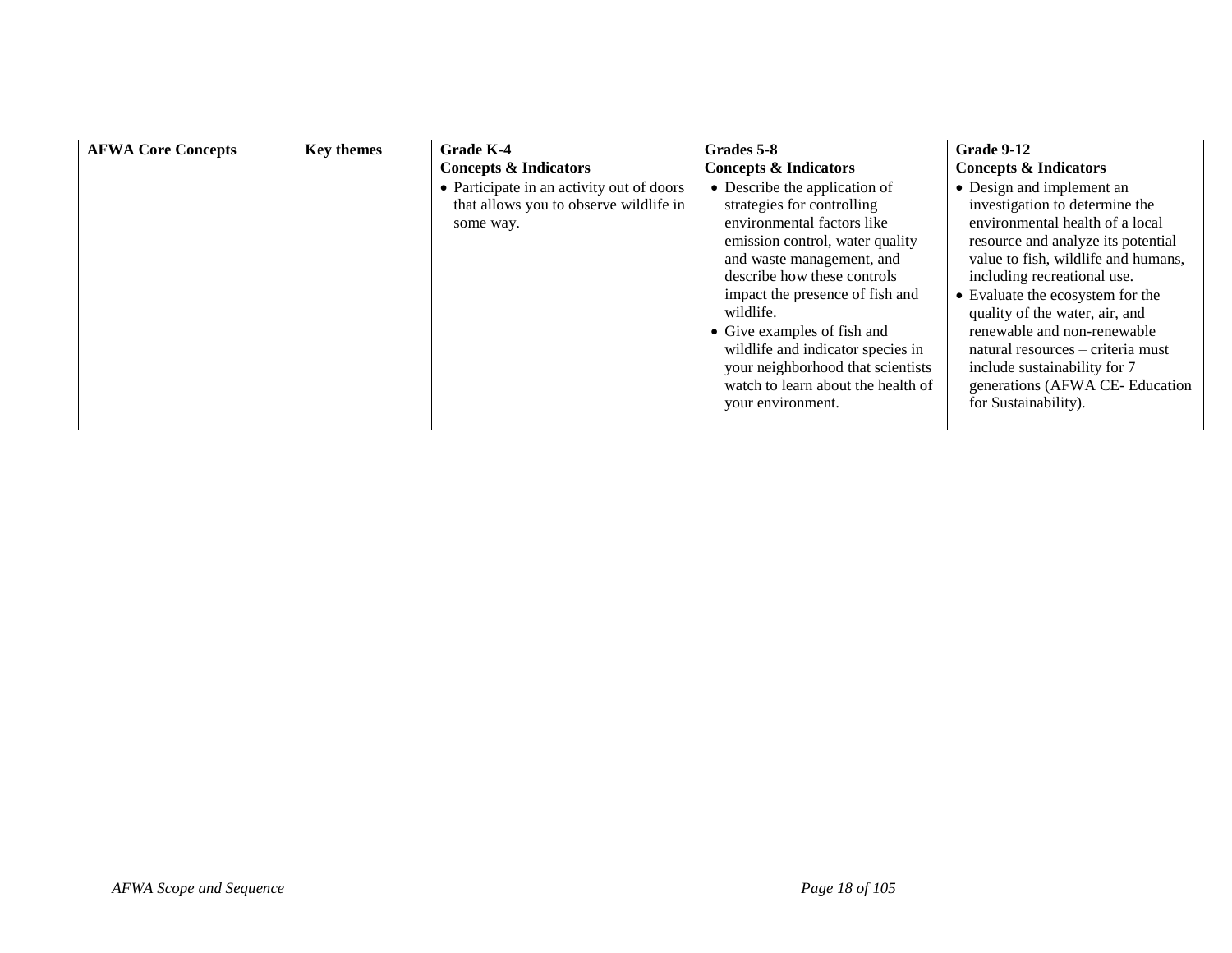Map 1.2. All living things depend on habitat that includes adequate and suitably arranged food, water, shelter, and space.

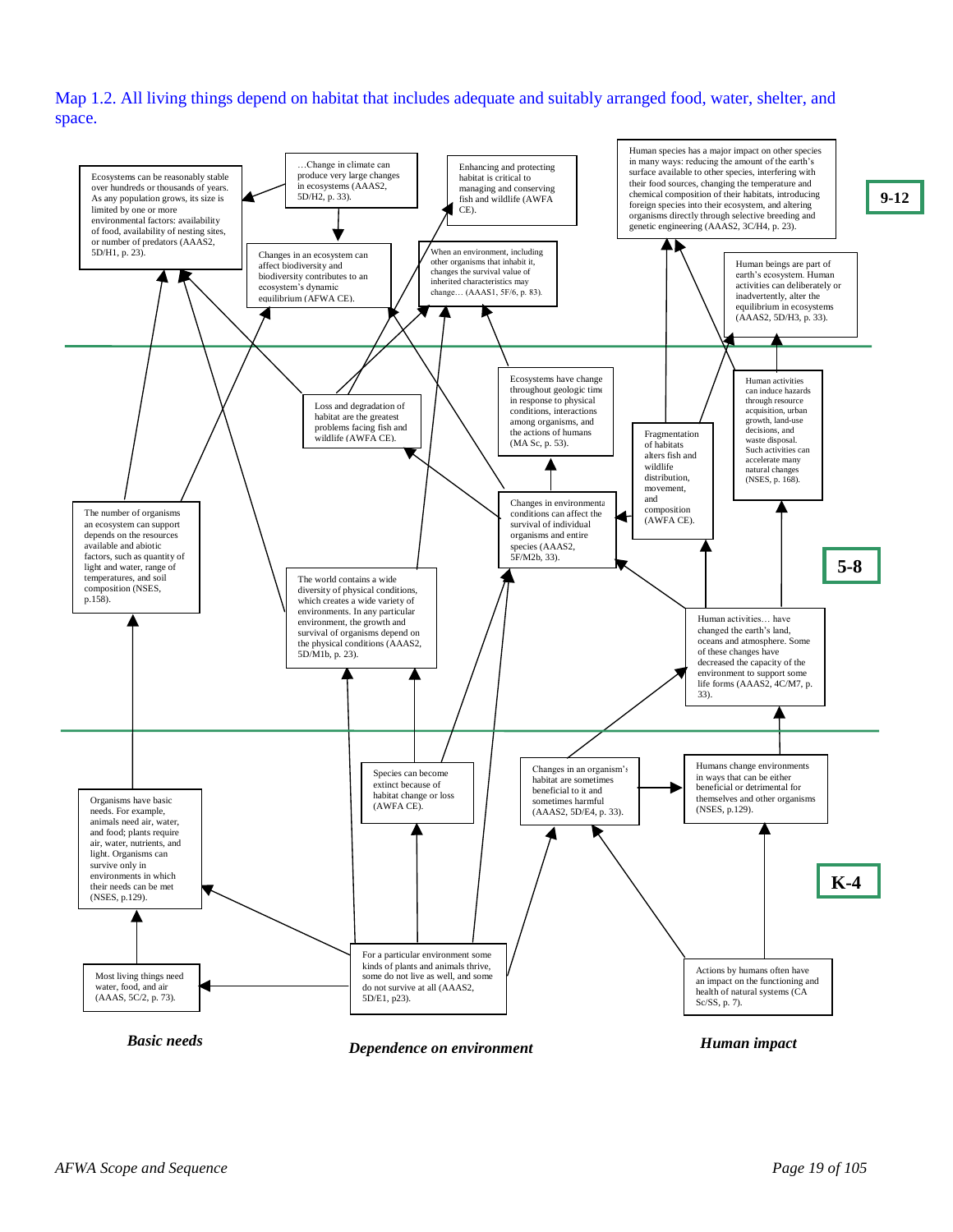| <b>AFWA Core Concepts</b>                   | <b>Key themes</b> | Grade K-4                                   | Grades 5-8                                | <b>Grade 9-12</b>                  |
|---------------------------------------------|-------------------|---------------------------------------------|-------------------------------------------|------------------------------------|
|                                             |                   | <b>Concepts &amp; Indicators</b>            | <b>Concepts &amp; Indicators</b>          | <b>Concepts &amp; Indicators</b>   |
| 1.2. All living things depend               | Dependence on     | <b>Concepts</b>                             | <b>Concepts</b>                           | <b>Concepts</b>                    |
| on habitat that includes                    | environment       | • For a particular environment some         | • The world contains a wide diversity of  | • Change in climate can produce    |
| adequate and suitably                       |                   | kinds of plants and animals thrive,         | physical conditions, which creates a      | very large changes in ecosystems   |
| arranged food, water, shelter,              |                   | some do not live as well, and some          | wide variety of environments. In any      | (AAAS2, 5D/H2, p. 33).             |
| and space.                                  |                   | do not survive at all (AAAS2,               | particular environment, the growth and    | • Changes in an ecosystem can      |
| 1.2.1. Fish and wildlife                    |                   | 5D/E1, p23).                                | survival of organisms depend on the       | affect biodiversity and            |
| numbers and species                         |                   | • Changes in an organism's habitat          | physical conditions (AAAS2, 5D/M1b,       | biodiversity contributes to an     |
| compositions are                            |                   | are sometimes beneficial to it and          | p. 23).                                   | ecosystem's dynamic equilibrium    |
| constantly changing based                   |                   | sometimes harmful (AAAS2,                   | • Changes in environmental conditions     | (AFWA CA).                         |
| on a variety of natural and                 |                   | 5D/E4, p. 33, also see MA Sc, p.            | can affect the survival of individual     | • When an environment, including   |
| human-caused conditions.                    |                   | 47).                                        | organisms and entire species (AAAS2,      | other organisms that inhabit it,   |
| 1.2.2. Loss and                             |                   | • Species can become extinct                | 5F/M2b, 33).                              | changes the survival value of      |
| degradation of habitat are                  |                   | because of habitat change or loss           | • Loss and degradation of habitat are the | inherited characteristics may      |
| the greatest problems                       |                   | $(AFWA)$ .                                  | greatest problems facing fish and         | change (AAAS1, 5F/6, p. 83)        |
| facing fish and wildlife;                   |                   |                                             | wildlife.                                 | • Enhancing and protecting habitat |
| therefore, enhancing and                    |                   | Sample Indicators: Use fish and             | • Ecosystems have changed throughout      | is critical to managing and        |
| protecting habitat is                       |                   | wildlife as an example.                     | geologic time in response to physical     | conserving fish and wildlife       |
| critical to managing and                    |                   | $\bullet$ K-2: Observe a local area through | conditions, interactions among            | (AFWA CE).                         |
| conserving them.                            |                   | at least two seasons, describe the          | organisms, and the actions of humans      |                                    |
| • Human changes to the                      |                   | changes you observe in the living           | (MA Sc, p. 53).                           | Sample Indicators: Use fish and    |
| landscape alter fish                        |                   | things over time.                           |                                           | wildlife as an example.            |
| and wildlife habitat,                       |                   | • Identify parts of a natural system        | Sample Indicators: Use fish and           | • Analyze complex relationships    |
| changing the amount                         |                   | and describe how the parts go               | wildlife as an example.                   | among organisms and habitats       |
| and type available.                         |                   | together.                                   | • Summarize the ways in which             | and the importance of a healthy    |
| • Natural events alter the                  |                   | • Given a specific location or habitat,     | environmental changes have affected       | habitat for fish and wildlife.     |
| landscape, changing                         |                   | describe how the habitat provides           | species.                                  | • Identify and investigate         |
| the amount and type of<br>fish and wildlife |                   | for fish and wildlife.                      | • Conduct simulations demonstrating       | environmental changes that affect  |
| habitats available. The                     |                   | • Explain how organisms and                 | competition for resources within an       | the diversity and balance of an    |
| effects of these events                     |                   | ecosystems change over time, e.g.           | ecosystem (AR Sc).                        | ecosystem.                         |
| can be exacerbated by                       |                   | life cycles and seasons.                    | • Name several extinct and threatened     | • Analyze changes in population    |
| human changes to the                        |                   |                                             | species and discuss how habitat           | size and biodiversity (speciation  |
| landscape.                                  |                   |                                             | changes or loss may have contributed.     | and extinction) that result from   |
| • Fragmentation of                          |                   |                                             | • Describe ways in which humans can       | the following: natural causes,     |
| habitats alters fish and                    |                   |                                             | protect habitat for fish and wildlife.    | changes in climate, human          |
| wildlife distribution,                      |                   |                                             | • Identify how ecosystems are managed     | activity, and the introduction of  |
| movement, and                               |                   |                                             | to maintain diversity of fish and         | invasive and non-native species    |
| composition.                                |                   |                                             | wildlife (natural balances or human       | (MA Sc, p. 56).                    |
|                                             |                   |                                             | management practices).                    |                                    |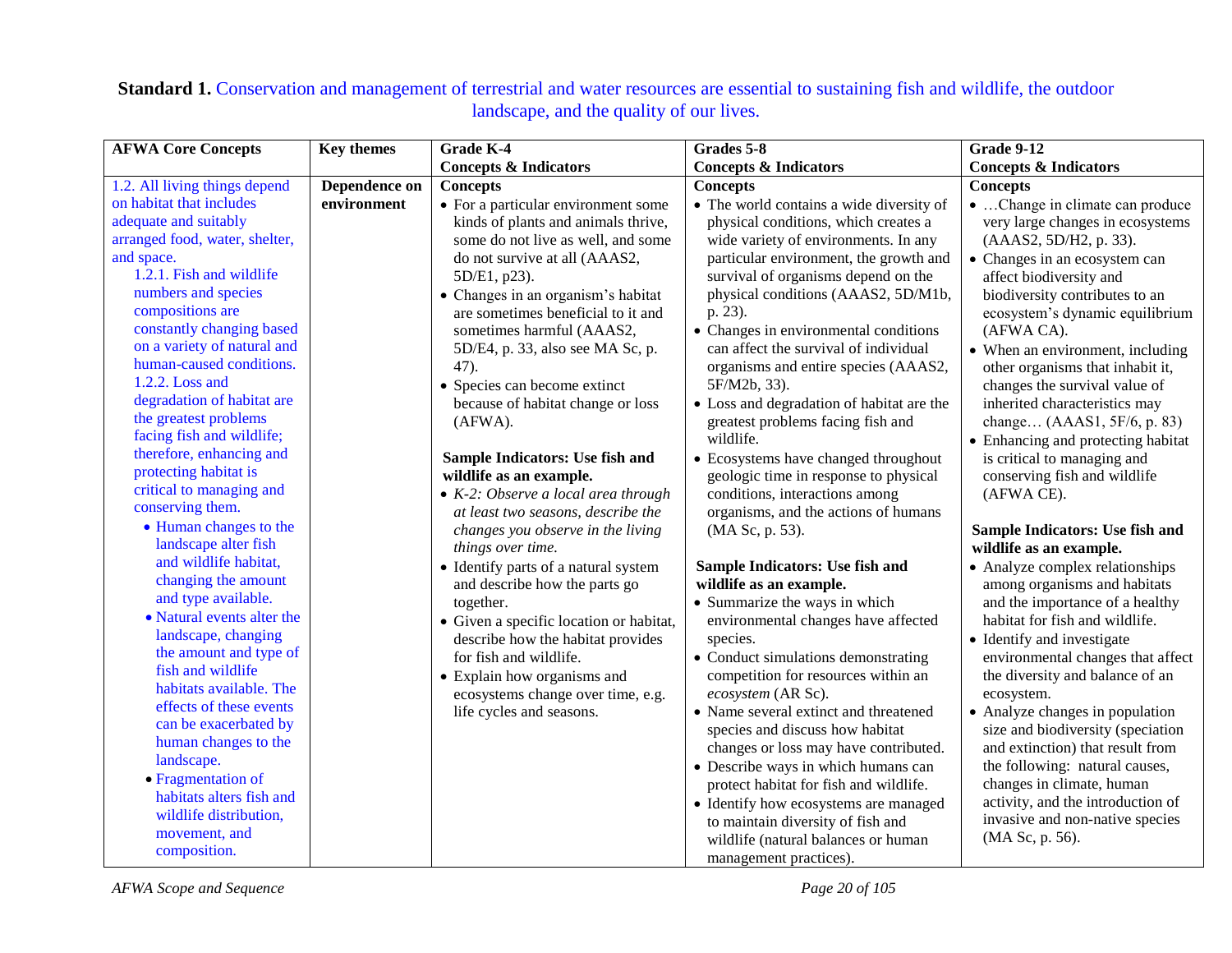| <b>Basic needs</b> | <b>Concepts &amp; Indicators</b><br>See Standard 1.1/Map 1.1 | <b>Concepts &amp; Indicators</b>                                                                                                                                                                                                                                                                                                                                                                                                                                                                                                                                                                                                                                                                                                                                                                                                                     | <b>Concepts &amp; Indicators</b> |
|--------------------|--------------------------------------------------------------|------------------------------------------------------------------------------------------------------------------------------------------------------------------------------------------------------------------------------------------------------------------------------------------------------------------------------------------------------------------------------------------------------------------------------------------------------------------------------------------------------------------------------------------------------------------------------------------------------------------------------------------------------------------------------------------------------------------------------------------------------------------------------------------------------------------------------------------------------|----------------------------------|
|                    |                                                              |                                                                                                                                                                                                                                                                                                                                                                                                                                                                                                                                                                                                                                                                                                                                                                                                                                                      |                                  |
|                    |                                                              | See Standard 1.1/Map 1.1                                                                                                                                                                                                                                                                                                                                                                                                                                                                                                                                                                                                                                                                                                                                                                                                                             | See Standard 1.1/Map 1.1         |
| Human impact       | See Standard 1.1/Map 1.1                                     | <b>Concepts</b><br>• Human activities have changed the<br>earth's land, oceans and atmosphere.<br>Some of these changes have decreased<br>the capacity of the environment to<br>support some life forms (AAAS2,<br>4C/M7, p. 33; also see CA Sc/SS,<br>p.33; VA Sc; LA Sc).<br>• Fragmentation of habitats alters fish<br>and wildlife distribution, movement,<br>and composition (AFWA CE).<br>• Human activities can induce hazards<br>through resource acquisition, urban                                                                                                                                                                                                                                                                                                                                                                         | See Standard 1.1/Map 1.1         |
|                    |                                                              | growth, land-use decisions, and waste<br>disposal. Such activities can accelerate<br>many natural changes (NSES, p. 168).<br>Sample Indicators: Use fish and<br>wildlife as an example.<br>• Predict the effects of habitat<br>fragmentation on fish and wildlife due<br>to human activity.<br>• Observe and describe beneficial and<br>harmful activities of organisms,<br>including humans (e.g. deforestation,<br>overpopulation, water and air<br>pollution, global warming, restoration<br>of natural environments, river<br>bank/coastal stabilization, recycling,<br>channelization, reintroduction of<br>species, depletion of resources) and<br>explain how these activities affect<br>organisms within an ecosystem (MO<br>Sc).<br>• Propose possible solutions to<br>potentially harmful environmental<br>changes within an ecosystem (MO |                                  |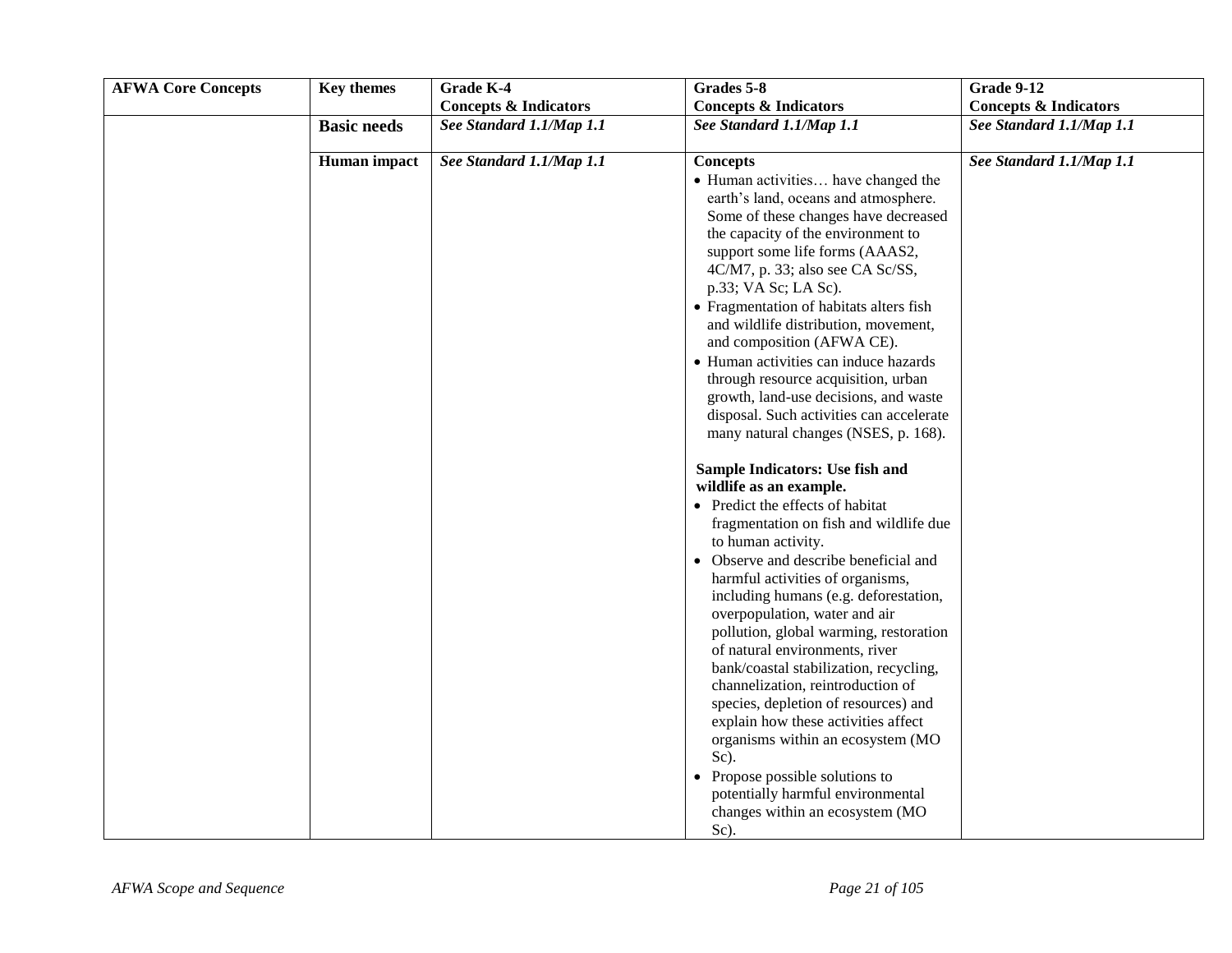#### Map 1.3. The carrying capacity of an area determines the size of the population that can exist or will be tolerated there.



*Interactions among organisms Human impact*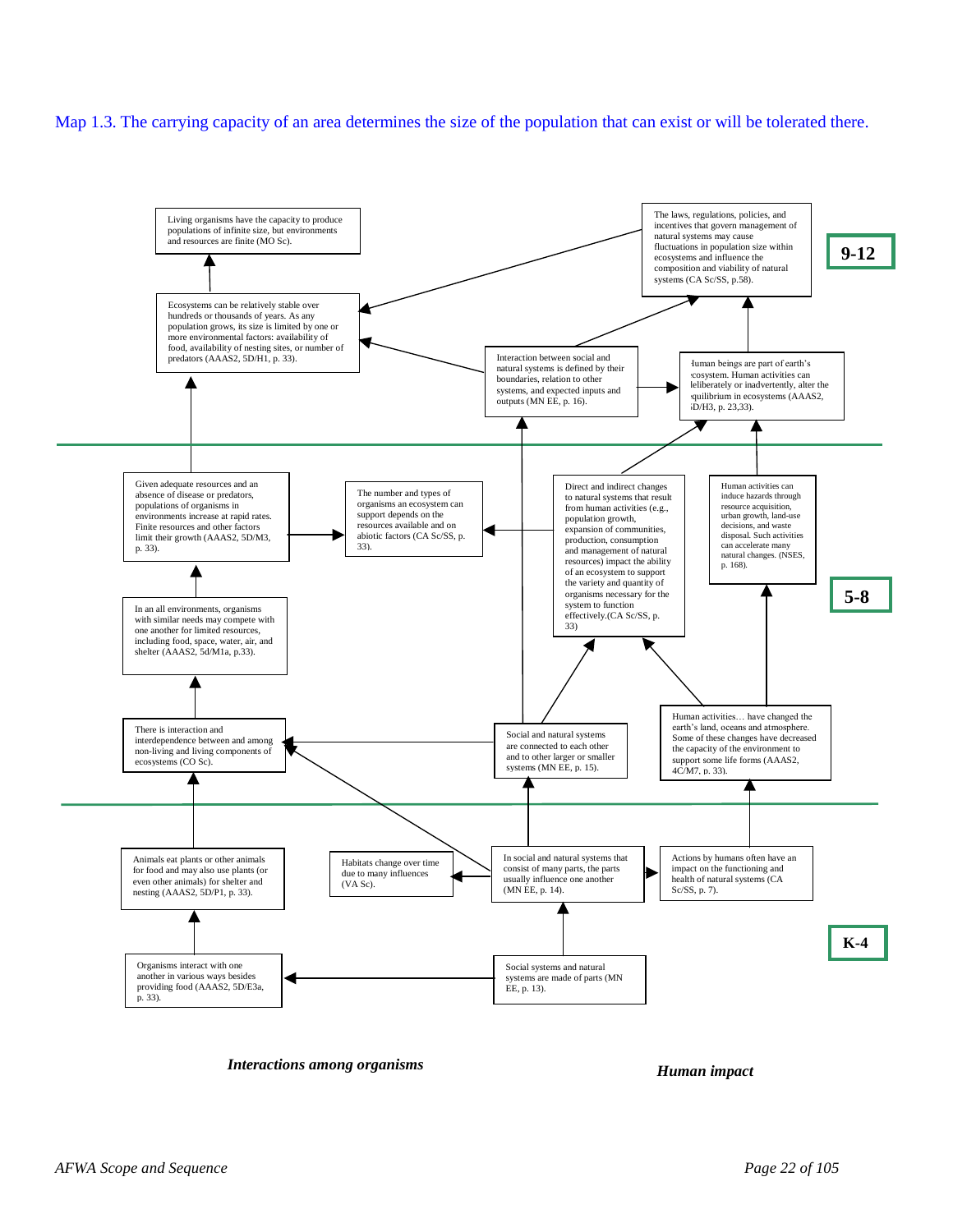| <b>AFWA Core Concepts</b>                       | <b>Key themes</b>   | <b>Grade K-4</b>                        | Grades 5-8                             | <b>Grade 9-12</b>                     |
|-------------------------------------------------|---------------------|-----------------------------------------|----------------------------------------|---------------------------------------|
|                                                 |                     | <b>Concepts &amp; Indicators</b>        | <b>Concepts &amp; Indicators</b>       | <b>Concepts &amp; Indicators</b>      |
| 1.3. The "carrying capacity"                    | <b>Interactions</b> | <b>Concepts</b>                         | <b>Concepts</b>                        | <b>Concepts</b>                       |
| of an area determines the size                  | among               | • Animals eat plants or other animals   | • In an environment, organisms with    | • Ecosystems can be relatively stable |
| of the population that can exist                | organisms           | for food and may also use plants (or    | similar needs may compete with one     | over hundreds or thousands of         |
| or will be tolerated there.                     |                     | even other animals) for shelter and     | another for limited resources,         | years. As any population grows, its   |
| 1.3.1. Biological "carrying                     |                     | nesting (AAAS2, 5D/P1, p. 33).          | including food, space, water, air, and | size is limited by one or more        |
| capacity" is an equilibrium                     |                     | • Organisms interact with one another   | shelter (AAAS2, 5d/M1a, p.33).         | environmental factors: availability   |
| between the availability of                     |                     | in various ways besides providing       | • Given adequate resources and an      | of food, availability of nesting      |
| habitat and the number of                       |                     | food. Many plants depend on animals     | absence of disease or predators,       | sites, or number of predators         |
| animals of a given species                      |                     | for carrying their pollen to other      | populations of organisms in            | (AAAS2, 5D/H1, p. 33).                |
| the habitat can support                         |                     | plants or for dispersing their seeds    | environments increase at rapid rates.  |                                       |
| over time.                                      |                     | (AAAS2 5D/E3a,b, p. 33).                | Finite resources and other factors     | Sample Indicators: Use fish and       |
| 1.3.2. Cultural "carrying                       |                     | • Habitats change over time due to      | limit their growth (AAAS2, 5D/M3,      | wildlife as an example.               |
| capacity" is the number                         |                     | many influences (VA Sc).                | p. 33).                                | • Explain how animals and physical    |
| and type of a given species                     |                     |                                         | • The number and types of organisms    | components of ecosystems are          |
| that people will tolerate                       |                     | Sample Indicators: Use fish and         | an ecosystem can support depends on    | connected.                            |
| over time.                                      |                     | wildlife as an example.                 | the resources available and on abiotic | • Explain the concept of carrying     |
| 1.3.3. "Carrying capacity"                      |                     | • Describe ways plants and animals      | factors (CA Sc/SS, p. 33).             | capacity in an ecosystem (PA          |
| is dynamic and can change                       |                     | depend on each other (NECAP Sc).        | • There is interaction and             | ENV).                                 |
| from season to season and                       |                     | • Explain the role of an organism in an | interdependence between and among      | • Analyze how carrying capacity and   |
| from year to year.<br>1.3.4. Regulated hunting, |                     | ecosystem (e.g., predator, prey,        | non-living and living components of    | population dynamics impact the        |
| fishing, and trapping are                       |                     | consumer, producer, decomposer,         | ecosystems (CO Sc).                    | distribution of organisms in their    |
| important tools for                             |                     | scavenger, carnivore, herbivore, and    |                                        | ecosystems.                           |
| preventing populations of                       |                     | omnivore) (WA Sc, p. 37).               | Sample Indicators: Use fish and        | • Identify and explain the limiting   |
| certain species from                            |                     |                                         | wildlife as an example.                | factors that may affect the carrying  |
| exceeding the "carrying                         |                     |                                         | • Distinguish among and model:         | capacity of a population of an        |
| capacity" of their habitat.                     |                     |                                         | organisms, populations,                | ecosystem (MO Sc; also see ME, p.     |
|                                                 |                     |                                         | communities, ecosystems, biosphere     | $20$ ).                               |
|                                                 |                     |                                         | (AR Sc).                               | • Predict how an ecosystem might      |
|                                                 |                     |                                         | • Describe how parts of a natural      | maintain stability over long periods  |
|                                                 |                     |                                         | system interact and influence each     | of time through interdependence,      |
|                                                 |                     |                                         | other.                                 | cycles, and equilibrium.              |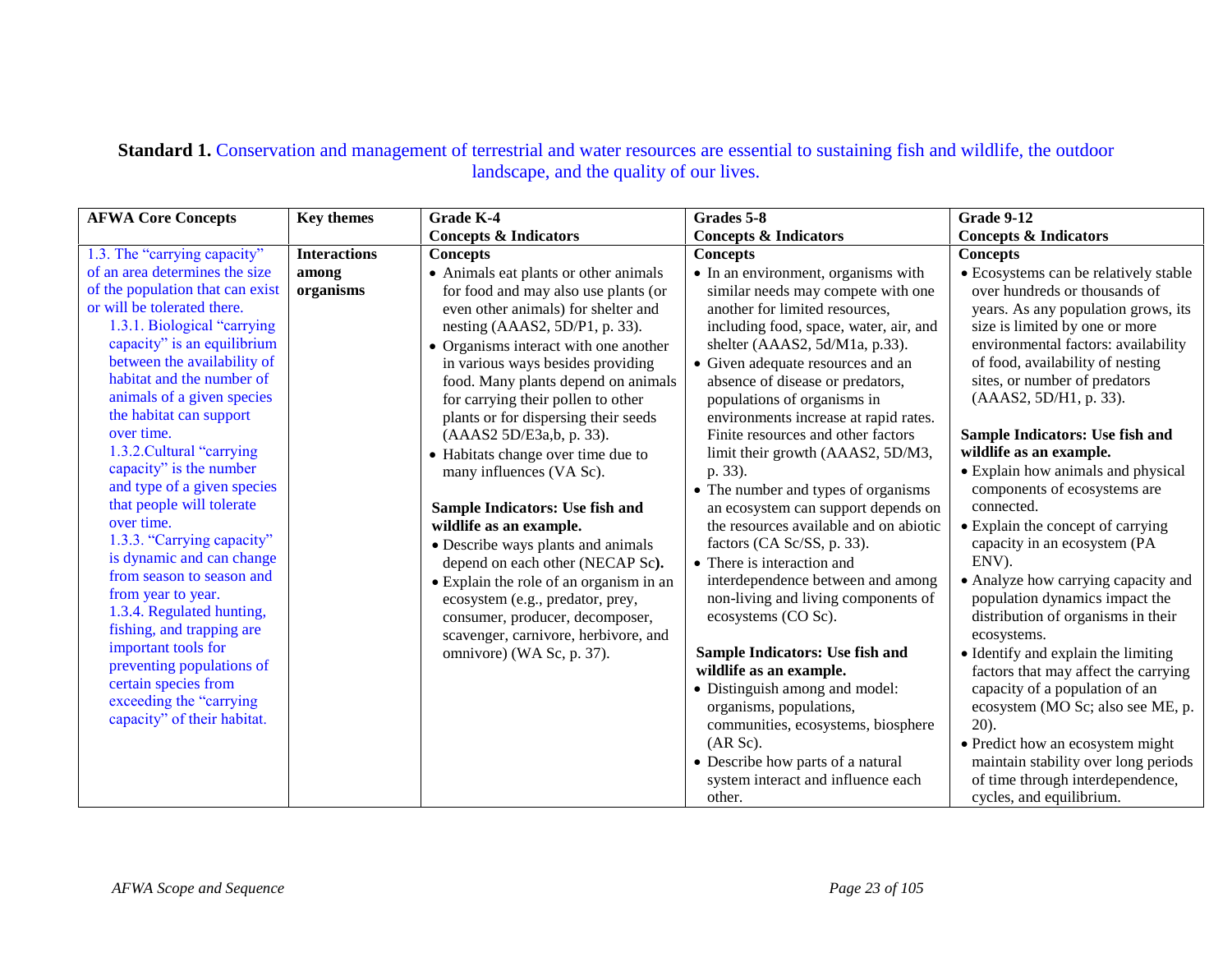| <b>AFWA Core Concepts</b> | <b>Key themes</b> | <b>Grade K-4</b>                                                                                                                                                                                                                                                                                                                                                                                                                                                                                                                                                                                             | Grades 5-8                                                                                                                                                                                                                                                                                                                                                                                                                                                                                                                                                                                                                                                                         | <b>Grade 9-12</b>                                                                                                                                                                                                                                                                                                                                                                                                                                                                                                                                                                                                                                        |
|---------------------------|-------------------|--------------------------------------------------------------------------------------------------------------------------------------------------------------------------------------------------------------------------------------------------------------------------------------------------------------------------------------------------------------------------------------------------------------------------------------------------------------------------------------------------------------------------------------------------------------------------------------------------------------|------------------------------------------------------------------------------------------------------------------------------------------------------------------------------------------------------------------------------------------------------------------------------------------------------------------------------------------------------------------------------------------------------------------------------------------------------------------------------------------------------------------------------------------------------------------------------------------------------------------------------------------------------------------------------------|----------------------------------------------------------------------------------------------------------------------------------------------------------------------------------------------------------------------------------------------------------------------------------------------------------------------------------------------------------------------------------------------------------------------------------------------------------------------------------------------------------------------------------------------------------------------------------------------------------------------------------------------------------|
|                           |                   | <b>Concepts &amp; Indicators</b>                                                                                                                                                                                                                                                                                                                                                                                                                                                                                                                                                                             | <b>Concepts &amp; Indicators</b>                                                                                                                                                                                                                                                                                                                                                                                                                                                                                                                                                                                                                                                   | <b>Concepts &amp; Indicators</b>                                                                                                                                                                                                                                                                                                                                                                                                                                                                                                                                                                                                                         |
|                           |                   |                                                                                                                                                                                                                                                                                                                                                                                                                                                                                                                                                                                                              | • Using data and observation, predict<br>outcomes when abiotic/biotic factors<br>are changed in an ecosystem<br>(NECAP).<br>• Predict the possible effects of<br>changes in number and types of<br>organisms in an ecosystem on the<br>populations of other organisms<br>within that ecosystem (MO Sc).<br>• Evaluate data related to problems<br>associated with population growth<br>(e.g., overgrazing, forest<br>management, invasion of non-native<br>species) and the possible solutions.<br>(AZ Sc, p. 36).                                                                                                                                                                 | • Predict how populations within an<br>ecosystem change in number and<br>or structure in response to<br>hypothesized changes in biotic and<br>or abiotic factors in an ecosystem<br>(MO Sc, p. 60).                                                                                                                                                                                                                                                                                                                                                                                                                                                      |
|                           | Human impact      | <b>Concepts</b>                                                                                                                                                                                                                                                                                                                                                                                                                                                                                                                                                                                              | <b>Concepts</b>                                                                                                                                                                                                                                                                                                                                                                                                                                                                                                                                                                                                                                                                    | <b>Concepts</b>                                                                                                                                                                                                                                                                                                                                                                                                                                                                                                                                                                                                                                          |
|                           |                   | • Actions by humans often have an<br>impact on the functioning and health<br>of natural systems (CA Sc/SS, p. 7).<br>• Social systems and natural systems<br>are made of parts (MN EE, p. 13).<br>• In social and natural systems that<br>consist of many parts, the parts<br>usually influence one another (MN<br>EE, p. 14).<br>Sample Indicators: Use fish and<br>wildlife as an example.<br>• Describe how humans use fish and<br>wildlife.<br>• Identify the living and non-living<br>things in a picture of a particular<br>ecosystem and explain how the parts<br>go together, and how they depend on | • Social and natural systems are<br>connected to each other and to other<br>larger or smaller systems (MN EE, p.<br>15).<br>• Direct and indirect changes to natural<br>systems that result from human<br>activities (e.g., population growth,<br>expansion of communities,<br>production, consumption and<br>management of natural resources)<br>impact the ability of an ecosystem to<br>support the variety and quantity of<br>organisms necessary for the system<br>to function effectively (CA Sc/SS,<br>p.33; see also VA Sc).<br>• Human activities have changed the<br>earth's land, oceans and atmosphere.<br>Some of these changes have<br>decreased the capacity of the | • The laws, regulations, policies, and<br>incentives that govern management<br>of natural systems may cause<br>fluctuations in population size<br>within ecosystems and influence<br>the composition and viability of<br>natural systems (CA Sc/SS, p.58).<br>• Interaction between social and<br>natural systems is defined by their<br>boundaries, relation to other<br>systems, and expected inputs and<br>outputs (MN EE, p. 16).<br>• Human beings are part of earth's<br>ecosystem. Human activities can<br>deliberately or inadvertently, alter<br>the equilibrium in ecosystems<br>(AAAS2, 5D/H3, p. 23, 33).<br>Sample Indicators: Use fish and |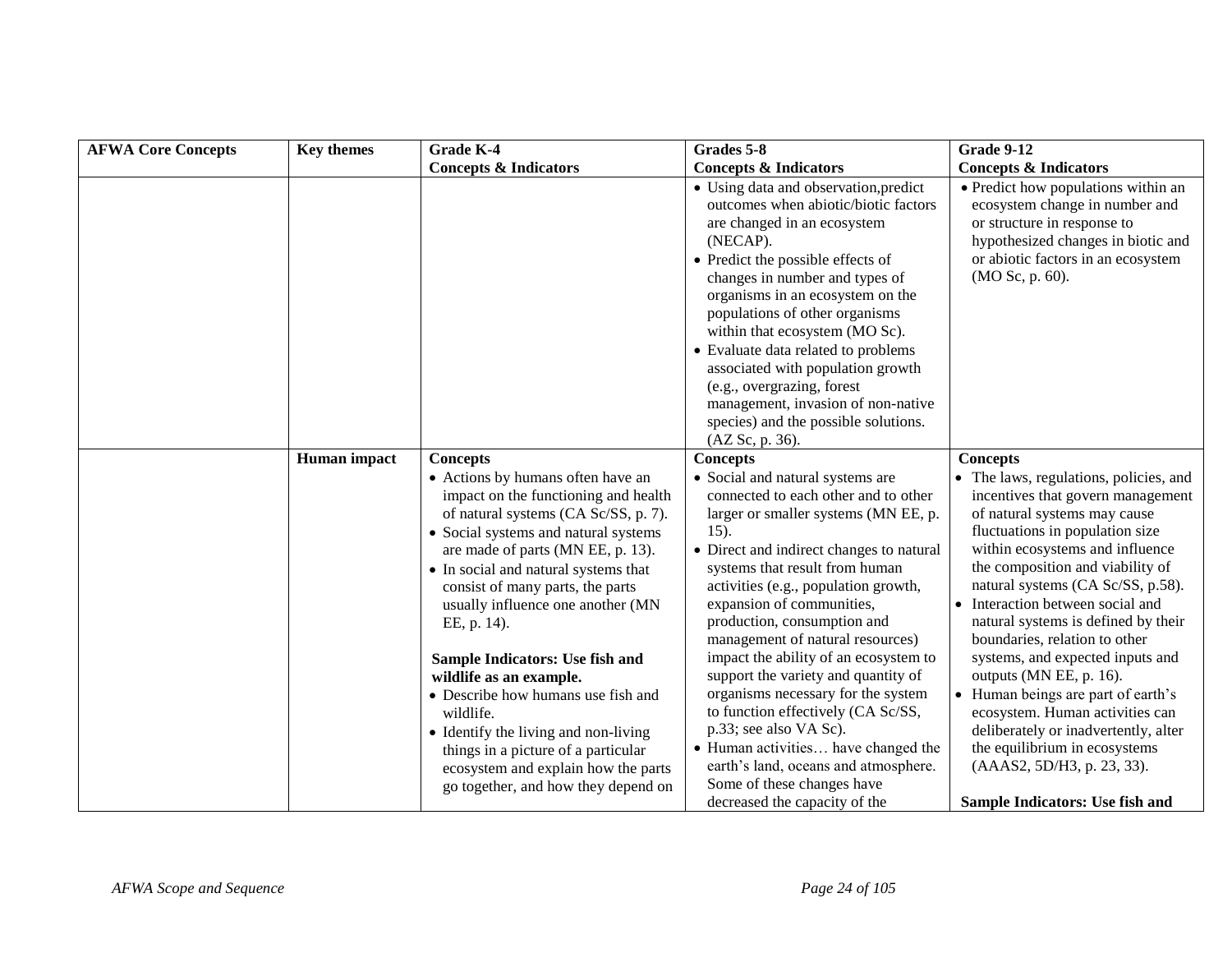| <b>Grade K-4</b>                    | Grades 5-8                            | Grade 9-12                                                                                                                                                                                                                                                                                                                                                                                                                                                                                                                                             |
|-------------------------------------|---------------------------------------|--------------------------------------------------------------------------------------------------------------------------------------------------------------------------------------------------------------------------------------------------------------------------------------------------------------------------------------------------------------------------------------------------------------------------------------------------------------------------------------------------------------------------------------------------------|
| <b>Concepts &amp; Indicators</b>    | <b>Concepts &amp; Indicators</b>      | <b>Concepts &amp; Indicators</b>                                                                                                                                                                                                                                                                                                                                                                                                                                                                                                                       |
| each other.                         | environment to support some life      | wildlife as an example.                                                                                                                                                                                                                                                                                                                                                                                                                                                                                                                                |
| • Demonstrate the ability to make   | forms (AAAS2, 4C/M7, p. 33).          | • Analyze resource management                                                                                                                                                                                                                                                                                                                                                                                                                                                                                                                          |
| choices and take responsibility for | • Human activities can induce hazards | strategies and their role in                                                                                                                                                                                                                                                                                                                                                                                                                                                                                                                           |
| personal actions (OH SS, p. 91).    | through resource acquisition, urban   | sustainability of the ecosystem.                                                                                                                                                                                                                                                                                                                                                                                                                                                                                                                       |
|                                     | growth, land-use decisions, and       | • Analyze natural systems, including                                                                                                                                                                                                                                                                                                                                                                                                                                                                                                                   |
|                                     |                                       | the inputs and outputs.                                                                                                                                                                                                                                                                                                                                                                                                                                                                                                                                |
|                                     |                                       | • Analyze how human action and                                                                                                                                                                                                                                                                                                                                                                                                                                                                                                                         |
|                                     |                                       | natural changes affect the balance                                                                                                                                                                                                                                                                                                                                                                                                                                                                                                                     |
|                                     |                                       | within an ecosystem (PA ENV).                                                                                                                                                                                                                                                                                                                                                                                                                                                                                                                          |
|                                     |                                       | • Analyze and evaluate the possible                                                                                                                                                                                                                                                                                                                                                                                                                                                                                                                    |
|                                     |                                       | benefits and consequences of                                                                                                                                                                                                                                                                                                                                                                                                                                                                                                                           |
|                                     |                                       | people's use of the environment.                                                                                                                                                                                                                                                                                                                                                                                                                                                                                                                       |
|                                     |                                       | • Devise a multi step plan to restore                                                                                                                                                                                                                                                                                                                                                                                                                                                                                                                  |
|                                     |                                       | the stability and/or biodiversity of                                                                                                                                                                                                                                                                                                                                                                                                                                                                                                                   |
|                                     |                                       | an ecosystem when given a                                                                                                                                                                                                                                                                                                                                                                                                                                                                                                                              |
|                                     |                                       | scenario describing the possible                                                                                                                                                                                                                                                                                                                                                                                                                                                                                                                       |
|                                     |                                       | adverse effects of human                                                                                                                                                                                                                                                                                                                                                                                                                                                                                                                               |
|                                     |                                       | interactions with that ecosystem                                                                                                                                                                                                                                                                                                                                                                                                                                                                                                                       |
|                                     |                                       | (e.g. destruction caused by direct                                                                                                                                                                                                                                                                                                                                                                                                                                                                                                                     |
|                                     |                                       | harvesting, pollution, and                                                                                                                                                                                                                                                                                                                                                                                                                                                                                                                             |
|                                     |                                       | atmospheric changes) (MO Sc, p.                                                                                                                                                                                                                                                                                                                                                                                                                                                                                                                        |
|                                     |                                       | $60$ ).                                                                                                                                                                                                                                                                                                                                                                                                                                                                                                                                                |
|                                     |                                       | waste disposal. Such activities can<br>accelerate many natural changes<br>(NSES, p. 168).<br>Sample Indicators: Use fish and<br>wildlife as an example.<br>• Describe how the human activities<br>such as hunting, fishing and trapping<br>affect the fish and wildlife<br>populations.<br>• Describe how parts of a natural<br>system interact and influence each<br>other.<br>• Observe the effect of human<br>interaction in local ecosystems and<br>collect, record, chart, and interpret<br>data concerning the effect of<br>interaction (VA Sc). |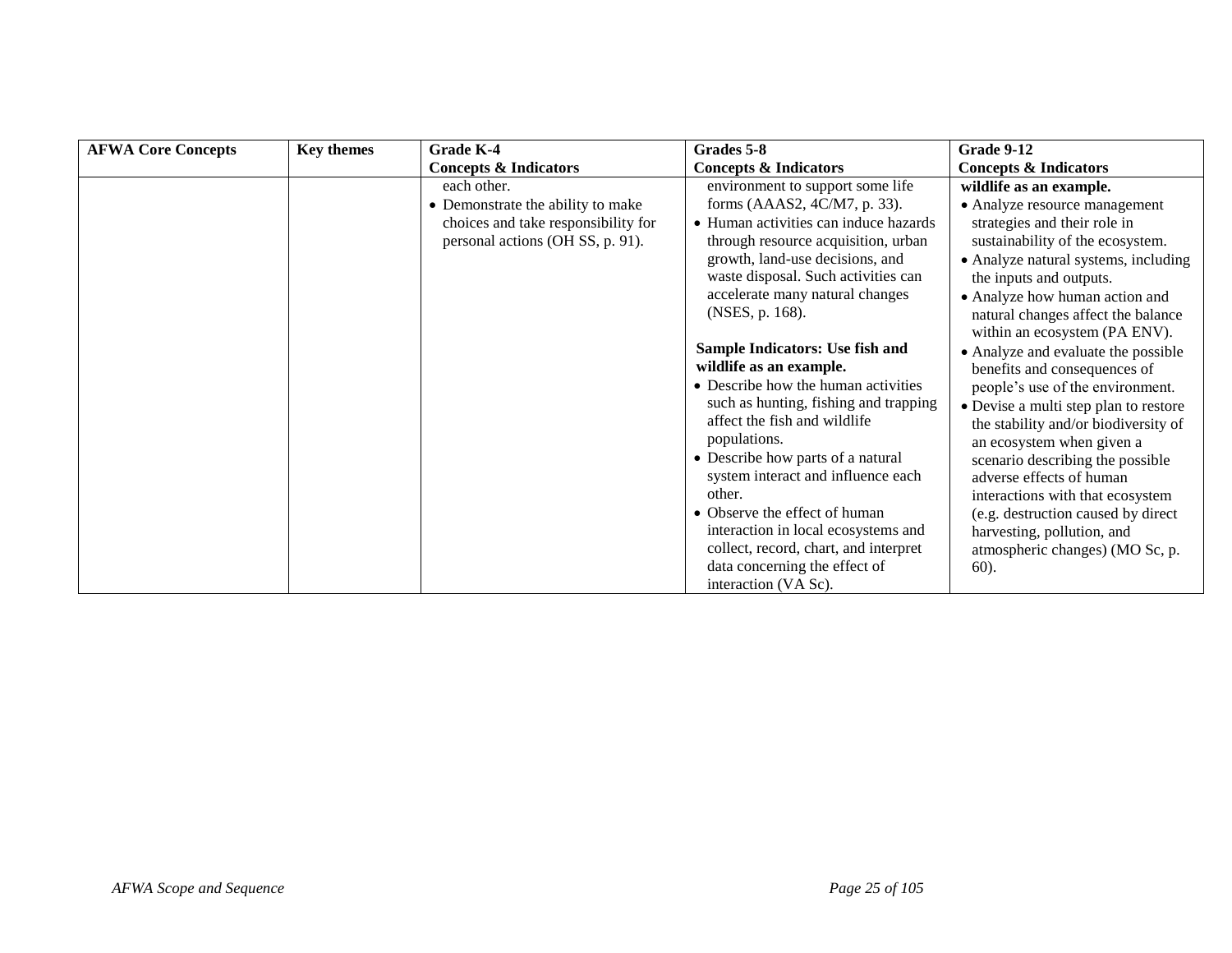Map 1.4. Living things tend to reproduce in numbers greater than their habitat can support. The populations are limited by factors such as quantity and quality of food, water, shelter, and space. Other limiting factors may include disease, predation, and climatic conditions.

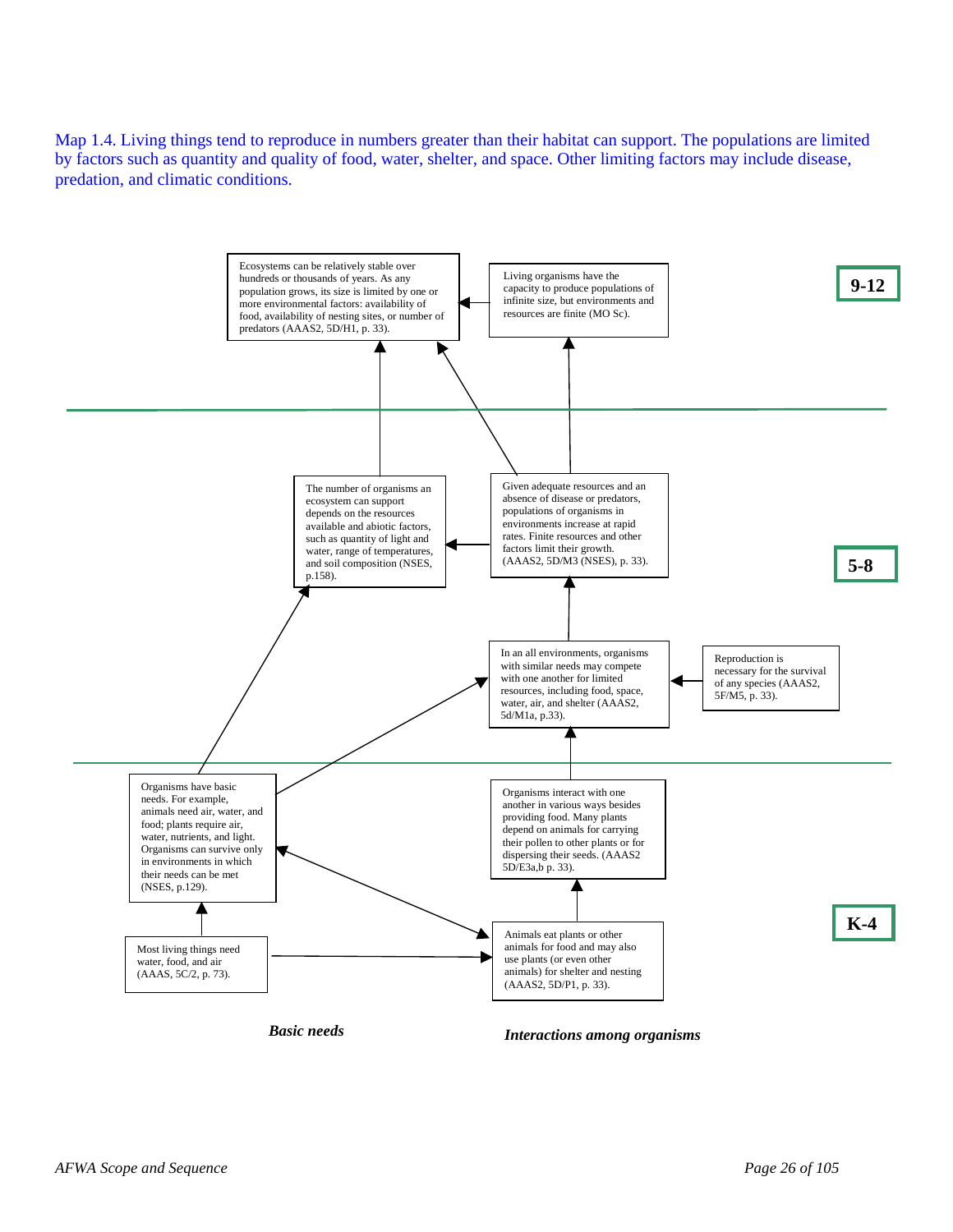| <b>AFWA Core Concepts</b>       | <b>Key themes</b>         | <b>Grade K-4</b>                 | Grades 5-8                       | Grade 9-12                       |
|---------------------------------|---------------------------|----------------------------------|----------------------------------|----------------------------------|
|                                 |                           | <b>Concepts &amp; Indicators</b> | <b>Concepts &amp; Indicators</b> | <b>Concepts &amp; Indicators</b> |
| 1.4. Living things tend to      | <b>Interactions among</b> | See Standard 1.3/ Map 1.3.       | See Standard 1.3/ Map 1.3.       | See Standard 1.3/ Map 1.3.       |
| reproduce in numbers greater    | organisms                 |                                  |                                  |                                  |
| than their habitat can support. | <b>Basic needs</b>        | See Standard 1.1/Map 1.1         | See Standard 1.1/Map 1.1         | See Standard 1.1/Map 1.1         |
| The populations are limited     |                           |                                  |                                  |                                  |
| by factors such as quantity     |                           |                                  |                                  |                                  |
| and quality of food, water,     |                           |                                  |                                  |                                  |
| shelter, and space. Other       |                           |                                  |                                  |                                  |
| limiting factors may include    |                           |                                  |                                  |                                  |
| disease, predation, and         |                           |                                  |                                  |                                  |
| climatic conditions.            |                           |                                  |                                  |                                  |
| 1.4.1. When a population        |                           |                                  |                                  |                                  |
| becomes too large it may        |                           |                                  |                                  |                                  |
| damage or destroy its           |                           |                                  |                                  |                                  |
| habitat as well as habitat      |                           |                                  |                                  |                                  |
| for many other species.         |                           |                                  |                                  |                                  |
| 1.4.2. When a population        |                           |                                  |                                  |                                  |
| exceeds the "carrying"          |                           |                                  |                                  |                                  |
| capacity" for an area,          |                           |                                  |                                  |                                  |
| individuals of that             |                           |                                  |                                  |                                  |
| population must out-            |                           |                                  |                                  |                                  |
| compete others, emigrate,       |                           |                                  |                                  |                                  |
| or die.                         |                           |                                  |                                  |                                  |
|                                 |                           |                                  |                                  |                                  |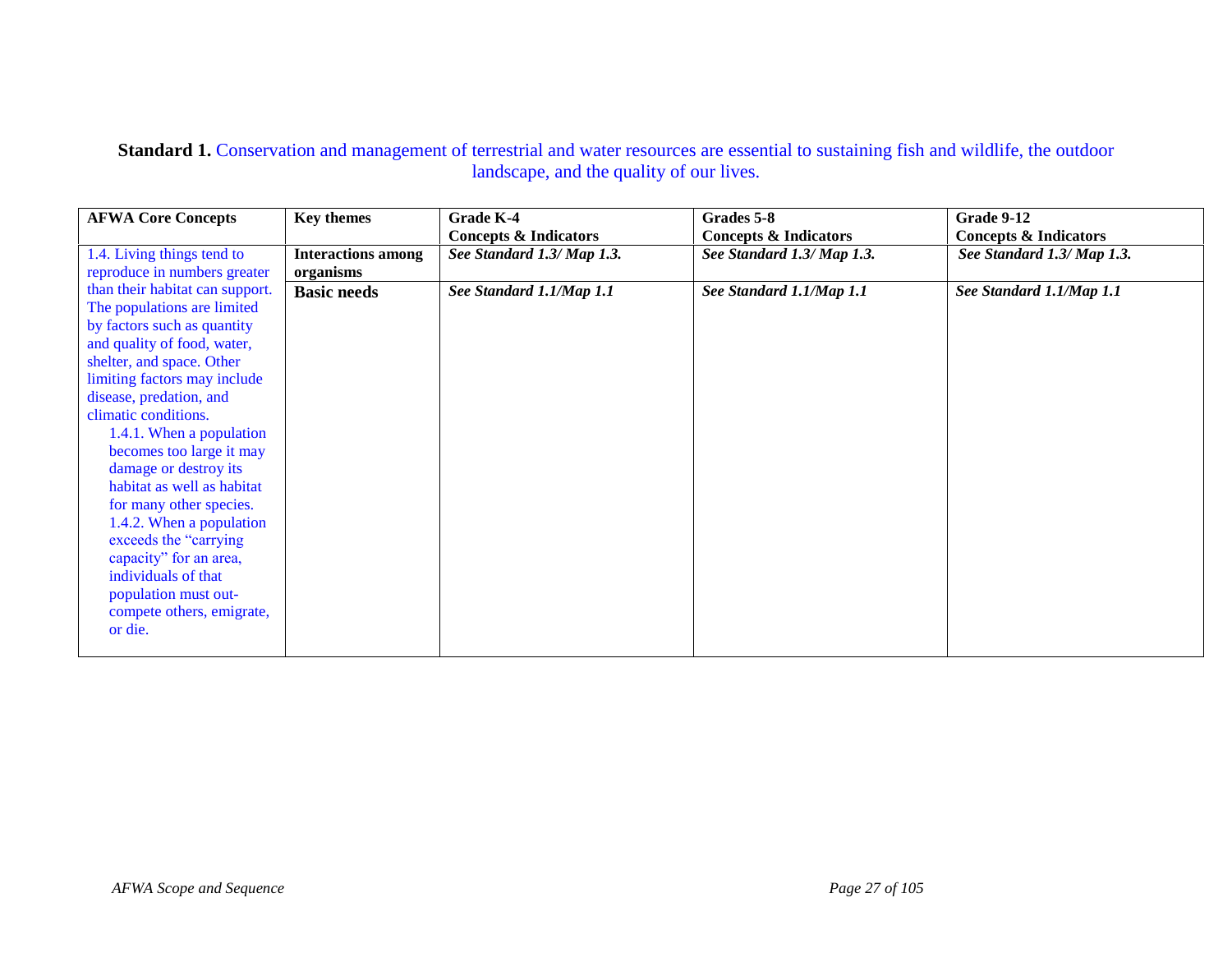#### Map 1.5. Fish and wildlife are present in nearly all areas of the earth. Each ecosystem has characteristic species

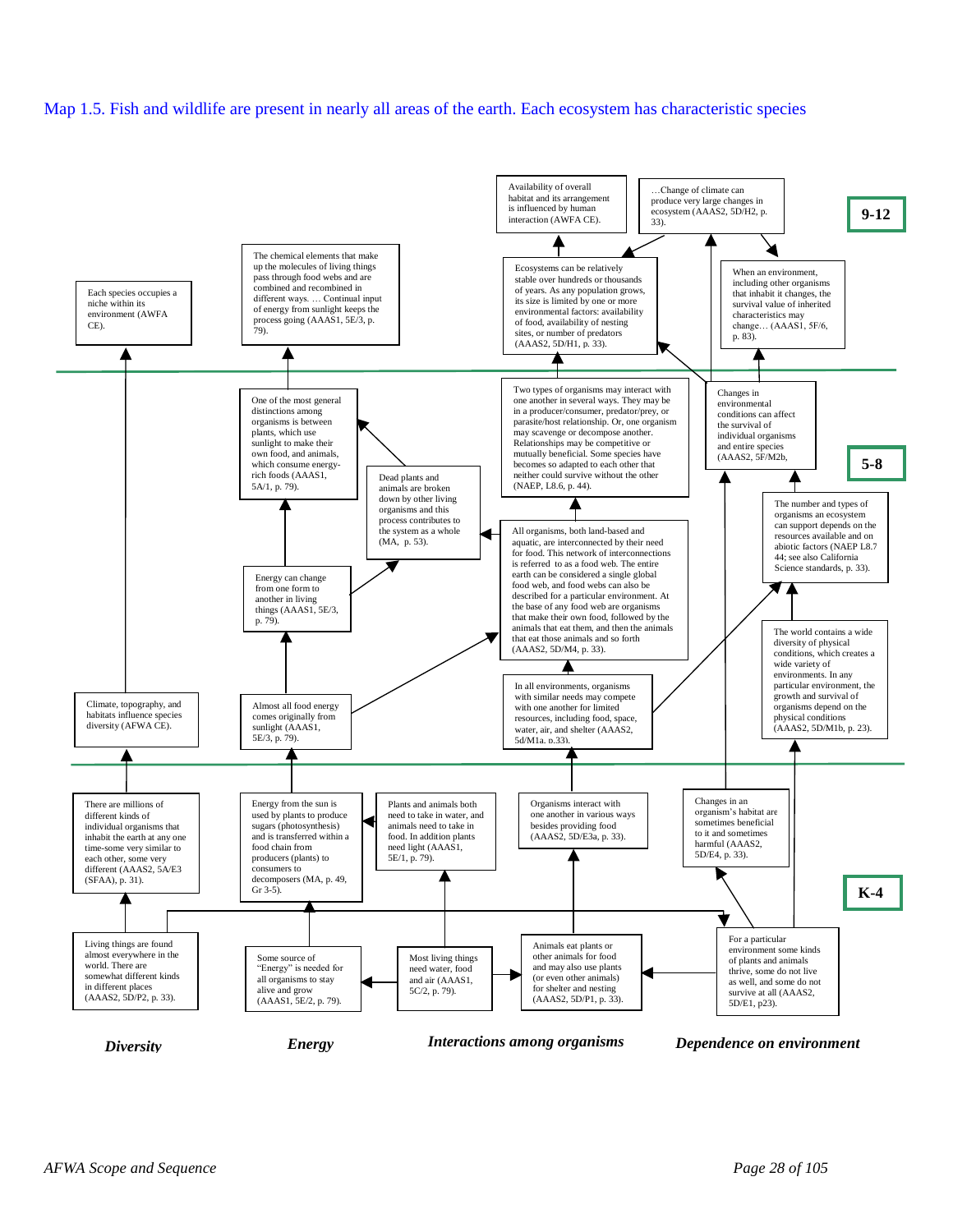| <b>AFWA Core Concepts</b>        | <b>Key themes</b>   | Grade K-4                             | Grades 5-8                               | Grade 9-12                            |
|----------------------------------|---------------------|---------------------------------------|------------------------------------------|---------------------------------------|
|                                  |                     | <b>Concepts &amp; Indicators</b>      | <b>Concepts &amp; Indicators</b>         | <b>Concepts &amp; Indicators</b>      |
| 1.5. Fish and wildlife are       | <b>Interactions</b> | <b>Concepts</b>                       | <b>Concepts</b>                          | <b>Concepts</b>                       |
| present in nearly all areas of   | among               | • Animals eat plants or other animals | $\bullet$ In all environments, organisms | • Ecosystems can be reasonably        |
| the earth. Each ecosystem has    | organisms           | for food and may also use plants      | with similar needs may compete           | stable over hundreds or thousands     |
| characteristic species           |                     | (or even other animals) for shelter   | with one another for limited             | of years. As any population grows,    |
| 1.5.1. Climate,                  |                     | and nesting (AAAS2, 5D/P1, p.         | resources, including food, space,        | its size is limited by one or more    |
| topography, and habitats         |                     | 33).                                  | water, air, and shelter (AAAS2,          | environmental factors: availability   |
| influence species diversity.     |                     | • Organisms interact with one         | 5d/M1a, p.33).                           | of food, availability of nesting      |
| 1.5.1. All living things are     |                     | another in various ways besides       | • All organisms, both land-based and     | sites, or number of predators         |
| connected to each other          |                     | providing food. Many plants           | aquatic, are interconnected by their     | (AAAS2, 5D/H1, p. 23).                |
| and their environment.           |                     | depend on animals for carrying        | need for food. This network of           | • Availability of overall habitat and |
| • Plants and animals in          |                     | their pollen to other plants or for   | interconnections is referred to as a     | its arrangement is influenced by      |
| ecological systems live          |                     | dispersing their seeds (AAAS2         | food web. The entire earth can be        | human interaction (AFWA CE).          |
| in a web of                      |                     | 5D/E3a,b p. 33).                      | considered a single global food          |                                       |
| interdependence in               |                     |                                       | web, and food webs can also be           | <b>Sample Indicators</b>              |
| which each species               |                     | <b>Sample Indicators:</b>             | described for a particular               | • Explain how fish and wildlife, and  |
| contributes to the               |                     | • $K-2$ : Observe how (fish, wildlife | environment. At the base of any          | all the physical components of        |
| function of the overall          |                     | and habitat) organisms interact       | food web are organisms that make         | ecosystems are connected.             |
| system.                          |                     | with one another. Ask questions       | their own food, followed by the          | • Analyze how fish and wildlife       |
| $\bullet$ Energy from the sun is |                     | about objects, organisms, and         | animals that eat them, and then the      | stakeholders are dependent on the     |
| captured by plants and           |                     | events in the environment. Make       | animals that eat those animals and       | health of ecosystems (AFWA CE).       |
| enters the animal world          |                     | predictions based on observed         | so forth (AAAS2, 5D/M4, p. 33).          | • Explain how fish and wildlife       |
| primarily through                |                     | patterns (MA Sc, p. 11).              | • The number and types of                | resources are managed in an           |
| animals that eat plants.         |                     | $\bullet$ K-2: Name and use simple    | organisms an ecosystem can               | ecosystem, to maintain ecosystem      |
| • Interactions between           |                     | equipment and tools to gather data    | support depends on the resources         | health (AFWA CE).                     |
| different fish and               |                     | and extend the senses (rulers,        | available and on abiotic factors.        | • Explain how the environment and     |
| wildlife populations             |                     | meter sticks, thermometers, hand      | (NAEP, p. 44; see also CA Sc/SS,         | interactions between organisms can    |
| include competition,             |                     | lenses, and balances) (MA Sc,         | p. 33).                                  | affect the number of species and      |
| predation, and                   |                     | p.11) and binoculars.                 | • Two types of organisms may             | the diversity of species in an        |
| symbiosis.                       |                     | • Record observations and data with   | interact with one another in several     | ecosystem.                            |
| 1.5.3. Each species              |                     | pictures, numbers or written          | ways. They may be in a                   | • Describe how matter cycles and      |
| occupies a niche within its      |                     | statements (MA, p. 11).               | producer/consumer, predator/prey,        | energy flow through different         |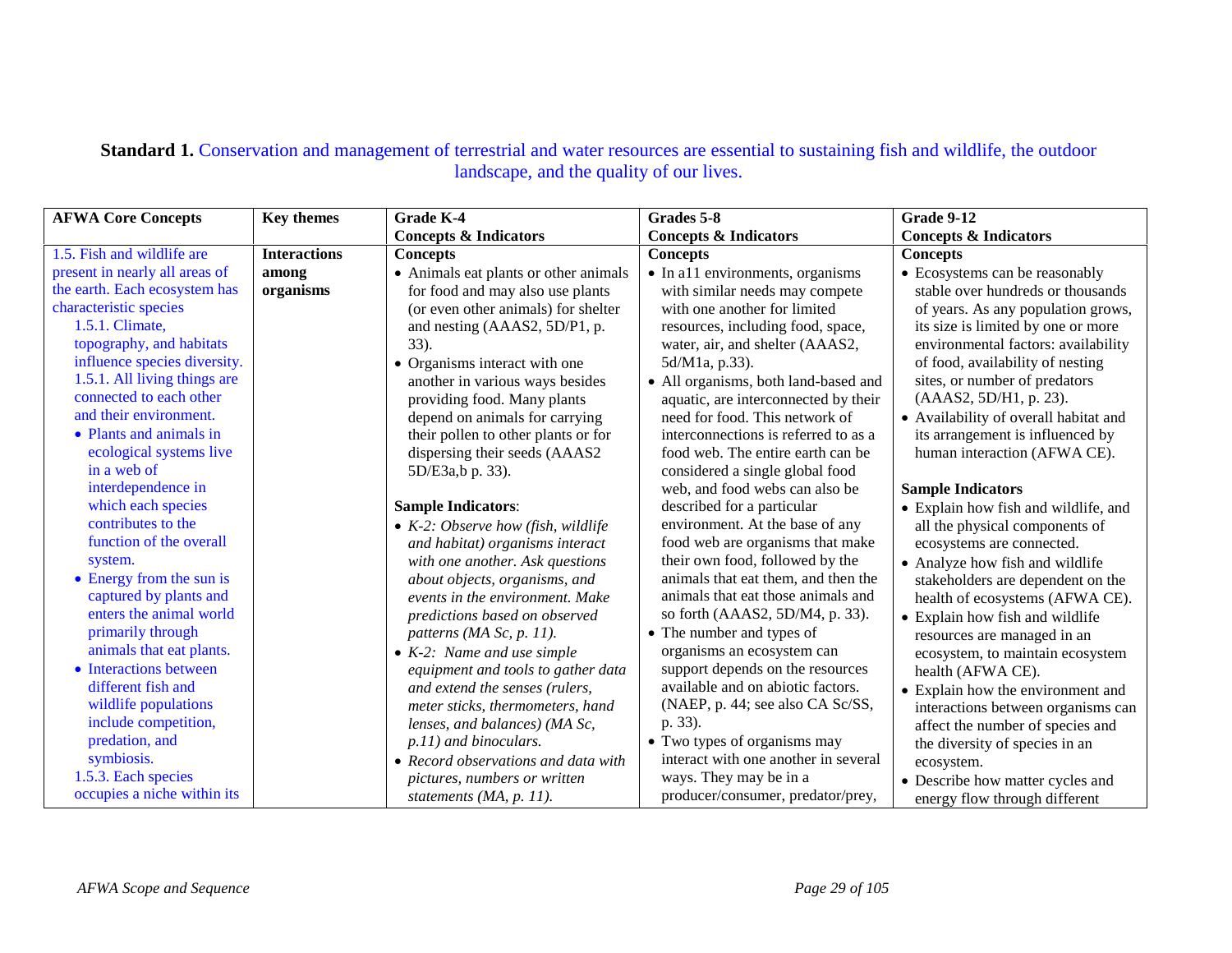| <b>AFWA Core Concepts</b> | <b>Key themes</b>  | <b>Grade K-4</b>                                                                                                                                  | Grades 5-8                                                                                                                                                                                                                                                                                                                                                                                                                                                                                                                                                                                                                                                                                                                                                                                                                                                                                   | <b>Grade 9-12</b>                                                                                                                                                                                                                                                               |
|---------------------------|--------------------|---------------------------------------------------------------------------------------------------------------------------------------------------|----------------------------------------------------------------------------------------------------------------------------------------------------------------------------------------------------------------------------------------------------------------------------------------------------------------------------------------------------------------------------------------------------------------------------------------------------------------------------------------------------------------------------------------------------------------------------------------------------------------------------------------------------------------------------------------------------------------------------------------------------------------------------------------------------------------------------------------------------------------------------------------------|---------------------------------------------------------------------------------------------------------------------------------------------------------------------------------------------------------------------------------------------------------------------------------|
|                           |                    | <b>Concepts &amp; Indicators</b>                                                                                                                  | <b>Concepts &amp; Indicators</b>                                                                                                                                                                                                                                                                                                                                                                                                                                                                                                                                                                                                                                                                                                                                                                                                                                                             | <b>Concepts &amp; Indicators</b>                                                                                                                                                                                                                                                |
| environment.              |                    |                                                                                                                                                   | or parasite/host relationship. Or,<br>one organism may scavenge or<br>decompose another. Relationships<br>may be competitive or mutually<br>beneficial. Some species have<br>becomes so adapted to each other<br>that neither could survive without<br>the other (NAEP, p. 44).<br><b>Sample Indicators</b><br>• Analyze the roles of organisms as<br>part of interconnected food webs,<br>populations, communities, and<br>ecosystems.<br>• Describe interactions between<br>different fish and wildlife<br>populations include competition,<br>predation, and symbiosis, and<br>human interaction recreation and<br>science-based management.<br>• Discuss predator/prey relationships<br>and identify predators and prey in<br>an ecosystem and predict what<br>might happen when the<br>predator/prey balance changes.<br>• Analyze natural factors that<br>influence populations (e.g., | levels of organization in living<br>systems and between living<br>systems and the physical<br>environment. Explain how some<br>energy is stored and much is<br>dissipated into the environment as<br>thermal energy (e.g., food webs<br>and energy pyramids) (OH Sc, p.<br>65). |
|                           |                    |                                                                                                                                                   | temperature and climate, soil<br>composition, predation, habitat).                                                                                                                                                                                                                                                                                                                                                                                                                                                                                                                                                                                                                                                                                                                                                                                                                           |                                                                                                                                                                                                                                                                                 |
|                           | <b>Energy flow</b> | <b>Concepts</b>                                                                                                                                   | <b>Concepts</b>                                                                                                                                                                                                                                                                                                                                                                                                                                                                                                                                                                                                                                                                                                                                                                                                                                                                              | <b>Concepts</b>                                                                                                                                                                                                                                                                 |
|                           |                    | • Most living things need water, food<br>and air (AAAS1, 5C/2, p. 79).<br>• Plants and animals both need to<br>take in water, and animals need to | • Energy can change from one form<br>to another in living things<br>(AAAS1, 5E/3, p. 79).<br>• One of the most general                                                                                                                                                                                                                                                                                                                                                                                                                                                                                                                                                                                                                                                                                                                                                                       | • The chemical elements that make<br>up the molecules of living things<br>pass through food webs and are<br>combined and recombined in                                                                                                                                          |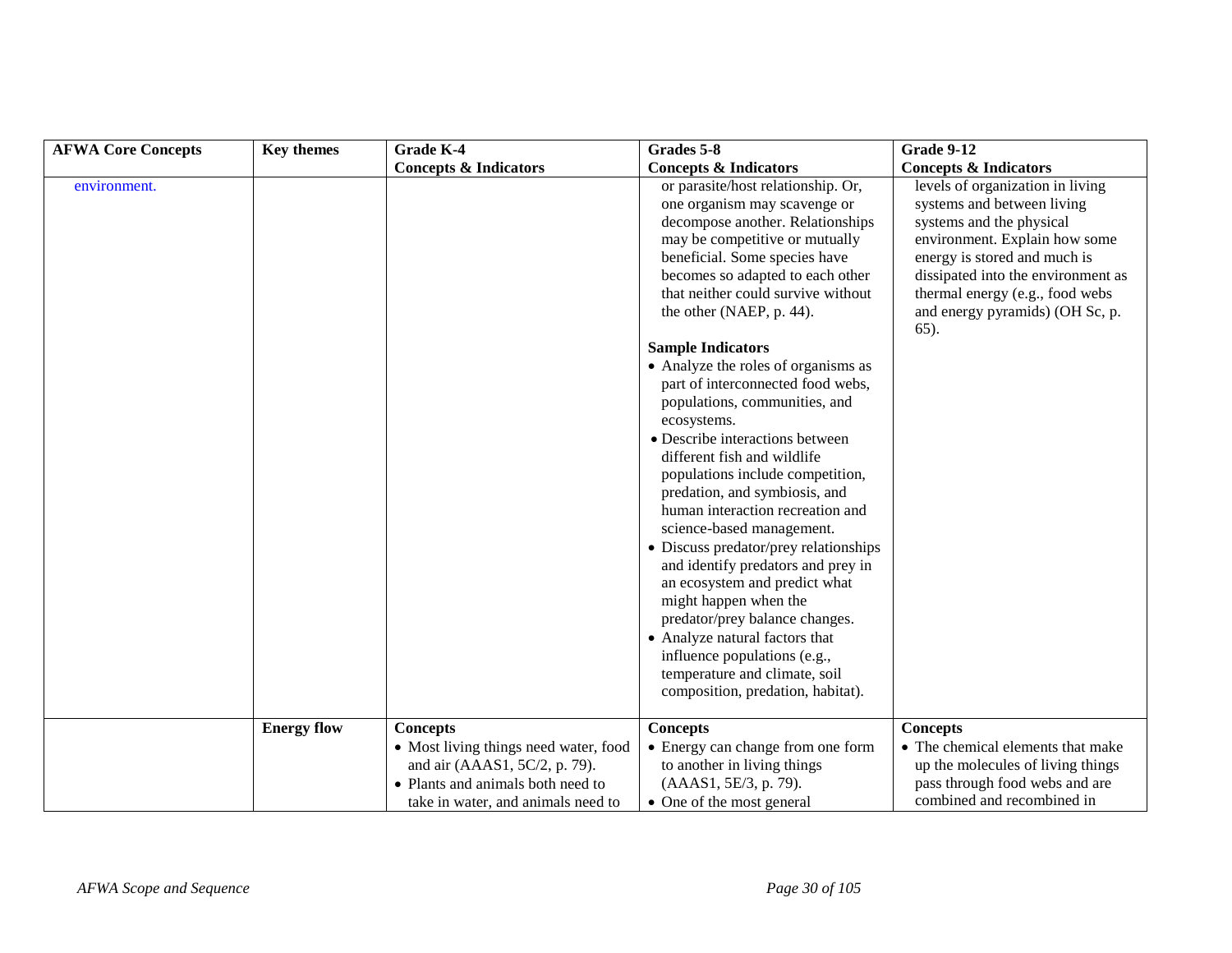| <b>AFWA Core Concepts</b> | <b>Key themes</b> | Grade K-4                                                                                                                                                                                                                                                                               | Grades 5-8                                                                                                                                                                                                                                                                                                                                                                               | Grade 9-12                                                                                                                                                                                                                                                           |
|---------------------------|-------------------|-----------------------------------------------------------------------------------------------------------------------------------------------------------------------------------------------------------------------------------------------------------------------------------------|------------------------------------------------------------------------------------------------------------------------------------------------------------------------------------------------------------------------------------------------------------------------------------------------------------------------------------------------------------------------------------------|----------------------------------------------------------------------------------------------------------------------------------------------------------------------------------------------------------------------------------------------------------------------|
|                           |                   | <b>Concepts &amp; Indicators</b>                                                                                                                                                                                                                                                        | <b>Concepts &amp; Indicators</b>                                                                                                                                                                                                                                                                                                                                                         | <b>Concepts &amp; Indicators</b>                                                                                                                                                                                                                                     |
|                           |                   | take in food. In addition plants<br>need light $(AAAS1, 5E/1, p. 79)$ .<br>• Some source of "energy" is needed<br>for all organisms to stay alive and<br>grow (AAAS1, 5E/2, p. 79).                                                                                                     | distinctions among organisms is<br>between plants, which use sunlight<br>to make their own food, and<br>animals, which consume energy-<br>rich foods (AAAS1, $5A/1$ , p. 79).                                                                                                                                                                                                            | different ways. Continual input<br>of energy from sunlight keeps the<br>process going (AAAS1, 5E/3, p.<br>79).                                                                                                                                                       |
|                           |                   | • Energy from the sun is used by<br>plants to produce sugars<br>(photosynthesis) and is transferred<br>within a food chain from producers<br>(plants) to consumers to<br>decomposers (MA Sc, p. 49).<br>Sample Indicators: Use fish and                                                 | • Almost all food energy comes<br>originally from sunlight (AAAS1,<br>5E/3, p. 79).<br>• Dead plants and animals are broken<br>down by other living organisms<br>and this process contributes to the<br>system as a whole (MA Sc, p. 53).                                                                                                                                                | Sample Indicators: Use fish and<br>wildlife as examples.<br>• Explain how life can be sustained<br>by obtaining, transporting,<br>releasing, and eliminating matter<br>and energy. Show how fisheries<br>and wildlife management biologists<br>apply this concept.   |
|                           |                   | wildlife as examples.<br>• Recognize and describe how living<br>things need constant energy<br>supplied from food or light.                                                                                                                                                             | Sample Indicators: Use fish and<br>wildlife as examples.<br>• Illustrate how individual organisms<br>use matter and energy for life<br>processes.<br>• Explain how the sun provides the<br>energy to power life cycles.<br>• Explain the roles and relationships<br>among producers, consumers, and<br>decomposers in the process of<br>energy transfer in a food web (MA<br>Sc, p. 53). | • Explain how energy from the sun is<br>captured in the process of<br>photosynthesis by plants and enters<br>the animal world primarily through<br>animals that eat plants.                                                                                          |
|                           | <b>Diversity</b>  | <b>Concepts</b><br>• Living things are found almost<br>everywhere in the world. There are<br>somewhat different kinds in<br>different places (AAAS2, 5D/P2, p.<br>33).<br>• There are millions of different<br>kinds of individual organisms that<br>inhabit the earth at any one time- | <b>Concepts</b><br>• Climate, topography, and habitats<br>influence species diversity (AFWA<br>$CE$ ).<br>• The number of organisms and<br>populations an ecosystem can<br>support depends on the biotic<br>resources available and abiotic<br>factors, such as quantity of light                                                                                                        | <b>Concepts</b><br>• Each species occupies a niche<br>within its environment (AFWA<br>CE).<br>• Changes in an ecosystem can affect<br>biodiversity, and biodiversity<br>contributes to an ecosystem<br>equilibrium (CO Sc).<br>• Although the interrelationships and |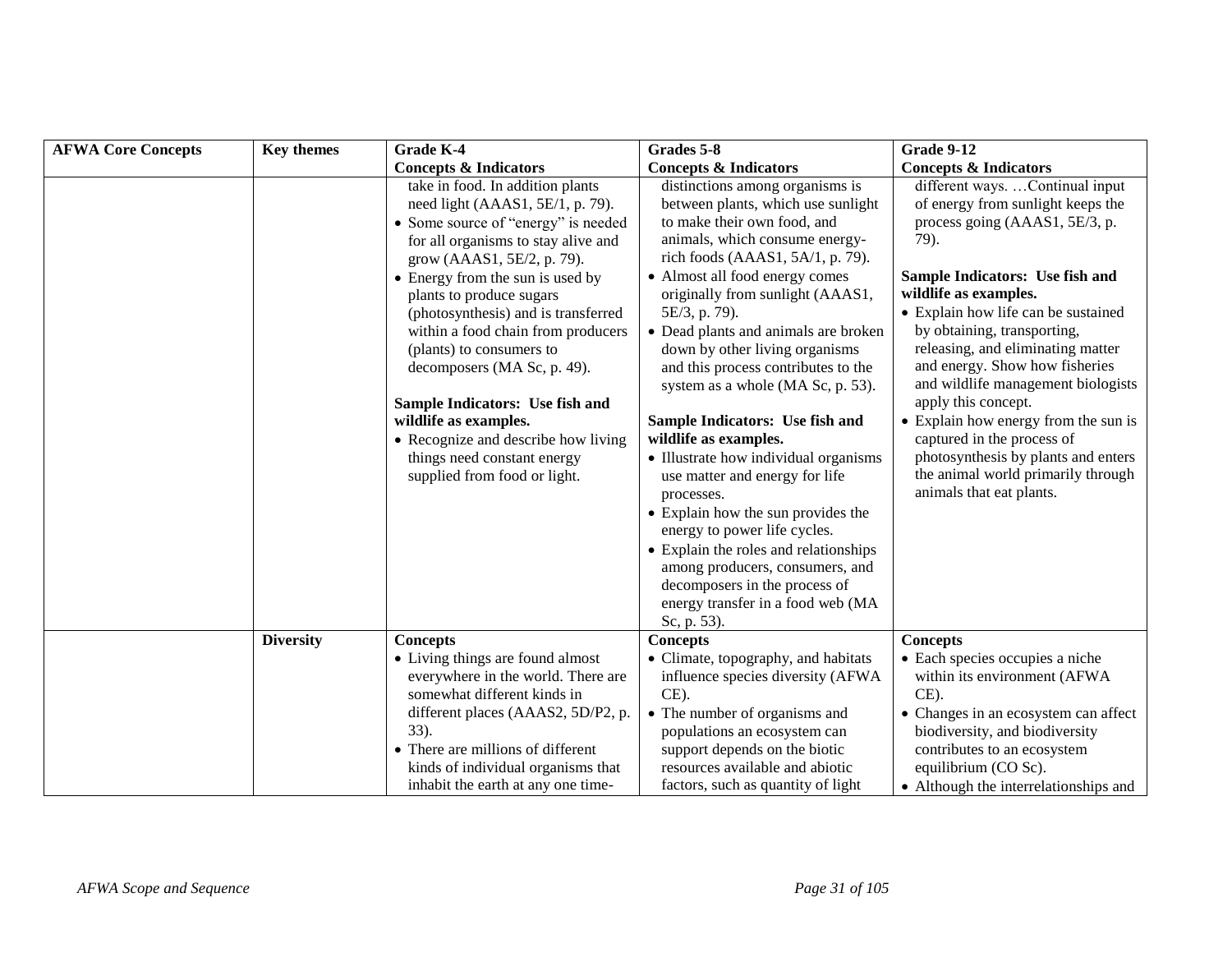| <b>AFWA Core Concepts</b> | <b>Key themes</b>            | Grade K-4                                                                                                                                                                                                                                                                                                                                                                                                                                                                                                                                                                                                                                                                                                                                                                                                                                                        | Grades 5-8                                                                                                                                                                                                                                                                                                                                                                                                                                                                                                                                                                                                                                                                                                                                                                                                                                                                                                                   | <b>Grade 9-12</b>                                                                                                                                                                                                                                                                                                                                                                                                                                                                                                                                                                                                                                                                                                                                                                                                                                                                                                                          |
|---------------------------|------------------------------|------------------------------------------------------------------------------------------------------------------------------------------------------------------------------------------------------------------------------------------------------------------------------------------------------------------------------------------------------------------------------------------------------------------------------------------------------------------------------------------------------------------------------------------------------------------------------------------------------------------------------------------------------------------------------------------------------------------------------------------------------------------------------------------------------------------------------------------------------------------|------------------------------------------------------------------------------------------------------------------------------------------------------------------------------------------------------------------------------------------------------------------------------------------------------------------------------------------------------------------------------------------------------------------------------------------------------------------------------------------------------------------------------------------------------------------------------------------------------------------------------------------------------------------------------------------------------------------------------------------------------------------------------------------------------------------------------------------------------------------------------------------------------------------------------|--------------------------------------------------------------------------------------------------------------------------------------------------------------------------------------------------------------------------------------------------------------------------------------------------------------------------------------------------------------------------------------------------------------------------------------------------------------------------------------------------------------------------------------------------------------------------------------------------------------------------------------------------------------------------------------------------------------------------------------------------------------------------------------------------------------------------------------------------------------------------------------------------------------------------------------------|
|                           |                              | <b>Concepts &amp; Indicators</b>                                                                                                                                                                                                                                                                                                                                                                                                                                                                                                                                                                                                                                                                                                                                                                                                                                 | <b>Concepts &amp; Indicators</b>                                                                                                                                                                                                                                                                                                                                                                                                                                                                                                                                                                                                                                                                                                                                                                                                                                                                                             | <b>Concepts &amp; Indicators</b>                                                                                                                                                                                                                                                                                                                                                                                                                                                                                                                                                                                                                                                                                                                                                                                                                                                                                                           |
|                           |                              | some very similar to each other,<br>some very different (AAAS2,<br>5A/E3 (SFAA), p. 31).<br>• When the environment changes<br>some plants and animals survive<br>and reproduce; others die or move<br>to new locations (NAEP).<br>• Variation among individuals within<br>a population increases the<br>probability that the population will<br>survive when there are changes in a<br>natural system (CA Sc/SS, p.10).<br>Sample Indicators: Use fish and<br>wildlife as examples.<br>$\bullet$ K-2: Identify similarities and<br>differences among a wide variety of<br>living organisms.<br>$\bullet$ K-2: Go outside and collect and<br>catalog examples of diverse flora<br>and fauna.<br>• Describe and compare features of<br>local fish and wildlife (e.g., color,<br>shape, size, texture).<br>• Inventory the diversity of local fish<br>and wildlife. | and water, range of temperatures,<br>and soil composition (NAEP).<br>Sample Indicators: Use fish and<br>wildlife as examples.<br>• Analyze natural factors that<br>influence populations (e.g.,<br>temperature and climate, soil<br>composition, predation, habitat).<br>• Investigate the characteristics of<br>fish and wildlife, and classify<br>diverse organisms according to<br>specific characteristics.<br>• Show understanding (explain or<br>model) of biodiversity as the<br>variety of life on earth, including<br>variety within each species of fish<br>and wildlife, among species in<br>communities, and among<br>communities.<br>• Develop a biotic index of aquatic<br>insects.<br>• Survey a habitat recording biotic<br>information (species number,<br>habitat type, location and time).<br>• Inventory the diversity of local<br>fish and wildlife, indicating<br>species of greatest concern to state | interdependence of organisms may<br>generate biological communities in<br>ecosystems that are stable for<br>hundreds or thousands of years,<br>ecosystems always change when<br>climate changes or when one or<br>more new species appear as a result<br>of migration or local evolution. The<br>impact of the human species has<br>major consequences for other<br>species (NAEP).<br>Sample Indicators: Use fish and<br>wildlife as examples.<br>• Classify fish and wildlife into<br>groups according to structural,<br>genetic and other characteristics.<br>• Explain how natural and human<br>factors influence species diversity.<br>• Understand that each species<br>occupies a niche within its<br>environment.<br>• Develop an instrument and use to<br>collect data comparing the<br>biodiversity in two defined areas<br>(natural versus built).<br>• Use technological resources to<br>inventory the diversity of local fish |
|                           |                              |                                                                                                                                                                                                                                                                                                                                                                                                                                                                                                                                                                                                                                                                                                                                                                                                                                                                  | agencies responsible for fish and<br>wildlife.                                                                                                                                                                                                                                                                                                                                                                                                                                                                                                                                                                                                                                                                                                                                                                                                                                                                               | and wildlife, indicating species of<br>greatest concern to state agencies<br>responsible for fish and wildlife,<br>and report data to authorities<br>asking biodiversity questions.                                                                                                                                                                                                                                                                                                                                                                                                                                                                                                                                                                                                                                                                                                                                                        |
|                           | Dependence on<br>environment | See Standard 1.2/Map 1.2                                                                                                                                                                                                                                                                                                                                                                                                                                                                                                                                                                                                                                                                                                                                                                                                                                         | See Standard 1.2/Map 1.2                                                                                                                                                                                                                                                                                                                                                                                                                                                                                                                                                                                                                                                                                                                                                                                                                                                                                                     | See Standard 1.2/Map 1.2                                                                                                                                                                                                                                                                                                                                                                                                                                                                                                                                                                                                                                                                                                                                                                                                                                                                                                                   |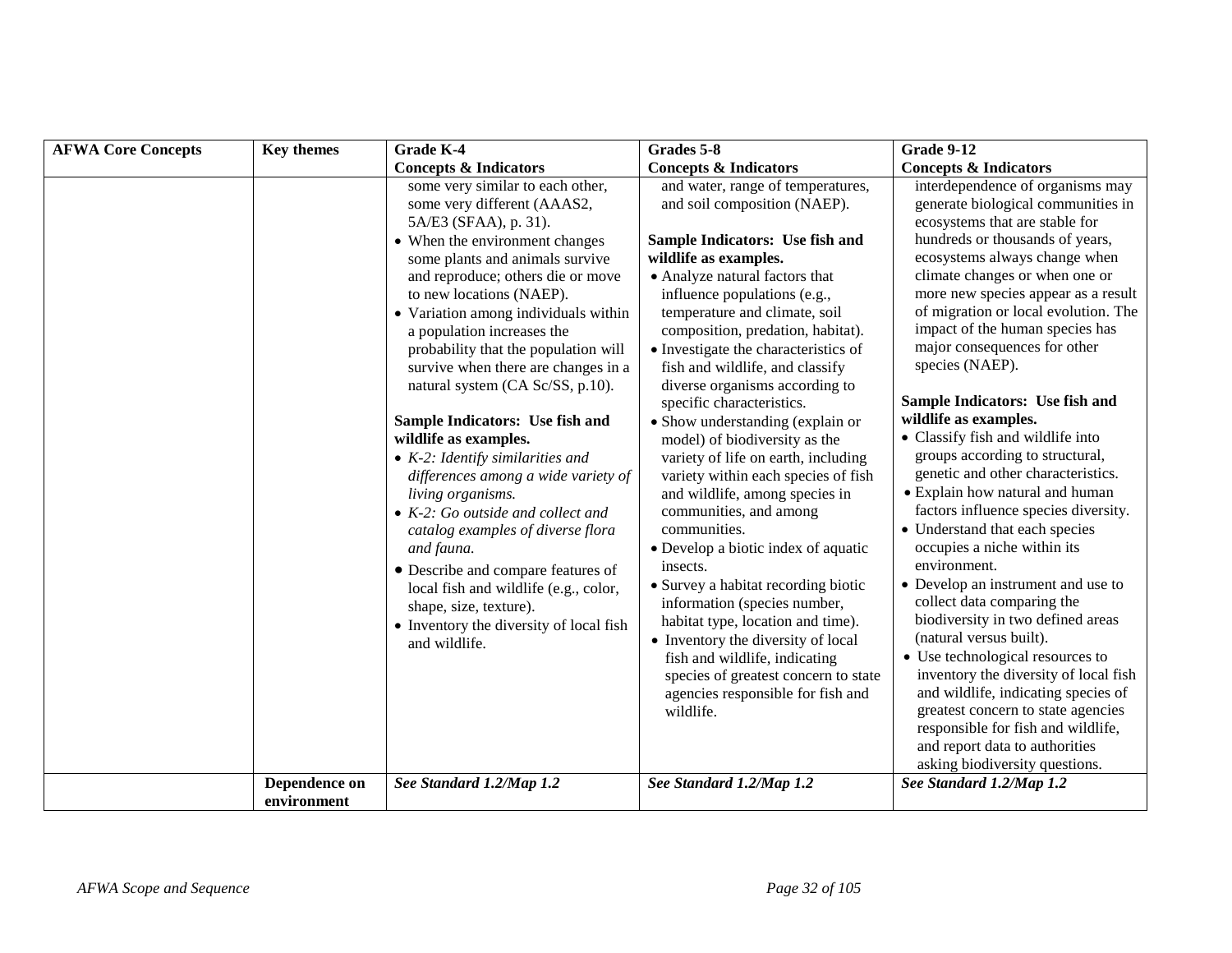#### Map 1.6. Ecological succession is a process involving continuous replacement of one community by another.



*Changing environment*

*Human impact*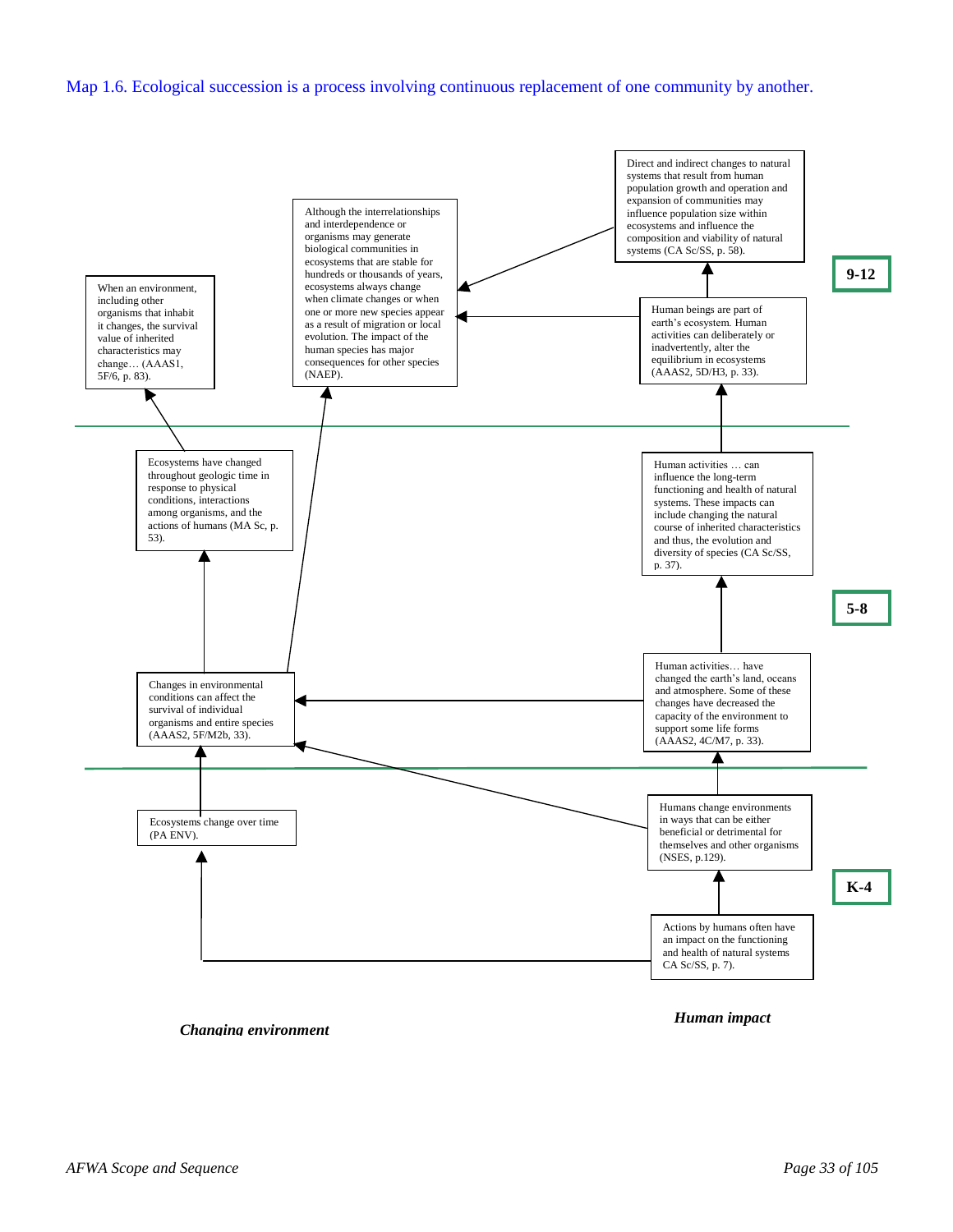| <b>AFWA Core Concepts</b>       | <b>Key themes</b> | Grade K-4                                   | Grades 5-8                              | <b>Grade 9-12</b>                                                    |
|---------------------------------|-------------------|---------------------------------------------|-----------------------------------------|----------------------------------------------------------------------|
|                                 |                   | <b>Concepts &amp; Indicators</b>            | <b>Concepts &amp; Indicators</b>        | <b>Concepts &amp; Indicators</b>                                     |
| 1.6. Ecological succession is a | <b>Changing</b>   | <b>Concepts</b>                             | <b>Concepts</b>                         | <b>Concepts</b>                                                      |
| process involving continuous    | environments      | • Ecosystems change over time               | • Changes in environmental conditions   | • Although the interrelationships and                                |
| replacement of one              |                   | (PA ENV).                                   | can affect the survival of individual   | interdependence of organisms may                                     |
| community by another.           |                   |                                             | organisms and entire species            | generate biological communities in                                   |
| 1.6.1. As succession            |                   | Sample Indicators: Use fish and             | (AAAS2, 5F/M2b, 33).                    | ecosystems that are stable for                                       |
| occurs fish and wildlife        |                   | wildlife as examples.                       | • Ecosystems have changed               | hundreds or thousands of years,                                      |
| found in that community         |                   | $\bullet$ K-2: Identify changes that occur/ | throughout geologic time in response    | ecosystems always change when                                        |
| will change.                    |                   | may occur in your local area.               | to physical conditions, interactions    | climate changes or when one or more                                  |
| 1.6.2. Natural events and       |                   | $\bullet$ K-2: Talk to your                 | among organisms, and the actions of     | new species appear as a result of                                    |
| human activities affect the     |                   | parents/community members Or                | humans (MA Sc, p. 53).                  | migration or local evolution. The                                    |
| rate and direction of           |                   | look at old photos and describe             |                                         | impact of the human species has                                      |
| succession.                     |                   | what your community used to                 | Sample Indicators: Use fish and         | major consequences for other species                                 |
|                                 |                   | look like and what has changed.             | wildlife as examples.                   | (NAEP).                                                              |
|                                 |                   |                                             | • Explain that some environmental       | • When an environment, including                                     |
|                                 |                   |                                             | changes occur slowly while others       | other organisms that inhabit it                                      |
|                                 |                   |                                             | occur rapidly (e.g., forest and pond    | changes, the survival value of                                       |
|                                 |                   |                                             | succession, fires and decomposition)    | inherited characteristics may                                        |
|                                 |                   |                                             | (OH Sc).                                | change (AAAS1, 5F/6, p. 83).                                         |
|                                 |                   |                                             | • Illustrate how physical processes     |                                                                      |
|                                 |                   |                                             | produce changes in ecosystems, e.g.     | Sample Indicators: Use fish and                                      |
|                                 |                   |                                             | the process of succession after a       | wildlife as examples.                                                |
|                                 |                   |                                             | forest fire or desertification (NH SS). | • Describe the steps of succession in<br>various biotic communities. |
|                                 |                   |                                             | • Design an investigation from a        |                                                                      |
|                                 |                   |                                             | testable question related to change     | • Compare the stages of succession                                   |
|                                 |                   |                                             | over time in ecosystems,                | and how they influence the cycles                                    |
|                                 |                   |                                             | communities, populations, or            | existing in an ecosystem (PA ENV).                                   |
|                                 |                   |                                             | organisms. The investigation may be     | • Analyze changes in population size                                 |
|                                 |                   |                                             | a complete experimental design or       | and biodiversity (speciation and                                     |
|                                 |                   |                                             | may focus on systematic observation,    | extinction) that result from the                                     |
|                                 |                   |                                             | description, measurement, and/or        | following: natural causes, changes                                   |
|                                 |                   |                                             | data collection and analysis (VA Sc).   | in climate, human activity, and the                                  |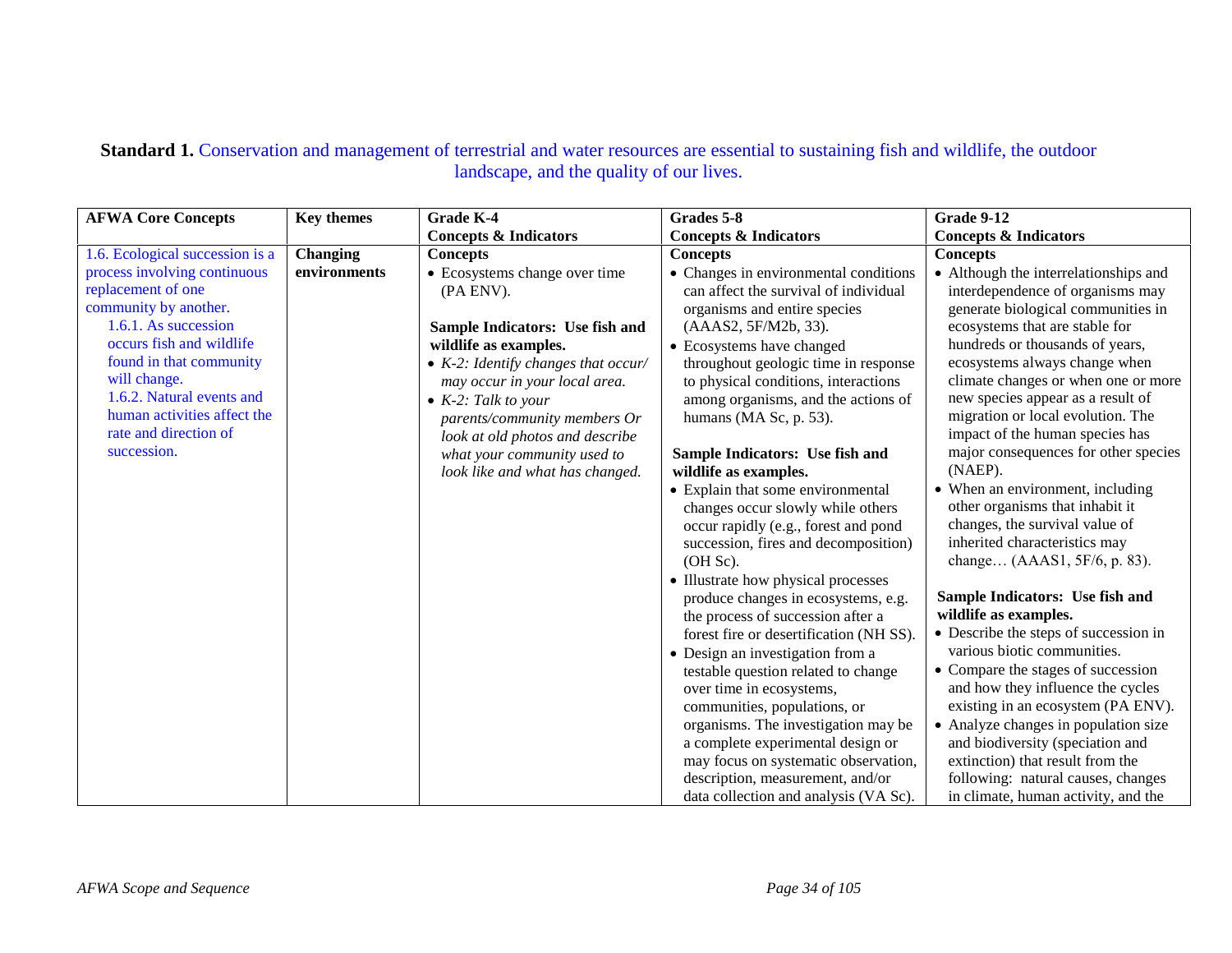| <b>AFWA Core Concepts</b> | <b>Key themes</b> | Grade K-4                        | Grades 5-8                                                                                                                                                                                                                                                                                                                                                                                                                                        | Grade 9-12                                                                                                                                                                                                                                                                                                                                                    |
|---------------------------|-------------------|----------------------------------|---------------------------------------------------------------------------------------------------------------------------------------------------------------------------------------------------------------------------------------------------------------------------------------------------------------------------------------------------------------------------------------------------------------------------------------------------|---------------------------------------------------------------------------------------------------------------------------------------------------------------------------------------------------------------------------------------------------------------------------------------------------------------------------------------------------------------|
|                           |                   | <b>Concepts &amp; Indicators</b> | <b>Concepts &amp; Indicators</b>                                                                                                                                                                                                                                                                                                                                                                                                                  | <b>Concepts &amp; Indicators</b>                                                                                                                                                                                                                                                                                                                              |
|                           |                   |                                  |                                                                                                                                                                                                                                                                                                                                                                                                                                                   | introduction of invasive and non-                                                                                                                                                                                                                                                                                                                             |
|                           |                   |                                  |                                                                                                                                                                                                                                                                                                                                                                                                                                                   | native species (MA Sc, p. 56).                                                                                                                                                                                                                                                                                                                                |
|                           | Human impact      | See Standard 1.1/ Map 1.1        | <b>Concepts</b>                                                                                                                                                                                                                                                                                                                                                                                                                                   | <b>Concepts</b>                                                                                                                                                                                                                                                                                                                                               |
|                           |                   |                                  | • Human activities (e.g., human<br>population growth and expansion of<br>communities, production and<br>consumption of natural resources, the<br>operation and expansion of human<br>communities and the laws,<br>regulations, policies, and incentives<br>that govern management of natural<br>systems) can influence the long-term<br>functioning and health of natural<br>systems. These impacts can include<br>changing the natural course of | • Direct and indirect changes to natural<br>systems that result from human<br>population growth and operation and<br>expansion of communities may<br>influence population size within<br>ecosystems and influence the<br>composition and viability of natural<br>systems (CA Sc/SS, p. 58).<br>For other concepts and Indicators see<br>Standard 1.1/ Map 1.1 |
|                           |                   |                                  | inherited characteristics and thus, the<br>evolution and diversity of species<br>(CA Sc/SS, p. 37).                                                                                                                                                                                                                                                                                                                                               |                                                                                                                                                                                                                                                                                                                                                               |
|                           |                   |                                  | For other concepts and Indicators see<br>Standard 1.1/ Map 1.1                                                                                                                                                                                                                                                                                                                                                                                    |                                                                                                                                                                                                                                                                                                                                                               |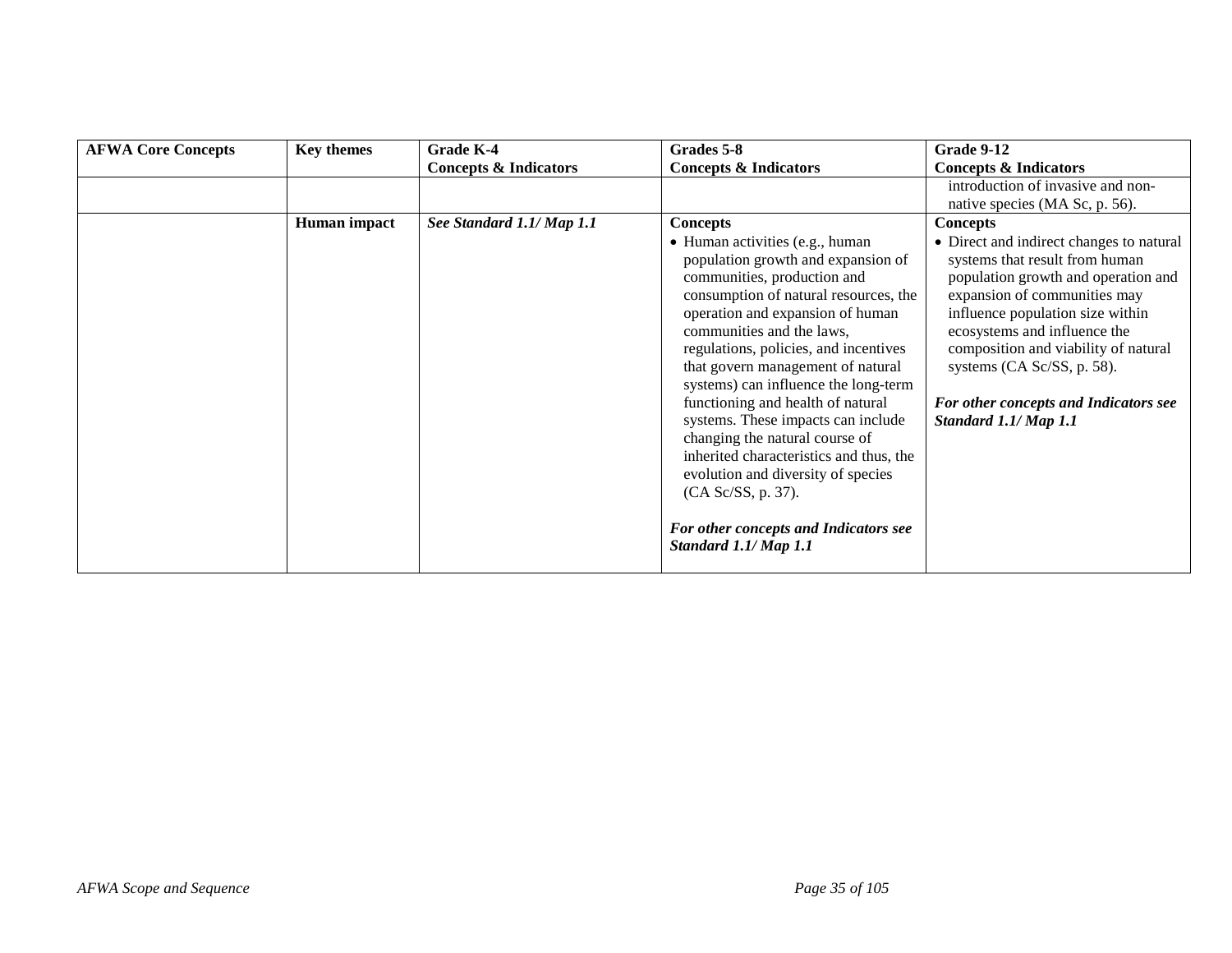

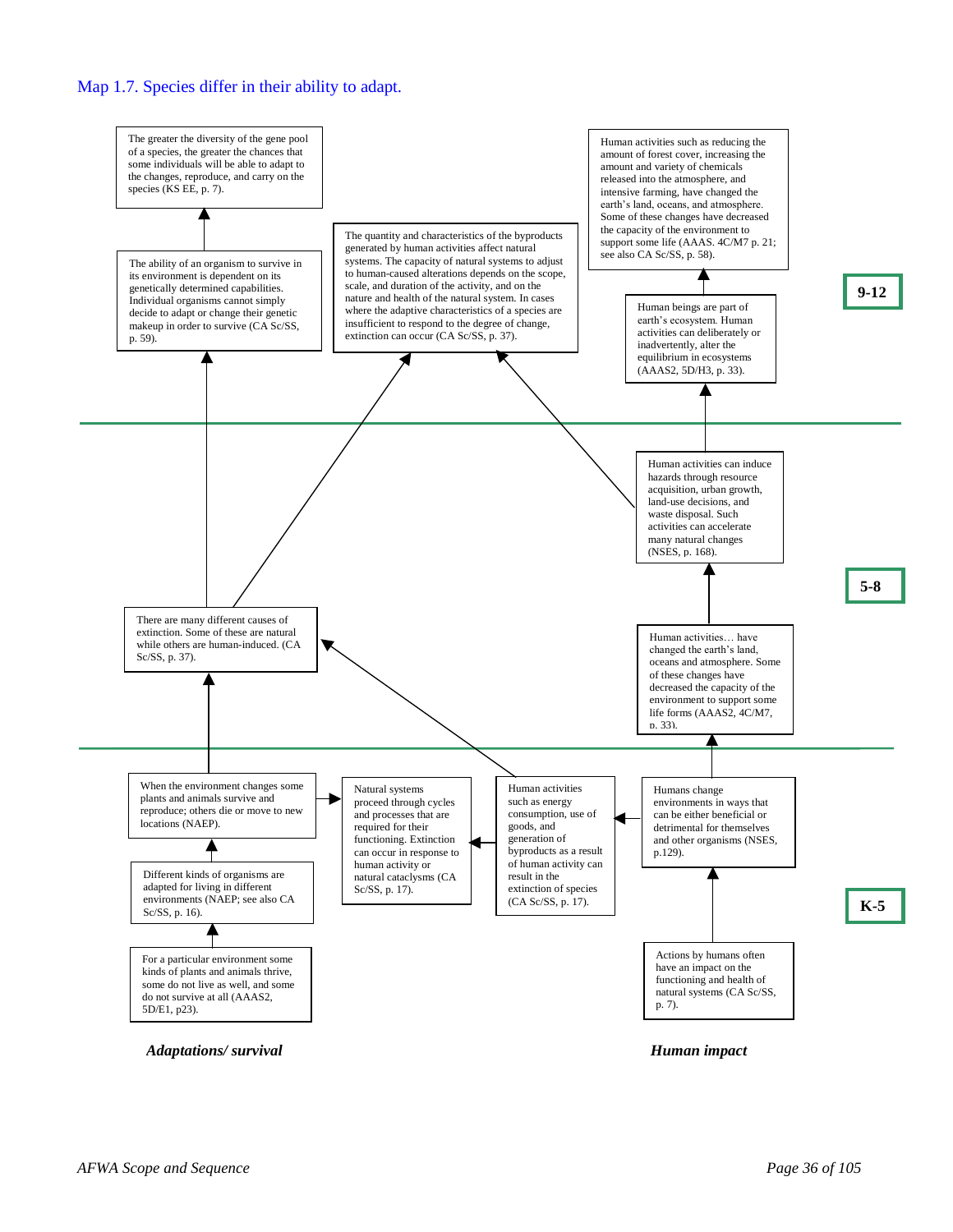#### **Standard 1.** Conservation and management of terrestrial and water resources are essential to sustaining fish and wildlife, the outdoor landscape, and the quality of our lives.

| <b>AFWA Core Concepts</b>                                                                                                                                                                                                                                                                                                                                                                                                                                      | <b>Key themes</b>   | Grade K-4<br>Grades 5-8                                                                                                                                                                                                                                                                                                                                                                                                                                                                                                                                                                                                                                                                                                                                                                                                                                                                                                                                           |                                                                                                                                                                                                                                                                                                                                                                                                                                                                                                                                     | <b>Grade 9-12</b>                                                                                                                                                                                                                                                                                                                                                                                                                                                                                                                                                                                                                                                                                                                                                                                                                                                                                                                                                                                                                              |
|----------------------------------------------------------------------------------------------------------------------------------------------------------------------------------------------------------------------------------------------------------------------------------------------------------------------------------------------------------------------------------------------------------------------------------------------------------------|---------------------|-------------------------------------------------------------------------------------------------------------------------------------------------------------------------------------------------------------------------------------------------------------------------------------------------------------------------------------------------------------------------------------------------------------------------------------------------------------------------------------------------------------------------------------------------------------------------------------------------------------------------------------------------------------------------------------------------------------------------------------------------------------------------------------------------------------------------------------------------------------------------------------------------------------------------------------------------------------------|-------------------------------------------------------------------------------------------------------------------------------------------------------------------------------------------------------------------------------------------------------------------------------------------------------------------------------------------------------------------------------------------------------------------------------------------------------------------------------------------------------------------------------------|------------------------------------------------------------------------------------------------------------------------------------------------------------------------------------------------------------------------------------------------------------------------------------------------------------------------------------------------------------------------------------------------------------------------------------------------------------------------------------------------------------------------------------------------------------------------------------------------------------------------------------------------------------------------------------------------------------------------------------------------------------------------------------------------------------------------------------------------------------------------------------------------------------------------------------------------------------------------------------------------------------------------------------------------|
|                                                                                                                                                                                                                                                                                                                                                                                                                                                                |                     | <b>Concepts &amp; Indicators</b>                                                                                                                                                                                                                                                                                                                                                                                                                                                                                                                                                                                                                                                                                                                                                                                                                                                                                                                                  | <b>Concepts &amp; Indicators</b>                                                                                                                                                                                                                                                                                                                                                                                                                                                                                                    | <b>Concepts &amp; Indicators</b>                                                                                                                                                                                                                                                                                                                                                                                                                                                                                                                                                                                                                                                                                                                                                                                                                                                                                                                                                                                                               |
| 1.7. Species differ in their                                                                                                                                                                                                                                                                                                                                                                                                                                   | <b>Adaptations/</b> | <b>Concepts</b>                                                                                                                                                                                                                                                                                                                                                                                                                                                                                                                                                                                                                                                                                                                                                                                                                                                                                                                                                   | <b>Concepts</b>                                                                                                                                                                                                                                                                                                                                                                                                                                                                                                                     | <b>Concepts</b>                                                                                                                                                                                                                                                                                                                                                                                                                                                                                                                                                                                                                                                                                                                                                                                                                                                                                                                                                                                                                                |
| ability to adapt.<br>1.7.1. Fish and wildlife are<br>adapted to their<br>environment in ways that<br>enable them to compete and<br>survive.<br>1.7.2. The more adaptable a<br>species is, the more likely it<br>is to thrive.<br>1.7.3. Most species that are<br>endangered or threatened in<br>North America became so<br>as a result of natural or<br>human-caused changes in<br>their habitat and their<br>inability to adapt or adjust<br>to such changes. | <b>Survival</b>     | • For a particular environment some<br>kinds of plants and animals thrive,<br>some do not live as well, and some<br>do not survive at all (AAAS2,<br>5D/E1, p.23).<br>· Different kinds of organisms are<br>adapted for living in different<br>environments (NAEP; see also CA<br>Sc/SS, p. 16).<br>• When the environment changes,<br>some plants and animals survive<br>and reproduce; others die or move<br>to new locations (NAEP).<br>• Natural systems proceed through<br>cycles and processes that are<br>required for their functioning.<br>Extinction can occur in response to<br>human activity or natural<br>cataclysms (CA Sc/SS, p. 17).<br>Sample Indicators: Use fish and<br>wildlife as examples.<br>• Identify plant and animal<br>adaptations and describe the role<br>that these adaptations have made to<br>the survival of the species (KS EE,<br>$p.8$ ).<br>• Describe how plants and animals<br>respond to changes in the<br>environment. | • There are many different causes of<br>extinction. Some of these are<br>natural while others are human-<br>induced (CA Sc/SS, p. 37).<br>Sample Indicators: Use fish and<br>wildlife as examples.<br>• Discuss how human actions affect<br>the status of endangered and<br>threatened species (AWFA CE)<br>• Compare natural and human-<br>induced causes of extinction.<br>• Describe the following adaptations<br>for survival in the environment:<br>coloration, mimicry, odor glands,<br>beaks, feet, fur, ears, etc. (AR Sc). | • The ability of an organism to<br>survive in its environment is<br>dependent on its genetically<br>determined capabilities. Individual<br>organisms cannot simply decide to<br>adapt or change their genetic<br>makeup in order to survive (CA<br>Sc/SS, p. 59).<br>• The greater the diversity of the<br>gene pool of a species, the greater<br>the chances that some individuals<br>will be able to adapt to the changes,<br>reproduce, and carry on the species<br>(KS EE, p. 7).<br>• The quantity and characteristics of<br>the byproducts generated by human<br>activities affect natural systems.<br>The capacity of natural systems to<br>adjust to human-caused alterations<br>depends on the scope, scale, and<br>duration of the activity, and on the<br>nature and health of the natural<br>system. In cases where the adaptive<br>characteristics of a species are<br>insufficient to respond to the<br>degree of change, extinction can<br>occur (CA Sc/SS, p. 37).<br>Sample Indicators: Use fish and<br>wildlife as examples. |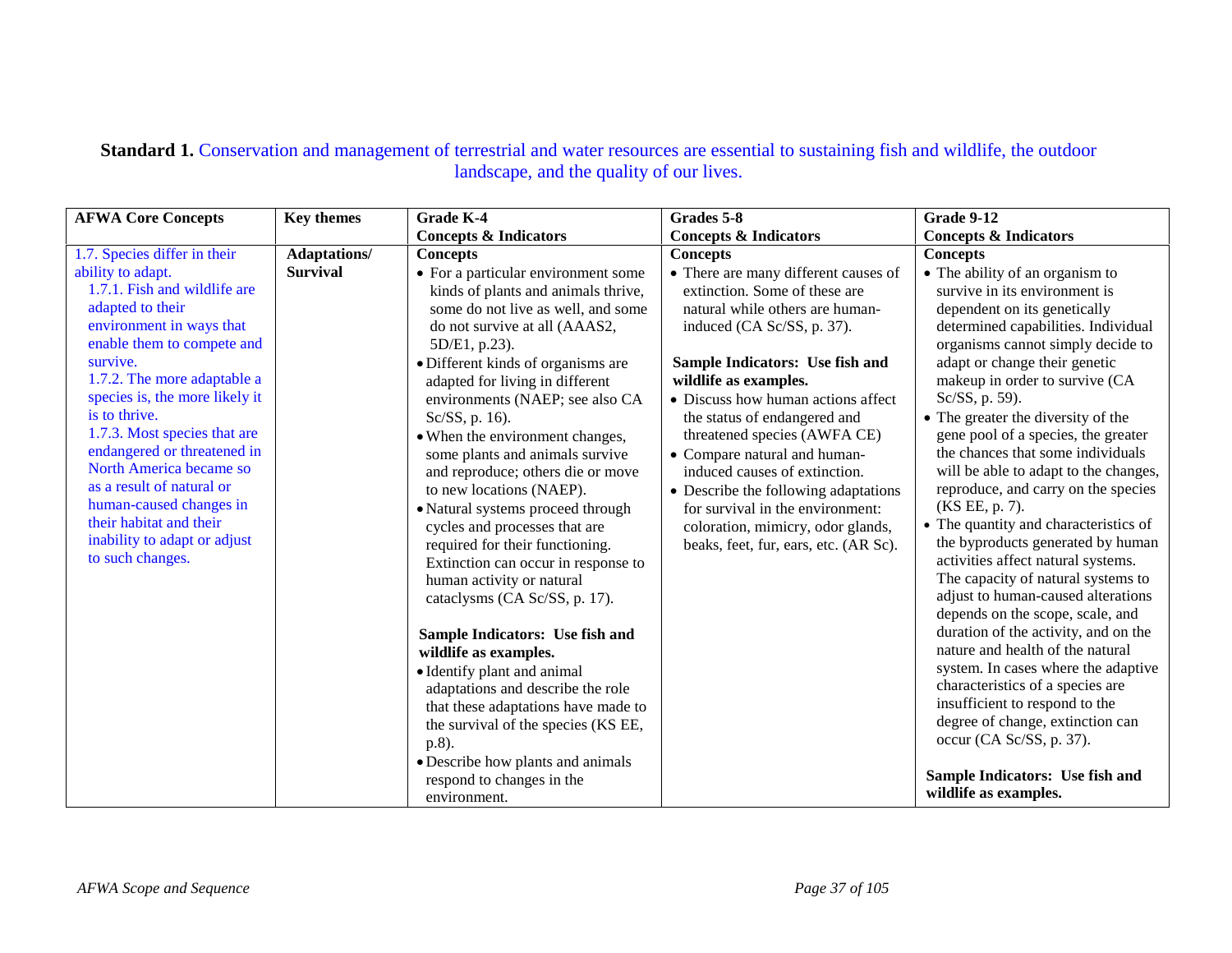| <b>AFWA Core Concepts</b> | <b>Key themes</b> | <b>Grade K-4</b>                   | Grades 5-8                       | Grade 9-12                                                                                                                                                                                                                                                                                                                       |
|---------------------------|-------------------|------------------------------------|----------------------------------|----------------------------------------------------------------------------------------------------------------------------------------------------------------------------------------------------------------------------------------------------------------------------------------------------------------------------------|
|                           |                   | <b>Concepts &amp; Indicators</b>   | <b>Concepts &amp; Indicators</b> | <b>Concepts &amp; Indicators</b>                                                                                                                                                                                                                                                                                                 |
|                           |                   |                                    |                                  | • Explain how genetic diversity<br>among individuals within a species<br>increases the chances of survival of<br>the species when environmental<br>changes occur (KS EE, p. 7).<br>• Explain how biodiversity of species<br>in an environment increases the<br>chances of survival of at least a few<br>species $(KSEE, p. 7)$ . |
|                           | Human impact      | See Standard 1.1 and 1.3/ Maps 1.1 | See Standard 1.1 and 1/ Maps 1.1 | <b>For other Concepts and Indicators</b>                                                                                                                                                                                                                                                                                         |
|                           |                   | and 1.3.                           | and $1.3$                        | see Standard 1.1 and 1.3/ Maps 1.1<br>and 1.3.                                                                                                                                                                                                                                                                                   |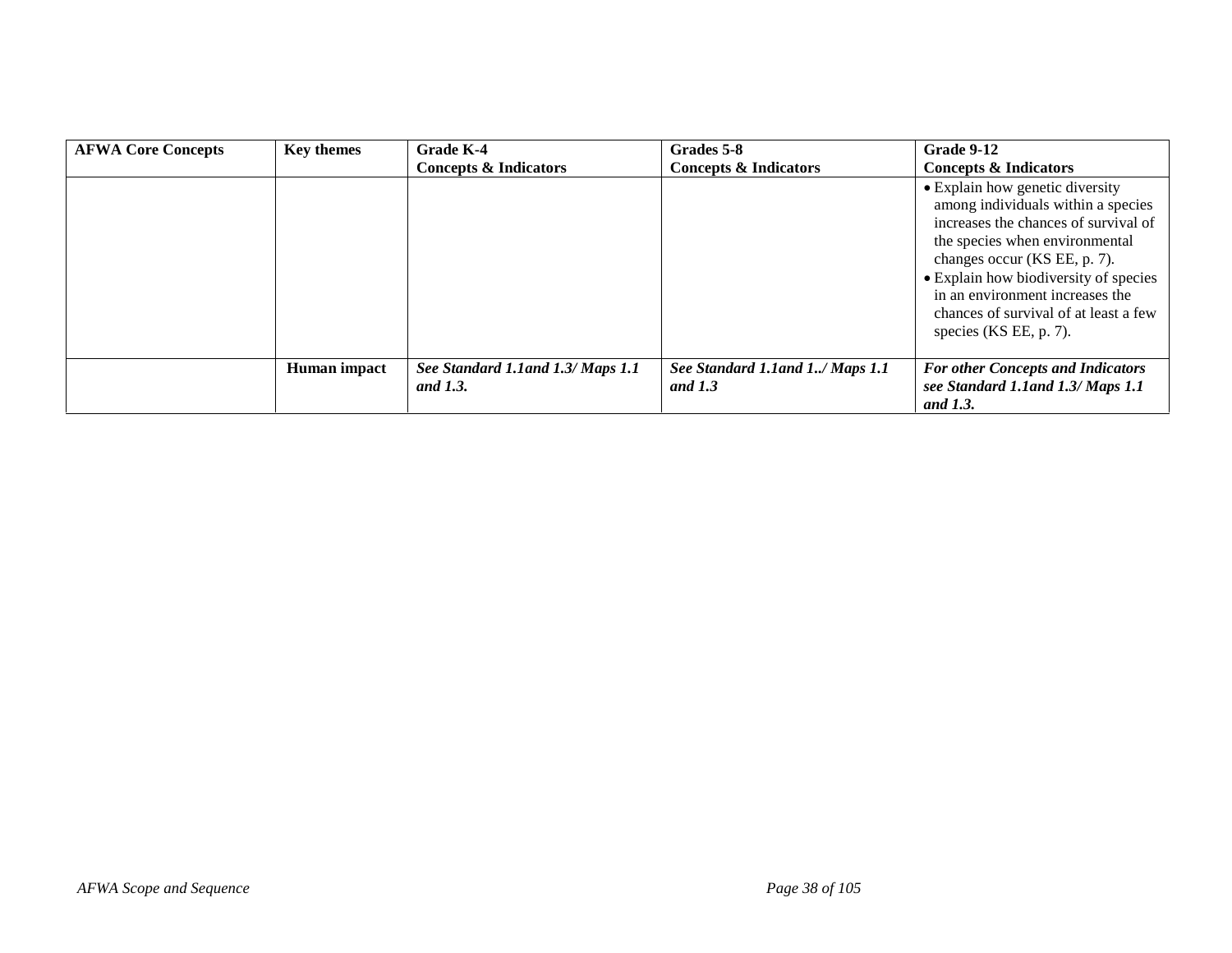#### Map 1.8. Conserving biodiversity is important.

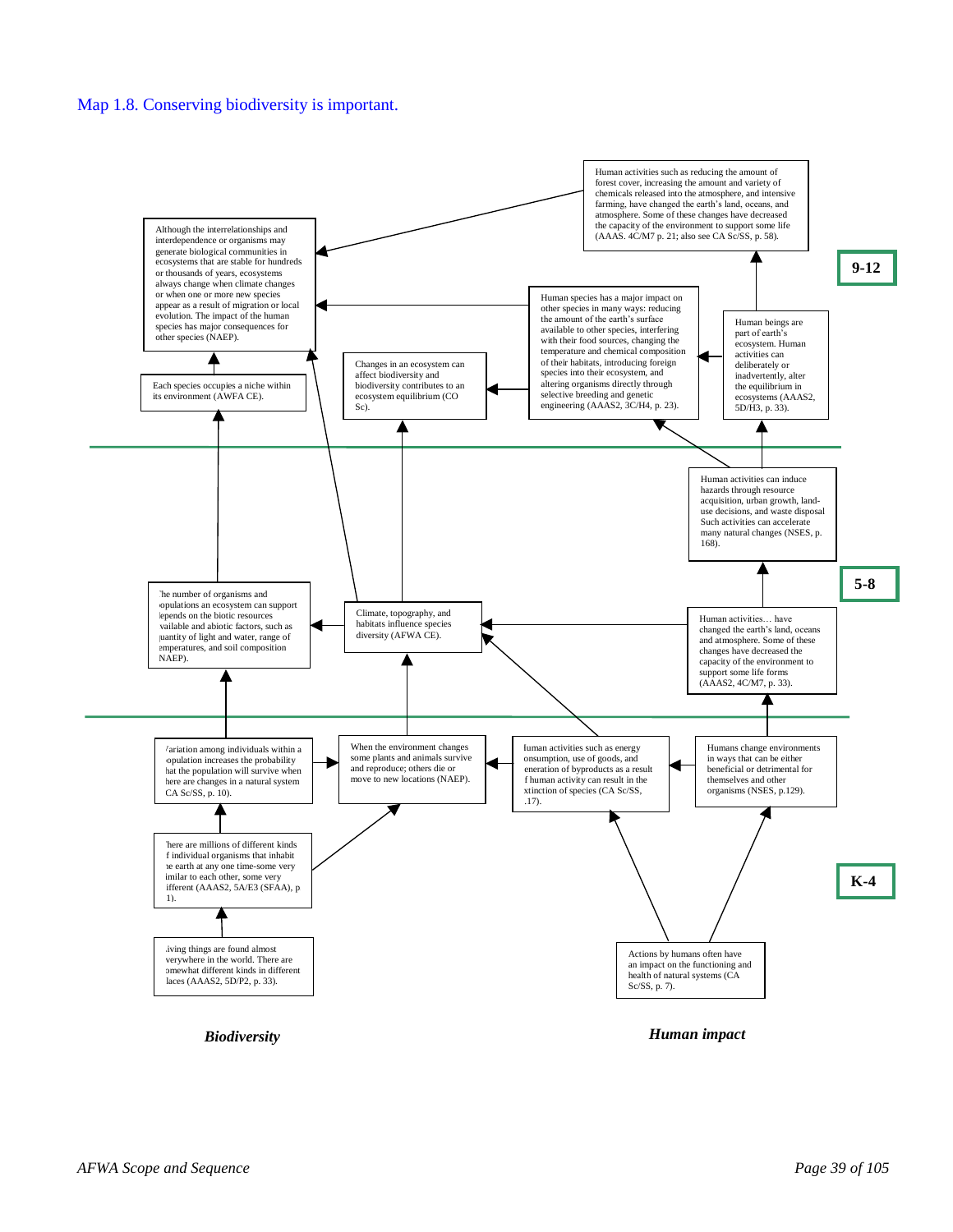#### Standard 1. Conservation and management of terrestrial and water resources are essential to sustaining fish and wildlife, the outdoor landscape, and the quality of our lives.

| <b>AFWA Core Concepts</b>                             | <b>Key themes</b>   | <b>Grade K-4</b>                                              | Grades 5-8                                                    | <b>Grade 9-12</b>                                                           |
|-------------------------------------------------------|---------------------|---------------------------------------------------------------|---------------------------------------------------------------|-----------------------------------------------------------------------------|
|                                                       |                     | <b>Concepts &amp; Indicators</b>                              | <b>Concepts &amp; Indicators</b>                              | <b>Concepts &amp; Indicators</b>                                            |
| 1.8. Conserving biodiversity is                       | <b>Biodiversity</b> | <b>Concepts</b>                                               | <b>Concepts</b>                                               | <b>Concepts</b>                                                             |
| important.                                            |                     | • Living things are found almost                              | • Climate, topography, and habitats                           | • Each species occupies a niche                                             |
| 1.8.1. Isolated ecosystems                            |                     | everywhere in the world. There are                            | influence species diversity.                                  | within its environment.                                                     |
| and populations are more                              |                     | somewhat different kinds in                                   | • The number of organisms and                                 | • Changes in an ecosystem can affect                                        |
| vulnerable to environmental                           |                     | different places (AAAS2, 5D/P2, p.                            | populations an ecosystem can                                  | biodiversity, and biodiversity                                              |
| change than well connected                            |                     | 33).                                                          | support depends on the biotic                                 | contributes to an ecosystem                                                 |
| ecosystems.                                           |                     | • There are millions of different                             | resources available and abiotic                               | equilibrium (CO Sc).                                                        |
| 1.8.2. Native species are                             |                     | kinds of individual organisms that                            | factors, such as quantity of light                            | • Although the interrelationships and                                       |
| important to the stability of                         |                     | inhabit the earth at any one time-                            | and water, range of temperatures,                             | interdependence of organisms may                                            |
| an ecosystem.                                         |                     | some very similar to each other,                              | and soil composition (NAEP).                                  | generate biological communities in                                          |
| 1.8.3. Exotic/non-native<br>species introduced into a |                     | some very different (AAAS2,                                   |                                                               | ecosystems that are stable for                                              |
| community can change the                              |                     | 5A/E3 (SFAA), p. 31).                                         | Sample Indicators: Use fish and                               | hundreds or thousands of years,                                             |
| dynamics of that                                      |                     | • When the environment changes,                               | wildlife as examples.                                         | ecosystems always change when                                               |
| community.                                            |                     | some plants and animals survive                               | • Analyze natural factors that                                | climate changes or when one or                                              |
| 1.8.4. Reintroduction of fish                         |                     | and reproduce; others die or move<br>to new locations (NAEP). | influence populations (e.g.,<br>temperature and climate, soil | more new species appear as a result<br>of migration or local evolution. The |
| or wildlife into its former                           |                     | • Variation among individuals within                          | composition, predation, habitat).                             | impact of the human species has                                             |
| range may be possible if                              |                     | a population increases the                                    | • Investigate the characteristics of                          | major consequences for other                                                |
| conditions such as suitable                           |                     | probability that the population will                          | fish and wildlife, and classify                               | species (NAEP).                                                             |
| habitat and social                                    |                     | survive when there are changes in a                           | diverse organisms according to                                |                                                                             |
| acceptance exist.                                     |                     | natural system (CA Sc/SS, p.10).                              | specific characteristics.                                     | Sample Indicators: Use fish and                                             |
|                                                       |                     |                                                               | • Create a chart that illustrates                             | wildlife as examples.                                                       |
|                                                       |                     | Sample Indicators: Use fish and                               | biodiversity as the variety of life on                        | • Classify fish and wildlife into                                           |
|                                                       |                     | wildlife as examples.                                         | earth, including variety within each                          | groups according to structural,                                             |
|                                                       |                     | $\bullet$ K-2: Observe and record/ describe                   | species of fish and wildlife, among                           | genetic and other characteristics.                                          |
|                                                       |                     | and compare features of local fish                            | species in communities, and among                             | • Explain how natural and human                                             |
|                                                       |                     | and wildlife (e.g., color, shape,                             | communities.                                                  | factors influence species diversity.                                        |
|                                                       |                     | size, texture).                                               | • Develop a biotic index of aquatic                           | • Explain how each species occupies                                         |
|                                                       |                     | • $K-2$ : Sort living things by various                       | insects.                                                      | a niche within its environment.                                             |
|                                                       |                     | characteristics.                                              | · Survey a habitat recording biotic                           | • Develop an instrument and use to                                          |
|                                                       |                     | $\bullet$ K-2: Observe biodiversity at the                    | information (species number,                                  | collect data comparing the                                                  |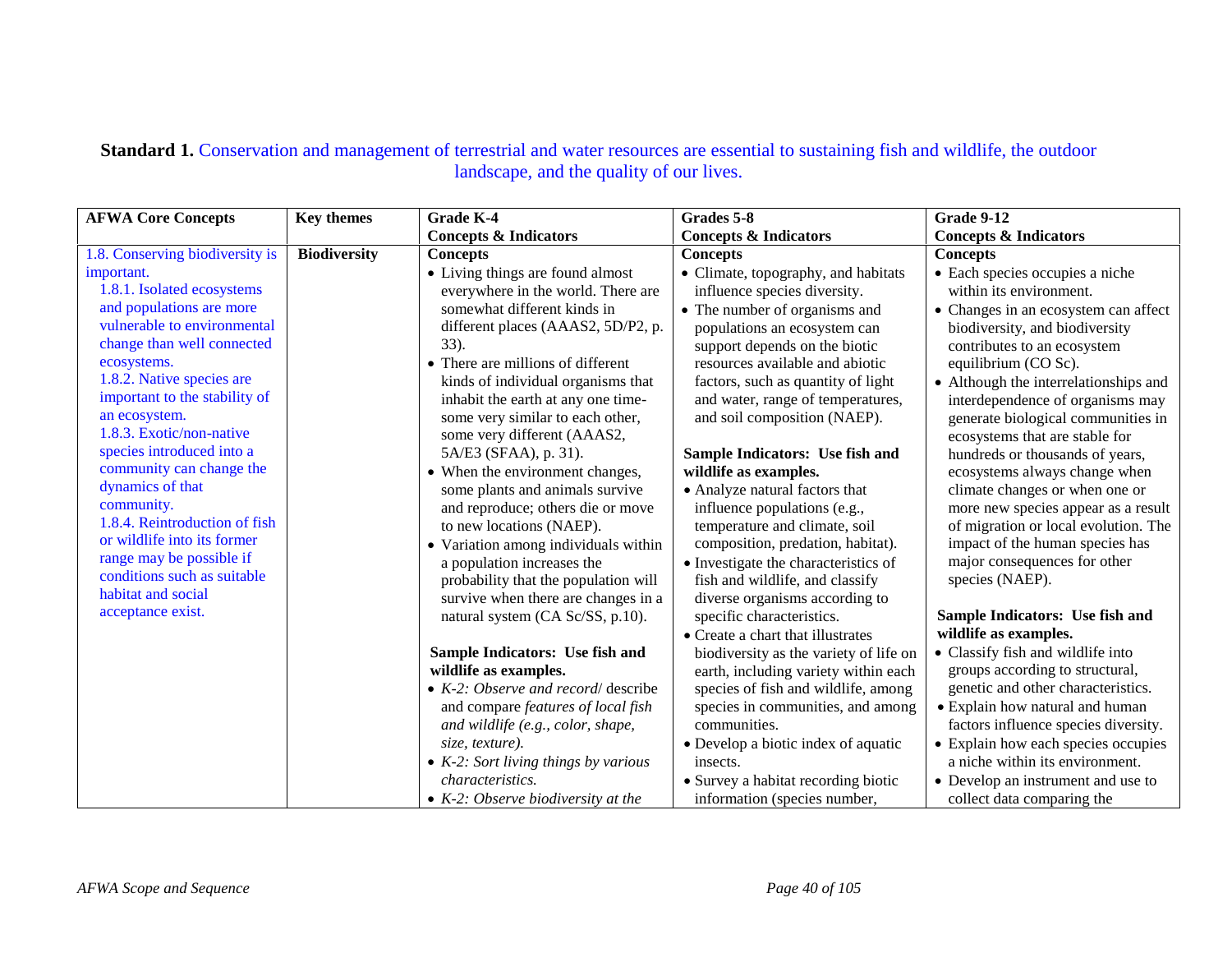| <b>AFWA Core Concepts</b> | <b>Key themes</b> | Grade K-4                                                                                                                                                                                                                                                                                                 | Grades 5-8                                                                                                                                                                  | Grade 9-12                                                                                                                                                                                                                                                                                                                                                                                                                                                                                                                           |
|---------------------------|-------------------|-----------------------------------------------------------------------------------------------------------------------------------------------------------------------------------------------------------------------------------------------------------------------------------------------------------|-----------------------------------------------------------------------------------------------------------------------------------------------------------------------------|--------------------------------------------------------------------------------------------------------------------------------------------------------------------------------------------------------------------------------------------------------------------------------------------------------------------------------------------------------------------------------------------------------------------------------------------------------------------------------------------------------------------------------------|
|                           |                   | <b>Concepts &amp; Indicators</b>                                                                                                                                                                                                                                                                          | <b>Concepts &amp; Indicators</b>                                                                                                                                            | <b>Concepts &amp; Indicators</b>                                                                                                                                                                                                                                                                                                                                                                                                                                                                                                     |
|                           |                   | playground.<br>$\bullet$ K-2: Go outside and collect and<br>catalogue examples of local flora<br>and fauna.<br>• Identify similarities and differences<br>among a wide variety of living<br>organisms.<br>• Use basic observation techniques to<br>inventory the diversity of local fish<br>and wildlife. | habitat type, location and time).<br>• Use technological resources, to<br>inventory the diversity of local fish<br>and wildlife, indicating species of<br>greatest concern. | biodiversity in two defined areas<br>(natural versus built).<br>• Use technological resources, to<br>inventory and report the diversity<br>of local fish and wildlife, indicating<br>species of greatest concern.                                                                                                                                                                                                                                                                                                                    |
|                           | Human impact      | See Standard 1.1 and 1.3/ Maps 1.1                                                                                                                                                                                                                                                                        | See Standard 1.1 and 1.3/ Maps 1.1                                                                                                                                          | <b>Concepts</b>                                                                                                                                                                                                                                                                                                                                                                                                                                                                                                                      |
|                           |                   | and 1.3.                                                                                                                                                                                                                                                                                                  | and 1.3.                                                                                                                                                                    | • Human species has a major impact<br>on other species in many ways:<br>reducing the amount of the earth's<br>surface available to other species,<br>interfering with their food sources,<br>changing the temperature and<br>chemical composition of their<br>habitats, introducing foreign<br>species into their ecosystem, and<br>altering organisms directly through<br>selective breeding and genetic<br>engineering (AAAS2, 3C/H4, p.<br>23).<br><b>For other Concepts and Indicators</b><br>see Standard 1.1 and 1.3/ Maps 1.1 |
|                           |                   |                                                                                                                                                                                                                                                                                                           |                                                                                                                                                                             | and 1.3.                                                                                                                                                                                                                                                                                                                                                                                                                                                                                                                             |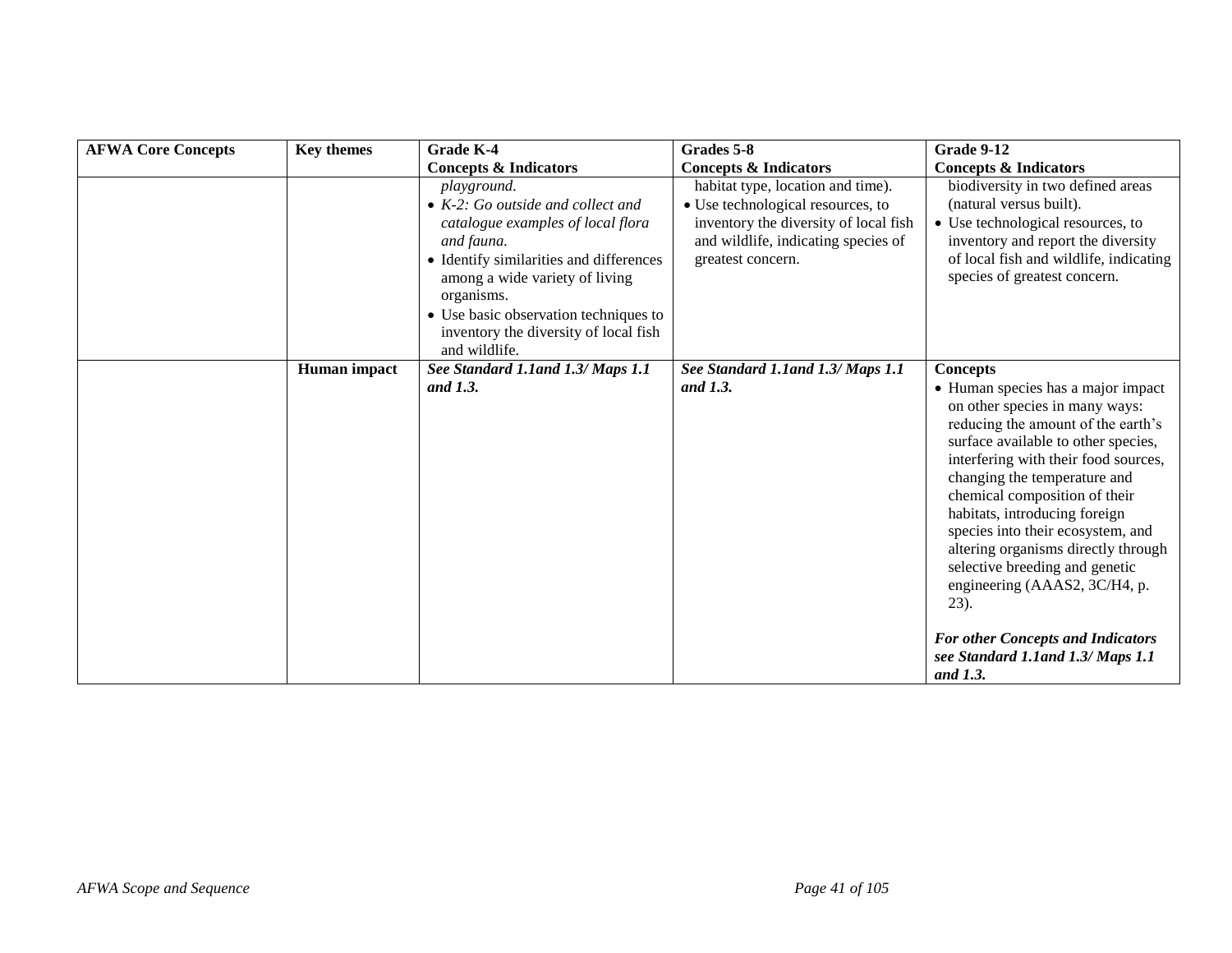Map 1.9. Fish and wildlife can be conserved and restored through science-based management which considers the needs of humans as well as those of fish and wildlife.



*Basic needs*

*Resource management*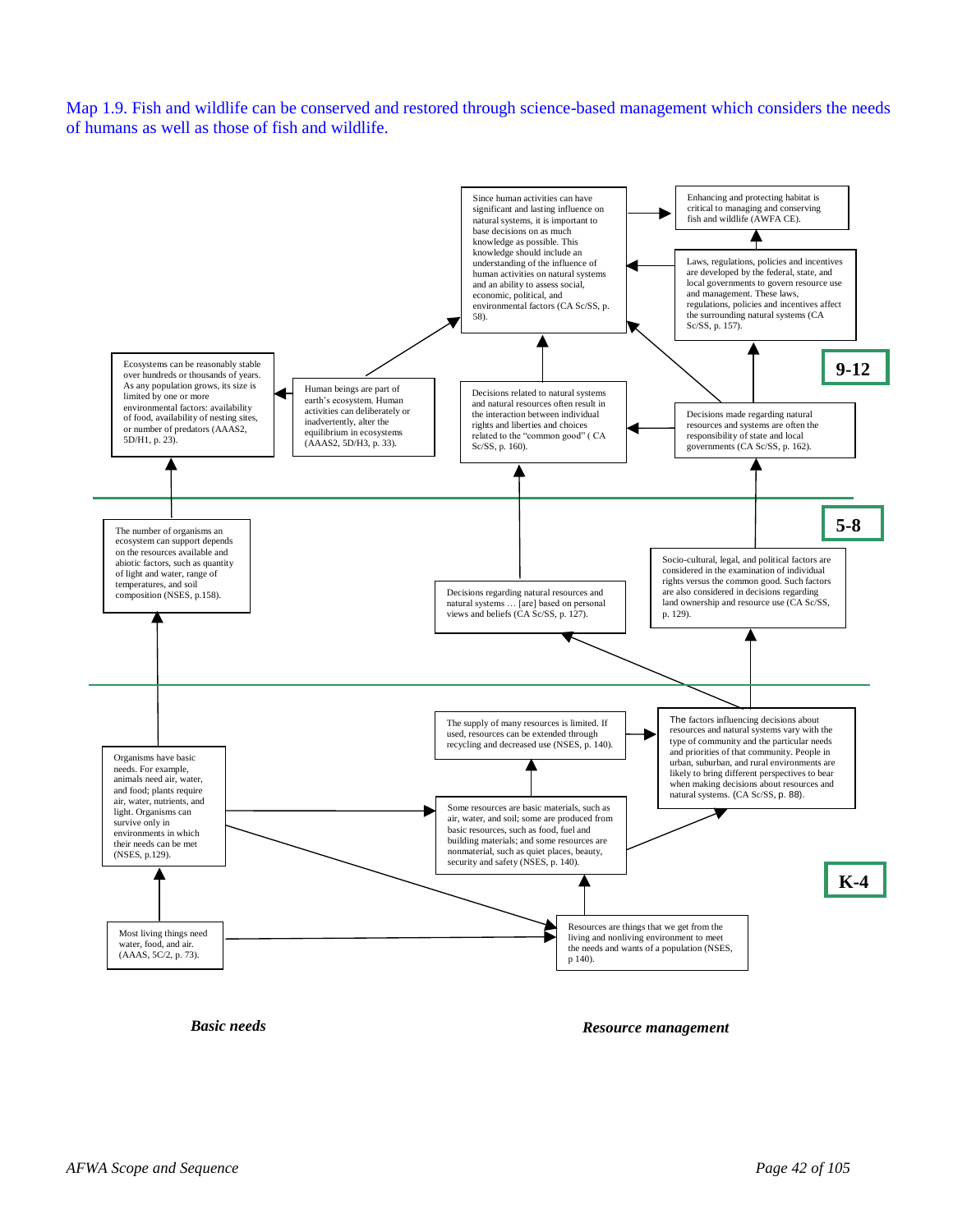**Standard 1.** Conservation and management of terrestrial and water resources are essential to sustaining fish and wildlife, the outdoor landscape, and the quality of our lives.

| <b>AFWA Core Concepts</b>                        | <b>Key themes</b> | Grade K-4                                                | Grades 5-8                                                | <b>Grade 9-12</b>                    |
|--------------------------------------------------|-------------------|----------------------------------------------------------|-----------------------------------------------------------|--------------------------------------|
|                                                  |                   | <b>Concepts &amp; Indicators</b>                         | <b>Concepts &amp; Indicators</b>                          | <b>Concepts &amp; Indicators</b>     |
| 1.9. Fish and wildlife can be                    | <b>Resource</b>   | <b>Concepts</b>                                          | <b>Concepts</b>                                           | <b>Concepts</b>                      |
| conserved and restored through                   | management        | • Resources are things that we get                       | · Socio-cultural, legal, and political                    | · Decisions made regarding natural   |
| science based management                         |                   | from the living and nonliving                            | factors are considered in the                             | resources and systems are often      |
| which considers the needs of                     |                   | environment to meet the needs and                        | examination of individual rights                          | the responsibility of state and      |
| humans as well as those of fish                  |                   | wants of a population (NSES, p                           | versus the common good. Such                              | local governments (CA Sc/SS, p.      |
| and wildlife.                                    |                   | 140).                                                    | factors are also considered in                            | $162$ ).                             |
| 1.9.1. Fish and wildlife                         |                   | • Some resources are basic                               | decisions regarding land                                  | • Laws, regulations, policies and    |
| management practices are                         |                   | materials, such as air, water, and                       | ownership and resource use (CA                            | incentives are developed by the      |
| based on natural, physical,                      |                   | soil; some are produced from                             | Sc/SS, p. 129).                                           | federal, state, and local            |
| and social sciences.                             |                   | basic resources, such as food, fuel                      | • Decisions regarding natural                             | governments to govern resource       |
| 1.9.2. Wildlife                                  |                   | and building materials; and some                         | resources and natural systems                             | use and management. These laws,      |
| management practices                             |                   | resources are nonmaterial, such as                       | [are] based on personal views and                         | regulations, policies and            |
| involve population and                           |                   | quiet places, beauty, security and                       | beliefs (CA Sc/SS, p. 127).                               | incentives affect the surrounding    |
| habitat inventory and                            |                   | safety (NSES, p. 140).                                   |                                                           | natural systems (CA Sc/SS, p.        |
| monitoring, research,                            |                   | • The supply of many resources is                        | Sample Indicators: Use fish and                           | $157$ ).                             |
| manipulation of                                  |                   | limited. If used, resources can be                       | wildlife as examples                                      | • Decisions related to natural       |
| populations, protection                          |                   | extended through recycling and                           | • Identify natural, human and                             | systems and natural resources        |
| and manipulation of                              |                   | decreased use (NSES, p. 140)                             | capital resources and explain their                       | often result in the interaction      |
| habitat, regulation, and                         |                   | • The factors influencing decisions                      | significance by 1) showing the                            | between individual rights and        |
| education.                                       |                   | about resources and natural                              | patterns of economic activity and                         | liberties and choices related to the |
| o Wildlife populations                           |                   | systems vary with the type of                            | land use; 2) evaluating                                   | "common good" (CA Sc/SS, p.          |
| are managed through                              |                   | community and the particular                             | perspectives and consequences                             | 160).                                |
| such practices as                                |                   | needs and priorities of that                             | regarding the use of resources                            | • Since human activities can have    |
| regulated hunting,                               |                   | community. People in urban,                              | (VA SS, p. 37)                                            | significant and lasting influence    |
| fishing and trapping;<br>artificial propagation; |                   | suburban, and rural environments                         | • Describe the effects of the                             | on natural systems, it is important  |
| stocking; and                                    |                   | are likely to bring different                            | interrelationship among multiple                          | to base decisions on as much         |
| transplanting as well as                         |                   | perspectives to bear when making                         | natural resources and agricultural                        | knowledge as possible. This          |
| predator and damage                              |                   | decisions about resources and                            | practices (e.g. forestry                                  |                                      |
| control.                                         |                   | natural systems (CA Sc/SS, p. 88).                       | management, wildlife population                           | knowledge should include an          |
| o Enhancing and                                  |                   |                                                          | management, nutrient and                                  | understanding of the influence of    |
| protecting healthy                               |                   | Sample Indicators: Use fish and                          | pesticide use) (VT, p. 7.6).                              | human activities on natural          |
| habitat are critical to                          |                   | wildlife as examples.                                    | • Describe how management and                             | systems and an ability to assess     |
| managing and                                     |                   | • Identify types of natural resources                    | development practices affect<br>resource conservation and | social, economic, political, and     |
| conserving fish and                              |                   | and explain the difference<br>between renewable and non- |                                                           | environmental factors (CA Sc/SS,     |
| wildlife.                                        |                   | renewable resources.                                     | agricultural systems (e.g.,                               | p. 58).                              |
| o Management of one                              |                   |                                                          | deciding when and how to harvest                          | • Enhancing and protecting habitat   |
|                                                  |                   | • Identify and explain various                           | trees, fish, and wildlife; where to                       |                                      |

*AFWA Scope and Sequence Page 43 of 105*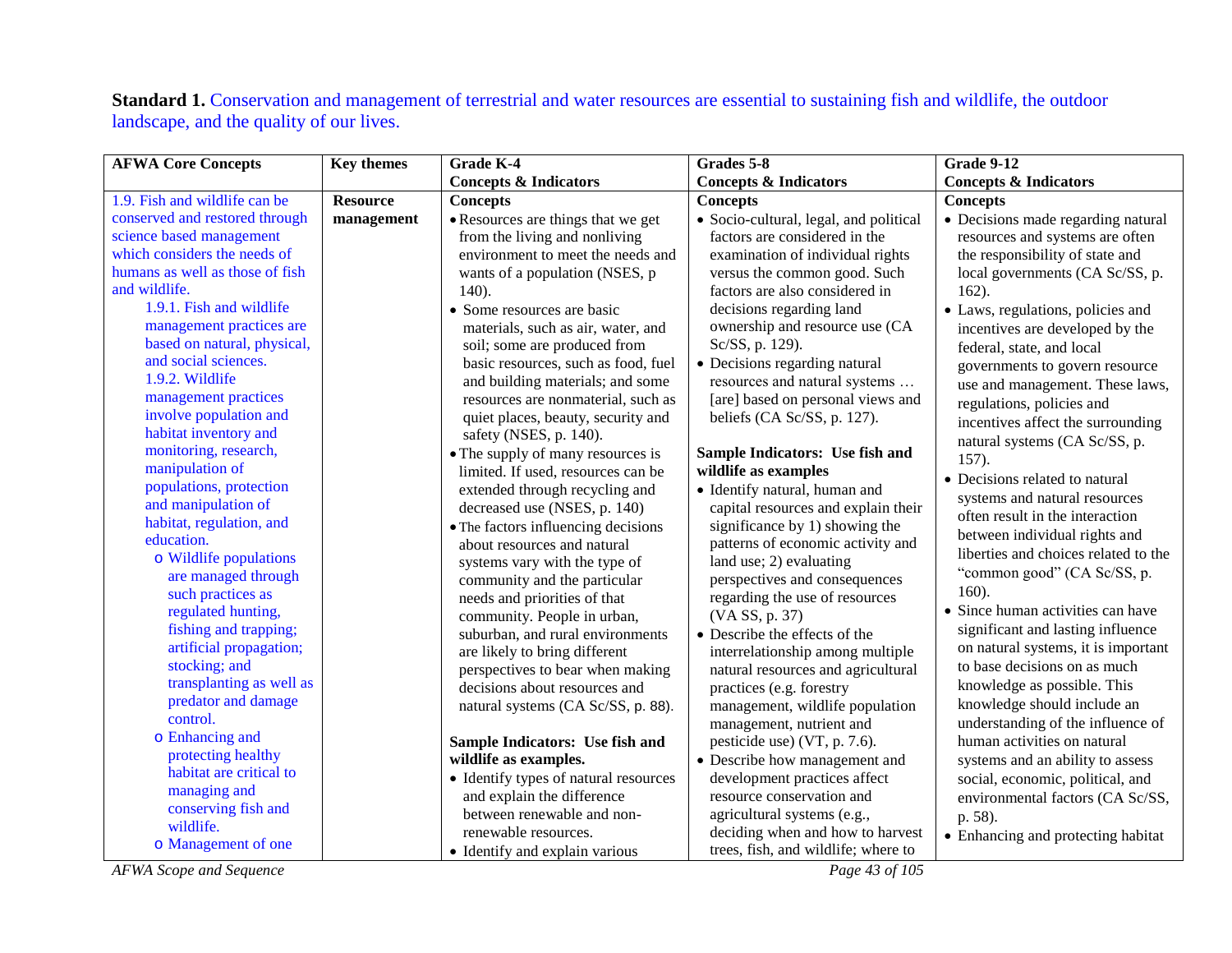| <b>AFWA Core Concepts</b>                                                                                                                                                                                                                                                                                                          | <b>Key themes</b>  | <b>Grade K-4</b>                                                                                                                                            | Grades 5-8                                                                                                                                                                                                                                                                                                                                                                                                                                                                                                                                                                                                                     | <b>Grade 9-12</b>                                                                                                                                                                                                                                                                                                                                                                                                                                                                                                                                                                                                                                                                                                                                                                                                                                                                                                                                                                                                                                                      |
|------------------------------------------------------------------------------------------------------------------------------------------------------------------------------------------------------------------------------------------------------------------------------------------------------------------------------------|--------------------|-------------------------------------------------------------------------------------------------------------------------------------------------------------|--------------------------------------------------------------------------------------------------------------------------------------------------------------------------------------------------------------------------------------------------------------------------------------------------------------------------------------------------------------------------------------------------------------------------------------------------------------------------------------------------------------------------------------------------------------------------------------------------------------------------------|------------------------------------------------------------------------------------------------------------------------------------------------------------------------------------------------------------------------------------------------------------------------------------------------------------------------------------------------------------------------------------------------------------------------------------------------------------------------------------------------------------------------------------------------------------------------------------------------------------------------------------------------------------------------------------------------------------------------------------------------------------------------------------------------------------------------------------------------------------------------------------------------------------------------------------------------------------------------------------------------------------------------------------------------------------------------|
|                                                                                                                                                                                                                                                                                                                                    |                    | <b>Concepts &amp; Indicators</b>                                                                                                                            | <b>Concepts &amp; Indicators</b>                                                                                                                                                                                                                                                                                                                                                                                                                                                                                                                                                                                               | <b>Concepts &amp; Indicators</b>                                                                                                                                                                                                                                                                                                                                                                                                                                                                                                                                                                                                                                                                                                                                                                                                                                                                                                                                                                                                                                       |
| species may affect<br>other species within<br>the same ecosystem.<br>1.9.3. Fish and wildlife<br>management decisions<br>consider biological,<br>economic, social, and<br>political factors.<br>1.9.4. Conservation of fish<br>and wildlife habitats<br>provides human health,<br>recreation, aesthetic, and<br>economic benefits. | <b>Basic needs</b> | perspectives from which people<br>view fish and wildlife.<br>• Name natural resources available<br>in the community and explain how<br>they are being used. | plant and how to grow crops;<br>where to preserve wild areas;<br>where to locate businesses and<br>homes; and how farm practices<br>can reduce their impacts on<br>streams) (VT, p. $7.6$ ).<br>• Investigate the relationships<br>between individuals, various<br>groups of stakeholders and the<br>environment and explain why<br>stakeholders with different views<br>on resource management should<br>work together.<br>• Identify a variety of beliefs and<br>values toward the environment<br>and fish and wildlife and<br>acknowledge that people may hold<br>different views on management<br>and conservation issues. | is critical to managing and<br>conserving fish and wildlife<br>(AWFA CE).<br>Sample Indicators: Use fish and<br>wildlife as examples<br>• Apply the concepts of scarcity,<br>resources, choice, opportunity<br>cost, price incentives, supply,<br>demand, production and<br>consumption (VA SS, p. 26).<br>• Explain how groups concerned<br>about fish and wildlife<br>conservation and the environment<br>can meet their needs and wants as<br>well as wants and needs of society<br>as a whole.<br>• Evaluate methods used to manage<br>natural resources (e.g.<br>reintroduction of wildlife, fire<br>ecology) (AZ Sc, p. 140).<br>• Evaluate how science, technology<br>and socio/economic principles are<br>used by individuals, private groups<br>and governments to make<br>informed decisions about natural<br>resources and agricultural<br>management (e.g., managing farm<br>and urban nutrients/crops;<br>establishing town zoning, pollution<br>emission standards, hunting and<br>fishing regulations or<br>adding/removing a species) (VT,<br>p. 7.6). |
|                                                                                                                                                                                                                                                                                                                                    |                    | See Standard 1.1/Map 1.1                                                                                                                                    | See Standard 1.1/Map 1.1                                                                                                                                                                                                                                                                                                                                                                                                                                                                                                                                                                                                       | See Standard 1.1/Map 1.1                                                                                                                                                                                                                                                                                                                                                                                                                                                                                                                                                                                                                                                                                                                                                                                                                                                                                                                                                                                                                                               |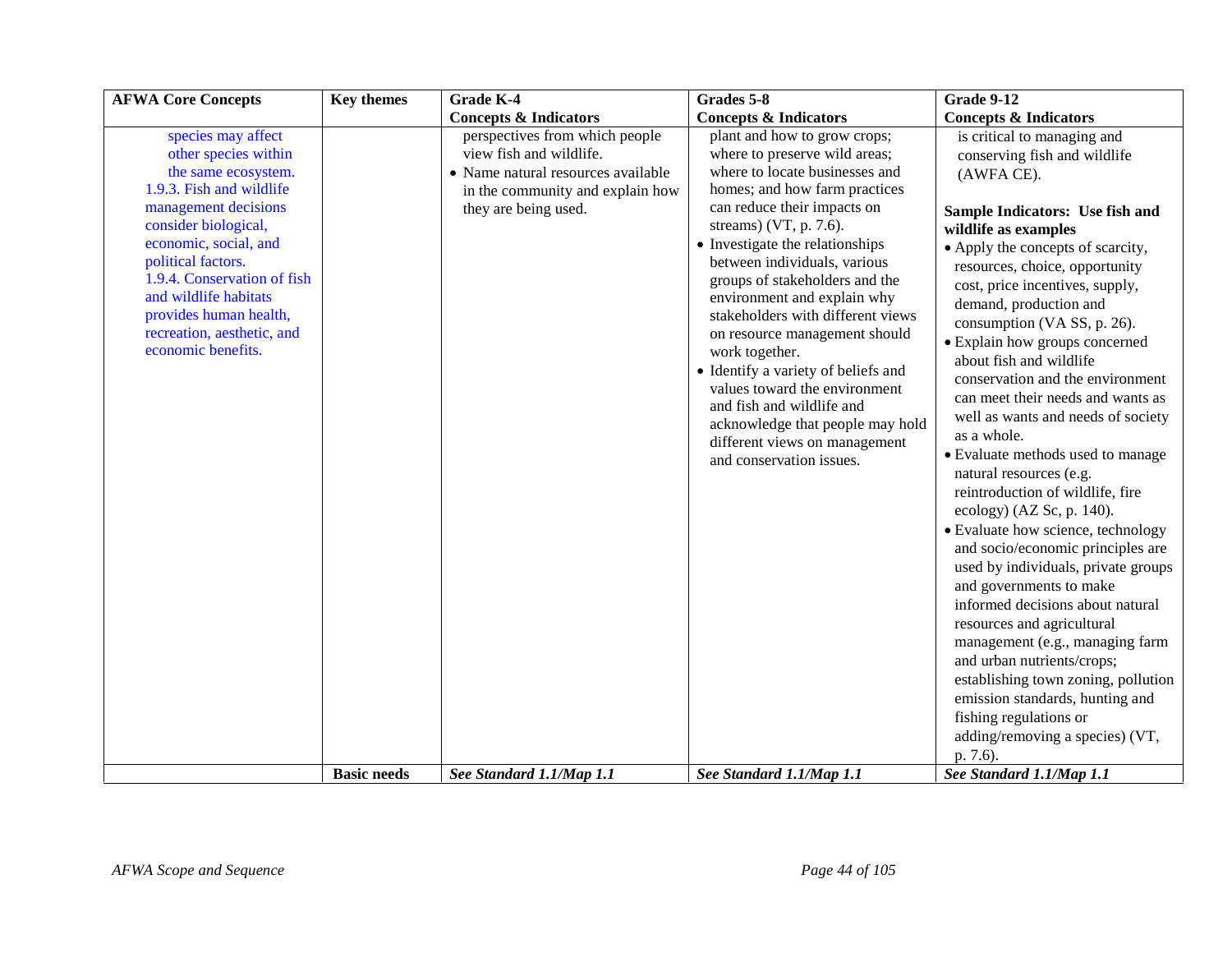## **AFWA K-12 Conservation Education Scope and Sequence**

# **STANDARD 2**

# Students should understand and actively participate in the stewardship and support of our natural resources.

| 2.1. A person's culture affects his or her view and use of fish and wildlife and their |
|----------------------------------------------------------------------------------------|
| habitats.                                                                              |
| 2.2. The distribution and abundance of fish and wildlife provide significant           |
| economic benefits.                                                                     |
| 2.3. Everyone impacts fish and wildlife and their habitats and as human                |
| populations grow, impacts on natural resources increase.                               |
| 2.4. Unlike other organisms, only humans have the capacity and responsibility to       |
| consider the effects of their actions on the environment.                              |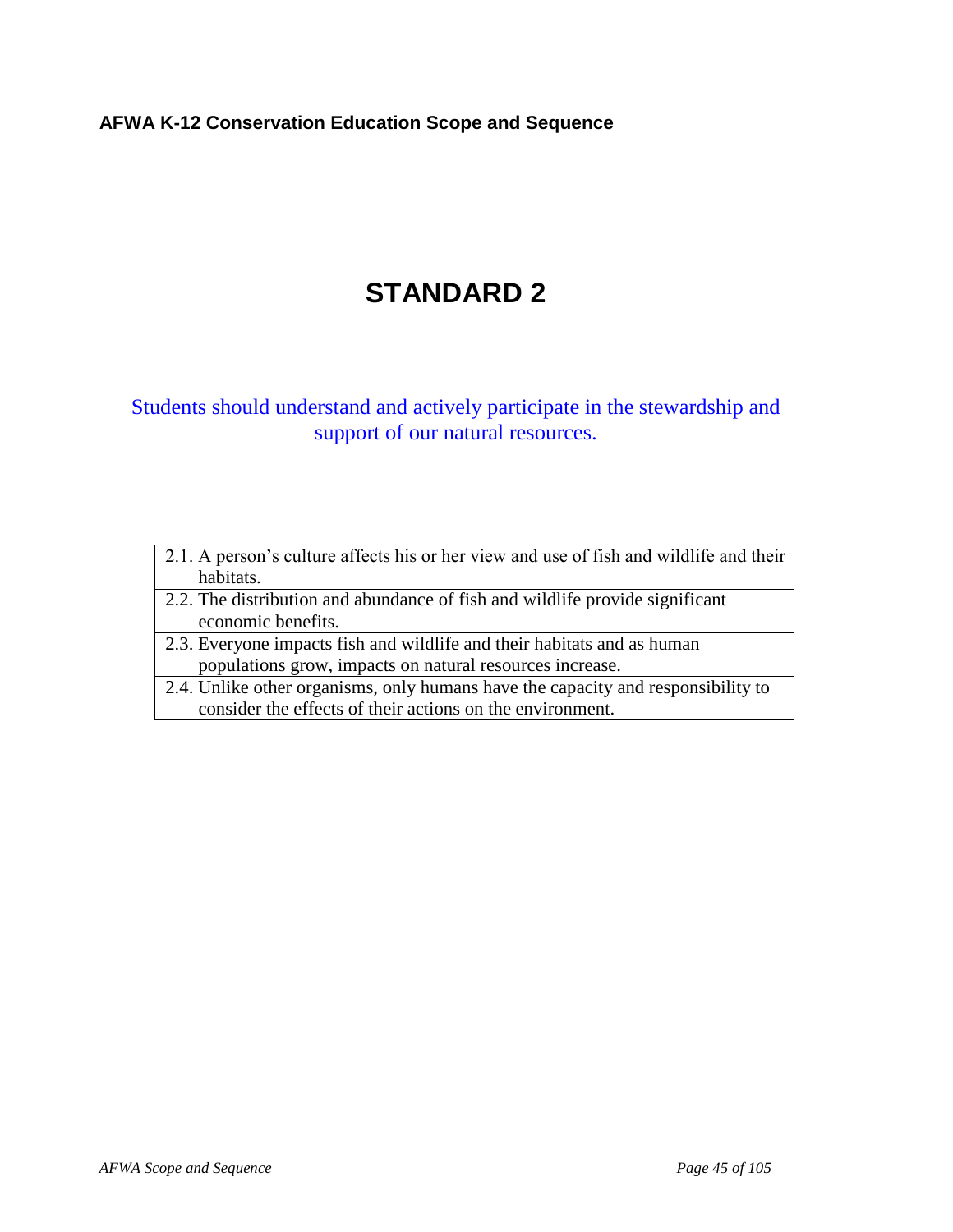| Map number and descriptor                 | <b>Key</b>       | <b>Key</b>       | <b>Key</b> | <b>Key</b>     |
|-------------------------------------------|------------------|------------------|------------|----------------|
|                                           | Theme 1          | Theme 2          | Theme 3    | <b>Theme 4</b> |
| 2.1. A person's culture affects his or    | Role of          | Use of           |            |                |
| her view and use of fish and wildlife     | Culture          | <b>Resources</b> |            |                |
| and their habitats.                       |                  |                  |            |                |
| 2.2. The distribution and abundance of    | Use of           | Resource         |            |                |
| fish and wildlife provide significant     | <b>Resources</b> | Distribution     |            |                |
| economic benefits.                        |                  |                  |            |                |
| 2.3. Everyone impacts fish and wildlife   | Role of          | Human            |            |                |
| and their habitats and as human           | Citizens         | Impact           |            |                |
| populations grow, impacts on natural      |                  |                  |            |                |
| resources increase.                       |                  |                  |            |                |
| 2.4. Unlike other organisms, only         | Role of          | Role of          | Resource   | Human          |
| humans have the capacity and              | Citizens         | Culture          | Management | Impact         |
| responsibility to consider the effects of |                  |                  |            |                |
| their actions on the environment.         |                  |                  |            |                |

## **Standard 2: Themes at a Glance**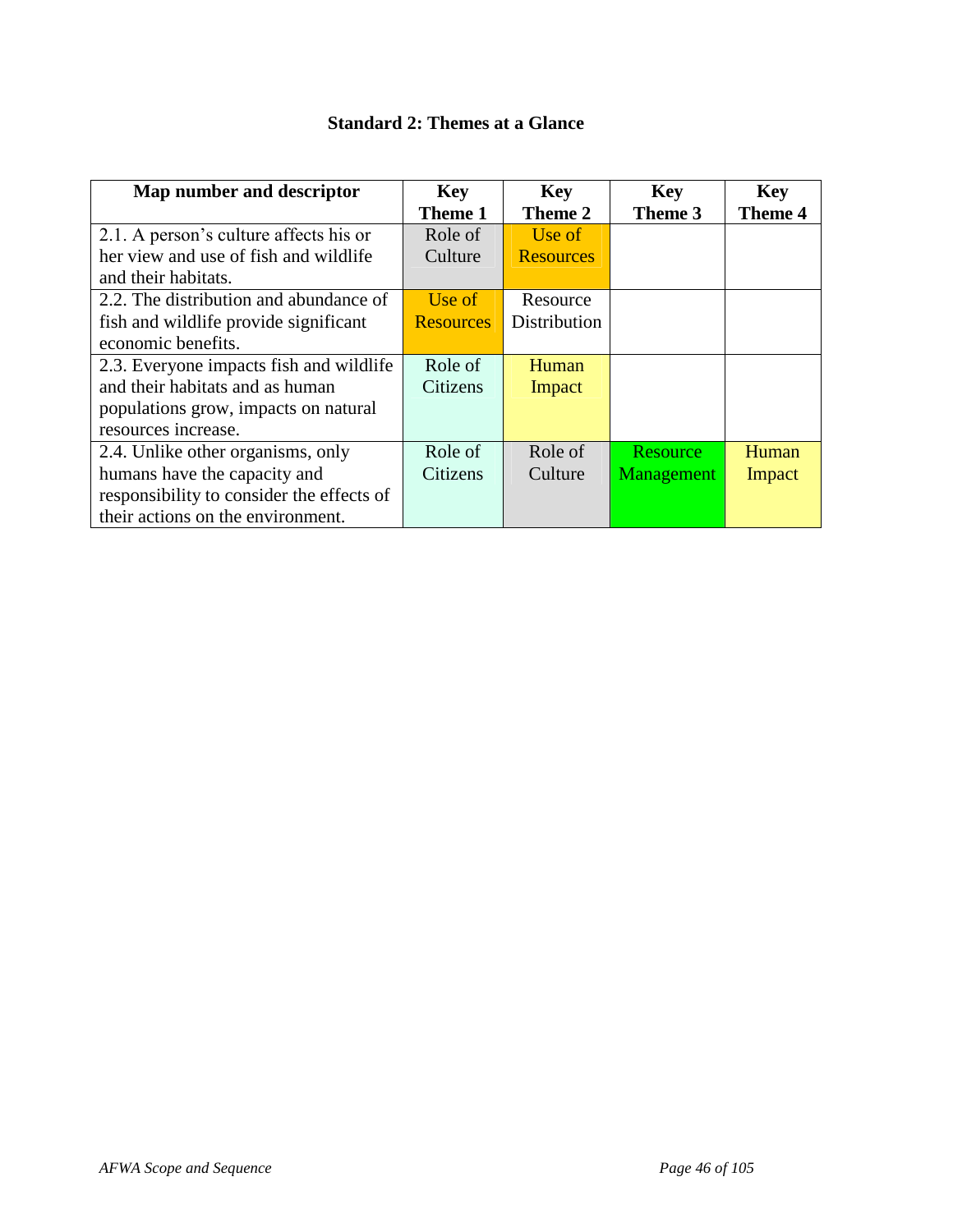# **Standard 2 by Theme**

| <b>Theme</b>                 | <b>Standards</b>                                                   |
|------------------------------|--------------------------------------------------------------------|
| <b>Role of Culture</b>       | 2.1 A person's culture affects his or her view and use of fish and |
|                              | wildlife and their habitats.                                       |
|                              | 2.4 Unlike other organisms, only humans have the capacity and      |
|                              | responsibility to consider the effects of their actions on the     |
|                              | environment.                                                       |
| <b>Use of Resources</b>      | 2.1 A person's culture affects his or her view and use of fish and |
|                              | wildlife and their habitats.                                       |
|                              | 2.2 The distribution and abundance of fish and wildlife provide    |
|                              | significant economic benefits.                                     |
| <b>Resource Distribution</b> | 2.2 The distribution and abundance of fish and wildlife provide    |
|                              | significant economic benefits.                                     |
| <b>Role of Citizens</b>      | 2.3 Everyone impacts fish and wildlife and their habitats and as   |
|                              | human populations grow, impacts on natural resources increase.     |
|                              | 2.4 Unlike other organisms, only humans have the capacity and      |
|                              | responsibility to consider the effects of their actions on the     |
|                              | environment.                                                       |
| <b>Human Impact</b>          | 2.3 Everyone impacts fish and wildlife and their habitats and as   |
|                              | human populations grow, impacts on natural resources increase.     |
|                              | 2.4 Unlike other organisms, only humans have the capacity and      |
|                              | responsibility to consider the effects of their actions on the     |
|                              | environment.                                                       |
| <b>Resource</b>              | 2.4 Unlike other organisms, only humans have the capacity and      |
| <b>Management</b>            | responsibility to consider the effects of their actions on the     |
|                              | environment.                                                       |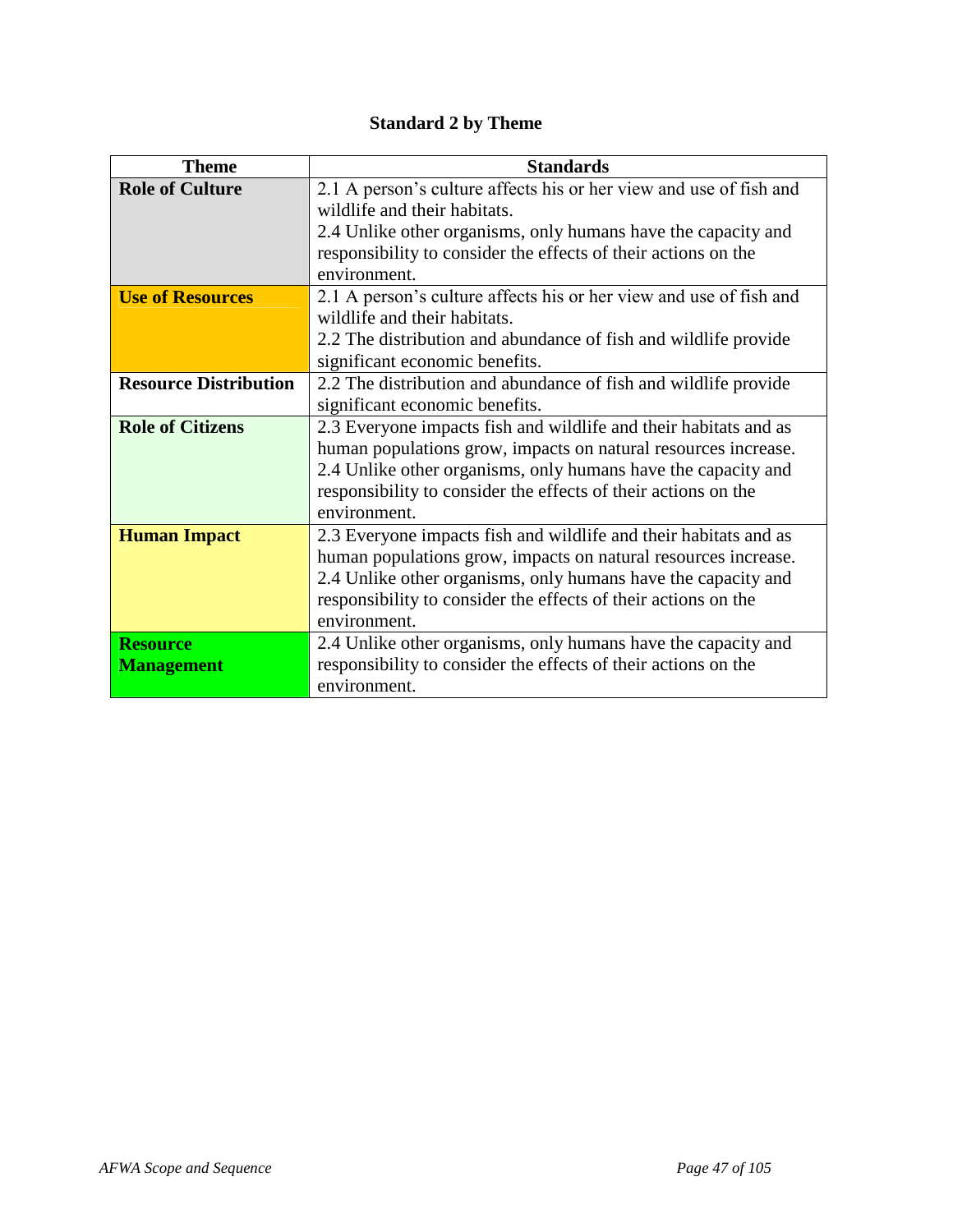#### Map 2.1. A person's culture affects his or her view and use of fish and wildlife and their habitats.

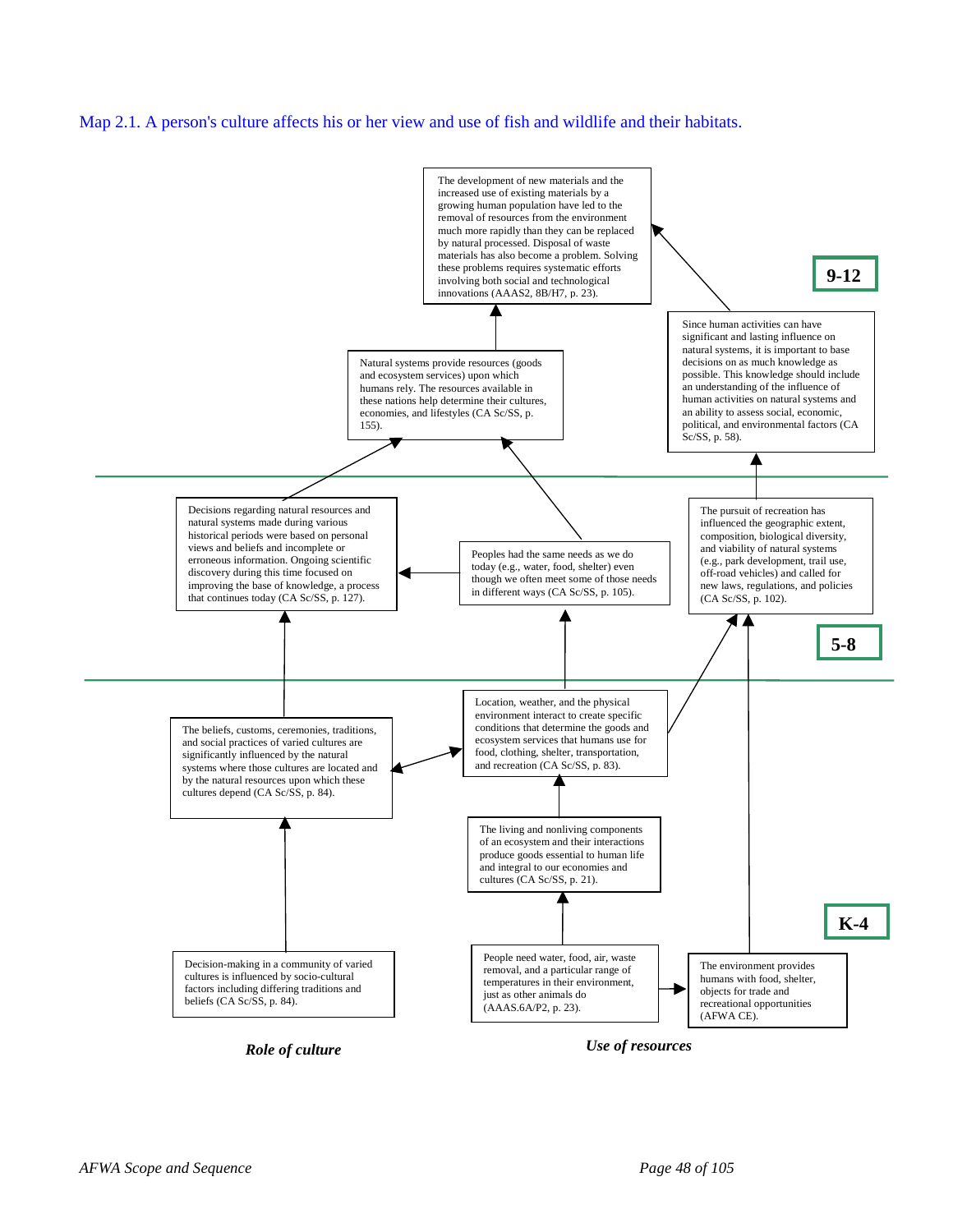| <b>AFWA Core Concepts</b><br><b>Key themes</b><br>2.1. A person's culture                                                                                                                                                                                                                                                                                          |                        |                                                                                                                                                                                                                                                                                                                                                                                                                                                                                                                                                                                                                                                                    | Grades 5-8                                                                                                                                                                                                                                                                                                                                                                                                                                                                                                                                                                                                 | <b>Grade 9-12</b>                                                                                                                                                                                                                                                                                                                                                                                                                                                                                                                                                                                                                                 |
|--------------------------------------------------------------------------------------------------------------------------------------------------------------------------------------------------------------------------------------------------------------------------------------------------------------------------------------------------------------------|------------------------|--------------------------------------------------------------------------------------------------------------------------------------------------------------------------------------------------------------------------------------------------------------------------------------------------------------------------------------------------------------------------------------------------------------------------------------------------------------------------------------------------------------------------------------------------------------------------------------------------------------------------------------------------------------------|------------------------------------------------------------------------------------------------------------------------------------------------------------------------------------------------------------------------------------------------------------------------------------------------------------------------------------------------------------------------------------------------------------------------------------------------------------------------------------------------------------------------------------------------------------------------------------------------------------|---------------------------------------------------------------------------------------------------------------------------------------------------------------------------------------------------------------------------------------------------------------------------------------------------------------------------------------------------------------------------------------------------------------------------------------------------------------------------------------------------------------------------------------------------------------------------------------------------------------------------------------------------|
|                                                                                                                                                                                                                                                                                                                                                                    |                        | <b>Concepts &amp; Indicators</b>                                                                                                                                                                                                                                                                                                                                                                                                                                                                                                                                                                                                                                   | <b>Concepts &amp; Indicators</b>                                                                                                                                                                                                                                                                                                                                                                                                                                                                                                                                                                           | <b>Concepts &amp; Indicators</b>                                                                                                                                                                                                                                                                                                                                                                                                                                                                                                                                                                                                                  |
| affects his or her view and<br>use of fish and wildlife and<br>their habitats.<br>2.1.1. People use fish<br>and wildlife resources<br>for food, shelter,<br>clothing, and other<br>products; practices that<br>have continued<br>throughout history.<br>2.1.2. Fish and wildlife<br>provide a recreational<br>focus for millions of<br>people in North<br>America. | <b>Role of culture</b> | <b>Concepts</b><br>• The beliefs, customs, ceremonies,<br>traditions, and social practices of<br>varied cultures are significantly<br>influenced by the natural systems<br>where those cultures are located and by<br>the natural resources upon which these<br>cultures depend (CA Sc/SS, p. 84).<br>• Decision-making in a community of<br>varied cultures is influenced by socio-<br>cultural factors including differing<br>traditions and beliefs (CA Sc/SS, p.<br>84).<br>Sample Indicators: Using fish and<br>wildlife as examples<br>$\bullet$ K-2: Describe his/her family culture<br>(e.g. food, customs).<br>$\bullet$ K-2: Compare his/her culture and | <b>Concepts</b><br>• Decisions regarding natural<br>resources and natural systems made<br>during various historical periods<br>were based on personal views and<br>beliefs and incomplete or erroneous<br>information. Ongoing scientific<br>discovery during this time focused<br>on improving the base of<br>knowledge, a process that<br>continues today (CA Sc/SS, p.<br>$127$ ).<br>Sample Indicators: Using fish and<br>wildlife as examples<br>• Identify and analyze key ways in<br>which culture is transmitted, (e.g.,<br>oral tradition, media, migration,<br>and conquest), and the key forces | <b>Concepts</b><br>• Natural systems provide resources<br>(goods and ecosystem services) upon<br>which humans rely. The resources<br>available in these nations help<br>determine their cultures, economies,<br>and lifestyles (CA Sc/SS, p. 144).<br>Sample Indicators: Using fish and<br>wildlife as examples<br>• Explain how a person's culture<br>affects his or her views and use of<br>fish and wildlife and their habitats.<br>• Assess the role of culture, beliefs and<br>values in fish and wildlife<br>management and conservation<br>decision making.<br>• Give correct and incorrect examples<br>to explain subsistence as a way of |
|                                                                                                                                                                                                                                                                                                                                                                    |                        | customs with culture and customs of<br>other students.<br>• Identify the cultural/ethnic groups in<br>your local community, and in the<br>world, and describe by using<br>characteristics of culture (e.g., food,<br>housing, customs, beliefs) (VT History<br>and Social Sciences, p. 6.4).<br>• Describe how cultural traditions are<br>passed down in families and<br>communities, and how traditions<br>change over time. (e.g., holiday<br>festivals worldwide, oral histories,<br>writing and other media) (VT, p. 6.4).<br>• Describe how people are affected by,                                                                                           | of cultural change (e.g.,<br>technological, economic, political,<br>military) (VT, $p. 6.4$ ).<br>• Develop an understanding that<br>culture, local knowledge, history,<br>and interaction with the<br>environment contribute to the<br>development of scientific<br>knowledge, and local applications<br>provide opportunity for<br>understanding scientific concepts<br>and global issues (AK, p. 16).                                                                                                                                                                                                   | life (AK, p. 145).<br>• Demonstrate an understanding of the<br>interaction between people and their<br>physical environment by: using<br>texts/sources to analyze the<br>similarities and differences in the<br>cultural attributes (e.g., language,<br>hunting and gathering practices, art,<br>music/dance, beliefs, worldview),<br>movement, interactions, and<br>settlement of native peoples (AK, p.<br>$142$ ).                                                                                                                                                                                                                             |

# **Standard 2.** Students should understand and actively participate in the stewardship and support of our natural resources.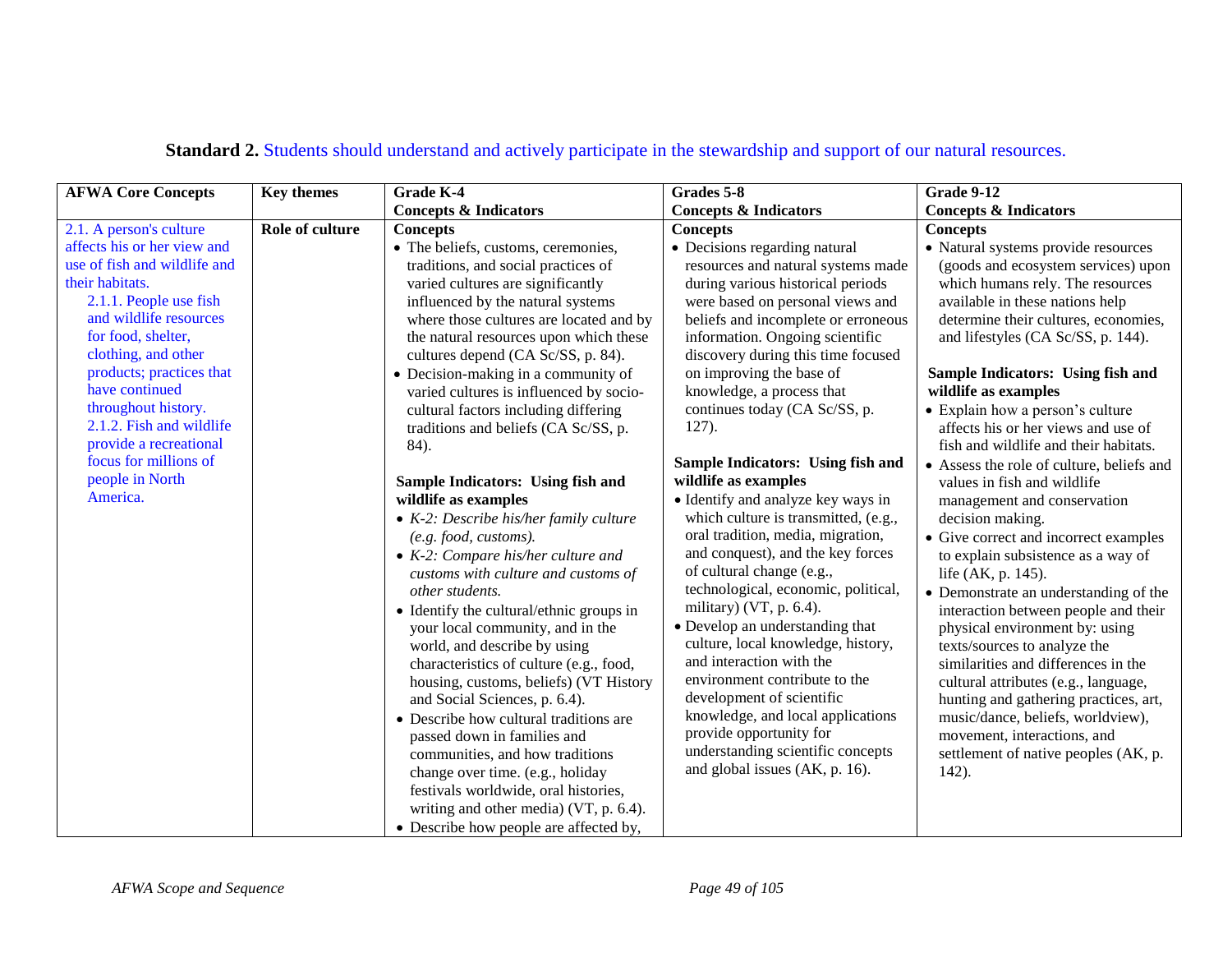| <b>AFWA Core Concepts</b> | <b>Key themes</b> | Grade K-4                                                                                                                                                                                                                                                                                                                                                                                                                                                                                                                                                                                                                                                                                                                                                                                                                                                                                                                                                                                                                                                                                                                                    | Grades 5-8                                                                                                                                                                                                                                                                                                                                                                                                                                                                                                                                                                                                                                                                                                                                                                                                        | <b>Grade 9-12</b>                                                                                                                                                                                                                                                                                                                                                                                                                                                                                                                                                                                                                                                                                                                                                                                                                                                                                                                                                                                                                                                                                                                 |
|---------------------------|-------------------|----------------------------------------------------------------------------------------------------------------------------------------------------------------------------------------------------------------------------------------------------------------------------------------------------------------------------------------------------------------------------------------------------------------------------------------------------------------------------------------------------------------------------------------------------------------------------------------------------------------------------------------------------------------------------------------------------------------------------------------------------------------------------------------------------------------------------------------------------------------------------------------------------------------------------------------------------------------------------------------------------------------------------------------------------------------------------------------------------------------------------------------------|-------------------------------------------------------------------------------------------------------------------------------------------------------------------------------------------------------------------------------------------------------------------------------------------------------------------------------------------------------------------------------------------------------------------------------------------------------------------------------------------------------------------------------------------------------------------------------------------------------------------------------------------------------------------------------------------------------------------------------------------------------------------------------------------------------------------|-----------------------------------------------------------------------------------------------------------------------------------------------------------------------------------------------------------------------------------------------------------------------------------------------------------------------------------------------------------------------------------------------------------------------------------------------------------------------------------------------------------------------------------------------------------------------------------------------------------------------------------------------------------------------------------------------------------------------------------------------------------------------------------------------------------------------------------------------------------------------------------------------------------------------------------------------------------------------------------------------------------------------------------------------------------------------------------------------------------------------------------|
|                           |                   | <b>Concepts &amp; Indicators</b>                                                                                                                                                                                                                                                                                                                                                                                                                                                                                                                                                                                                                                                                                                                                                                                                                                                                                                                                                                                                                                                                                                             | <b>Concepts &amp; Indicators</b>                                                                                                                                                                                                                                                                                                                                                                                                                                                                                                                                                                                                                                                                                                                                                                                  | <b>Concepts &amp; Indicators</b>                                                                                                                                                                                                                                                                                                                                                                                                                                                                                                                                                                                                                                                                                                                                                                                                                                                                                                                                                                                                                                                                                                  |
|                           |                   | depend on, adapt to and change their<br>environments (MO SS, p. 21).                                                                                                                                                                                                                                                                                                                                                                                                                                                                                                                                                                                                                                                                                                                                                                                                                                                                                                                                                                                                                                                                         |                                                                                                                                                                                                                                                                                                                                                                                                                                                                                                                                                                                                                                                                                                                                                                                                                   |                                                                                                                                                                                                                                                                                                                                                                                                                                                                                                                                                                                                                                                                                                                                                                                                                                                                                                                                                                                                                                                                                                                                   |
|                           | Use of resources  | <b>Concepts</b><br>• People need water, food, air, waste<br>removal, and a particular range of<br>temperatures in their environment, just<br>as other animals do (AAAS2, 6A/P2, p.<br>23).<br>• Environment provides humans with<br>food, shelter, objects for trade and<br>recreational opportunities.<br>• The living and nonliving components<br>of an ecosystem and their interactions<br>produce goods essential to human life<br>and integral to our economies and<br>cultures (CA Sc/SS, p. 21).<br>• Location, weather, and the physical<br>environment interact to create specific<br>conditions that determine the goods<br>and ecosystem services that humans<br>use for food, clothing, shelter,<br>transportation, and recreation (CA<br>Sc/SS, p. 83).<br>Sample Indicators: Using fish and<br>wildlife as examples<br>$\bullet$ K-2: Name various benefits that fish<br>and wildlife provide to humans.<br>$\bullet$ K-2: Describe how people use fish and<br>wildlife resources for food, shelter,<br>clothing and other needs (MO SS, p.<br>51).<br>• Classify fish and wildlife products as<br>food, clothing, or shelter. | <b>Concepts</b><br>• The pursuit of recreation has<br>influenced the geographic extent,<br>composition, biological diversity,<br>and viability of natural systems<br>(e.g., park development, trail use,<br>off-road vehicles) and called for<br>new laws, regulations, and policies<br>(CA Sc/SS, p. 102).<br>• Peoples had the same needs as we<br>do today (e.g., water, food, shelter)<br>even though we often meet some of<br>those needs in different ways (CA<br>Sc/SS, p. 105).<br>Sample Indicators: Using fish and<br>wildlife as examples<br>• Investigate and compare how the<br>ways humans have used fish and<br>wildlife resources has changed<br>throughout history.<br>• Analyze food, clothing, shelter and<br>other products to determine what<br>fish and wildlife natural resources<br>used. | <b>Concepts</b><br>• Natural systems provide resources<br>(goods-economic value- and<br>ecosystem services) on which<br>humans rely (CA Sc/SS, p. 155).<br>• Since human activities can have<br>significant and lasting influence on<br>natural systems, it is important to<br>base decisions on as much<br>knowledge as possible. This<br>knowledge should include an<br>understanding of the influence of<br>human activities on natural systems<br>and an ability to assess social,<br>economic, political, and<br>environmental factors (CA Sc/SS, p.<br>58).<br>• The development of new materials<br>and the increased use of existing<br>materials by a growing human<br>population have led to the removal of<br>resources from the environment<br>much more rapidly than they can be<br>replaced by natural processes.<br>Disposal of waste materials has also<br>become a problem. Solving these<br>problems requires systematic efforts<br>involving both social and<br>technological innovations (AAAS2,<br>8B/H7, p. 23).<br>Sample Indicators: Using fish and<br>wildlife as examples<br>• Compare and contrast the |
|                           |                   |                                                                                                                                                                                                                                                                                                                                                                                                                                                                                                                                                                                                                                                                                                                                                                                                                                                                                                                                                                                                                                                                                                                                              |                                                                                                                                                                                                                                                                                                                                                                                                                                                                                                                                                                                                                                                                                                                                                                                                                   | perspectives of sport, commercial,                                                                                                                                                                                                                                                                                                                                                                                                                                                                                                                                                                                                                                                                                                                                                                                                                                                                                                                                                                                                                                                                                                |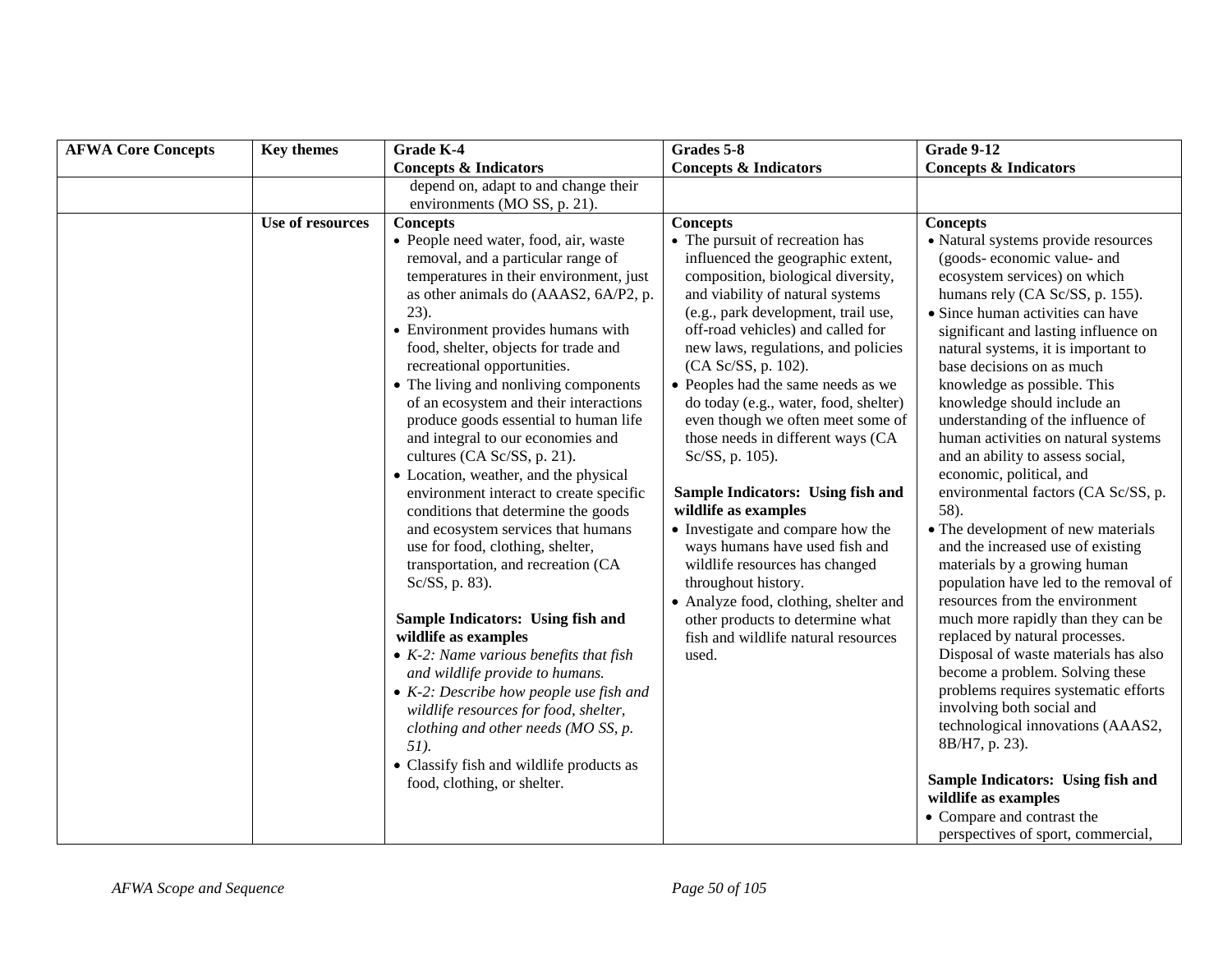| <b>AFWA Core Concepts</b> | <b>Key themes</b> | Grade K-4                        | Grades 5-8                       | Grade 9-12                                                                                                                                                                                                                                                                                                                                                                                                                                                                                                                                                                              |
|---------------------------|-------------------|----------------------------------|----------------------------------|-----------------------------------------------------------------------------------------------------------------------------------------------------------------------------------------------------------------------------------------------------------------------------------------------------------------------------------------------------------------------------------------------------------------------------------------------------------------------------------------------------------------------------------------------------------------------------------------|
|                           |                   | <b>Concepts &amp; Indicators</b> | <b>Concepts &amp; Indicators</b> | <b>Concepts &amp; Indicators</b>                                                                                                                                                                                                                                                                                                                                                                                                                                                                                                                                                        |
|                           |                   |                                  |                                  | and subsistence users on policies<br>regarding fish and game management<br>(AK, p. 145).<br>• Demonstrate an understanding of the<br>discovery, impact, and role of natural<br>resources by: using texts/sources to<br>draw conclusions about the<br>significance of natural resources<br>(e.g., fisheries, timber, oil discovery,<br>"sustained yield") in [your state's]<br>development and in the statehood<br>movement $(AK, p. 144)$ .<br>• Evaluate current management and<br>conservation practices and their<br>effect on fish and wildlife resources<br>and the local economy. |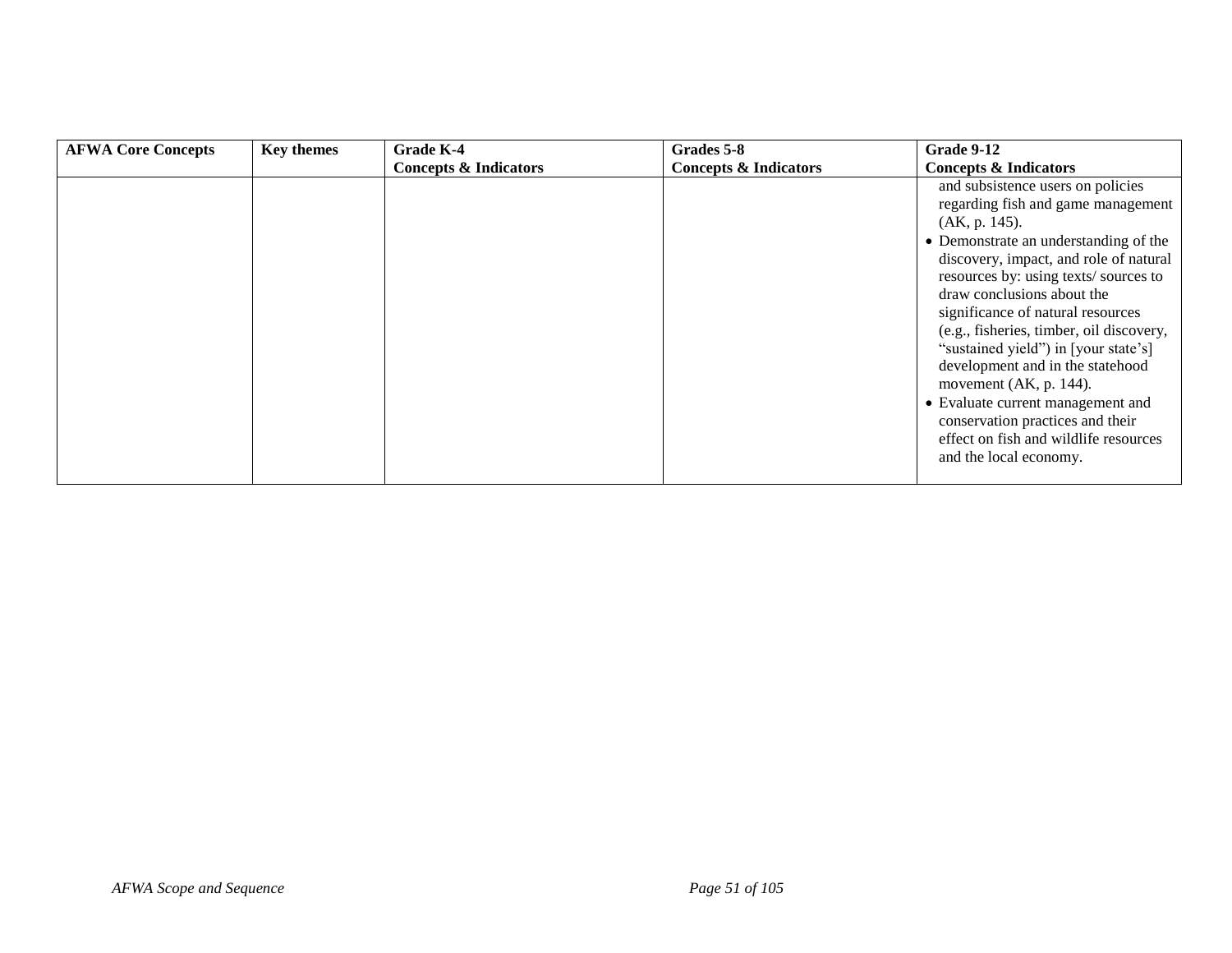#### Map 2.2. The distribution and abundance of fish and wildlife provide significant economic benefits.



*Use of resources Resource distribution*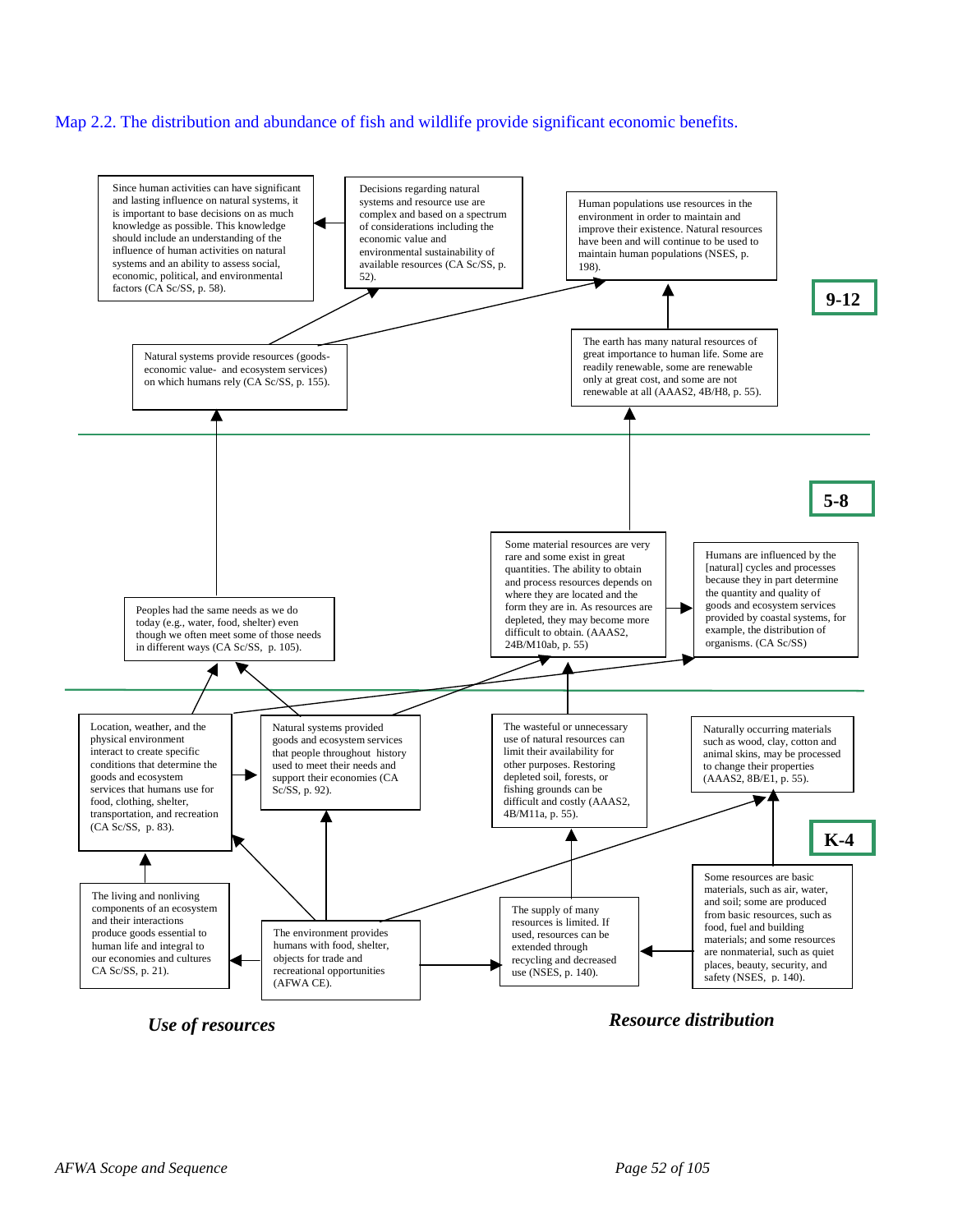| <b>Key themes</b> | <b>Grade K-4</b>                                                                                                                                                                                                                                                                                                                                                                                                                                                                                                                                                                                                                                                                                                                                                                                                                                                                                                                                                                                                                                                                                                                                                                                      | Grades 5-8                                                                                                                                                                                                                                                                                                                                                                                                                                                                                                                                                                                                                                                                                                                                                                                                                                                                                             | <b>Grade 9-12</b>                                                                                                                                                                                                                                                                                                                                                                                                                                                                                                                                                                                                                                                                                                                                                                                                                                                                                                        |
|-------------------|-------------------------------------------------------------------------------------------------------------------------------------------------------------------------------------------------------------------------------------------------------------------------------------------------------------------------------------------------------------------------------------------------------------------------------------------------------------------------------------------------------------------------------------------------------------------------------------------------------------------------------------------------------------------------------------------------------------------------------------------------------------------------------------------------------------------------------------------------------------------------------------------------------------------------------------------------------------------------------------------------------------------------------------------------------------------------------------------------------------------------------------------------------------------------------------------------------|--------------------------------------------------------------------------------------------------------------------------------------------------------------------------------------------------------------------------------------------------------------------------------------------------------------------------------------------------------------------------------------------------------------------------------------------------------------------------------------------------------------------------------------------------------------------------------------------------------------------------------------------------------------------------------------------------------------------------------------------------------------------------------------------------------------------------------------------------------------------------------------------------------|--------------------------------------------------------------------------------------------------------------------------------------------------------------------------------------------------------------------------------------------------------------------------------------------------------------------------------------------------------------------------------------------------------------------------------------------------------------------------------------------------------------------------------------------------------------------------------------------------------------------------------------------------------------------------------------------------------------------------------------------------------------------------------------------------------------------------------------------------------------------------------------------------------------------------|
|                   | <b>Concepts &amp; Indicators</b>                                                                                                                                                                                                                                                                                                                                                                                                                                                                                                                                                                                                                                                                                                                                                                                                                                                                                                                                                                                                                                                                                                                                                                      | <b>Concepts &amp; Indicators</b>                                                                                                                                                                                                                                                                                                                                                                                                                                                                                                                                                                                                                                                                                                                                                                                                                                                                       | <b>Concepts &amp; Indicators</b>                                                                                                                                                                                                                                                                                                                                                                                                                                                                                                                                                                                                                                                                                                                                                                                                                                                                                         |
| <b>Resource</b>   | <b>Concepts</b>                                                                                                                                                                                                                                                                                                                                                                                                                                                                                                                                                                                                                                                                                                                                                                                                                                                                                                                                                                                                                                                                                                                                                                                       | <b>Concepts</b>                                                                                                                                                                                                                                                                                                                                                                                                                                                                                                                                                                                                                                                                                                                                                                                                                                                                                        | <b>Concepts</b>                                                                                                                                                                                                                                                                                                                                                                                                                                                                                                                                                                                                                                                                                                                                                                                                                                                                                                          |
| distribution      | • Naturally occurring materials such as<br>wood, clay, cotton and animal skins,<br>may be processed to change their<br>properties (AAAS2, 8B/E1, p. 55).<br>• The wasteful or unnecessary use of<br>natural resources can limit their<br>availability for other purposes.<br>Restoring depleted soil, forests, or<br>fishing grounds can be difficult and<br>costly (AAAS2, 4B/M11a, p. 55).<br>• Some resources are basic materials,<br>such as air, water, and soil; some are<br>produced from basic resources, such as<br>food, fuel and building materials; and<br>some resources are nonmaterial, such<br>as quiet places, beauty, security, and<br>safety (NSES, p. 140).<br>• The supply of many resources is<br>limited. If used, resources can be<br>extended through recycling and<br>decreased use (NSES, p. 140).<br>Sample Indicators: Using fish and<br>wildlife as examples<br>$\bullet$ K-2: Identify natural and agricultural<br>resources and where they come from<br>(e.g. wildlife, fish, plant, rock, water,<br>soil, sunlight and air) and distinguish<br>between natural resources and things<br>made by humans (e.g. sand vs. cement,<br>milk vs. ice cream, wheat vs. bread, | • Some material resources are very<br>rare and some exist in great<br>quantities. The ability to obtain and<br>process resources depends on<br>where they are located and the<br>form they are in. As resources are<br>depleted, they may become more<br>difficult to obtain (AAAS2,<br>4B/M10ab, p. 55).<br>• Humans are influenced by the<br>[natural] cycles and processes<br>because they in part determine the<br>quantity and quality of goods and<br>ecosystem services provided by<br>coastal systems, for example, the<br>distribution of organisms (CA<br>$Sc/SS$ ).<br>Sample Indicators: Using fish and<br>wildlife as examples<br>• Explain how uneven distribution of<br>fish and wildlife resources<br>influences their use and perceived<br>value.<br>• Analyze the distribution of fish and<br>wildlife in the US and explain how<br>it has affected the peoples of North<br>America. | • The earth has many natural resources<br>of great importance to human life.<br>Some are readily renewable, some<br>are renewable only at great cost, and<br>some are not renewable at all<br>(AAAS2, 4B/H8, p. 55).<br>• Human populations use resources in<br>the environment in order to maintain<br>and improve their existence. Natural<br>resources have been and will<br>continue to be used to maintain<br>human populations (NSES, p. 198).<br>Sample Indicators: Using fish and<br>wildlife as examples<br>• Analyze and evaluate the possible<br>costs, benefits and the consequences<br>of human use of the fish and wildlife.<br>• Evaluate current management and<br>conservation practices and their<br>effect on fish and wildlife resources<br>and the local economy.<br>• Select key fish and wildlife<br>stakeholders and describe their rights<br>and responsibilities as stewards and<br>consumers. |
|                   |                                                                                                                                                                                                                                                                                                                                                                                                                                                                                                                                                                                                                                                                                                                                                                                                                                                                                                                                                                                                                                                                                                                                                                                                       |                                                                                                                                                                                                                                                                                                                                                                                                                                                                                                                                                                                                                                                                                                                                                                                                                                                                                                        |                                                                                                                                                                                                                                                                                                                                                                                                                                                                                                                                                                                                                                                                                                                                                                                                                                                                                                                          |

# **Standard 2.** Students should understand and actively participate in the stewardship and support of our natural resources.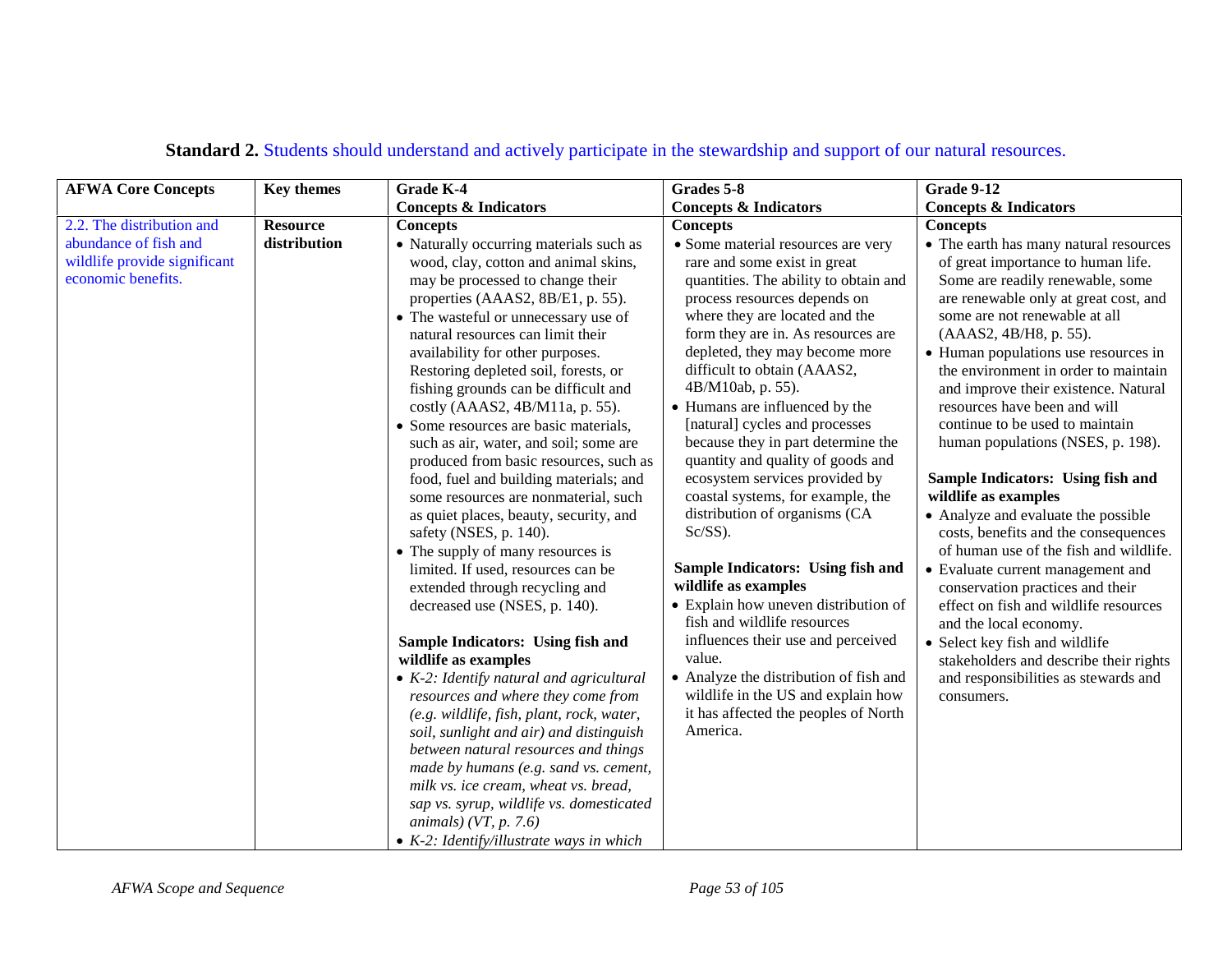| <b>AFWA Core Concepts</b> | <b>Key themes</b> | <b>Grade K-4</b>                                                                                                                                                                                                                                                                                                                                                                                                                                                                                                                                                                                                                                                                                                                                                                                                                   | Grades 5-8                       | <b>Grade 9-12</b>                                                                                                                                                                                                                                                                                                                    |
|---------------------------|-------------------|------------------------------------------------------------------------------------------------------------------------------------------------------------------------------------------------------------------------------------------------------------------------------------------------------------------------------------------------------------------------------------------------------------------------------------------------------------------------------------------------------------------------------------------------------------------------------------------------------------------------------------------------------------------------------------------------------------------------------------------------------------------------------------------------------------------------------------|----------------------------------|--------------------------------------------------------------------------------------------------------------------------------------------------------------------------------------------------------------------------------------------------------------------------------------------------------------------------------------|
|                           |                   | <b>Concepts &amp; Indicators</b>                                                                                                                                                                                                                                                                                                                                                                                                                                                                                                                                                                                                                                                                                                                                                                                                   | <b>Concepts &amp; Indicators</b> | <b>Concepts &amp; Indicators</b>                                                                                                                                                                                                                                                                                                     |
|                           |                   | resources are used (e.g. use of trees to<br>produce wood for building, wood<br>products, heat) (LA SS).<br>• Illustrate the basic concepts of<br>resource and resource distribution.                                                                                                                                                                                                                                                                                                                                                                                                                                                                                                                                                                                                                                               |                                  |                                                                                                                                                                                                                                                                                                                                      |
|                           | Use of resources  | <b>Concepts</b><br>• The natural environment provides<br>humans with food, shelter, objects for<br>trade and recreational opportunities<br>(AFWA CE).<br>• Natural systems provided goods and<br>ecosystem services that people thought<br>the history used to meet their needs<br>and support their economies (CA<br>Sc/SS, p. 92).<br>Sample Indicators: Using fish and<br>wildlife as examples<br>• $K-2$ : Identify the basic human needs of<br>food, clothing and shelter (LA SS).<br>• Explain ways in which people in local<br>communities depend on the physical<br>environment to satisfy basic needs (LA<br>SS).<br>• $K-2$ : Identify various types of human<br>shelters.<br>• Describe building materials used for<br>construction (LA SS).<br><b>For other Concepts and Indicators see</b><br>Standard 2.1 / Map 2.1. | See Standard 2.1 / Map 2.1.      | <b>Concepts</b><br>• Decisions regarding natural systems<br>and resource use are complex and<br>based on a spectrum of<br>considerations including the<br>economic value and environmental<br>sustainability of available resources<br>(CA Sc/SS, p. 52).<br><b>For other Concepts and Indicators see</b><br>Standard 2.1 / Map 2.1. |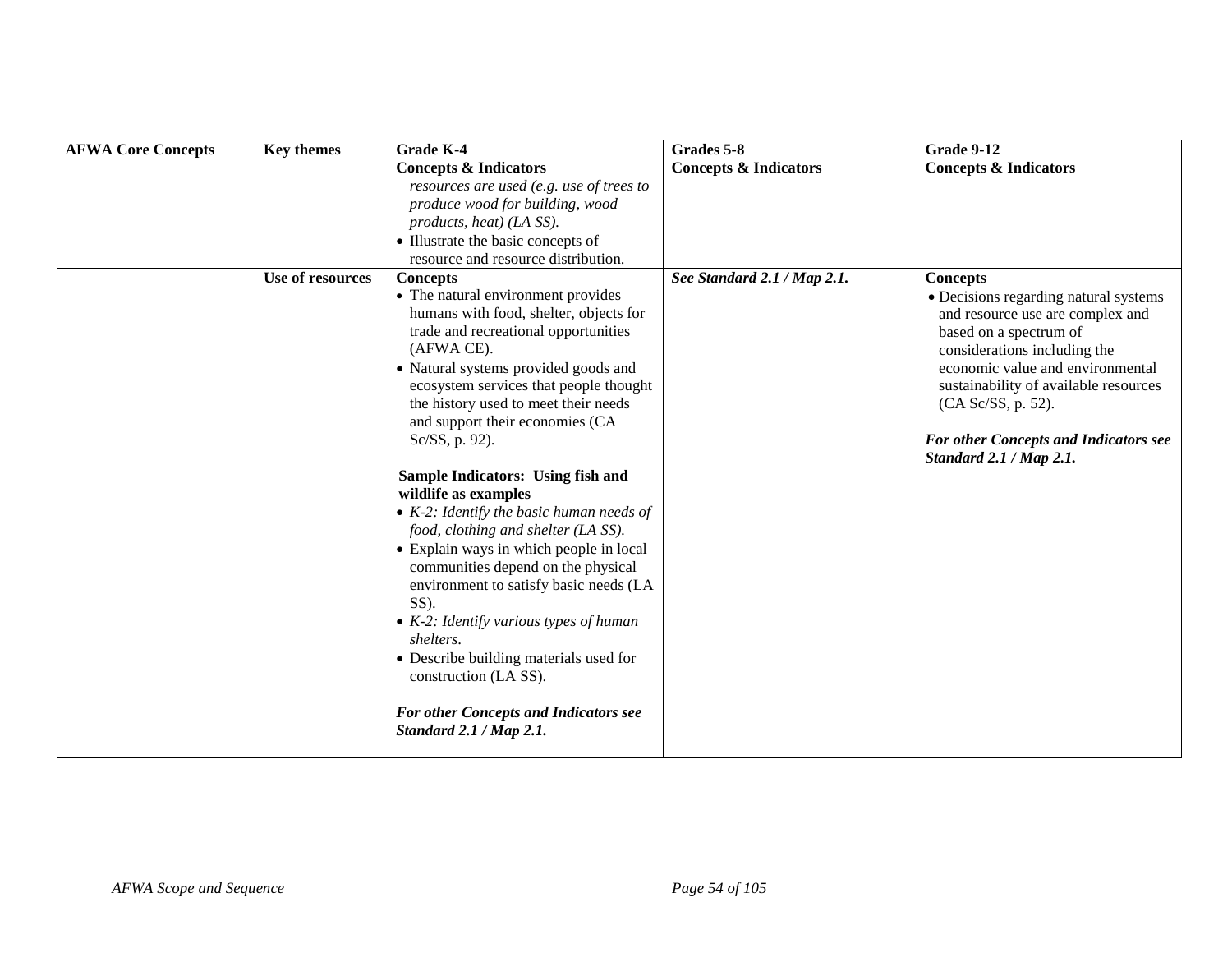Map 2.3. Everyone impacts fish and wildlife and their habitats and as human populations grow, impacts on natural resources increase.



*Role of citizens*

*Human impact*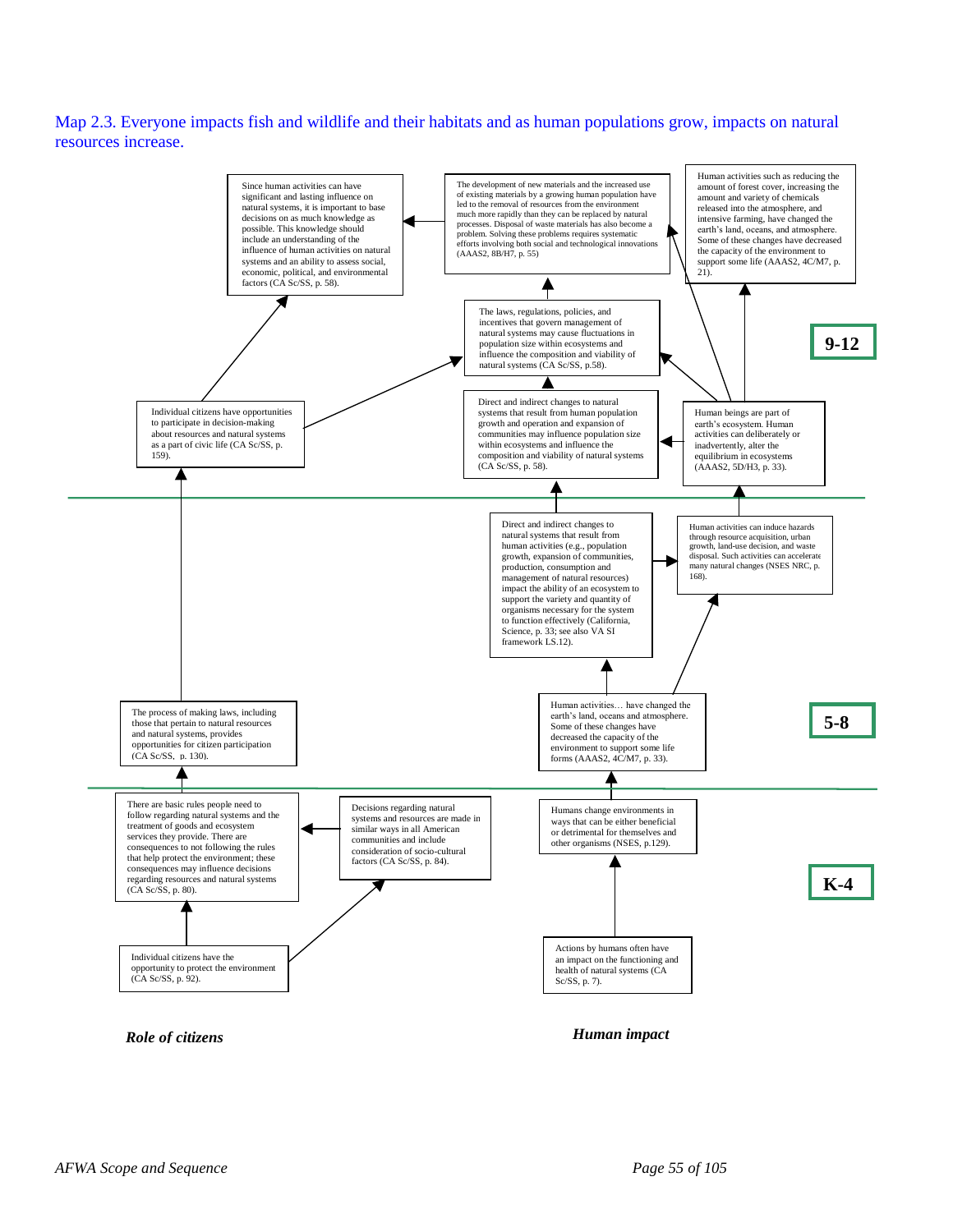| <b>AFWA Core Concepts</b>                                                                                                                                                                                                                                                                                                                                                                                                                                                                                         | <b>Key themes</b>                             | <b>Grade K-4</b>                                                                                                                                                                                                                                                                                                                                                                                                                                                                                                                                                                                                                                                                                                                                                                                                                                                                                                                                                                                                                                        | Grades 5-8                                                                                                                                                                                                                                                                                                                                                                                                                                                                                                                                                                                                                                                                                                                                                                                                                                                                                                                                     | <b>Grade 9-12</b>                                                                                                                                                                                                                                                                                                                                                                                                                                                                                                                                                                                                                                                                                                                                                                                                                                                                                                                        |
|-------------------------------------------------------------------------------------------------------------------------------------------------------------------------------------------------------------------------------------------------------------------------------------------------------------------------------------------------------------------------------------------------------------------------------------------------------------------------------------------------------------------|-----------------------------------------------|---------------------------------------------------------------------------------------------------------------------------------------------------------------------------------------------------------------------------------------------------------------------------------------------------------------------------------------------------------------------------------------------------------------------------------------------------------------------------------------------------------------------------------------------------------------------------------------------------------------------------------------------------------------------------------------------------------------------------------------------------------------------------------------------------------------------------------------------------------------------------------------------------------------------------------------------------------------------------------------------------------------------------------------------------------|------------------------------------------------------------------------------------------------------------------------------------------------------------------------------------------------------------------------------------------------------------------------------------------------------------------------------------------------------------------------------------------------------------------------------------------------------------------------------------------------------------------------------------------------------------------------------------------------------------------------------------------------------------------------------------------------------------------------------------------------------------------------------------------------------------------------------------------------------------------------------------------------------------------------------------------------|------------------------------------------------------------------------------------------------------------------------------------------------------------------------------------------------------------------------------------------------------------------------------------------------------------------------------------------------------------------------------------------------------------------------------------------------------------------------------------------------------------------------------------------------------------------------------------------------------------------------------------------------------------------------------------------------------------------------------------------------------------------------------------------------------------------------------------------------------------------------------------------------------------------------------------------|
|                                                                                                                                                                                                                                                                                                                                                                                                                                                                                                                   |                                               | <b>Concepts &amp; Indicators</b>                                                                                                                                                                                                                                                                                                                                                                                                                                                                                                                                                                                                                                                                                                                                                                                                                                                                                                                                                                                                                        | <b>Concepts &amp; Indicators</b>                                                                                                                                                                                                                                                                                                                                                                                                                                                                                                                                                                                                                                                                                                                                                                                                                                                                                                               | <b>Concepts &amp; Indicators</b>                                                                                                                                                                                                                                                                                                                                                                                                                                                                                                                                                                                                                                                                                                                                                                                                                                                                                                         |
| 2.3. Everyone impacts fish<br>and wildlife and their<br>habitats and as human<br>populations grow, impacts<br>on natural resources<br>increase.<br>2.3.1. Conversion of fish<br>and wildlife habitat for<br>human uses has altered<br>the amount of land and<br>water available for fish,<br>wildlife, and associated<br>recreation.<br>2.3.2. Humans are agents<br>in the spread of invasive<br>species and fish and<br>wildlife diseases; and<br>therefore, must take steps<br>to avoid associated<br>problems. | Role of citizens<br>in resource<br>management | <b>Concepts</b><br>• There are basic rules people need to<br>follow regarding natural systems and<br>the treatment of goods and ecosystem<br>services they provide. There are<br>consequences to not following the<br>rules that help protect the environment;<br>these consequences may influence<br>decisions regarding resources and<br>natural systems (CA Sc/SS, p. 80).<br>• Decisions regarding natural systems<br>and resources are made in similar ways<br>in all American communities and<br>include consideration of socio-cultural<br>factors (CA Sc/SS, p. 84).<br>• Individual citizens have the<br>opportunity to protect the environment<br>(CA Sc/SS, p. 92).<br>Sample Indicators: Use fish and<br>wildlife as examples<br>$\bullet$ K-2: Identify governmental employees<br>and their roles (LA SS).<br>• Describe actions an individual can take<br>to conserve natural resources (fish and<br>wildlife).<br>• Identify natural and agricultural<br>resources and where they come from<br>(e.g. wildlife, fish, plant, rock, water, | <b>Concepts</b><br>• The process of making laws,<br>including those that pertain to<br>natural resources and natural<br>systems, provides opportunities for<br>citizen participation (CA Sc/SS, p.<br>130).<br>Sample Indicators: Using fish and<br>wildlife as examples<br>• Explain the role of citizenship in<br>the promotion of laws and<br>regulations regarding fish and<br>wildlife management and<br>conservation.<br>• Explain why conservation of fish<br>and wildlife resources is important<br>• Exercise political participation by<br>discussing public issues, building<br>consensus, becoming involved in<br>political parties and political<br>campaigns, and voting (AK, p. 21).<br>using fish and wildlife issues as<br>examples.<br>• Research laws (state and local) that<br>protect fish and wildlife along with<br>habitat in the community and<br>explain which laws encourage or<br>require people to participate in | <b>Concepts</b><br>• Individual citizens have<br>opportunities to participate in<br>decision-making about resources and<br>natural systems as a part of civic life<br>(CA Sc/SS, p. 159).<br>Sample Indicators: Using fish and<br>wildlife as examples<br>• Analyze how environmental<br>knowledge and responsible action<br>can affect survival of fish and<br>wildlife<br>• Evaluate the role of a citizen in<br>decision making processes on<br>resource conservation and<br>management locally, nationally, and<br>internationally.<br>• Evaluate how individuals,<br>businesses, governments, and non-<br>governmental organizations impact<br>fish and wildlife management and<br>conservation, methods of decision<br>making and action, and public<br>opinion.<br>· Demonstrate an understanding of the<br>discovery, impact, and role of natural<br>resources by using texts/sources to<br>analyze the multiple perspectives in |
|                                                                                                                                                                                                                                                                                                                                                                                                                                                                                                                   |                                               | soil, sunlight and air) and distinguish<br>between natural resources and things<br>made by humans (e.g sand vs. cement,                                                                                                                                                                                                                                                                                                                                                                                                                                                                                                                                                                                                                                                                                                                                                                                                                                                                                                                                 | resource management.                                                                                                                                                                                                                                                                                                                                                                                                                                                                                                                                                                                                                                                                                                                                                                                                                                                                                                                           | the continuing debate between<br>conservation and development of<br>resources (AK, p.145).                                                                                                                                                                                                                                                                                                                                                                                                                                                                                                                                                                                                                                                                                                                                                                                                                                               |
|                                                                                                                                                                                                                                                                                                                                                                                                                                                                                                                   |                                               | milk vs. ice cream, wheat vs. bread,<br>sap vs. syrup, wildlife vs. domesticated<br>animals) (VT, p. 7.6).                                                                                                                                                                                                                                                                                                                                                                                                                                                                                                                                                                                                                                                                                                                                                                                                                                                                                                                                              |                                                                                                                                                                                                                                                                                                                                                                                                                                                                                                                                                                                                                                                                                                                                                                                                                                                                                                                                                |                                                                                                                                                                                                                                                                                                                                                                                                                                                                                                                                                                                                                                                                                                                                                                                                                                                                                                                                          |

# **Standard 2.** Students should understand and actively participate in the stewardship and support of our natural resources.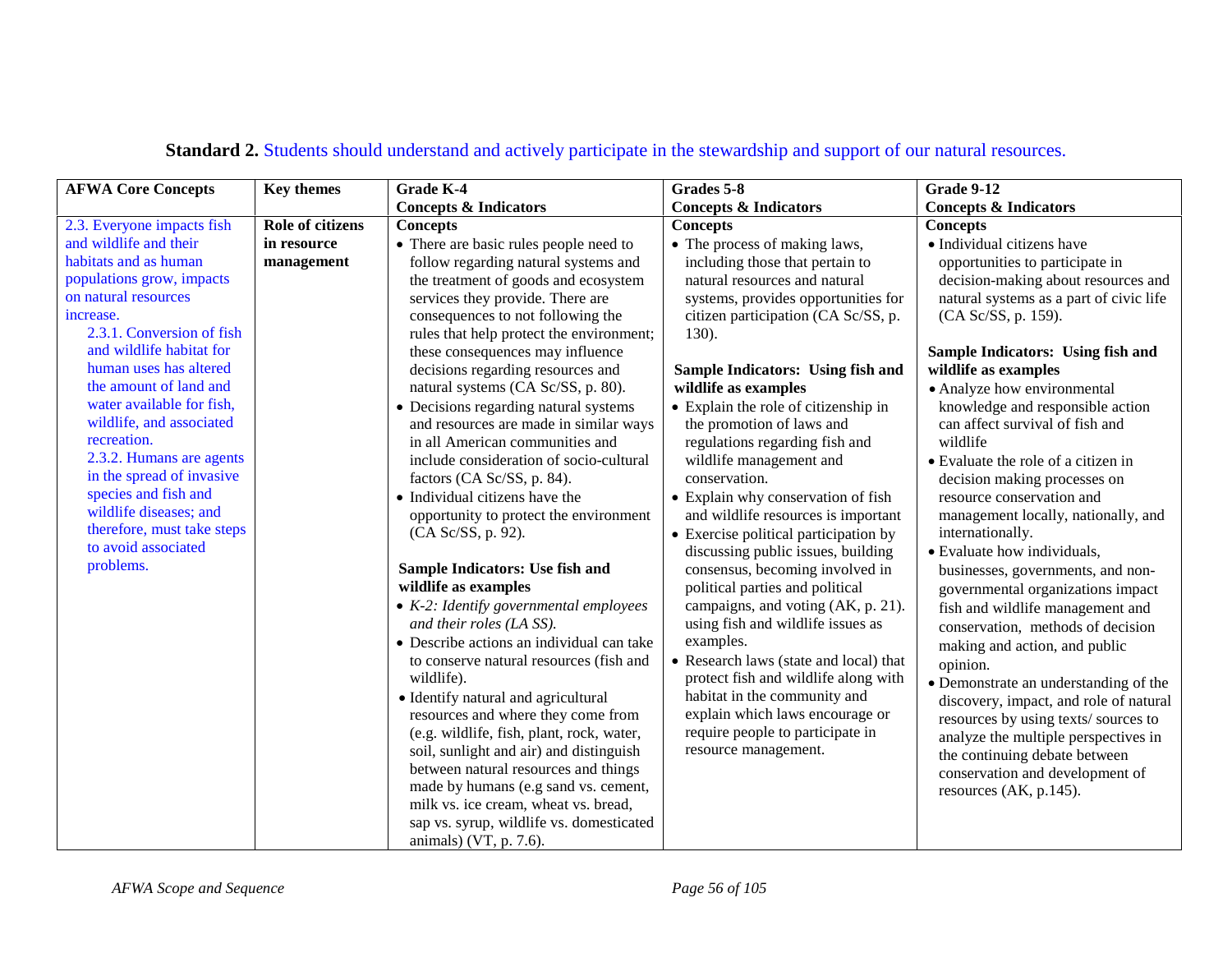| <b>AFWA Core Concepts</b> | <b>Key themes</b> | Grade K-4                                                                                                                                                                                                                                                                                     | Grades 5-8                        | <b>Grade 9-12</b>                                                                                                                                                                                                                                                                                                                                                                                                                                                 |
|---------------------------|-------------------|-----------------------------------------------------------------------------------------------------------------------------------------------------------------------------------------------------------------------------------------------------------------------------------------------|-----------------------------------|-------------------------------------------------------------------------------------------------------------------------------------------------------------------------------------------------------------------------------------------------------------------------------------------------------------------------------------------------------------------------------------------------------------------------------------------------------------------|
|                           |                   | <b>Concepts &amp; Indicators</b>                                                                                                                                                                                                                                                              | <b>Concepts &amp; Indicators</b>  | <b>Concepts &amp; Indicators</b>                                                                                                                                                                                                                                                                                                                                                                                                                                  |
|                           |                   | • Identify actions individuals and<br>families can take to help manage<br>natural resources and agriculture (e.g.<br>walking on established trails, fishing<br>and hunting in season, picking up<br>litter, recycling, purchasing locally<br>grown agricultural products) (VT, p.<br>$7.6$ ). |                                   |                                                                                                                                                                                                                                                                                                                                                                                                                                                                   |
|                           | Human impact      | See Standards 1.1, 1.3, 1.6/ Maps 1.1,                                                                                                                                                                                                                                                        | See Standards 1.1, 1.3, 1.6/ Maps | <b>Concepts</b>                                                                                                                                                                                                                                                                                                                                                                                                                                                   |
|                           |                   | 1.3, 1.6                                                                                                                                                                                                                                                                                      | 1.1, 1.3, 1.6                     | • The development of new materials<br>and the increased use of existing<br>materials by a growing human<br>population have led to the removal of<br>resources from the environment<br>much more rapidly than they can be<br>replaced by natural processes.<br>Disposal of waste materials has also<br>become a problem. Solving these<br>problems requires systematic efforts<br>involving both social and<br>technological innovations (AAAS2,<br>8B/H7, p. 55). |
|                           |                   |                                                                                                                                                                                                                                                                                               |                                   | <b>For other Concepts and Indicators see</b><br>Standard 1.1, 1.3, 1.6/ Maps 1.1, 1.3,<br>1.6                                                                                                                                                                                                                                                                                                                                                                     |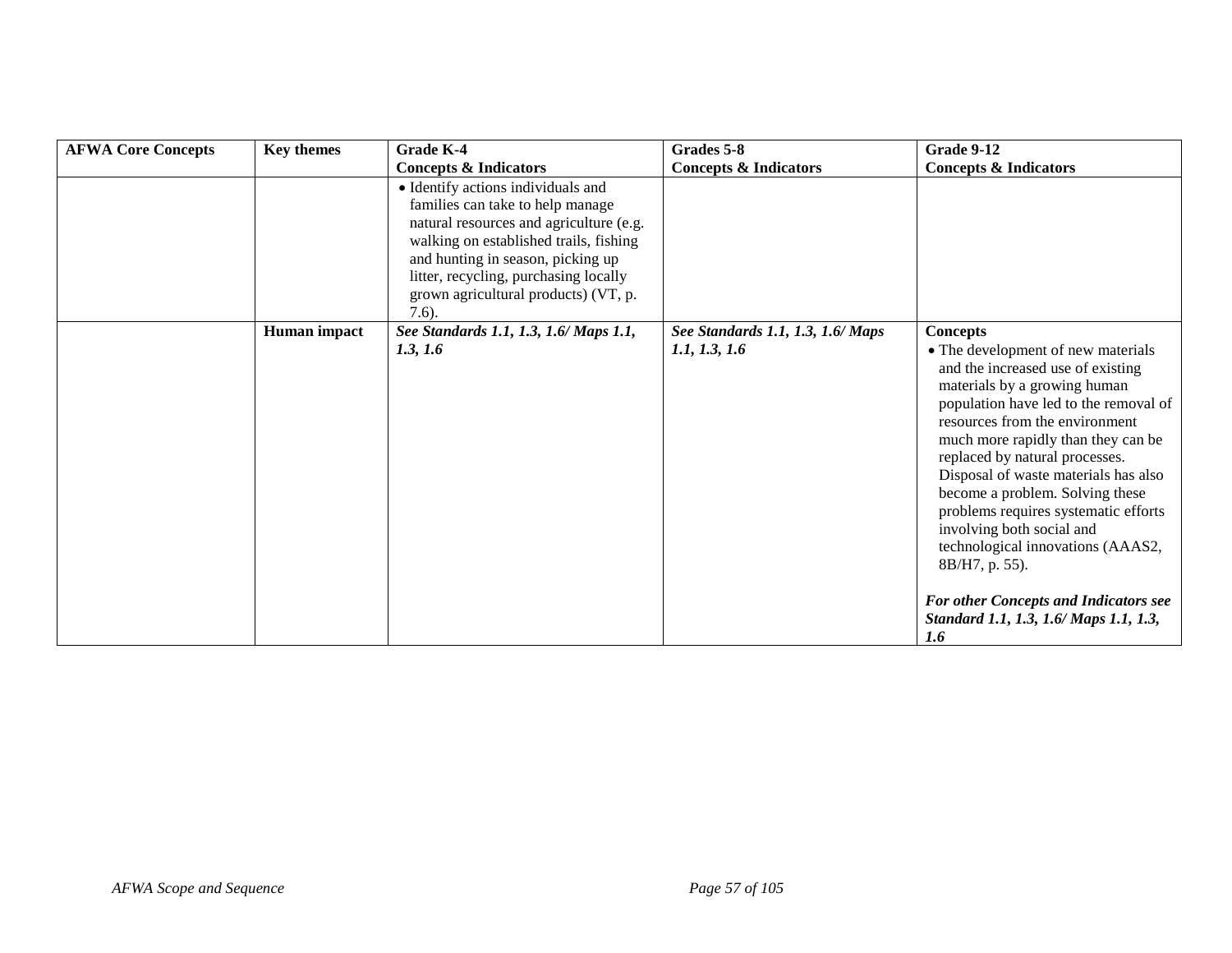Map 2.4. Unlike other organisms, only humans have the capacity and responsibility to consider the effects of their actions on their environment.

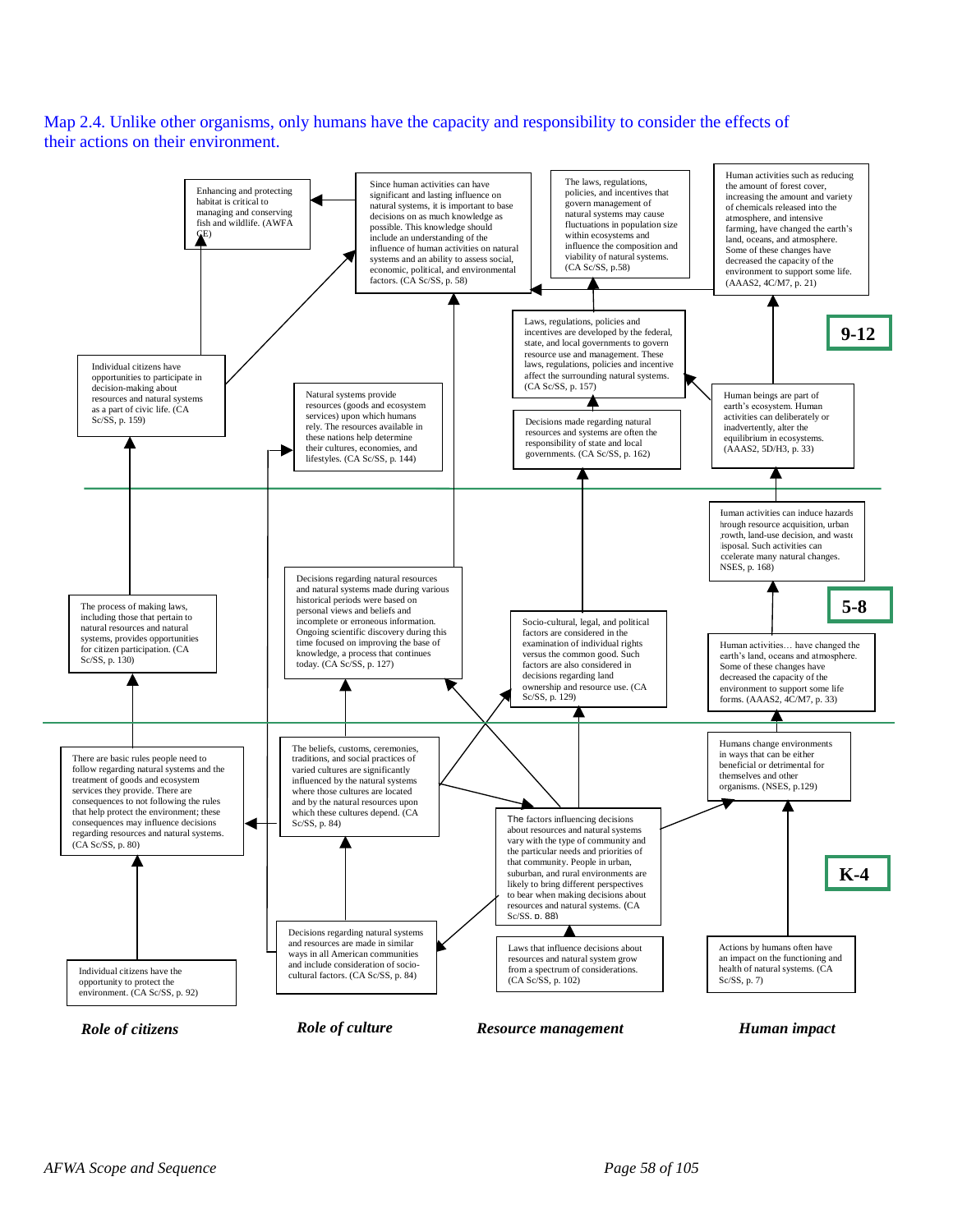| <b>AFWA Core Concepts</b>                                                                                                                                                                                                                                                                                                                                                                                                                       | <b>Key themes</b>       | Grade K-4                                                                                                                                                                                                                                                                                                                                                                                                                                                                                                                                                                                                                                                                                                                                                                                                                                                                                                                                      | Grades 5-8                                                                                                                                                                                                                                                                                                                                                                                                                                                                                                                                                                                                                                                                                                                                                                                                                                                      | <b>Grade 9-12</b>                                                                                                                                                                                                                                                                                                                                                                                                                                                                                                                                                                                                                                                                                                                                                                                                                    |
|-------------------------------------------------------------------------------------------------------------------------------------------------------------------------------------------------------------------------------------------------------------------------------------------------------------------------------------------------------------------------------------------------------------------------------------------------|-------------------------|------------------------------------------------------------------------------------------------------------------------------------------------------------------------------------------------------------------------------------------------------------------------------------------------------------------------------------------------------------------------------------------------------------------------------------------------------------------------------------------------------------------------------------------------------------------------------------------------------------------------------------------------------------------------------------------------------------------------------------------------------------------------------------------------------------------------------------------------------------------------------------------------------------------------------------------------|-----------------------------------------------------------------------------------------------------------------------------------------------------------------------------------------------------------------------------------------------------------------------------------------------------------------------------------------------------------------------------------------------------------------------------------------------------------------------------------------------------------------------------------------------------------------------------------------------------------------------------------------------------------------------------------------------------------------------------------------------------------------------------------------------------------------------------------------------------------------|--------------------------------------------------------------------------------------------------------------------------------------------------------------------------------------------------------------------------------------------------------------------------------------------------------------------------------------------------------------------------------------------------------------------------------------------------------------------------------------------------------------------------------------------------------------------------------------------------------------------------------------------------------------------------------------------------------------------------------------------------------------------------------------------------------------------------------------|
|                                                                                                                                                                                                                                                                                                                                                                                                                                                 |                         | <b>Concepts &amp; Indicators</b>                                                                                                                                                                                                                                                                                                                                                                                                                                                                                                                                                                                                                                                                                                                                                                                                                                                                                                               | <b>Concepts &amp; Indicators</b>                                                                                                                                                                                                                                                                                                                                                                                                                                                                                                                                                                                                                                                                                                                                                                                                                                | <b>Concepts &amp; Indicators</b>                                                                                                                                                                                                                                                                                                                                                                                                                                                                                                                                                                                                                                                                                                                                                                                                     |
| 2.4. Unlike other organisms,                                                                                                                                                                                                                                                                                                                                                                                                                    | <b>Role of citizens</b> | <b>Concepts</b>                                                                                                                                                                                                                                                                                                                                                                                                                                                                                                                                                                                                                                                                                                                                                                                                                                                                                                                                | <b>Concepts</b>                                                                                                                                                                                                                                                                                                                                                                                                                                                                                                                                                                                                                                                                                                                                                                                                                                                 | <b>Concepts</b>                                                                                                                                                                                                                                                                                                                                                                                                                                                                                                                                                                                                                                                                                                                                                                                                                      |
| only humans have the                                                                                                                                                                                                                                                                                                                                                                                                                            | in resource             | • There are basic rules people need to                                                                                                                                                                                                                                                                                                                                                                                                                                                                                                                                                                                                                                                                                                                                                                                                                                                                                                         | • The process of making laws,                                                                                                                                                                                                                                                                                                                                                                                                                                                                                                                                                                                                                                                                                                                                                                                                                                   | · Individual citizens have                                                                                                                                                                                                                                                                                                                                                                                                                                                                                                                                                                                                                                                                                                                                                                                                           |
| capacity and responsibility<br>to consider the effects of<br>their actions on their<br>environment.<br>2.4.1. People make<br>decisions collectively<br>and individually each<br>day that directly and<br>indirectly impact fish and<br>wildlife and their<br>habitats.<br>2.4.2. Decisions people<br>make relative to fish and<br>wildlife are based on<br>their values, as well as<br>knowledge of and<br>experiences with those<br>resources. | management              | follow regarding natural systems and<br>the treatment of goods and ecosystem<br>services they provide. There are<br>consequences to not following the<br>rules that help protect the environment;<br>these consequences may influence<br>decisions regarding resources and<br>natural systems (CA Sc/SS, p. 80).<br>• Individual citizens have the<br>opportunity to protect the environment<br>(CA Sc/SS, p. 92).<br>Sample Indicators: Use fish and<br>wildlife as examples<br>$\bullet$ K-2: Demonstrate responsible<br>behavior in caring for their immediate<br>environment.<br>$\bullet$ K-2: Identify governmental employees<br>and their roles (e.g., postal workers,<br>police) (LA SS).<br>• Identify actions individuals and<br>families can take to help manage<br>natural resources and agriculture (e.g.<br>walking on established trails, fishing<br>and hunting in season, picking up<br>litter, recycling, purchasing locally | including those that pertain to<br>natural resources and natural<br>systems, provides opportunities for<br>citizen participation (CA Sc/SS, p.<br>130).<br>Sample Indicators: Use fish and<br>wildlife as examples<br>• Explain the role of citizenship in<br>the promotion of laws and<br>regulations regarding fish and<br>wildlife management and<br>conservation.<br>• Explain why conservation of fish<br>and wildlife resources is important.<br>• Exercise political participation by<br>discussing public issues, building<br>consensus, becoming involved in<br>political parties and political<br>campaigns, and voting (AK, p. 21).<br>• Research laws (state and local) that<br>protect fish and wildlife along with<br>habitat in the community and<br>explain which laws encourage or<br>require people to participate in<br>resource management. | opportunities to participate in<br>decision-making about resources and<br>natural systems as a part of civic life<br>(CA Sc/SS, p. 159).<br>• Since human activities can have<br>significant and lasting influence on<br>natural systems, it is important to<br>base decisions on as much<br>knowledge as possible. This<br>knowledge should include an<br>understanding of the influence of<br>human activities on natural systems<br>and an ability to assess social,<br>economic, political, and<br>environmental factors (CA Sc/SS, p.<br>58).<br>Sample Indicators: Use fish and<br>wildlife as examples<br>• Analyze how environmental<br>knowledge and responsible action<br>can affect survival of fish and<br>wildlife.<br>• Evaluate the role of a citizen in<br>decision making processes on<br>resource conservation and |
|                                                                                                                                                                                                                                                                                                                                                                                                                                                 |                         | grown agricultural products) (VT, p.<br>$7.6$ ).                                                                                                                                                                                                                                                                                                                                                                                                                                                                                                                                                                                                                                                                                                                                                                                                                                                                                               |                                                                                                                                                                                                                                                                                                                                                                                                                                                                                                                                                                                                                                                                                                                                                                                                                                                                 | management locally, nationally, and<br>internationally.                                                                                                                                                                                                                                                                                                                                                                                                                                                                                                                                                                                                                                                                                                                                                                              |
|                                                                                                                                                                                                                                                                                                                                                                                                                                                 | Human impact            | See Standards 1.1, 1.3/ Maps 1.1, 1.3                                                                                                                                                                                                                                                                                                                                                                                                                                                                                                                                                                                                                                                                                                                                                                                                                                                                                                          | See Standards 1.1, 1.3/ Maps 1.1, 1.3                                                                                                                                                                                                                                                                                                                                                                                                                                                                                                                                                                                                                                                                                                                                                                                                                           | See Standards 1.1, 1.3/ Maps 1.1, 1.3                                                                                                                                                                                                                                                                                                                                                                                                                                                                                                                                                                                                                                                                                                                                                                                                |
|                                                                                                                                                                                                                                                                                                                                                                                                                                                 | <b>Resource</b>         | <b>Concepts</b>                                                                                                                                                                                                                                                                                                                                                                                                                                                                                                                                                                                                                                                                                                                                                                                                                                                                                                                                | See Standard 1.9/ Maps 1.9                                                                                                                                                                                                                                                                                                                                                                                                                                                                                                                                                                                                                                                                                                                                                                                                                                      | See Standard 1.9/ Maps 1.9                                                                                                                                                                                                                                                                                                                                                                                                                                                                                                                                                                                                                                                                                                                                                                                                           |
|                                                                                                                                                                                                                                                                                                                                                                                                                                                 | management              | • Laws that influence decisions about                                                                                                                                                                                                                                                                                                                                                                                                                                                                                                                                                                                                                                                                                                                                                                                                                                                                                                          |                                                                                                                                                                                                                                                                                                                                                                                                                                                                                                                                                                                                                                                                                                                                                                                                                                                                 |                                                                                                                                                                                                                                                                                                                                                                                                                                                                                                                                                                                                                                                                                                                                                                                                                                      |
|                                                                                                                                                                                                                                                                                                                                                                                                                                                 |                         | resources and natural system grow from                                                                                                                                                                                                                                                                                                                                                                                                                                                                                                                                                                                                                                                                                                                                                                                                                                                                                                         |                                                                                                                                                                                                                                                                                                                                                                                                                                                                                                                                                                                                                                                                                                                                                                                                                                                                 |                                                                                                                                                                                                                                                                                                                                                                                                                                                                                                                                                                                                                                                                                                                                                                                                                                      |
|                                                                                                                                                                                                                                                                                                                                                                                                                                                 |                         | a spectrum of considerations (CA                                                                                                                                                                                                                                                                                                                                                                                                                                                                                                                                                                                                                                                                                                                                                                                                                                                                                                               |                                                                                                                                                                                                                                                                                                                                                                                                                                                                                                                                                                                                                                                                                                                                                                                                                                                                 |                                                                                                                                                                                                                                                                                                                                                                                                                                                                                                                                                                                                                                                                                                                                                                                                                                      |

# **Standard 2.** Students should understand and actively participate in the stewardship and support of our natural resources.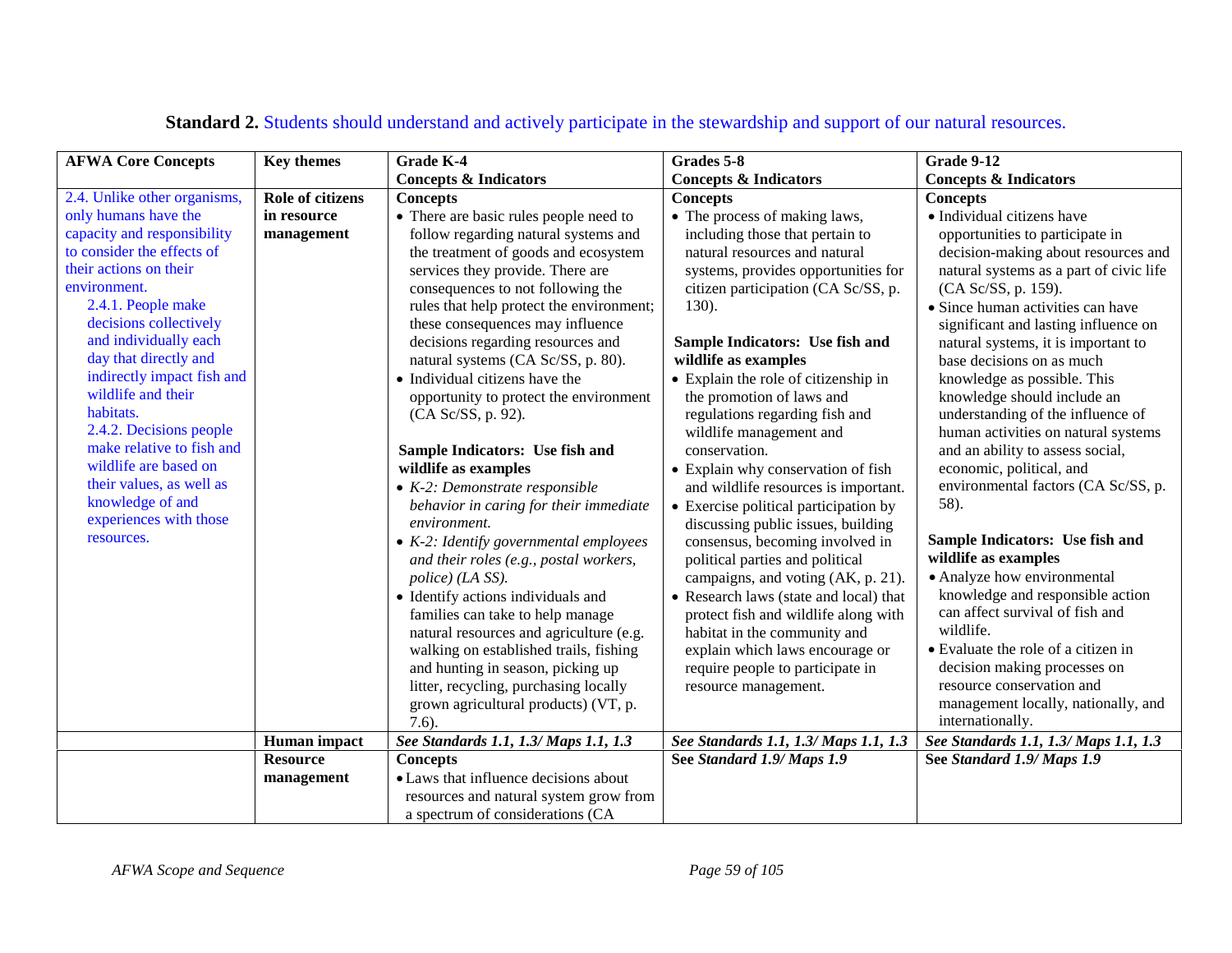| <b>AFWA Core Concepts</b> | <b>Key themes</b> | Grade K-4                                                                                                               | Grades 5-8                | Grade 9-12                       |
|---------------------------|-------------------|-------------------------------------------------------------------------------------------------------------------------|---------------------------|----------------------------------|
|                           |                   | Concepts & Indicators                                                                                                   | Concepts & Indicators     | <b>Concepts &amp; Indicators</b> |
|                           |                   | Sc/SS, p. 102).                                                                                                         |                           |                                  |
|                           |                   | Sample Indicators: Use fish and                                                                                         |                           |                                  |
|                           |                   | wildlife as examples.<br>• Name natural resources available in<br>the community and explain how they<br>are being used. |                           |                                  |
|                           |                   | <b>For other Concepts and Indicators see</b><br>Standard 1.9/ Maps 1.9                                                  |                           |                                  |
|                           | Role of culture   | See Standard 2.1/ Map 2.1                                                                                               | See Standard 2.1/ Map 2.1 | See Standard 2.1/ Map 2.1        |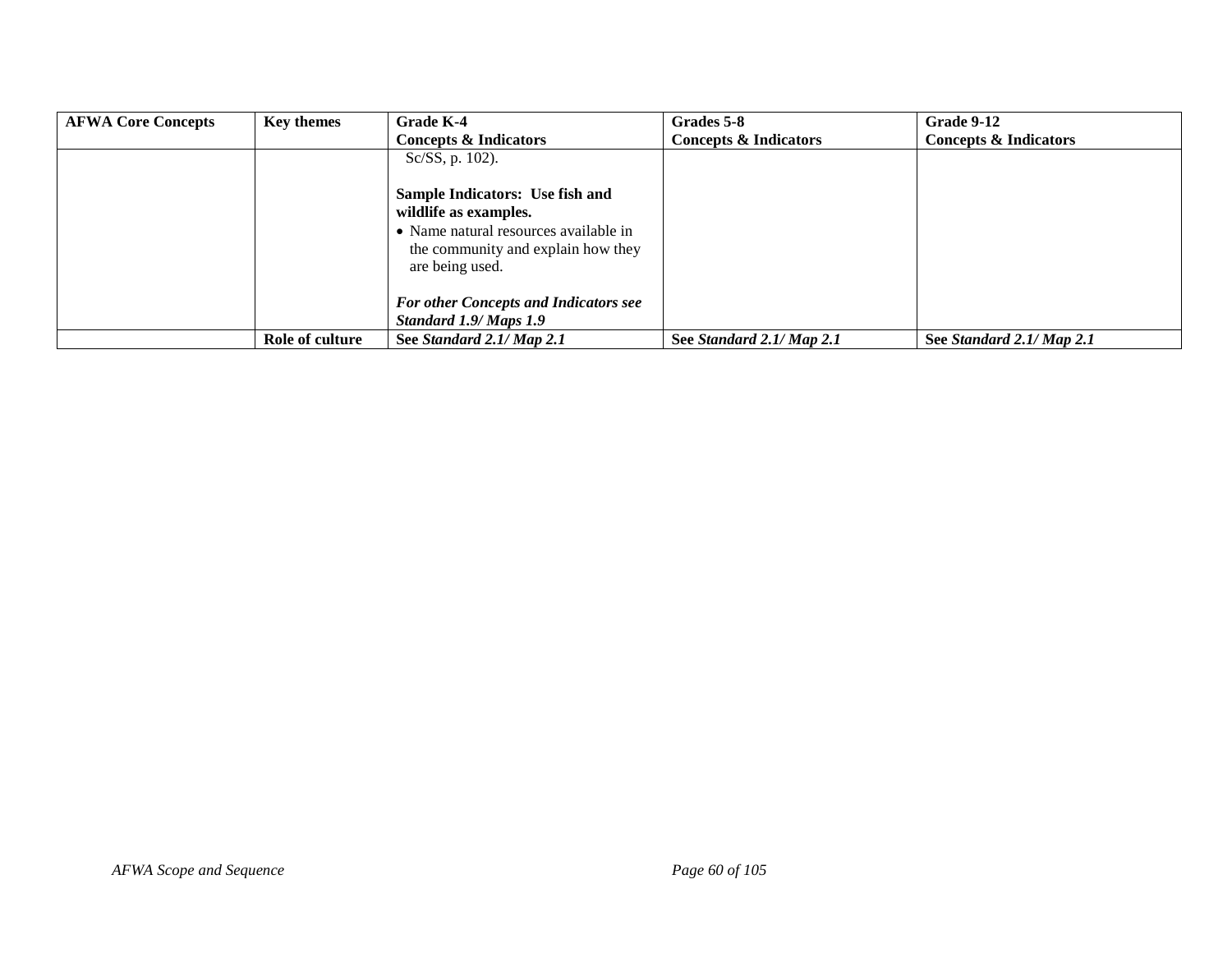### **AFWA K-12 Conservation Education Scope and Sequence**

# **STANDARD 3**

Students should understand the value of our fish and wildlife resources as a public trust.

- 3.1. In North America, fish and wildlife are public trust resources managed by governmental agencies.
- 3.2. Primary responsibility for most fish and wildlife management programs in North America is delegated to governmental agencies.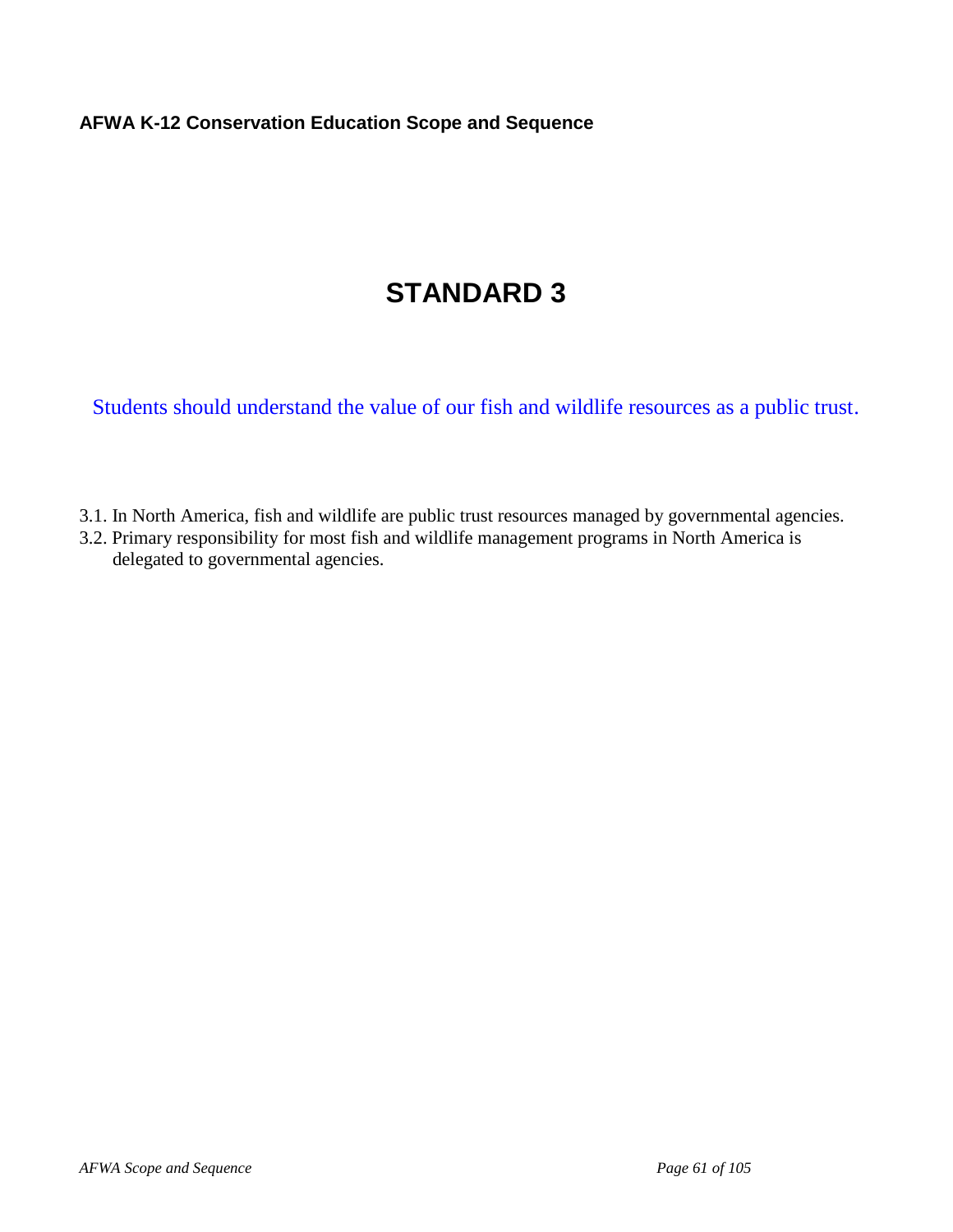## **Standard 3: Themes at a Glance**

| Map number and descriptor                                                                                                                | <b>Key</b><br>Theme 1 | <b>Key</b><br>Theme 2      | <b>Key</b><br>Theme 3      |
|------------------------------------------------------------------------------------------------------------------------------------------|-----------------------|----------------------------|----------------------------|
| 3.1. In North America, fish and wildlife are<br>public trust resources managed by governmental<br>agencies.                              | Government            | Property<br>Rights         | Role of<br><b>Citizens</b> |
| 3.2. Primary responsibility for most fish and<br>wildlife management programs in North<br>America is delegated to governmental agencies. | <b>Government</b>     | Use of<br><b>Resources</b> |                            |

### **Standard 3 by Theme**

| <b>Theme</b>            | <b>Standards</b>                                                    |  |  |  |  |
|-------------------------|---------------------------------------------------------------------|--|--|--|--|
| <b>Government</b>       | 3.1. In North America, fish and wildlife are public trust resources |  |  |  |  |
|                         | managed by governmental agencies.                                   |  |  |  |  |
|                         | 3.2. Primary responsibility for most fish and wildlife management   |  |  |  |  |
|                         | programs in North America is delegated to governmental agencies.    |  |  |  |  |
| <b>Use of Resources</b> | 3.1. In North America, fish and wildlife are public trust resources |  |  |  |  |
|                         | managed by governmental agencies.                                   |  |  |  |  |
| <b>Property Rights</b>  | 2.2 The distribution and abundance of fish and wildlife provide     |  |  |  |  |
|                         | significant economic benefits.                                      |  |  |  |  |
| <b>Role of Citizens</b> | 3.2. Primary responsibility for most fish and wildlife management   |  |  |  |  |
|                         | programs in North America is delegated to governmental agencies.    |  |  |  |  |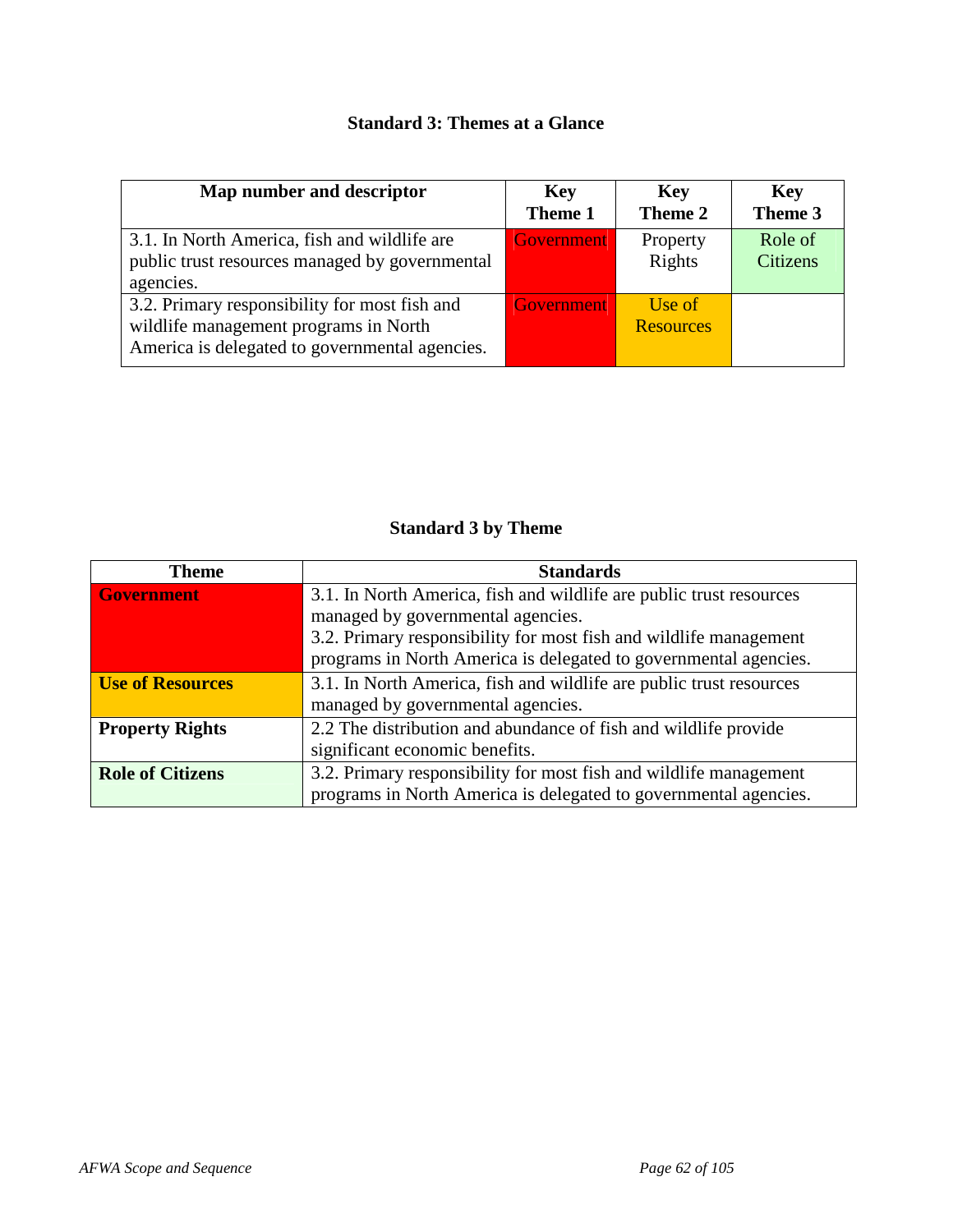#### Map 3.1. In North America fish and wildlife are public trust resources managed by governmental agencies.

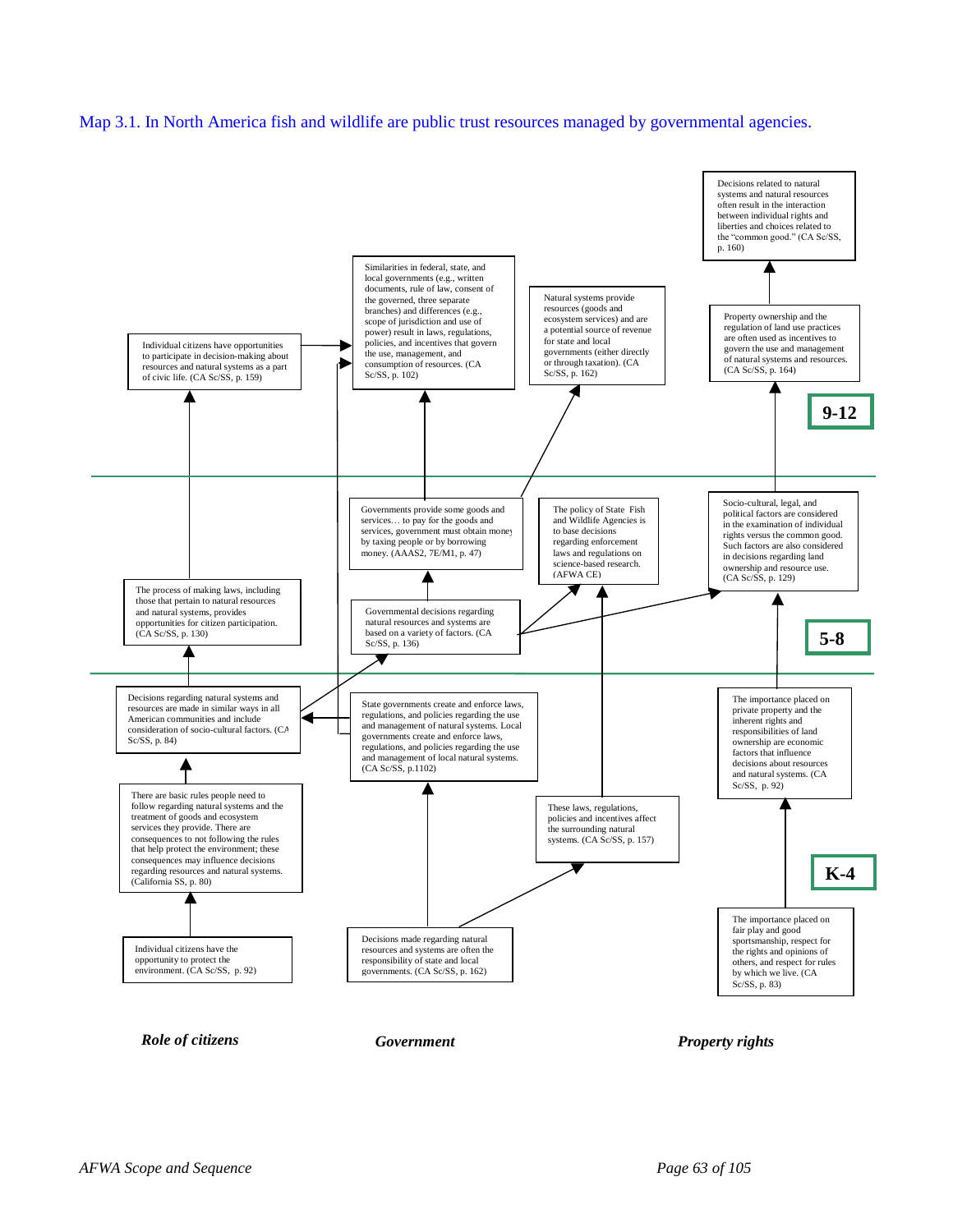| <b>AFWA Core Concepts</b>                                                                                                                                                                                                                                                                                                                                                                                                                                                                                                          | <b>Key themes</b>      | Grade K-4                                                                                                                                                                                                                                                                                                                                                                                                                                                                                                                                                                                                                                                                                                                                                                                                                                                                                                                                                        | Grades 5-8                                                                                                                                                                                                                                                                                                                                                                                                                                                                                                                                                                                                                                                                                                                                                            | <b>Grade 9-12</b>                                                                                                                                                                                                                                                                                                                                                                                                                                                                                                                                                                                                                                                                                                                                                                                                                                                                                                                                                                                                                 |
|------------------------------------------------------------------------------------------------------------------------------------------------------------------------------------------------------------------------------------------------------------------------------------------------------------------------------------------------------------------------------------------------------------------------------------------------------------------------------------------------------------------------------------|------------------------|------------------------------------------------------------------------------------------------------------------------------------------------------------------------------------------------------------------------------------------------------------------------------------------------------------------------------------------------------------------------------------------------------------------------------------------------------------------------------------------------------------------------------------------------------------------------------------------------------------------------------------------------------------------------------------------------------------------------------------------------------------------------------------------------------------------------------------------------------------------------------------------------------------------------------------------------------------------|-----------------------------------------------------------------------------------------------------------------------------------------------------------------------------------------------------------------------------------------------------------------------------------------------------------------------------------------------------------------------------------------------------------------------------------------------------------------------------------------------------------------------------------------------------------------------------------------------------------------------------------------------------------------------------------------------------------------------------------------------------------------------|-----------------------------------------------------------------------------------------------------------------------------------------------------------------------------------------------------------------------------------------------------------------------------------------------------------------------------------------------------------------------------------------------------------------------------------------------------------------------------------------------------------------------------------------------------------------------------------------------------------------------------------------------------------------------------------------------------------------------------------------------------------------------------------------------------------------------------------------------------------------------------------------------------------------------------------------------------------------------------------------------------------------------------------|
|                                                                                                                                                                                                                                                                                                                                                                                                                                                                                                                                    |                        | <b>Concepts &amp; Indicators</b>                                                                                                                                                                                                                                                                                                                                                                                                                                                                                                                                                                                                                                                                                                                                                                                                                                                                                                                                 | <b>Concepts &amp; Indicators</b>                                                                                                                                                                                                                                                                                                                                                                                                                                                                                                                                                                                                                                                                                                                                      | <b>Concepts &amp; Indicators</b>                                                                                                                                                                                                                                                                                                                                                                                                                                                                                                                                                                                                                                                                                                                                                                                                                                                                                                                                                                                                  |
| 3.1. In North America fish<br>and wildlife are public trust<br>resources managed by<br>governmental agencies.<br>3.1.1. Ownership of land<br>does not convey<br>ownership of wildlife.<br>3.1.2. Non-government<br>organizations,<br>businesses, and<br>individuals play<br>important roles as<br>advocates and<br>conservation partners<br>with fish and wildlife<br>agencies.<br>3.1.3. Since most wildlife<br>live on private lands,<br>private landowners<br>play an important role<br>in sustaining and<br>improving habitat. | Government             | <b>Concepts</b><br>• Decisions made regarding natural<br>resources and systems are often the<br>responsibility of state and local<br>governments (CA Sc/SS, p. 162).<br>• Laws that influence decisions about<br>resources and natural system grow<br>from a spectrum of considerations<br>(CA Sc/SS, p. 102).<br>• State governments create and<br>enforce laws, regulations, and<br>policies regarding the use and<br>management of natural systems.<br>Local governments create and<br>enforce laws, regulations, and<br>policies regarding the use and<br>management of local natural<br>systems (CA Sc/SS, p. $1102$ ).<br>Sample Indicators: Use fish and<br>wildlife as examples<br>• Summarize the roles and<br>responsibilities of local<br>governments.<br>• Explain the role of fish and wildlife<br>agencies to provide benefits for<br>wildlife and the general public.<br>• Identify local governments and/or<br>private organizations involved in | <b>Concepts</b><br>• Governmental decisions<br>regarding natural resources and<br>systems are based on a variety<br>of factors (CA Sc/SS, p. 136).<br>• Governments provide some<br>goods and services to pay for<br>the goods and services,<br>government must obtain money<br>by taxing people or by<br>borrowing money (AAAS2,<br>7E/M1, p. 47).<br>• The policy of State Fish and<br>Wildlife Agencies is to base<br>decisions regarding<br>enforcement laws and<br>regulations on science-based<br>research (AFWA CE).<br>Sample Indicators: Use fish<br>and wildlife as examples<br>• Describe levels and<br>responsibilities of government<br>and how it is involved in<br>resource management.<br>• Act constructively to further the<br>public good (MI SS). | <b>Concepts</b><br>· Natural systems provide resources<br>(goods and ecosystem services) and<br>are a potential source of revenue for<br>state and local governments (either<br>directly or through taxation) (CA<br>Sc/SS, p. 162).<br>· Similarities in federal, state, and local<br>governments (e.g., written documents,<br>rule of law, consent of the governed,<br>three separate branches) and<br>differences (e.g., scope of jurisdiction<br>and use of power) result in laws,<br>regulations, policies, and incentives<br>that govern the use, management, and<br>consumption of resources (CA Sc/SS,<br>p. 102).<br>Sample Indicators: Use fish and<br>wildlife as examples<br>• Analyze the structure, responsibilities<br>and function of US federal, state, and<br>local governments involved in<br>resource management.<br>• Evaluate how individuals, businesses,<br>governments, and non-governmental<br>organizations impact fish and wildlife<br>management and conservation,<br>methods of decision making and |
|                                                                                                                                                                                                                                                                                                                                                                                                                                                                                                                                    |                        | fish and wildlife management and<br>conservation.                                                                                                                                                                                                                                                                                                                                                                                                                                                                                                                                                                                                                                                                                                                                                                                                                                                                                                                |                                                                                                                                                                                                                                                                                                                                                                                                                                                                                                                                                                                                                                                                                                                                                                       | action, and public opinion.                                                                                                                                                                                                                                                                                                                                                                                                                                                                                                                                                                                                                                                                                                                                                                                                                                                                                                                                                                                                       |
|                                                                                                                                                                                                                                                                                                                                                                                                                                                                                                                                    | <b>Property rights</b> | <b>Concepts</b><br>• The importance placed on private<br>property and the inherent rights and<br>responsibilities of land ownership<br>are economic factors that influence<br>decisions about resources and<br>natural systems (CA Sc/SS, p. 92).                                                                                                                                                                                                                                                                                                                                                                                                                                                                                                                                                                                                                                                                                                                | <b>Concepts</b><br>• Socio-cultural, legal, and<br>political factors are considered<br>in the examination of individual<br>rights versus the common good.<br>Such factors are also considered<br>in decisions regarding land                                                                                                                                                                                                                                                                                                                                                                                                                                                                                                                                          | <b>Concepts</b><br>• Decisions related to natural systems<br>and natural resources often result in<br>the interaction between individual<br>rights and liberties and choices related<br>to the "common good" (CA Sc/SS, p.<br>$160$ ).                                                                                                                                                                                                                                                                                                                                                                                                                                                                                                                                                                                                                                                                                                                                                                                            |

# **Standard 3.** Students should understand the value of our fish and wildlife resources as a public trust.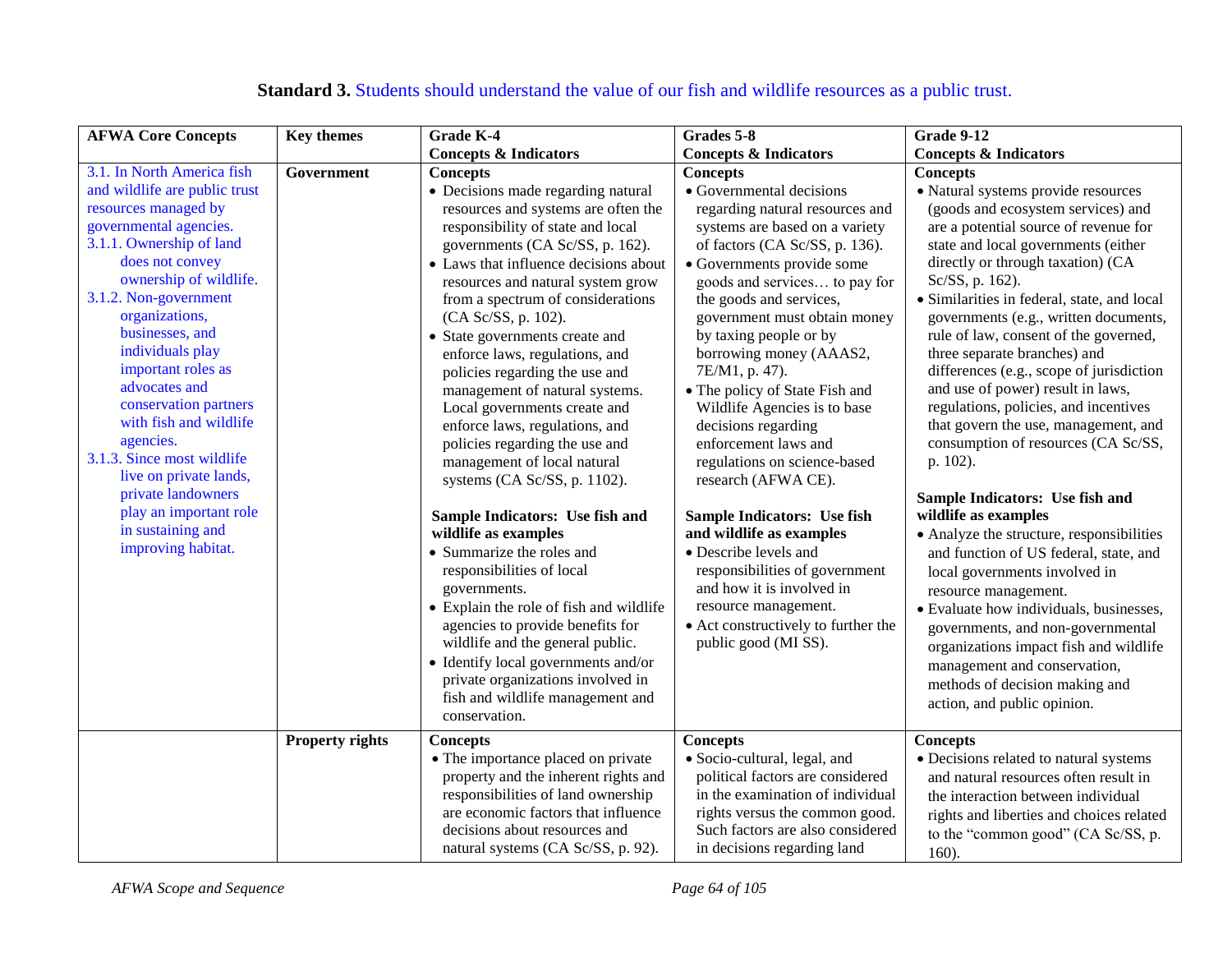| <b>AFWA Core Concepts</b> | <b>Key themes</b>                             | Grade K-4                                                                                                                                                                         | Grades 5-8                                                                                                                                     | Grade 9-12                                                                                                                                                                                                                                                                                                                                                                                                                                                                                                                                                                                                                                                                                                                                 |
|---------------------------|-----------------------------------------------|-----------------------------------------------------------------------------------------------------------------------------------------------------------------------------------|------------------------------------------------------------------------------------------------------------------------------------------------|--------------------------------------------------------------------------------------------------------------------------------------------------------------------------------------------------------------------------------------------------------------------------------------------------------------------------------------------------------------------------------------------------------------------------------------------------------------------------------------------------------------------------------------------------------------------------------------------------------------------------------------------------------------------------------------------------------------------------------------------|
|                           |                                               | <b>Concepts &amp; Indicators</b>                                                                                                                                                  | <b>Concepts &amp; Indicators</b>                                                                                                               | <b>Concepts &amp; Indicators</b>                                                                                                                                                                                                                                                                                                                                                                                                                                                                                                                                                                                                                                                                                                           |
|                           |                                               | • The importance placed on fair play<br>and good sportsmanship, respect<br>for the rights and opinions of<br>others, and respect for rules by<br>which we live (CA Sc/SS, p. 83). | ownership and resource use.<br>(CA Sc/SS, p. 129).<br><b>Sample Indicators: Use fish</b><br>and wildlife as examples<br>• Describe the role of | • Property ownership and the regulation<br>of land use practices are often used as<br>incentives to govern the use and<br>management of natural systems and<br>resources (CA Sc/SS, p. 164).                                                                                                                                                                                                                                                                                                                                                                                                                                                                                                                                               |
|                           |                                               | Sample Indicators: Use fish and<br>wildlife as examples<br>• Describe the idea of personal and<br>private property.                                                               | private/public ownership and<br>how these are related to fish<br>and wildlife.<br>• Analyze individual rights vs.<br>public interests.         | Sample Indicators: Use fish and<br>wildlife as examples<br>• Explain resource management and<br>conservation issues from the<br>perspectives of various stakeholders<br>(individual, private owners, NGOs,<br>government, community, international<br>community).<br>• Evaluate how the purposes of<br>government have been interpreted,<br>e.g., promoting the general welfare or<br>protection of private property (NH<br>$SS$ ).<br>• Assess the various considerations<br>involved in resource management,<br>including sustainability, availability,<br>social/cultural consequences,<br>economic consequences, and political<br>consequences.<br>• Describe the role of private property<br>rights in fish and wildlife use locally, |
|                           |                                               |                                                                                                                                                                                   |                                                                                                                                                | nationally and internationally.                                                                                                                                                                                                                                                                                                                                                                                                                                                                                                                                                                                                                                                                                                            |
|                           | Role of citizens in<br>resource<br>management | See Standard 2.3/Map 2.3                                                                                                                                                          | See Standard 2.3/Map 2.3                                                                                                                       | See Standard 2.3/Map 2.3                                                                                                                                                                                                                                                                                                                                                                                                                                                                                                                                                                                                                                                                                                                   |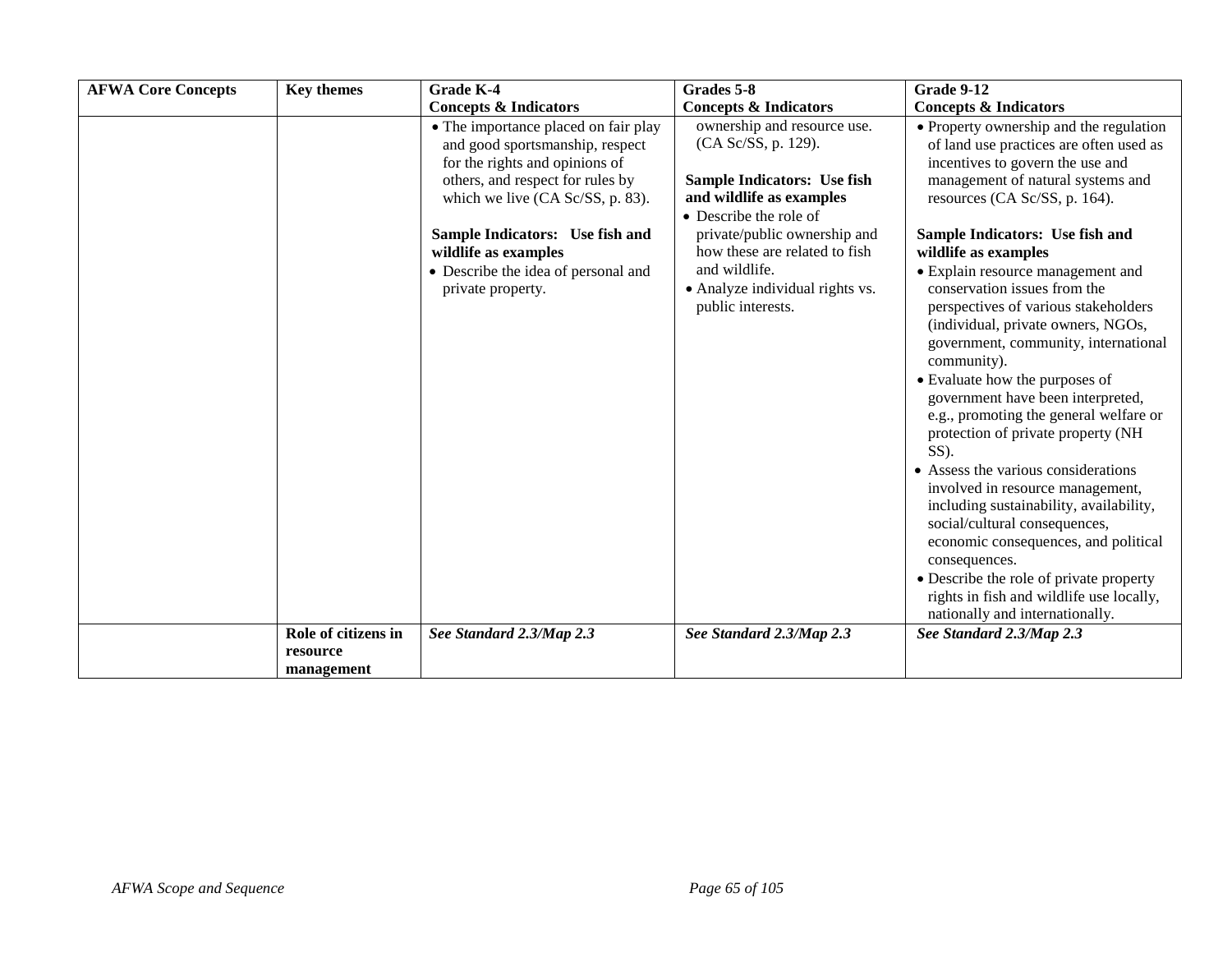





*Government Use of resources*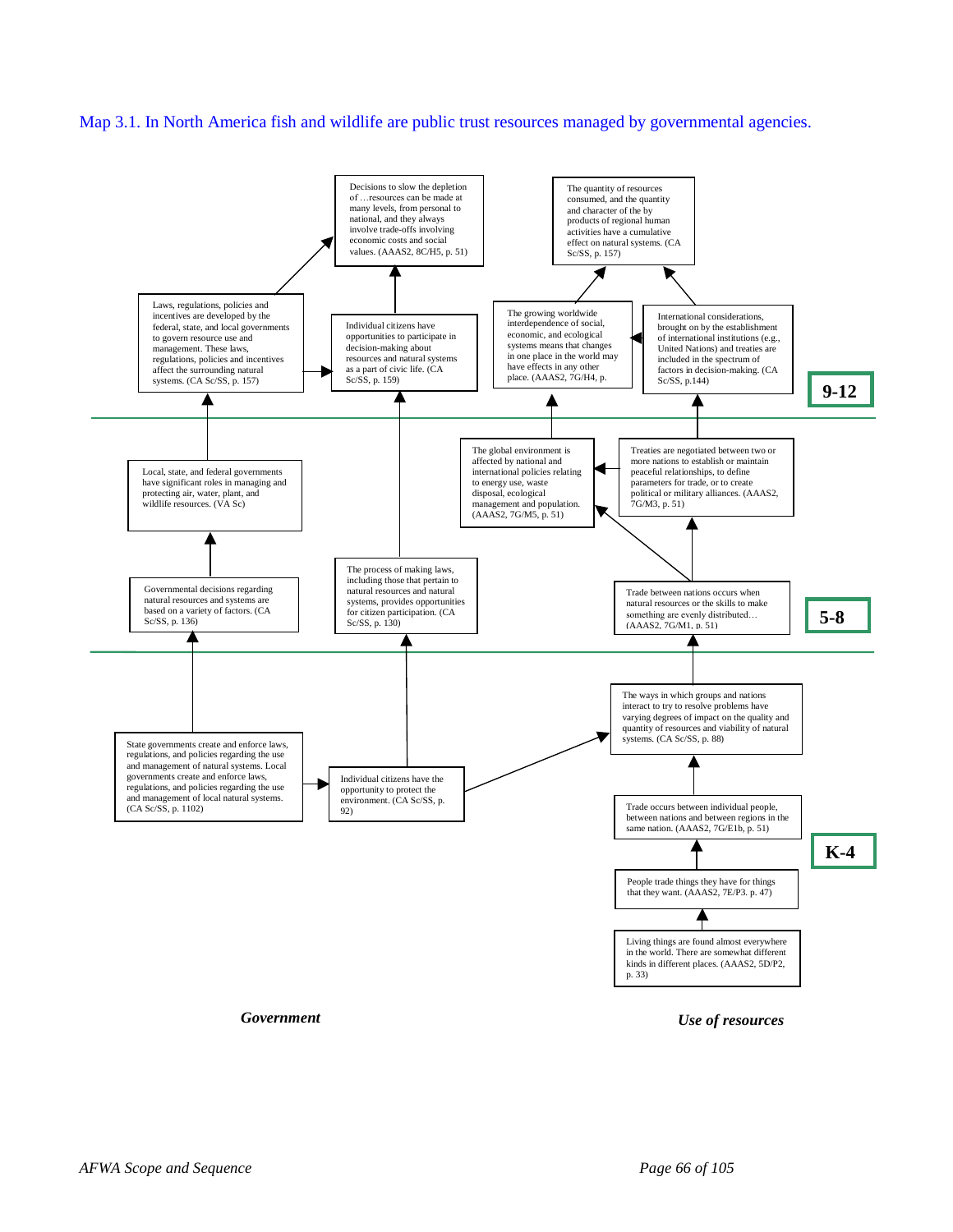| <b>AFWA Core Concepts</b>                                      | <b>Key themes</b> | <b>Grade K-4</b>                     | Grades 5-8                          | Grade 9-12                        |
|----------------------------------------------------------------|-------------------|--------------------------------------|-------------------------------------|-----------------------------------|
|                                                                |                   | <b>Concepts &amp; Indicators</b>     | <b>Concepts &amp; Indicators</b>    | <b>Concepts &amp; Indicators</b>  |
| 3.2. Primary responsibility for most                           | Government        | <b>Concepts</b>                      | <b>Concepts</b>                     | <b>Concepts</b>                   |
| fish and wildlife management                                   |                   | • State governments create and       | • Governmental decisions regarding  | · Laws, regulations, policies and |
| programs in North America is                                   |                   | enforce laws, regulations, and       | natural resources and systems are   | incentives are developed by the   |
| delegated to governmental                                      |                   | policies regarding the use and       | based on a variety of factors (CA   | federal, state, and local         |
| agencies.                                                      |                   | management of natural                | Sc/SS, p. 136).                     | governments to govern resource    |
| 3.2.1. Many species move across                                |                   | systems. Local governments           | • Local, state, and federal         | use and management. These laws,   |
| state, provincial, and national                                |                   | create and enforce laws,             | governments have significant        | regulations, policies and         |
| boundaries, requiring                                          |                   | regulations, and policies            | roles in managing and protecting    | incentives affect the surrounding |
| interstate and international                                   |                   | regarding the use and                | air, water, plant, and wildlife     | natural systems (CA Sc/SS, p.     |
| agreements and partnerships                                    |                   | management of local natural          | resources (VA Sc).                  | 157).                             |
| to manage these species.                                       |                   | systems (CA Sc/SS, p. 1102).         | • The process of making laws,       | • Individual citizens have        |
| 3.2.2. State, provincial, and tribal                           |                   | • Individual citizens have the       | including those that pertain to     | opportunities to participate in   |
| fish and wildlife agencies are                                 |                   | opportunity to protect the           | natural resources and natural       | decision-making about resources   |
| responsible for managing                                       |                   | environment (CA Sc/SS, p.            | systems, provides opportunities     | and natural systems as a part of  |
| most fish and wildlife on                                      |                   | 92).                                 | for citizen participation (CA       | civic life (CA Sc/SS, p. 159).    |
| public and private lands and                                   |                   |                                      | Sc/SS, p. 130).                     | • Decisions to slow the depletion |
| water within their geographic                                  |                   | <b>Sample Indicators: Use fish</b>   |                                     | of  resources can be made at      |
| jurisdictions.                                                 |                   | and wildlife as examples             | Sample Indicators: Use fish and     | many levels, from personal to     |
| 3.2.3. Federal agencies, in                                    |                   | $\bullet$ K-2: Describe what actions | wildlife as indicators              | national, and they always involve |
| cooperation with state and                                     |                   | an individual can do to              | · Describe levels, roles            | trade-offs involving economic     |
| tribal agencies, are                                           |                   | conserve natural resources           | responsibilities of local, federal  | costs and social values (AAAS2,   |
| responsible for managing                                       |                   | (fish and wildlife).                 | and state government in US that     | 8C/H5, p. 51).                    |
| migratory fish and wildlife                                    |                   | • Summarize the roles and            | are involved in fish and wildlife   |                                   |
| and federally listed threatened<br>and endangered species, and |                   | responsibilities of local            | management and conservation.        | Sample Indicators: Use fish and   |
| for regulating wildlife trade.                                 |                   | governments.                         | • Identify the distinct governance  | wildlife as indicators            |
| (In Canada, federal provincial                                 |                   | • Identify local governments         | structures of First Nations in      | • Analyze the structure,          |
| and territorial agencies share                                 |                   | involved in fish and wildlife        | Canada that oversee fish and        | responsibilities and function of  |
| responsibility for federally-                                  |                   | management and                       | wildlife resources.                 | US federal, state, and local      |
| listed endangered species.)                                    |                   | conservation.                        | • Describe the role of local and    | governments involved in resource  |
| 3.2.4. The future of fish and wildlife                         |                   |                                      | state conservation professionals in | management.                       |
| conservation requires                                          |                   |                                      | managing natural resources.         | • Evaluate how individuals,       |
| additional funding from a                                      |                   |                                      | These include wildlife protection;  | businesses, governments, and      |
| broad-based constituency.                                      |                   |                                      | forestry and waste management;      | non-governmental organizations    |
|                                                                |                   |                                      | and air, water, and soil            | impact fish and wildlife          |
|                                                                |                   |                                      | conservation (VA Sc).               |                                   |

### **Standard 3.** Students should understand the value of our fish and wildlife resources as a public trust.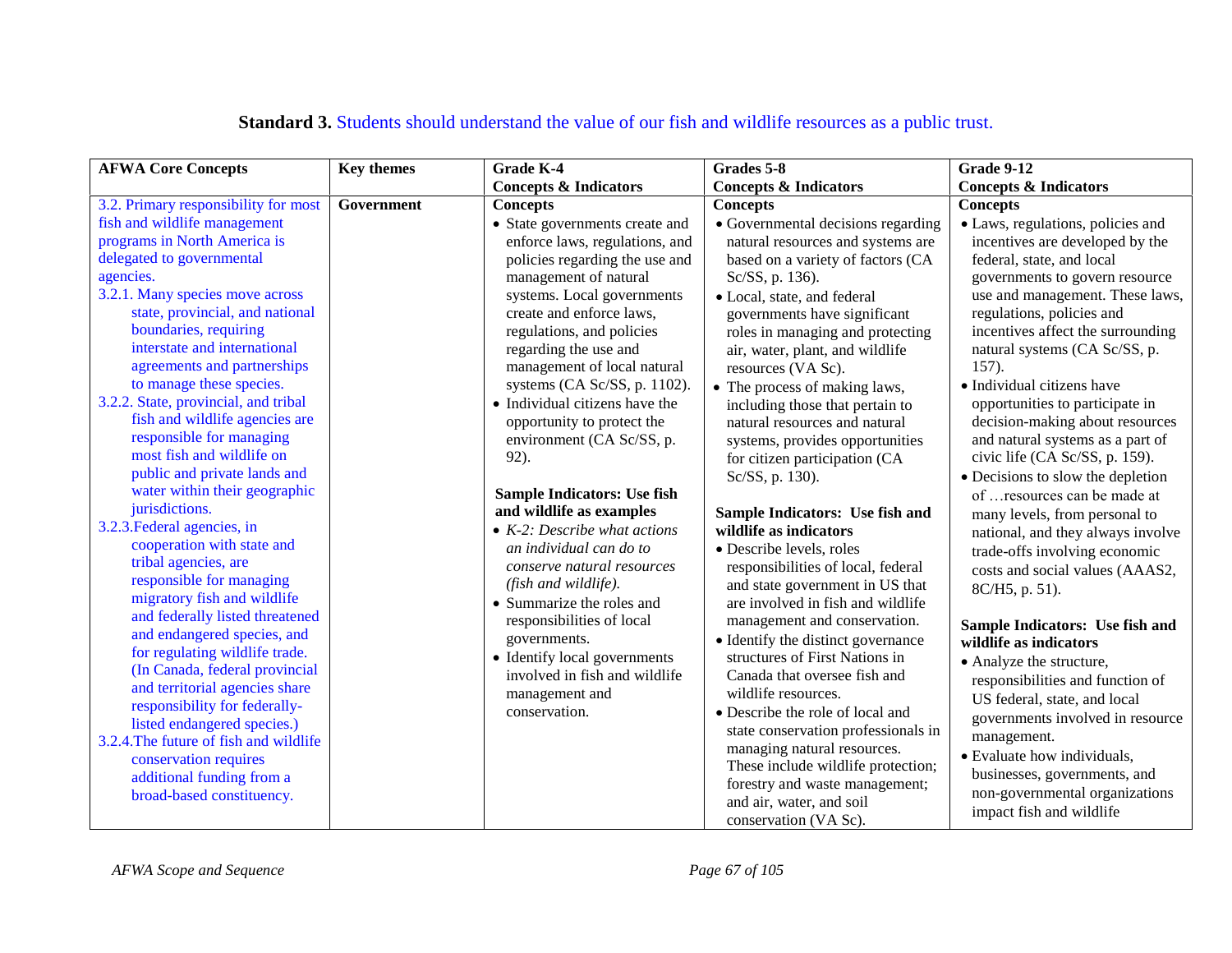| <b>AFWA Core Concepts</b> | <b>Key themes</b> | Grade K-4                                                                                                                                                                                                                                                                                                                                                                                                                                                                                                                                                                                                                                                                                                                                                                        | Grades 5-8                                                                                                                                                                                                                                                                                                                                                                                                                                                                                                                                                                                                                                                                                                                                                                                    | <b>Grade 9-12</b>                                                                                                                                                                                                                                                                                                                                                                                                                                                                                                                                                                                                                                                                                                                                                                                                                                                |
|---------------------------|-------------------|----------------------------------------------------------------------------------------------------------------------------------------------------------------------------------------------------------------------------------------------------------------------------------------------------------------------------------------------------------------------------------------------------------------------------------------------------------------------------------------------------------------------------------------------------------------------------------------------------------------------------------------------------------------------------------------------------------------------------------------------------------------------------------|-----------------------------------------------------------------------------------------------------------------------------------------------------------------------------------------------------------------------------------------------------------------------------------------------------------------------------------------------------------------------------------------------------------------------------------------------------------------------------------------------------------------------------------------------------------------------------------------------------------------------------------------------------------------------------------------------------------------------------------------------------------------------------------------------|------------------------------------------------------------------------------------------------------------------------------------------------------------------------------------------------------------------------------------------------------------------------------------------------------------------------------------------------------------------------------------------------------------------------------------------------------------------------------------------------------------------------------------------------------------------------------------------------------------------------------------------------------------------------------------------------------------------------------------------------------------------------------------------------------------------------------------------------------------------|
|                           |                   | <b>Concepts &amp; Indicators</b>                                                                                                                                                                                                                                                                                                                                                                                                                                                                                                                                                                                                                                                                                                                                                 | <b>Concepts &amp; Indicators</b>                                                                                                                                                                                                                                                                                                                                                                                                                                                                                                                                                                                                                                                                                                                                                              | <b>Concepts &amp; Indicators</b>                                                                                                                                                                                                                                                                                                                                                                                                                                                                                                                                                                                                                                                                                                                                                                                                                                 |
|                           |                   |                                                                                                                                                                                                                                                                                                                                                                                                                                                                                                                                                                                                                                                                                                                                                                                  | • Explain the role of citizenship in<br>the promotion of laws and<br>regulations regarding fish and<br>wildlife management and<br>conservation.                                                                                                                                                                                                                                                                                                                                                                                                                                                                                                                                                                                                                                               | management and conservation,<br>methods of decision making and<br>action, and public opinion.<br>• Analyze organizations that<br>govern relations among countries,<br>including those dealing with trade<br>and economics and<br>environmental issues.                                                                                                                                                                                                                                                                                                                                                                                                                                                                                                                                                                                                           |
|                           | Use of resources  | <b>Concepts</b><br>• People trade things they have                                                                                                                                                                                                                                                                                                                                                                                                                                                                                                                                                                                                                                                                                                                               | <b>Concepts</b><br>• The global environment is                                                                                                                                                                                                                                                                                                                                                                                                                                                                                                                                                                                                                                                                                                                                                | <b>Concepts</b><br>• The quantity of resources                                                                                                                                                                                                                                                                                                                                                                                                                                                                                                                                                                                                                                                                                                                                                                                                                   |
|                           |                   | for things that they want<br>(AAAS2, 7E/P3, p. 47). Trade<br>occurs between individual<br>people, between nations and<br>between regions in the same<br>nation (AAAS2, 7G/E1b, p.<br>$51)$ .<br>• The ways in which groups<br>and nations interact to try to<br>resolve problems have<br>varying degrees of impact on<br>the quality and quantity of<br>resources and viability of<br>natural systems (CA Sc/SS, p.<br>88).<br>• Living things are found<br>almost everywhere in the<br>world. There are somewhat<br>different kinds in different<br>places (AAAS2, 5D/P2, p.<br>33).<br>Sample Indicators: Use fish<br>and wildlife as examples<br>$\bullet$ K-2: Observe wildlife in your<br>area and record your<br>observation on a map.<br>$\bullet$ K-2: Describe physical | affected by national and<br>international policies relating to<br>energy use, waste disposal,<br>ecological management and<br>population (AAAS2, 7G/M5, p.<br>51).<br>• Trade between nations occurs<br>when natural resources or the<br>skills to make something are<br>evenly distributed (AAAS2,<br>7G/M1, p. 51).<br>• Treaties are negotiated between<br>two or more nations to establish<br>or maintain peaceful<br>relationships, to define parameters<br>for trade, or to create political or<br>military alliances (AAAS2,<br>7G/M3, p. 51).<br>Sample Indicators: Use fish and<br>wildlife as examples<br>• Investigate the relationships<br>between individuals, various<br>groups of stakeholders and the<br>environment and explain why<br>stakeholders should work<br>together. | consumed, and the quantity and<br>character of the byproducts of<br>regional human activities have a<br>cumulative effect on natural<br>systems (CA Sc/SS, p. 157).<br>• International considerations,<br>brought on by the establishment<br>of international institutions (e.g.,<br>United Nations) and treaties are<br>included in the spectrum of<br>factors in decision-making.<br>(California SS, p.144).<br>• The growing worldwide<br>interdependence of social,<br>economic, and ecological systems<br>means that changes in one place<br>in the world may have effects in<br>any other place (AAAS2, 7G/H4,<br>p. 51).<br>• Decisions to slow the depletion<br>of  resources can be made at<br>many levels, from personal to<br>national, and they always involve<br>trade-offs involving economic<br>costs and social values (AAAS2,<br>8C/H5, p. 51). |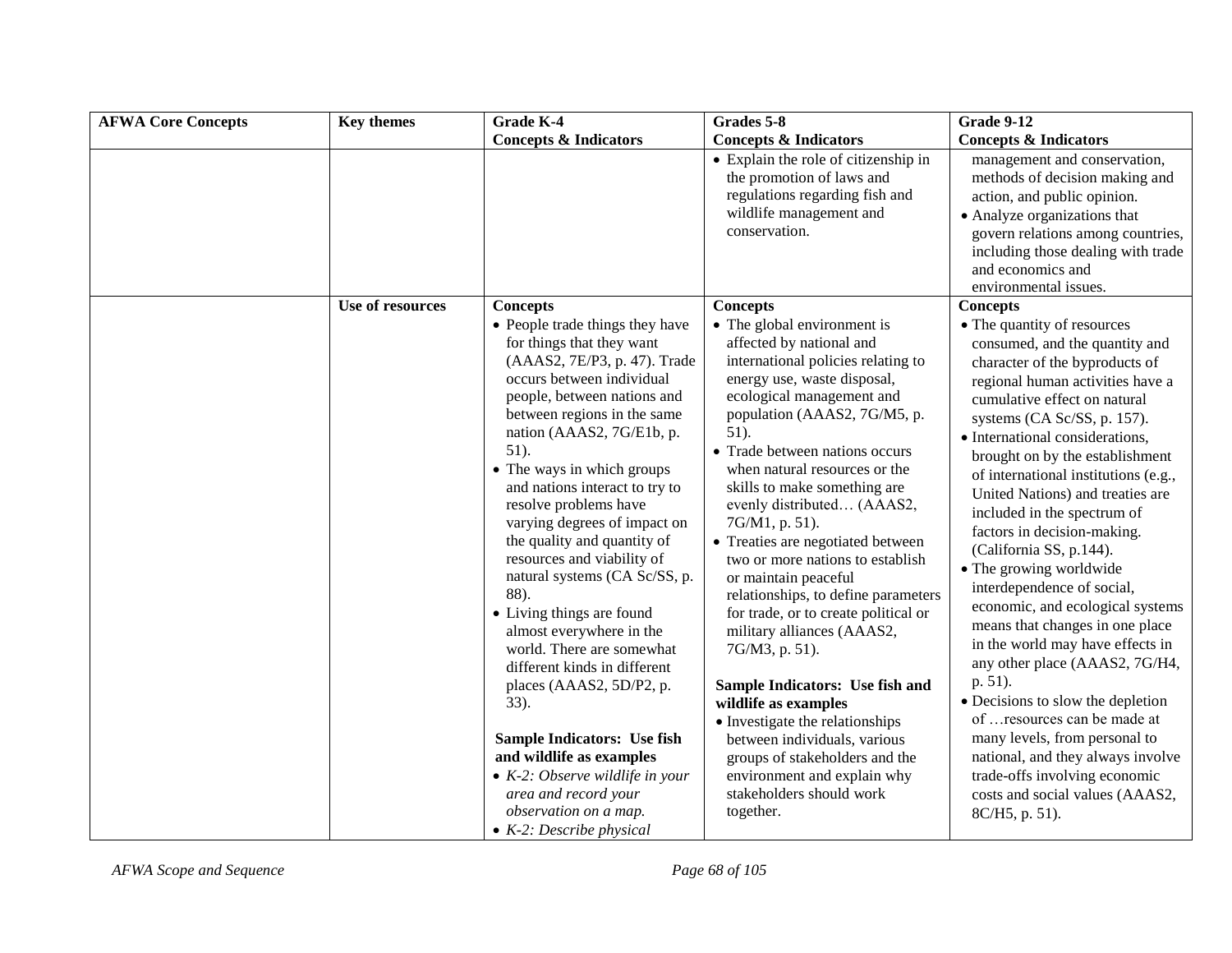| <b>AFWA Core Concepts</b> | <b>Key themes</b> | Grade K-4                        | Grades 5-8                       | Grade 9-12                          |
|---------------------------|-------------------|----------------------------------|----------------------------------|-------------------------------------|
|                           |                   | <b>Concepts &amp; Indicators</b> | <b>Concepts &amp; Indicators</b> | <b>Concepts &amp; Indicators</b>    |
|                           |                   | characteristics of fish and      |                                  |                                     |
|                           |                   | wildlife in your area.           |                                  | Sample Indicators: Use fish and     |
|                           |                   | • Identify local governments     |                                  | wildlife as examples                |
|                           |                   | specifically involved in fish    |                                  | • Analyze the role of economic      |
|                           |                   | and wildlife management and      |                                  | networks, policies and cultural     |
|                           |                   | conservation.                    |                                  | traditions in resource              |
|                           |                   | • Name specific resources        |                                  | management and conservation.        |
|                           |                   | important to your local area     |                                  | • Analyze the domestic and          |
|                           |                   | (e.g. fish hatcheries,           |                                  | international regulations on        |
|                           |                   | birdwatching).                   |                                  | environment, resource               |
|                           |                   |                                  |                                  | management, and trade.              |
|                           |                   |                                  |                                  | • Assess the various considerations |
|                           |                   |                                  |                                  | involved in resource                |
|                           |                   |                                  |                                  | management, including               |
|                           |                   |                                  |                                  | sustainability, availability,       |
|                           |                   |                                  |                                  | social/cultural, economic, and      |
|                           |                   |                                  |                                  | political consequences.             |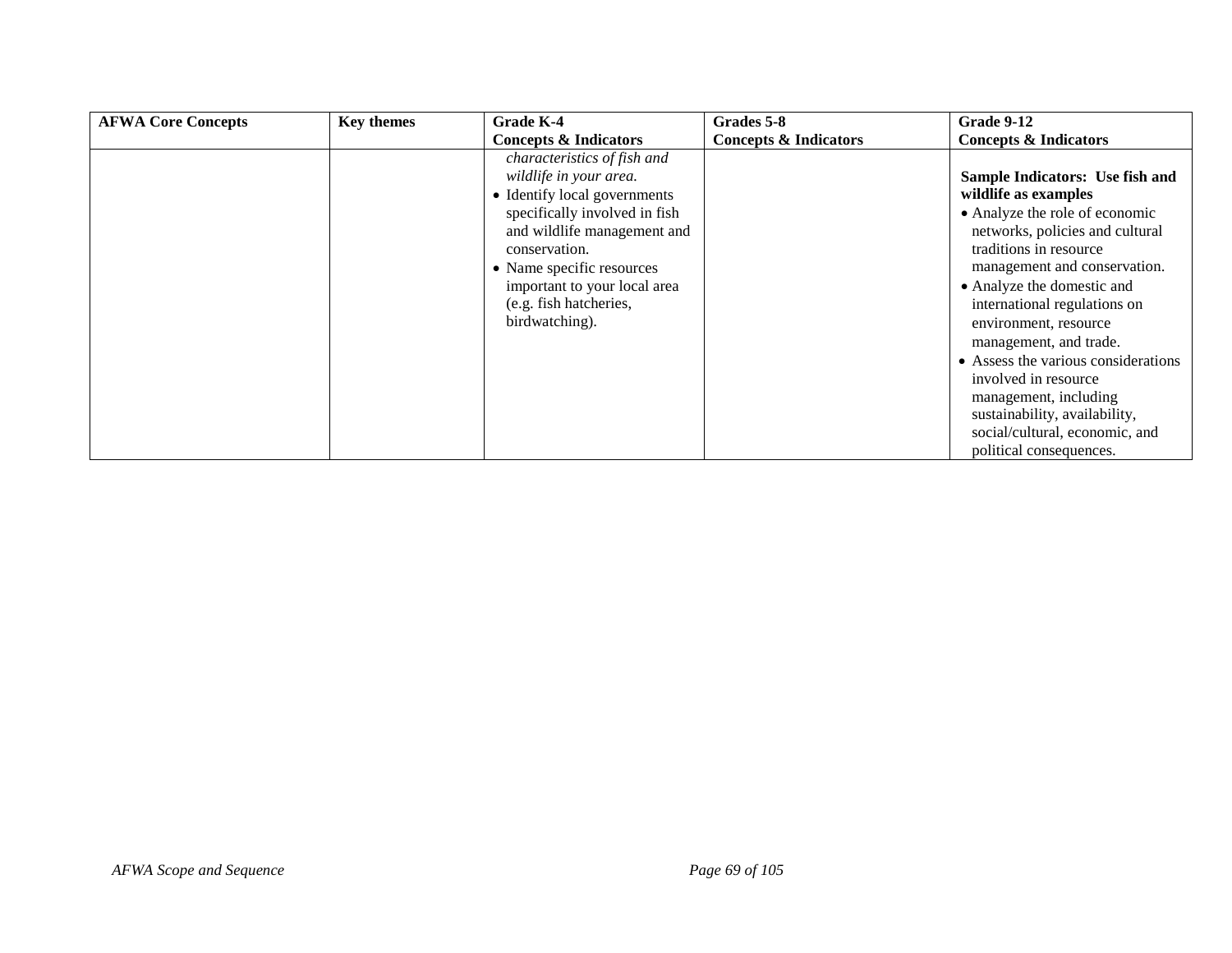#### **AFWA K-12 Conservation Education Scope and Sequence**

# **STANDARD 4**

Students should understand and accept and/or lawfully participate in hunting, fishing, trapping, boating, wildlife watching, shooting sports, and other types of resource-related outdoor recreation.

- 4.1. Regulated hunting, fishing and trapping are important tools for managing some wildlife populations and habitats.
- 4.2. Fish and wildlife-based resources provide recreational benefits directly to participants and increase advocacy for conservation.
- 4.3. Responsible users of fish, wildlife and the out of doors, respect the rights and property of others.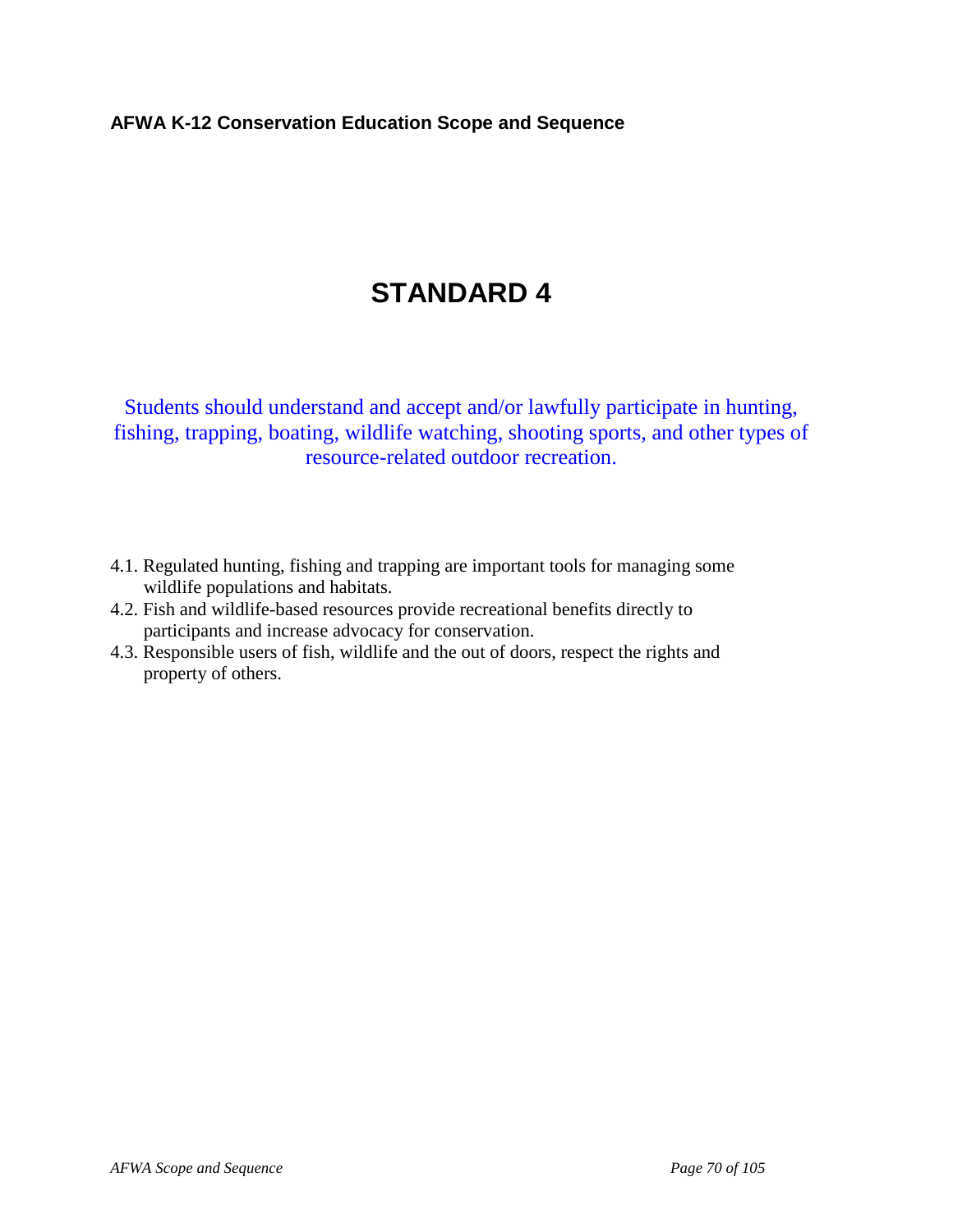| Map number and descriptor                          | <b>Key</b><br>Theme 1 | <b>Key</b><br>Theme 2 | <b>Key</b><br>Theme 3 |
|----------------------------------------------------|-----------------------|-----------------------|-----------------------|
| 4.1. Regulated hunting, fishing and trapping are   | <b>Government</b>     | <b>Human</b>          |                       |
| important tools for managing some wildlife         |                       | <b>Impact</b>         |                       |
| populations and habitats.                          |                       |                       |                       |
| 4.2. Fish and wildlife-based resources provide     | <b>Healthy</b>        | <b>Use of</b>         | Role of               |
| recreational benefits directly to participants and | <b>Living</b>         | <b>Resources</b>      | <b>Citizens</b>       |
| increase advocacy for conservation.                |                       |                       |                       |
| 4.3. Responsible users of fish, wildlife and the   | <b>Safety</b>         | <b>Use of</b>         | <b>Property</b>       |
| out of doors, respect the rights and property of   |                       | <b>Resources</b>      | <b>Rights</b>         |
| others.                                            |                       |                       |                       |

## **Standard 4: Themes at a Glance**

# **Standard 4 by Theme**

| <b>Theme</b>            | <b>Standards</b>                                                      |  |
|-------------------------|-----------------------------------------------------------------------|--|
| <b>Government</b>       | 4.1. Regulated hunting, fishing and trapping are important tools      |  |
|                         | for managing some wildlife populations and habitats.                  |  |
| <b>Use of Resources</b> | 4.2. Fish and wildlife-based resources provide recreational benefits  |  |
|                         | directly to participants and increase advocacy for conservation       |  |
|                         | 4.3. Responsible users of fish, wildlife and the out of doors respect |  |
|                         | the rights and property of others.                                    |  |
| <b>Property Rights</b>  | 4.3. Responsible users of fish, wildlife and the out of doors respect |  |
|                         | the rights and property of others.                                    |  |
| <b>Human Impact</b>     | 4.1. Regulated hunting, fishing and trapping are important tools      |  |
|                         | for managing some wildlife populations and habitats.                  |  |
| <b>Healthy Living</b>   | 4.2. Fish and wildlife-based resources provide recreational benefits  |  |
|                         | directly to participants and increase advocacy for conservation.      |  |
| <b>Safety</b>           | 4.3. Responsible users of fish, wildlife and the out of doors respect |  |
|                         | the rights and property of others.                                    |  |
| <b>Role of Citizens</b> | 4.2. Fish and wildlife-based resources provide recreational benefits  |  |
|                         | directly to participants and increase advocacy for conservation.      |  |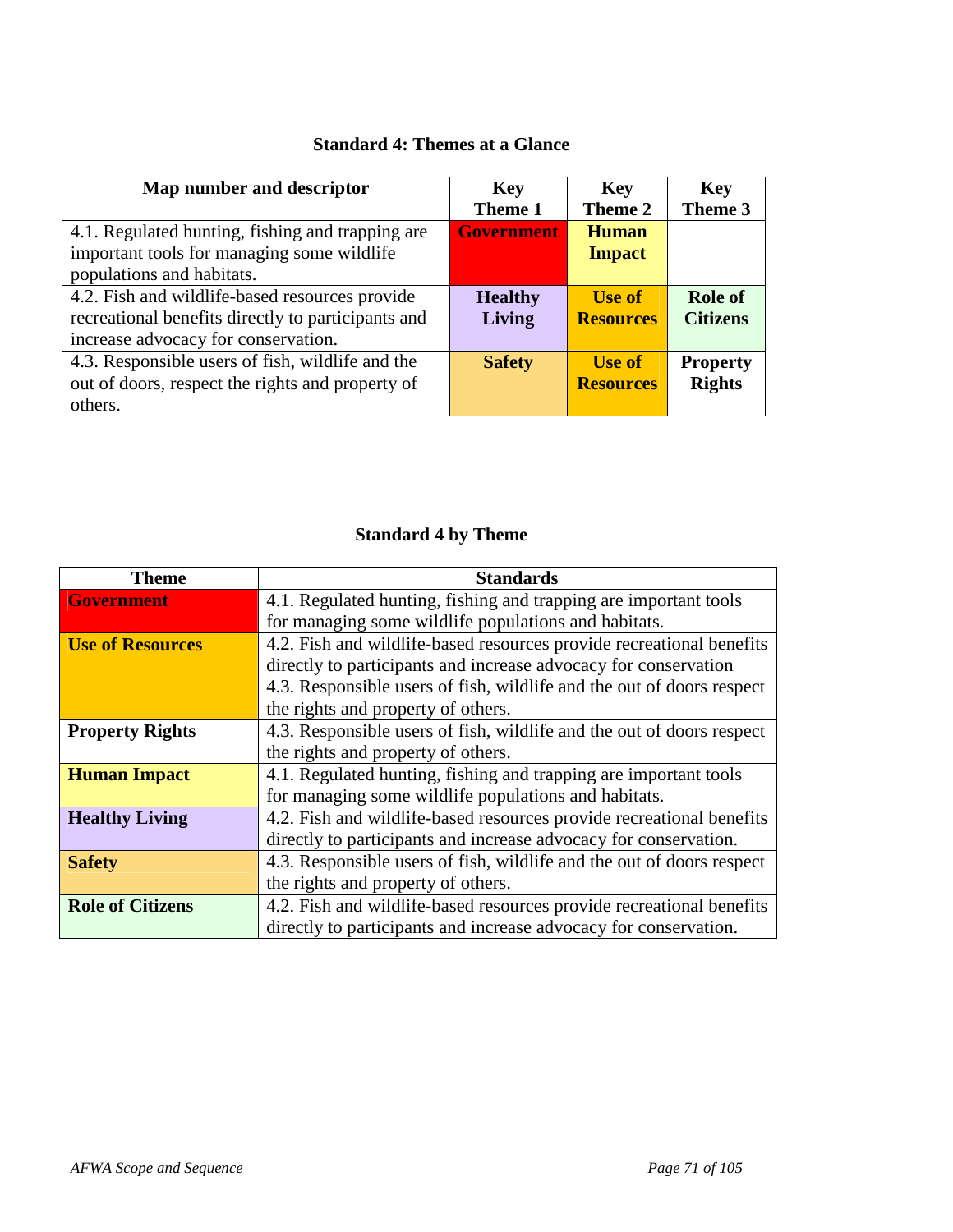Map 4.1. Regulated hunting, fishing, and trapping are important tools for managing some wildlife populations and habitats.

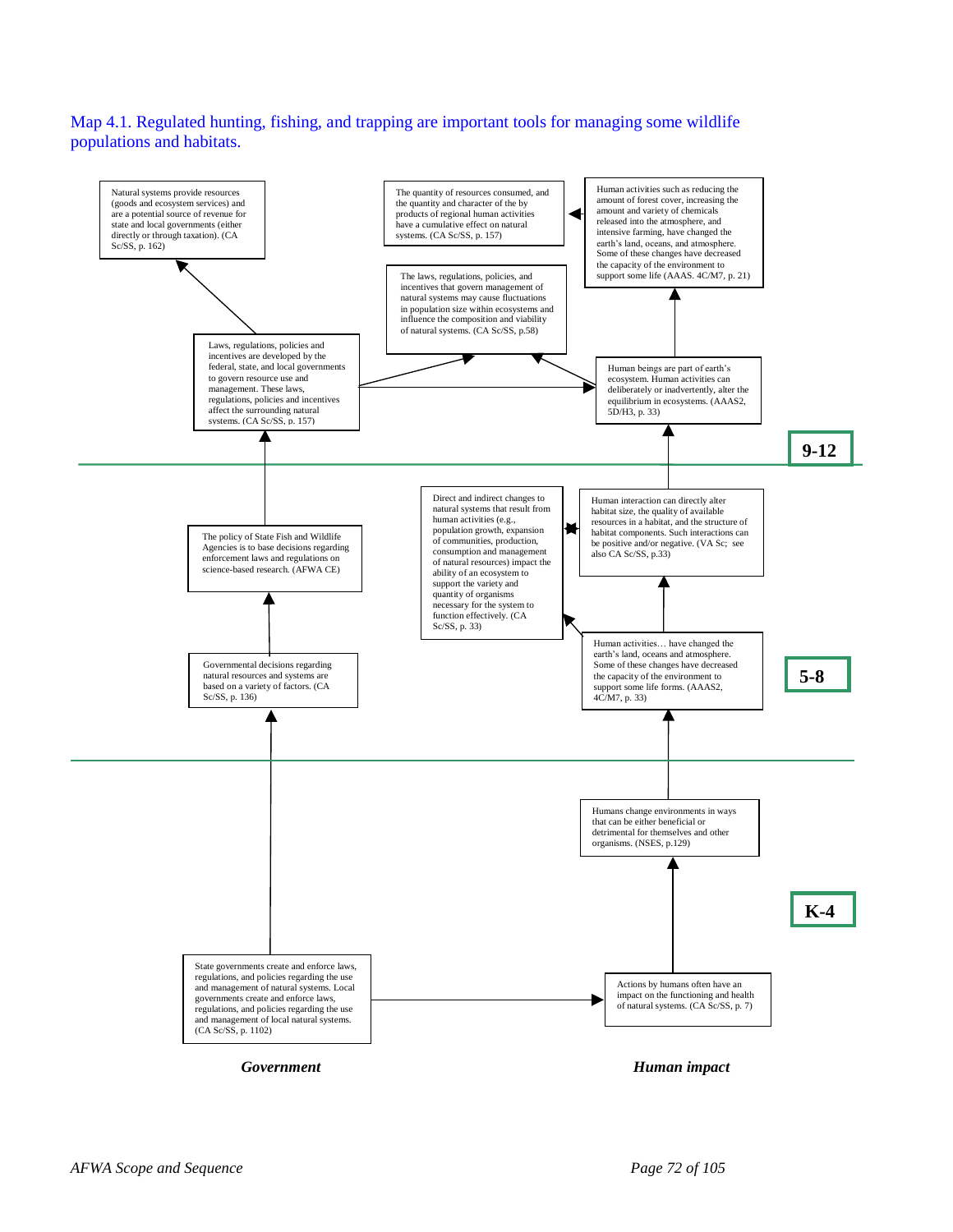## **Standard 4.** Students should understand and accept and/or lawfully participate in hunting, fishing, trapping, boating, wildlife watching, shooting sports, and other types of resource-related outdoor recreation.

| <b>AFWA Core Concepts</b>                            | <b>Key themes</b> | <b>Grade K-4</b>                                                                                                                                                                                                                                                                                                                                                                                                                       | Grades 5-8                                                                                                                                                                                                                                                                                                                                                                                                 | <b>Grade 9-12</b>                                                                                                                                                                                                                                                                                                                                                                                                                                                                                                                                    |
|------------------------------------------------------|-------------------|----------------------------------------------------------------------------------------------------------------------------------------------------------------------------------------------------------------------------------------------------------------------------------------------------------------------------------------------------------------------------------------------------------------------------------------|------------------------------------------------------------------------------------------------------------------------------------------------------------------------------------------------------------------------------------------------------------------------------------------------------------------------------------------------------------------------------------------------------------|------------------------------------------------------------------------------------------------------------------------------------------------------------------------------------------------------------------------------------------------------------------------------------------------------------------------------------------------------------------------------------------------------------------------------------------------------------------------------------------------------------------------------------------------------|
|                                                      |                   | <b>Concepts &amp; Indicators</b>                                                                                                                                                                                                                                                                                                                                                                                                       | <b>Concepts &amp; Indicators</b>                                                                                                                                                                                                                                                                                                                                                                           | <b>Concepts &amp; Indicators</b>                                                                                                                                                                                                                                                                                                                                                                                                                                                                                                                     |
| 4.1. Regulated hunting,<br>fishing, and trapping are | Government        | See Standard 3.1/ Map 3.1                                                                                                                                                                                                                                                                                                                                                                                                              | See Standard 3.1/ Map 3.1                                                                                                                                                                                                                                                                                                                                                                                  | See Standard 3.1/ Map 3.1                                                                                                                                                                                                                                                                                                                                                                                                                                                                                                                            |
| important tools for<br>managing some wildlife        |                   | Sample Indicators: Use fish and<br>wildlife as examples                                                                                                                                                                                                                                                                                                                                                                                | Sample Indicators: Use fish and<br>wildlife as examples                                                                                                                                                                                                                                                                                                                                                    | Sample Indicators: Use fish and<br>wildlife as examples                                                                                                                                                                                                                                                                                                                                                                                                                                                                                              |
| populations and habitats.                            |                   | • Go fishing, hunting, wildlife<br>watching, etc. with an understanding<br>of the related rules, laws, rights and<br>responsibilities.                                                                                                                                                                                                                                                                                                 | • Appreciate how characteristics of<br>different physical environments<br>provide opportunities or place<br>constraints on human activities<br>(NH SS).<br>• Plan a lawful hunting, fishing,<br>wildlife watching, outdoor<br>recreation program for a younger<br>students, conduct the outing safely,<br>and teach the younger students<br>about the related rules, laws, rights<br>and responsibilities. | • Evaluate current management and<br>conservation practices and their effect on<br>fish and wildlife resources and the local<br>economy.<br>• Assess the various considerations<br>involved in resource management,<br>including sustainability, availability, and<br>social/cultural, economic, and political<br>consequences.                                                                                                                                                                                                                      |
|                                                      | Human impact      | See Standards 1.1, 1.3, 1.7/ Maps 1.1,                                                                                                                                                                                                                                                                                                                                                                                                 | See Standards 1.1, 1.3, 1.7/ Maps                                                                                                                                                                                                                                                                                                                                                                          | <b>Concepts</b>                                                                                                                                                                                                                                                                                                                                                                                                                                                                                                                                      |
|                                                      |                   | 1.3, 1.7<br><b>Sample Indicators: Relate to</b><br>outdoor fish and wildlife recreation<br>• $K-2$ : Describe how humans use fish<br>and wildlife resources.<br>• $K-2$ : Demonstrate the ability to make<br>choices and take responsibility for<br>personal actions (OH SS, p. 91).<br>• Provide examples of human actions<br>and natural events that affect fish and<br>wildlife and their habitats and their<br>ability to survive. | 1.1, 1.3, 1.7<br><b>Sample Indicators: Relate to fish</b><br>and wildlife recreation<br>• Describe how the human activities<br>such as hunting, fishing and<br>trapping affect the fish and wildlife<br>populations.<br>• Describe possible solutions to<br>potentially harmful environmental<br>changes within an ecosystem (MO<br>Sc).                                                                   | • The laws, regulations, policies, and<br>incentives that govern management of<br>natural systems may cause fluctuations<br>in population size within ecosystems and<br>influence the composition and viability<br>of natural systems (CA Sc/SS, p.58).<br>• The quantity of resources consumed, and<br>the quantity and character of the by-<br>products of regional human activities<br>have a cumulative effect on natural<br>systems (CA Sc/SS, p. 157).<br>For other concepts and indicators see<br>Standards 1.1, 1.3, 1.7/ Maps 1.1, 1.3, 1.7 |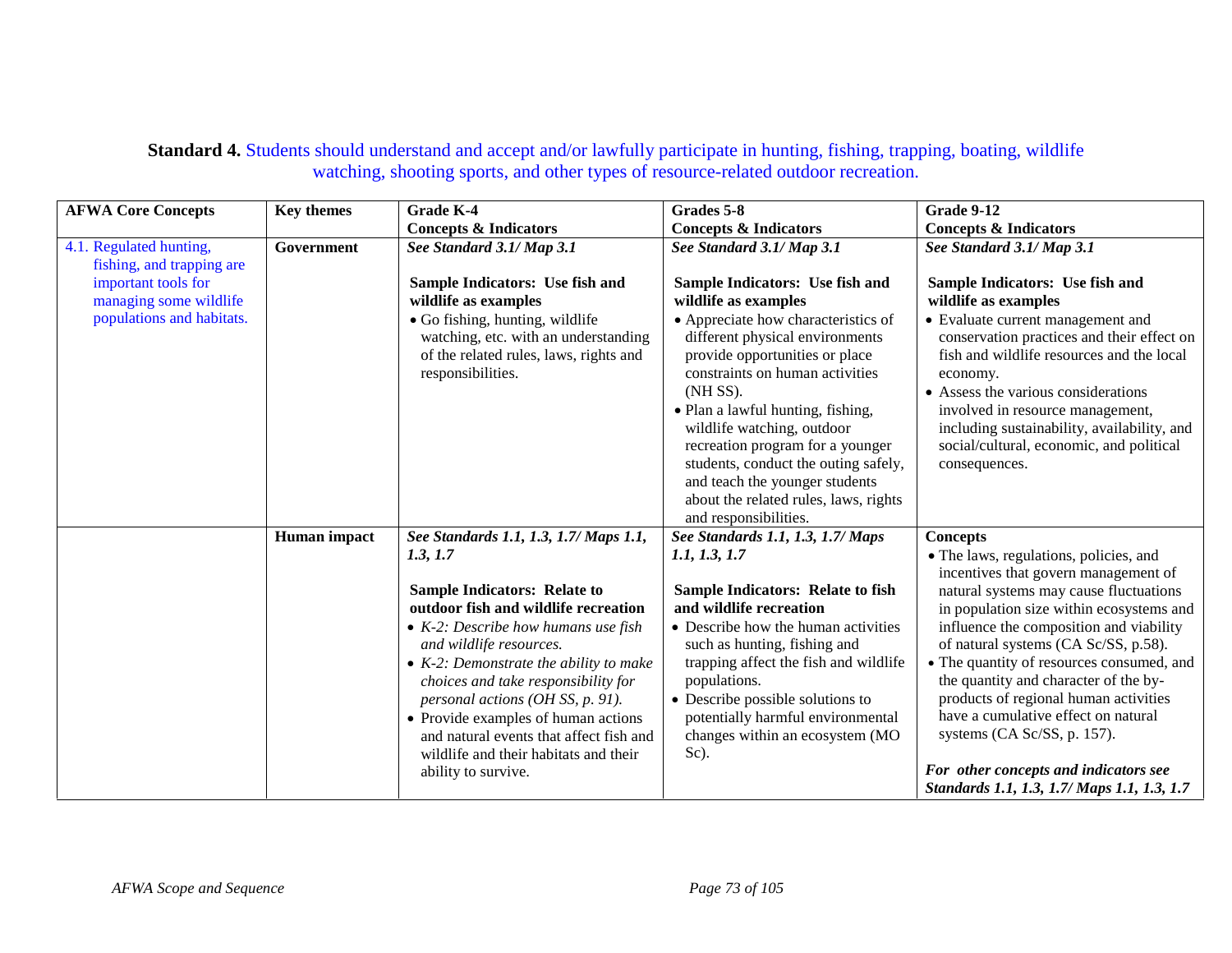Map 4.2. Fish and wildlife-based resources provide recreational benefits directly to participants and increase advocacy for conservation.

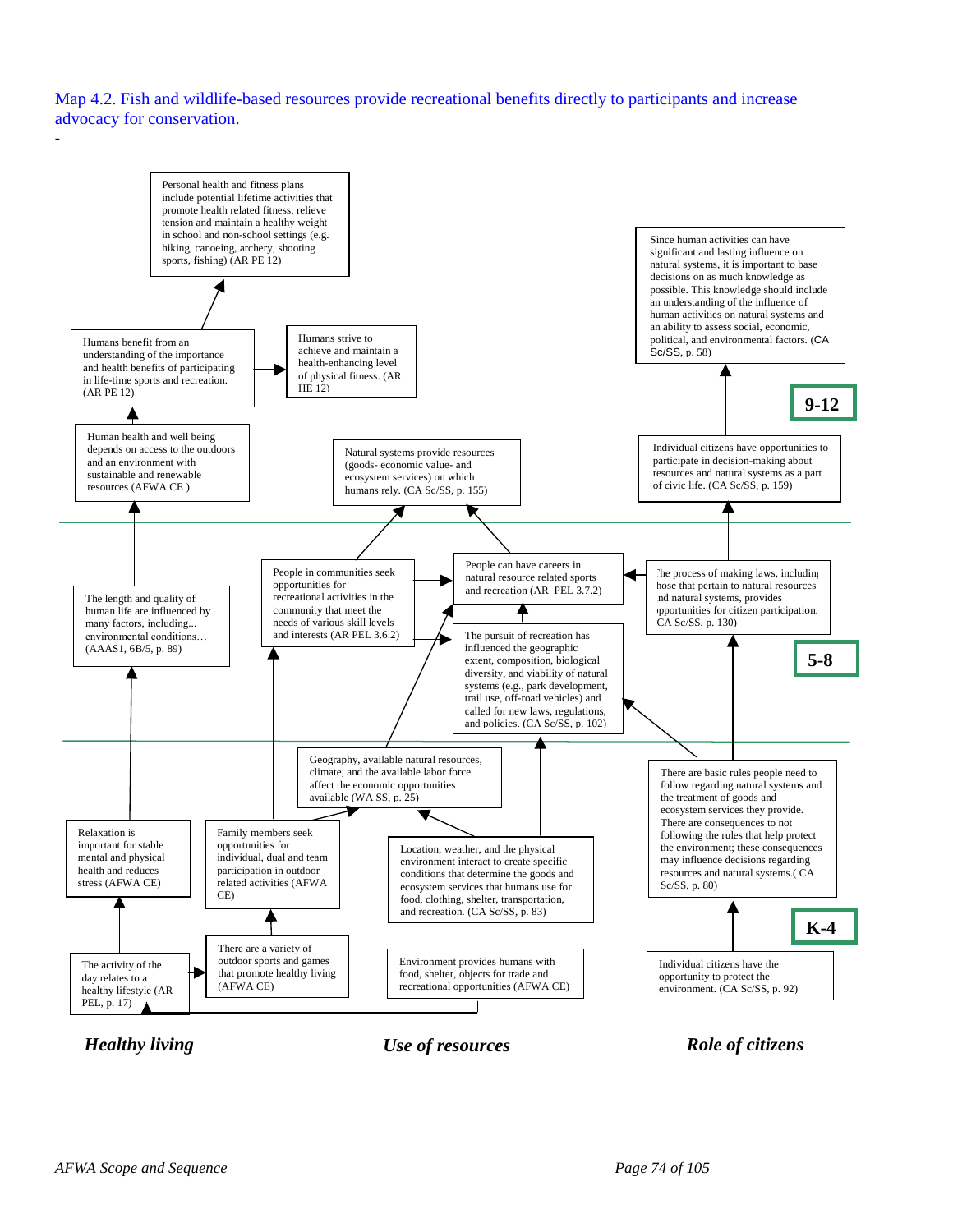## **Standard 4.** Students should understand and accept and/or lawfully participate in hunting, fishing, trapping, boating, wildlife watching, shooting sports, and other types of resource-related outdoor recreation.

| <b>AFWA Core Concepts</b>                                                                                                                            | <b>Key themes</b>     | <b>Grade K-4</b>                                                                                                                                                                                                                                                             | Grades 5-8                                                                                                                                                                                                                                                                                                                                                                                                                                                                                                                                                                                                                                                                                                                                                  | Grade 9-12                                                                                                                                                                                                                                                                                                                                                                                                                                                                                                                                                                                                                                                                                                                                                                                                                                                                                    |
|------------------------------------------------------------------------------------------------------------------------------------------------------|-----------------------|------------------------------------------------------------------------------------------------------------------------------------------------------------------------------------------------------------------------------------------------------------------------------|-------------------------------------------------------------------------------------------------------------------------------------------------------------------------------------------------------------------------------------------------------------------------------------------------------------------------------------------------------------------------------------------------------------------------------------------------------------------------------------------------------------------------------------------------------------------------------------------------------------------------------------------------------------------------------------------------------------------------------------------------------------|-----------------------------------------------------------------------------------------------------------------------------------------------------------------------------------------------------------------------------------------------------------------------------------------------------------------------------------------------------------------------------------------------------------------------------------------------------------------------------------------------------------------------------------------------------------------------------------------------------------------------------------------------------------------------------------------------------------------------------------------------------------------------------------------------------------------------------------------------------------------------------------------------|
|                                                                                                                                                      |                       | <b>Concepts &amp; Indicators</b>                                                                                                                                                                                                                                             | <b>Concepts &amp; Indicators</b>                                                                                                                                                                                                                                                                                                                                                                                                                                                                                                                                                                                                                                                                                                                            | <b>Concepts &amp; Indicators</b>                                                                                                                                                                                                                                                                                                                                                                                                                                                                                                                                                                                                                                                                                                                                                                                                                                                              |
| 4.2. Fish and wildlife-based<br>resources provide<br>recreational benefits<br>directly to participants and<br>increase advocacy for<br>conservation. | Use of resources      | <b>Concepts</b><br>• Geography, available natural<br>resources, climate, and the available<br>labor force affect the economic<br>opportunities available (WA SS, p.<br>$25$ ).<br><b>For other Concepts and Indicators see</b><br>Standards 2.1 and 2.2/ Maps 2.1 and<br>2.2 | <b>Concepts</b><br>• People in communities seek<br>opportunities for recreational<br>activities in the community that<br>meet the needs of various skill<br>levels and interests (AR PEL).<br>• People can have careers in<br>natural resource related sports<br>and recreation (AR PEL).<br>Sample Indicators: Use fish and<br>wildlife as an example.<br>• Describe how humans use fish<br>and wildlife resources.<br>• Describe how fish and wildlife<br>provides recreational benefits to<br>people.<br>• Describe the role that outdoor<br>sports and recreation play in<br>career and social environments.<br>• Compare economies based on<br>fish and wildlife resources in<br>different locations and<br>timeframes (compare past with<br>present). | <b>Concepts</b><br>• Natural systems provide resources (goods-<br>economic value- and ecosystem services)<br>on which humans rely (CA Sc/SS, p. 155).<br>• Humans benefit from an understanding of<br>the importance and health benefits of<br>participating in life-time sports and<br>recreation (AR PE 12).<br>Sample Indicators: Use fish and wildlife<br>as an example.<br>• Investigate and use local state, national<br>and/or international fitness and<br>recreational resources and organizations<br>(e.g. trails, wilderness areas, rivers, lakes,<br>mountains, fitness clubs, community<br>fitness activities).<br>• Examine the advantages and<br>disadvantages of fish and wildlife based<br>tourism (fishing, hunting, ecotourism).<br>• Predict where fish and wildlife based<br>economy can flourish in your state and<br>develop a scenario to support that<br>prediction. |
|                                                                                                                                                      | <b>Healthy living</b> | <b>Concepts</b>                                                                                                                                                                                                                                                              | <b>Concepts</b>                                                                                                                                                                                                                                                                                                                                                                                                                                                                                                                                                                                                                                                                                                                                             | <b>Concepts</b>                                                                                                                                                                                                                                                                                                                                                                                                                                                                                                                                                                                                                                                                                                                                                                                                                                                                               |
|                                                                                                                                                      |                       | • The activity of the day relates to a<br>healthy lifestyle (AR PEL, p. 17).<br>• There are a variety of outdoor sports<br>and games that promote healthy<br>living (AFWA CE).<br>• Relaxation is important for stable<br>mental and physical health and                     | • The length and quality of human<br>life are influenced by many<br>factors, including<br>environmental conditions<br>(AAAS1, 6B/5, p. 89).<br>• People in communities seek<br>opportunities for recreational                                                                                                                                                                                                                                                                                                                                                                                                                                                                                                                                               | • Human health and well-being depends on<br>access to the outdoors and an environment<br>with sustainable and renewable resources<br>(AFWA CE).<br>• Humans strive to achieve and maintain a<br>health-enhancing level of physical fitness<br>(AR HE 12).                                                                                                                                                                                                                                                                                                                                                                                                                                                                                                                                                                                                                                     |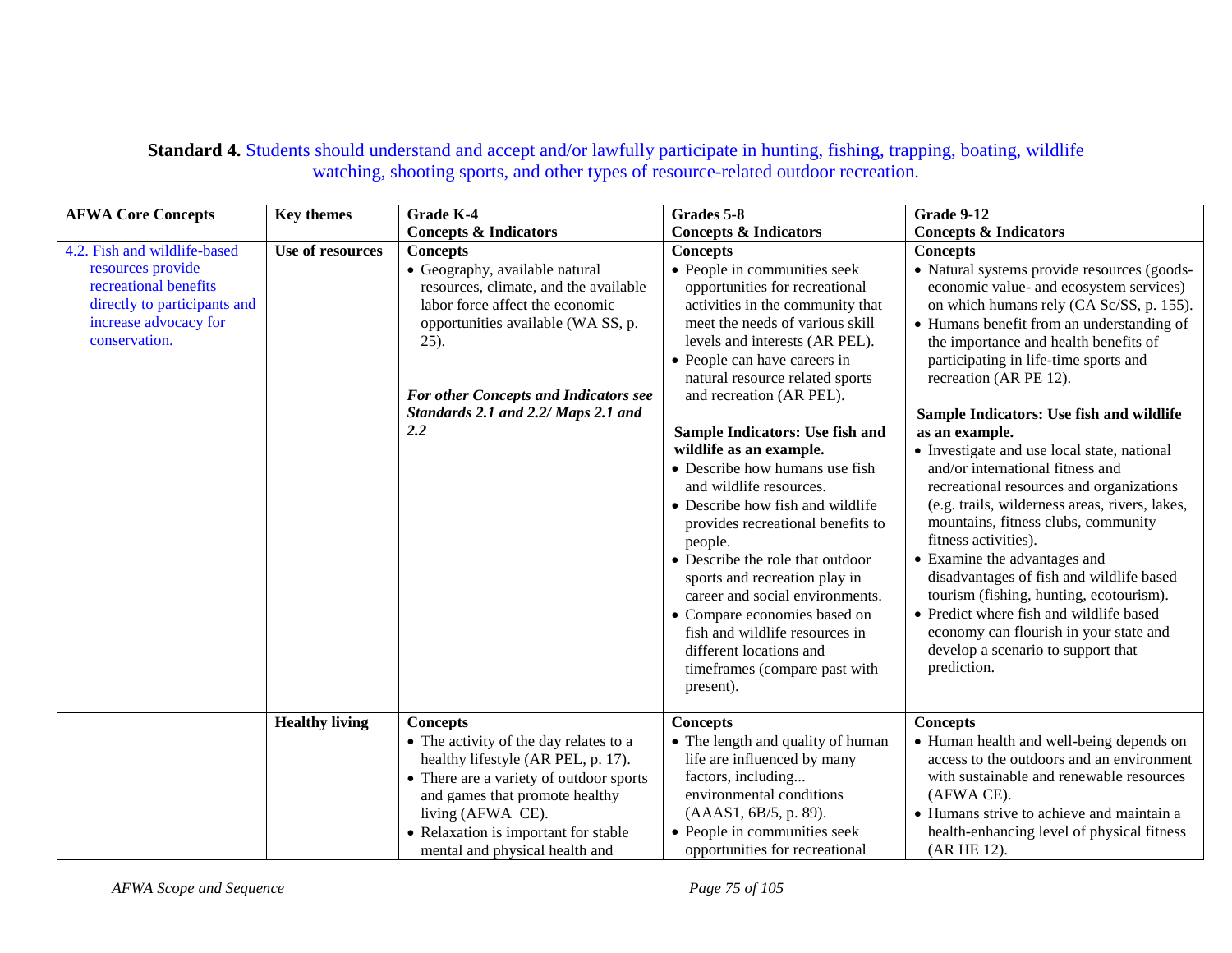| <b>AFWA Core Concepts</b> | <b>Key themes</b>               | <b>Grade K-4</b>                                                                                                                                                                                                                                                                                                                                                                                                                                                                                                                                                       | Grades 5-8                                                                                                                                                                                                                                                                                                                                                                                                                                                                                                             | <b>Grade 9-12</b>                                                                                                                                                                                                                                                                                                                                                                                                                                                                                                                                                                                                                                                                                                                                                                                                                                                                                                                                        |
|---------------------------|---------------------------------|------------------------------------------------------------------------------------------------------------------------------------------------------------------------------------------------------------------------------------------------------------------------------------------------------------------------------------------------------------------------------------------------------------------------------------------------------------------------------------------------------------------------------------------------------------------------|------------------------------------------------------------------------------------------------------------------------------------------------------------------------------------------------------------------------------------------------------------------------------------------------------------------------------------------------------------------------------------------------------------------------------------------------------------------------------------------------------------------------|----------------------------------------------------------------------------------------------------------------------------------------------------------------------------------------------------------------------------------------------------------------------------------------------------------------------------------------------------------------------------------------------------------------------------------------------------------------------------------------------------------------------------------------------------------------------------------------------------------------------------------------------------------------------------------------------------------------------------------------------------------------------------------------------------------------------------------------------------------------------------------------------------------------------------------------------------------|
|                           |                                 | <b>Concepts &amp; Indicators</b>                                                                                                                                                                                                                                                                                                                                                                                                                                                                                                                                       | <b>Concepts &amp; Indicators</b>                                                                                                                                                                                                                                                                                                                                                                                                                                                                                       | <b>Concepts &amp; Indicators</b>                                                                                                                                                                                                                                                                                                                                                                                                                                                                                                                                                                                                                                                                                                                                                                                                                                                                                                                         |
|                           |                                 | reduces stress $(AFWA - CE)$ .<br>• Family members seek opportunities<br>for individual, dual and team<br>participation in outdoor related<br>activities (AFWA CE).<br>Sample Indicators: Use fish and<br>wildlife as an example.<br>$\bullet$ K-2: Identify outdoor sports and<br>games<br>$\bullet$ K-2: Develop lifelong outdoor skills<br>through an outdoor classroom,<br>schoolyard habitat or a nature trail<br>(wildlife viewing, fishing, hiking,<br>archery).<br>• Identify/compare and contrast<br>outdoor sports and games that<br>promote healthy living. | activities in the community that<br>meet the needs of various skill<br>levels and interests (AR PEL<br>$3.6.2$ ).<br>Sample Indicators: Use fish and<br>wildlife as an example.<br>• Describe the role that outdoor<br>sports and recreation play in<br>career and social environments.<br>• Investigate opportunities in your<br>community that provide skill<br>development for outdoor<br>recreation.<br>• Use school and community<br>facilities to build competency in<br>outdoor sport and recreation<br>skills. | • Humans benefit from an understanding of<br>the importance and health benefits of<br>participating in life-time sports and<br>recreation (AR PE 12).<br>• Personal health and fitness plans include<br>potential lifetime activities that promote<br>health related fitness, relieve tension and<br>maintain a healthy weight in school and<br>non-school settings (e.g. hiking, canoeing,<br>archery, shooting sports, fishing) (AR PE<br>$12$ ).<br>Sample Indicators: Use fish and wildlife<br>as an example.<br>• Analyze the requirements for sustaining<br>healthy ecosystems and how health of<br>humans and other living (e.g. fish, wildlife<br>and habitat) organisms is affected by<br>changes in environmental conditions.<br>• Analyze sport specific training versus<br>lifetime fitness in the outdoors.<br>• Show mastery/competency in a lifelong<br>outdoor sport or recreational opportunity<br>that benefits health and well-being. |
|                           | Role of citizens<br>in resource | See Standard 2.3/Map 2.3                                                                                                                                                                                                                                                                                                                                                                                                                                                                                                                                               | See Standard 2.3/Map 2.3                                                                                                                                                                                                                                                                                                                                                                                                                                                                                               | See Standard 2.3/Map 2.3                                                                                                                                                                                                                                                                                                                                                                                                                                                                                                                                                                                                                                                                                                                                                                                                                                                                                                                                 |
|                           | management                      |                                                                                                                                                                                                                                                                                                                                                                                                                                                                                                                                                                        |                                                                                                                                                                                                                                                                                                                                                                                                                                                                                                                        |                                                                                                                                                                                                                                                                                                                                                                                                                                                                                                                                                                                                                                                                                                                                                                                                                                                                                                                                                          |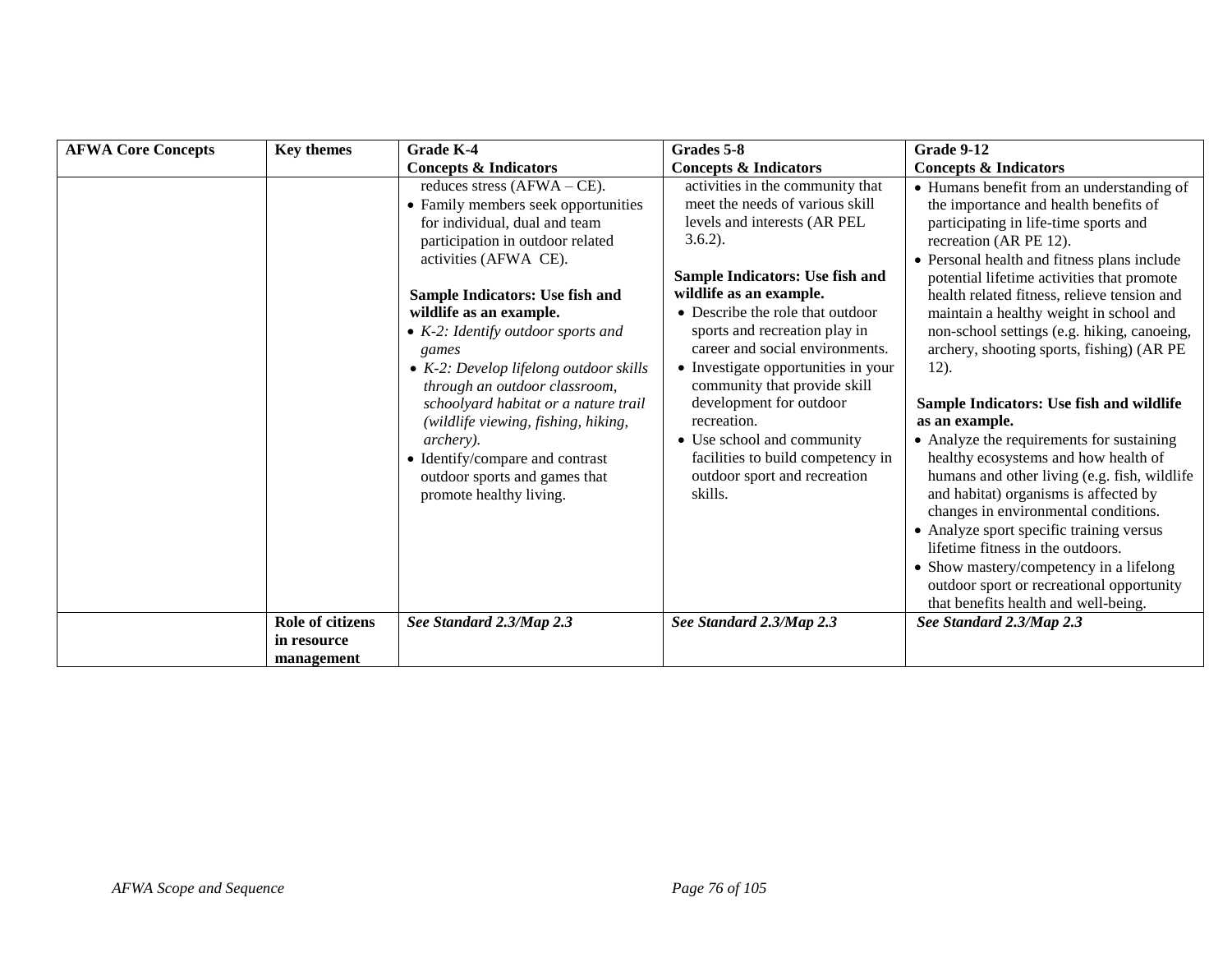#### Map 4.3. Responsible users of fish, wildlife, and the outdoors respect the rights and property of others.

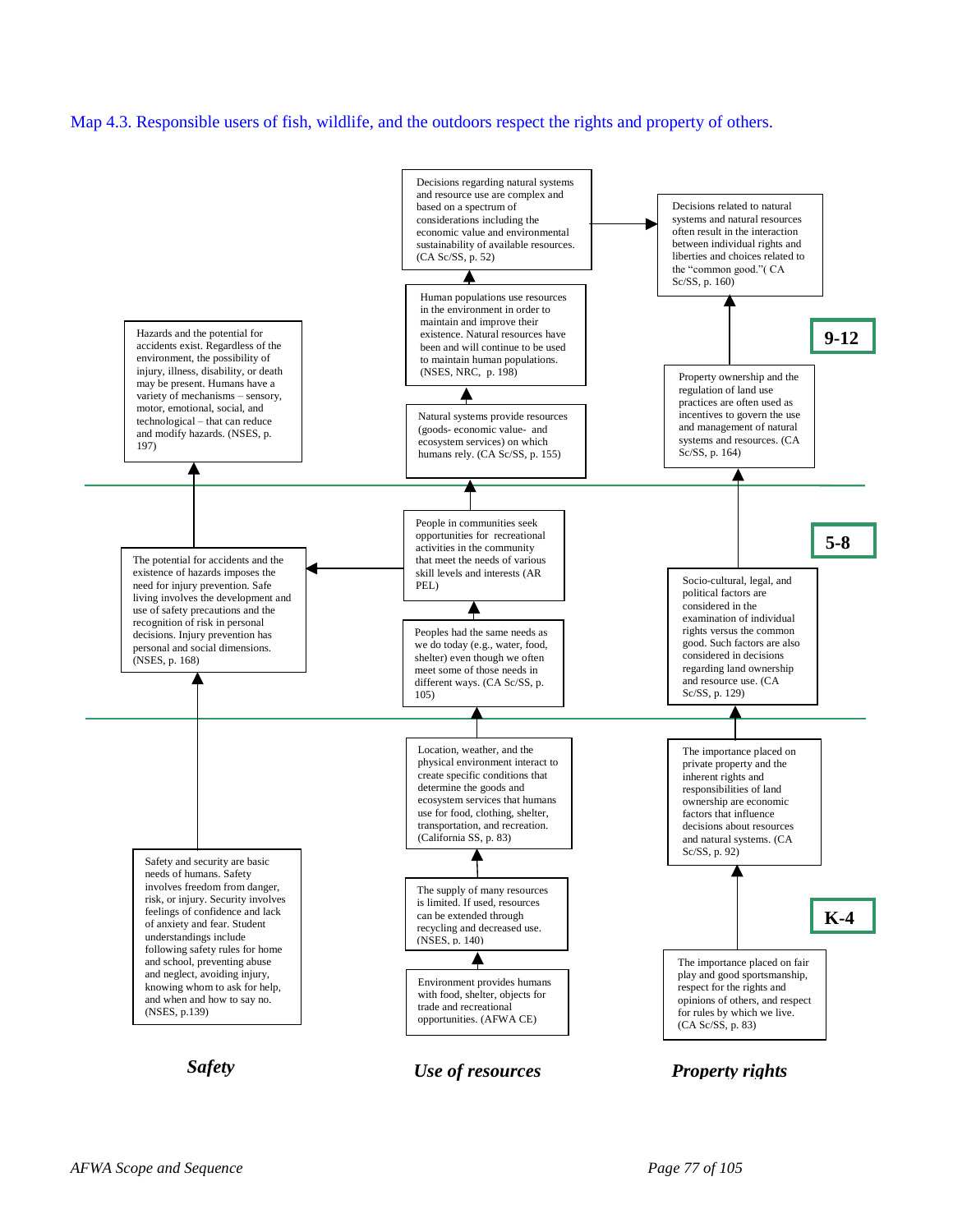## **Standard 4.** Students should understand and accept and/or lawfully participate in hunting, fishing, trapping, boating, wildlife watching, shooting sports, and other types of resource-related outdoor recreation.

| <b>AFWA Core Concepts</b>       | <b>Key themes</b> | Grade K-4                               | Grades 5-8                          | <b>Grade 9-12</b>                           |
|---------------------------------|-------------------|-----------------------------------------|-------------------------------------|---------------------------------------------|
|                                 |                   | <b>Concepts &amp; Indicators</b>        | <b>Concepts &amp; Indicators</b>    | <b>Concepts &amp; Indicators</b>            |
| 4.3. Responsible users of fish, | <b>Safety</b>     | Concept                                 | <b>Concepts</b>                     | <b>Concepts</b>                             |
| wildlife, and the outdoors      |                   | • Safety and security are basic needs   | • The potential for accidents and   | • Hazards and the potential for accidents   |
| respect the rights and property |                   | of humans. Safety involves              | the existence of hazards imposes    | exist. Regardless of the environment, the   |
| of others.                      |                   | freedom from danger, risk, or           | the need for injury prevention.     | possibility of injury, illness, disability, |
|                                 |                   | injury. Security involves feelings      | Safe living involves the            | or death may be present. Humans have a      |
|                                 |                   | of confidence and lack of anxiety       | development and use of safety       | variety of mechanisms - sensory, motor,     |
|                                 |                   | and fear. Student understandings        | precautions and the recognition     | emotional, social, and technological -      |
|                                 |                   | include following safety rules for      | of risk in personal decisions.      | that can reduce and modify hazards          |
|                                 |                   | home and school, preventing abuse       | Injury prevention has personal      | (NSES, p. 197).                             |
|                                 |                   | and neglect, avoiding injury,           | and social dimensions (NSES, p.     |                                             |
|                                 |                   | knowing whom to ask for help, and       | 168).                               | Sample Indicators: Use fish and wildlife    |
|                                 |                   | when and how to say no (NSES,           |                                     | as an example.                              |
|                                 |                   | p.139).                                 | Sample Indicators: Use fish and     | • Investigate and report on how             |
|                                 |                   |                                         | wildlife as an example.             | responsible citizens employ considerate     |
|                                 |                   | Sample Indicators: Use fish and         | • Evaluate the physical and         | and safe personal behaviors in physical     |
|                                 |                   | wildlife as an example.                 | environmental damages               | activity (ethics of hunting and fishing,    |
|                                 |                   | $\bullet$ K-2: Describe safety plan and | associated with decisions made      | canoeing and hiking).                       |
|                                 |                   | procedures for being in the             | during different physical           |                                             |
|                                 |                   | outdoors in the natural areas           | activities (e.g. boating safety)    |                                             |
|                                 |                   | (ticks, snakes etc).                    | (AR PEL).                           |                                             |
|                                 |                   | • Describe how to manage an             | • Predict outcomes of dangerous     |                                             |
|                                 |                   | emergency situation in the outdoors     | behaviors during physical           |                                             |
|                                 |                   | (snake bite, cut, etc.).                | activities in the outdoors (hiking, |                                             |
|                                 |                   |                                         | fishing, boating, hunting) (AR      |                                             |
|                                 |                   |                                         | PEL).                               |                                             |
|                                 | Use of resources  | <b>Concepts</b>                         | <b>Concepts</b>                     | <b>Concepts</b>                             |
|                                 |                   | • The supply of many resources is       | • Peoples had the same needs as we  | • Natural systems provide resources         |
|                                 |                   | limited. If used, resources can be      | do today (e.g., water, food,        | (goods-economic value - and ecosystem       |
|                                 |                   | extended through recycling and          | shelter) even though we often       | services) on which humans rely (CA          |
|                                 |                   | decreased use (NSES, p. 140).           | meet some of those needs in         | Sc/SS, p. 155).                             |
|                                 |                   | • Location, weather, and the physical   | different ways (CA Sc/SS, p.        | · Decisions regarding natural systems and   |
|                                 |                   | environment interact to create          | $105$ ).                            | resource use are complex and based on a     |
|                                 |                   | specific conditions that determine      | • People in communities seek        | spectrum of considerations including the    |
|                                 |                   | the goods and ecosystem services        | opportunities for recreational      | economic value and environmental            |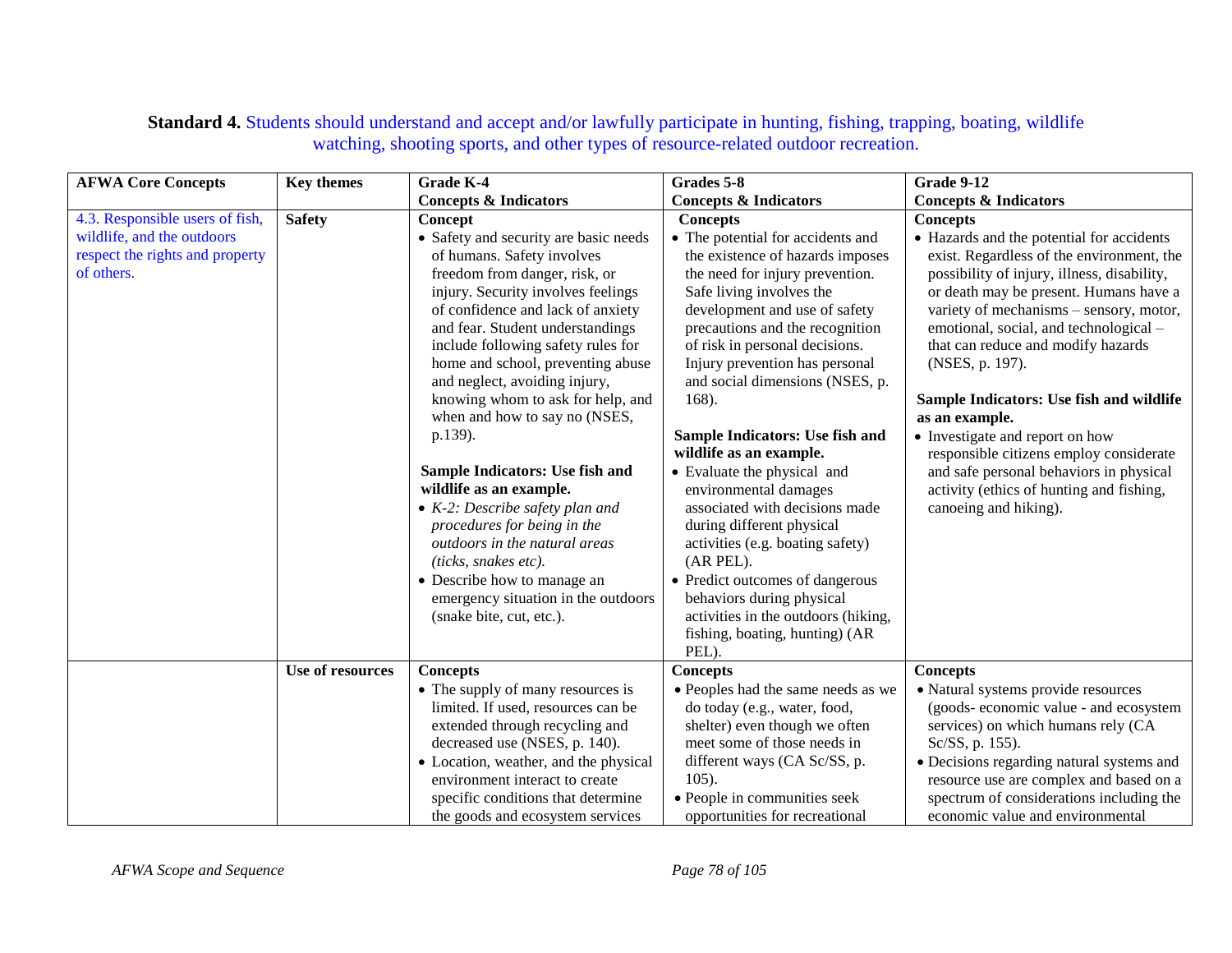| <b>AFWA Core Concepts</b> | <b>Key themes</b>      | Grade K-4                                | Grades 5-8                         | Grade 9-12                                  |
|---------------------------|------------------------|------------------------------------------|------------------------------------|---------------------------------------------|
|                           |                        | Concepts & Indicators                    | <b>Concepts &amp; Indicators</b>   | <b>Concepts &amp; Indicators</b>            |
|                           |                        | that humans use for food, clothing,      | activities in the community that   | sustainability of available resources (CA   |
|                           |                        | shelter, transportation, and             | meet the needs of various skill    | Sc/SS, p. 52).                              |
|                           |                        | recreation (CA Sc/SS, p. 83).            | levels and interests (AR PEL)      | • Human populations use resources in the    |
|                           |                        | • Environment provides humans with       |                                    | environment in order to maintain and        |
|                           |                        | food, shelter, objects for trade and     | Sample Indicators: Use fish and    | improve their existence. Natural            |
|                           |                        | recreational opportunities (AFWA         | wildlife as an example.            | resources have been and will continue to    |
|                           |                        | $CE$ ).                                  | • List and explain the purpose for | be used to maintain human populations       |
|                           |                        |                                          | the rules to manage and conserve   | (NSES, p. 198)                              |
|                           |                        | Sample Indicators: Use fish and          | fish and wildlife locally          |                                             |
|                           |                        | wildlife as an example.                  | • Describe the rights and          | Sample Indicators: Use fish and wildlife    |
|                           |                        | • $K-2$ : Describe how fish and wildlife | responsibilities of an individual  | as an example.                              |
|                           |                        | provides recreational benefits to        | using of fish and wildlife natural | • Select key fish and wildlife stakeholders |
|                           |                        | people                                   | resources for recreation           | in fish and describe their rights and       |
|                           |                        | • Explain why there are laws to          |                                    | responsibilities as stewards and            |
|                           |                        | protect fish and wildlife (for           |                                    | consumers.                                  |
|                           |                        | example turtles, neo-tropical birds      |                                    | • Analyze and evaluate the possible costs,  |
|                           |                        | and song birds)                          |                                    | benefits and the consequences of human      |
|                           |                        |                                          |                                    | use of the fish and wildlife.               |
|                           | <b>Property rights</b> | See Standard 3.1/Map 3.1                 | See Standard 3.1/Map 3.1           | See Standard 3.1/Map 3.1                    |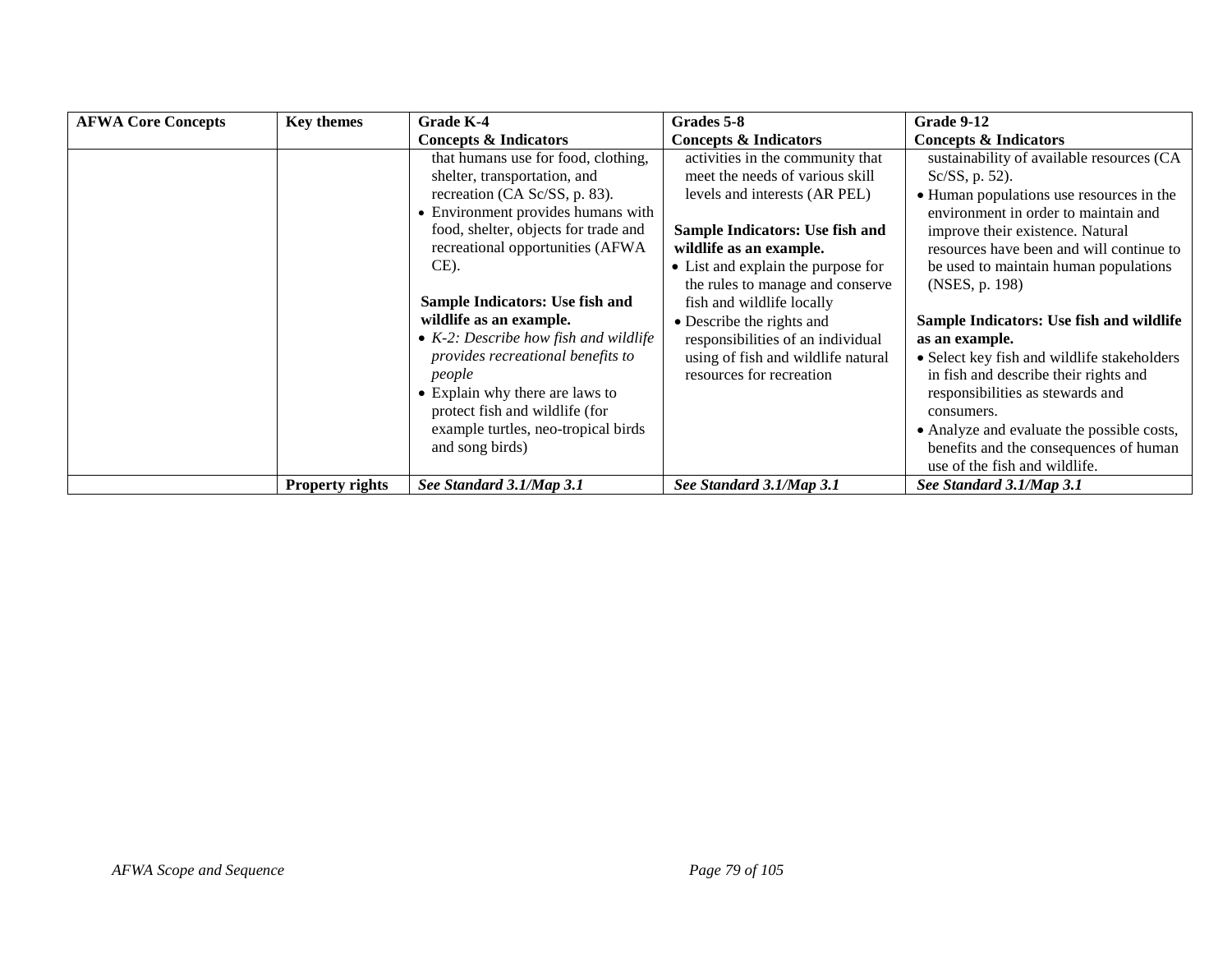# **STANDARD 5**

Students should understand the need for, and actively supports funding for fish and wildlife conservation.

5.1. Within the U.S., state fish and wildlife management is funded through hunting, fishing and trapping licenses and through federal excise taxes collected from the sale of hunting, target shooting, fishing equipment, and motor boat fuels.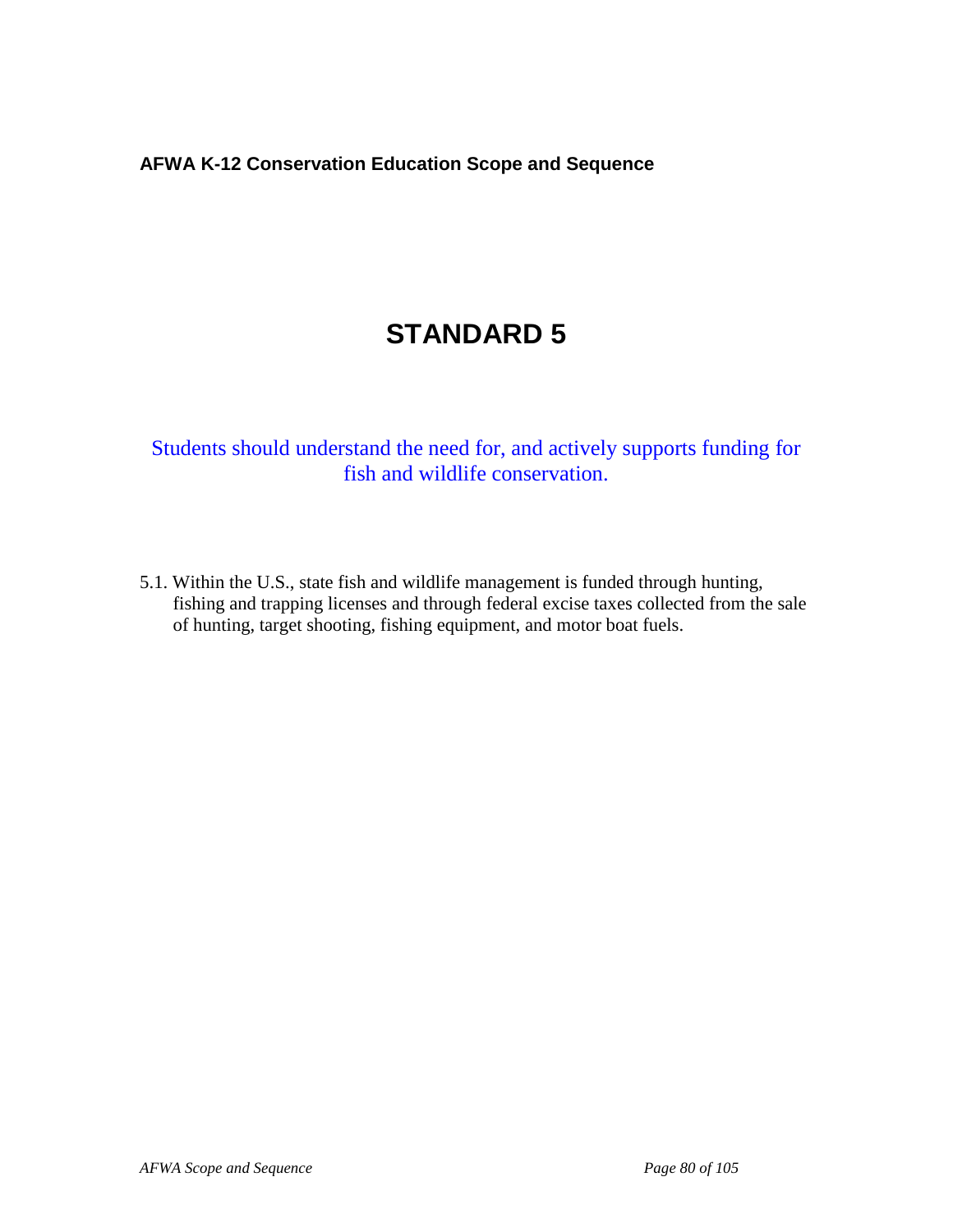## **Standard 5: Themes at a Glance**

| Map number and descriptor                                        | Key Theme  | Key              |
|------------------------------------------------------------------|------------|------------------|
|                                                                  |            | Theme 2          |
| 5.1. Within the U.S., state fish and wildlife management is      | Government | Use of           |
| funded through hunting, fishing and trapping licenses and        |            | <b>Resources</b> |
| through federal excise taxes collected from the sale of hunting, |            |                  |
| target shooting, fishing equipment, and motor boat fuels         |            |                  |

## **Standard 3 by Theme**

| <b>Theme</b>            | <b>Standards</b>                                                   |  |  |
|-------------------------|--------------------------------------------------------------------|--|--|
| <b>Government</b>       | 5.1. Within the U.S., state fish and wildlife management is funded |  |  |
|                         | through hunting, fishing and trapping licenses and through federal |  |  |
|                         | excise taxes collected from the sale of hunting, target shooting,  |  |  |
|                         | fishing equipment, and motor boat fuels.                           |  |  |
| <b>Use of Resources</b> | 5.1. Within the U.S., state fish and wildlife management is funded |  |  |
|                         | through hunting, fishing and trapping licenses and through federal |  |  |
|                         | excise taxes collected from the sale of hunting, target shooting,  |  |  |
|                         | fishing equipment, and motor boat fuels.                           |  |  |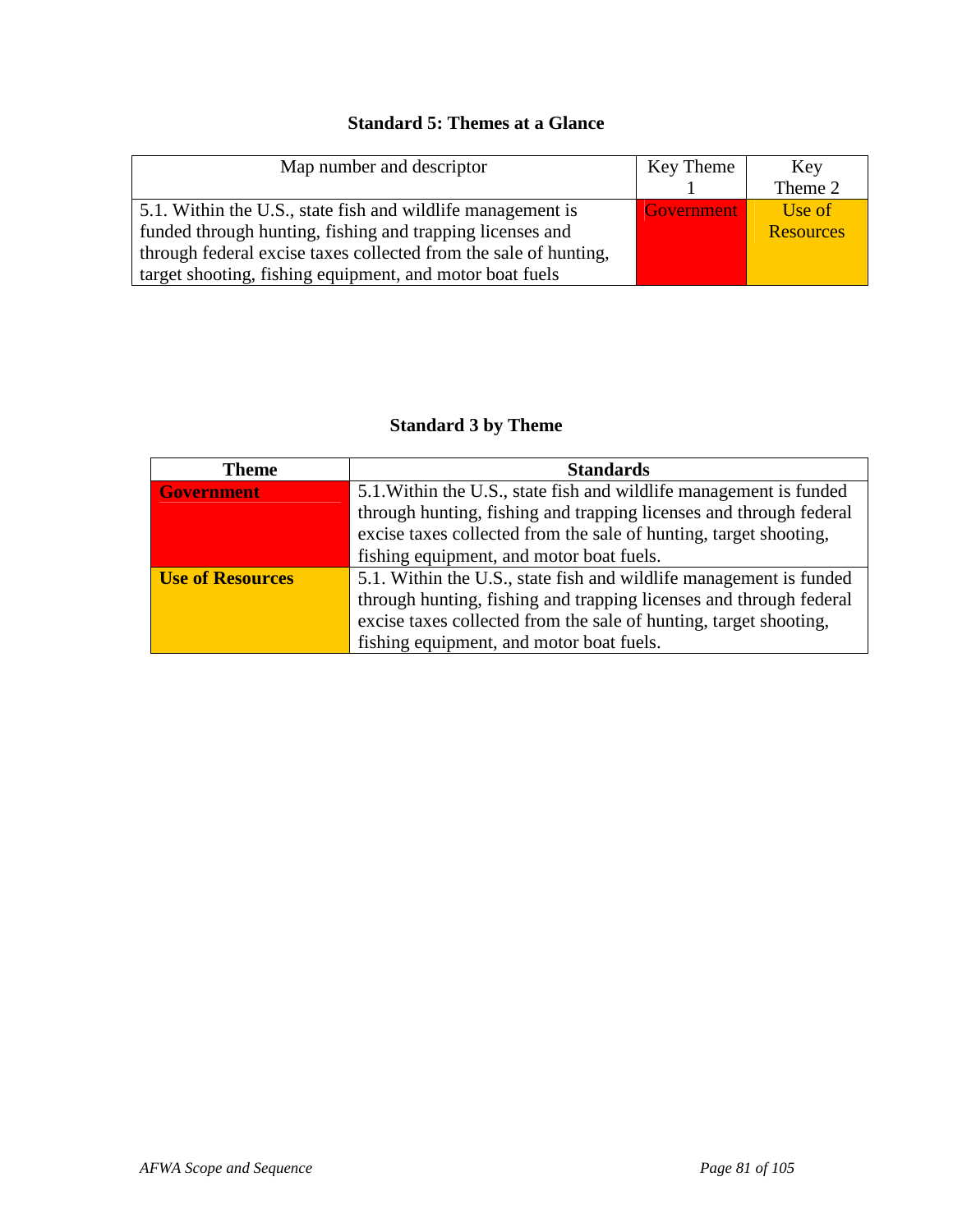Map 5. Within the U.S., state fish and wildlife management is funded primarily through hunting, fishing and trapping licenses and through federal excise taxes collected from the sale of hunting, target shooting, and fishing equipment and motor boat fuels.



*Government*

*Use of resources*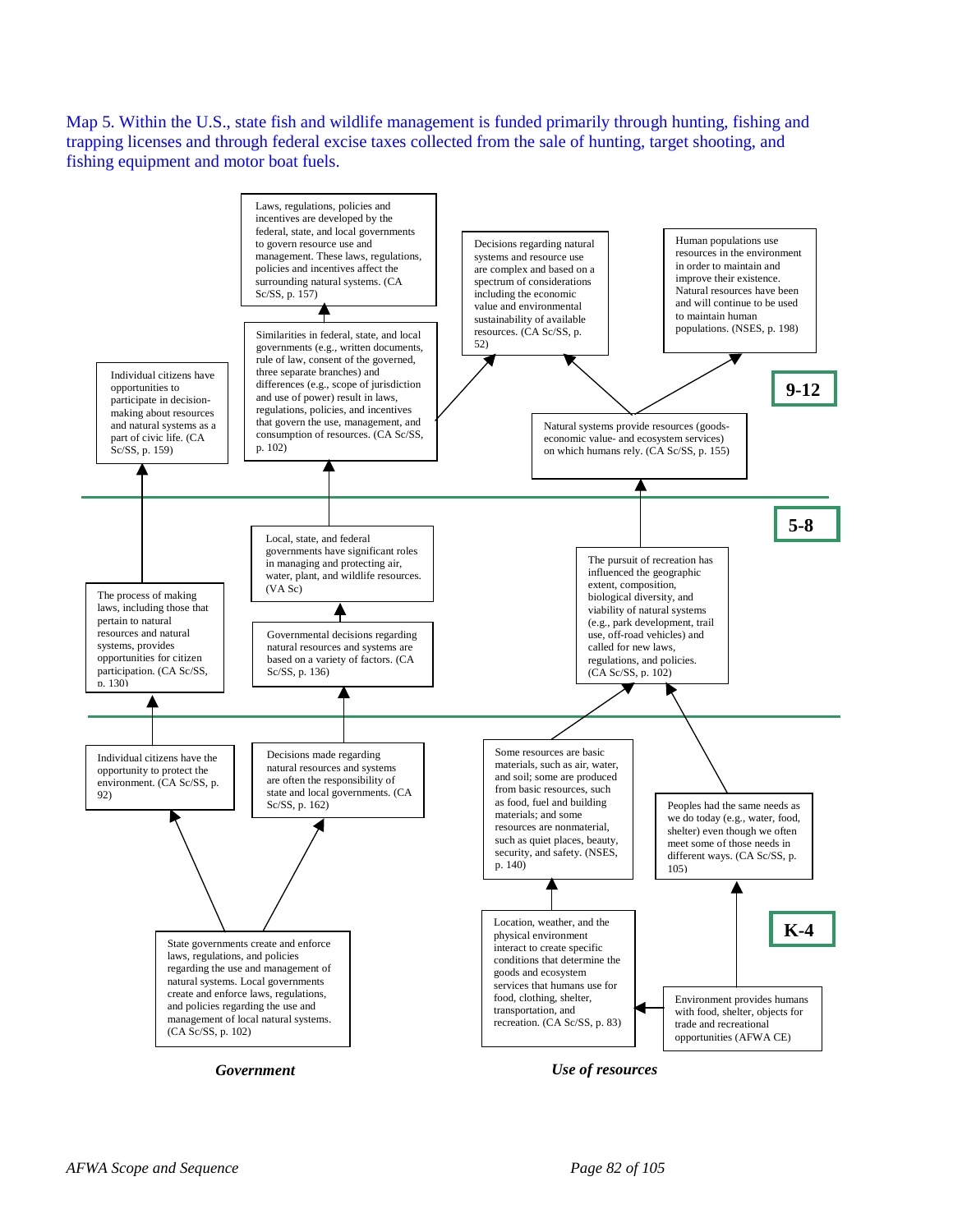| <b>AFWA Core Concepts</b>                          | <b>Key themes</b> | Grade K-4                             | Grades 5-8                            | <b>Grade 9-12</b>                     |
|----------------------------------------------------|-------------------|---------------------------------------|---------------------------------------|---------------------------------------|
|                                                    |                   | <b>Concepts &amp; Indicators</b>      | <b>Concepts &amp; Indicators</b>      | <b>Concepts &amp; Indicators</b>      |
| 5.1. Within the U.S., state fish and               | Government        | <b>Concepts</b>                       | <b>Concepts</b>                       | <b>Concepts</b>                       |
| wildlife management is funded                      |                   | • State governments create and        | · Governmental decisions regarding    | · Similarities in federal, state, and |
| primarily through hunting, fishing                 |                   | enforce laws, regulations, and        | natural resources and systems are     | local governments (e.g., written      |
| and trapping licenses and through                  |                   | policies regarding the use and        | based on a variety of factors (CA     | documents, rule of law, consent of    |
| federal excise taxes collected                     |                   | management of natural systems.        | Sc/SS, p. 136)                        | the governed, three separate          |
| from the sale of hunting, target                   |                   | Local governments create and          | · Local, state, and federal           | branches) and differences (e.g.,      |
| shooting, and fishing equipment                    |                   | enforce laws, regulations, and        | governments have significant roles    | scope of jurisdiction and use of      |
| and motor boat fuels.                              |                   | policies regarding the use and        | in managing and protecting air,       | power) result in laws, regulations,   |
| 5.1.1. Wildlife Restoration -                      |                   | management of local natural           | water, plant, and wildlife            | policies, and incentives that         |
| <b>Federal Aid in Wildlife</b>                     |                   | systems (CA Sc/SS, p. 102).           | resources (VA Sc).                    | govern the use, management, and       |
| <b>Restoration (Pittman-</b>                       |                   | • Individual citizens have the        | • The process of making laws,         | consumption of resources (CA          |
| Robertson Act [1937])                              |                   | opportunity to protect the            | including those that pertain to       | Sc/SS, p. 102).                       |
| provides funding in the U.S.                       |                   | environment (CA Sc/SS, p. 92).        | natural resources and natural         | · Laws, regulations, policies and     |
| for the protection, restoration,                   |                   | • Decisions made regarding natural    | systems, provides opportunities       | incentives are developed by the       |
| rehabilitation and                                 |                   | resources and systems are often       | for citizen participation (CA         | federal, state, and local             |
| improvement of wildlife                            |                   | the responsibility of state and local | Sc/SS, p. 130).                       | governments to govern resource        |
| habitat, wildlife management                       |                   | governments (CA Sc/SS, p. 162).       |                                       | use and management. These laws,       |
| research, hunter education,                        |                   |                                       | Sample Indicators: Use fish and       | regulations, policies and             |
| and the distribution of                            |                   | Sample Indicators: Use fish and       | wildlife as examples                  | incentives affect the surrounding     |
| information produced by the                        |                   | wildlife as examples                  | · Describe levels, roles              | natural systems (CA Sc/SS, p.         |
| projects                                           |                   | • Summarize the roles and             | responsibilities of local, federal    | 157).                                 |
| 5.1.2. Sport Fish Restoration -                    |                   | responsibilities of local             | and state government in US            | • Individual citizens have            |
| <b>Federal Aid in Sport Fish</b>                   |                   | governments.                          | involved in fish and wildlife         | opportunities to participate in       |
| <b>Restoration (Dingell-Johnson</b>                |                   | • Identify local governments          | management and conservation.          | decision-making about resources       |
| [1950] and Wallop-Breaux<br>amendment [1984]) is a |                   | involved in fish and wildlife         | • Identify factors that influence     | and natural systems as a part of      |
| parallel program to Pittman                        |                   | management and conservation.          | government decisions regarding        | civic life (CA Sc/SS, p. 159).        |
| Robertson for management,                          |                   | • Describe what actions an            | fish and wildlife.                    |                                       |
| conservation, restoration of                       |                   | individual can do to conserve         | • Identify federal laws that regulate | Sample Indicators: Use fish and       |
| fishery resources, access and                      |                   | natural resources (fish and           | public fish and wildlife recreation.  | wildlife as examples                  |
| boating and aquatic resource                       |                   | wildlife).                            | • Identify federal laws that provide  | • Analyze the structure,              |
| education                                          |                   |                                       | for sustaining fish and wildlife      | responsibilities and function of US   |
| 5.2. Wildlife-based activities,                    |                   |                                       | recreation and describe the           | federal, state, and local             |
| such as hunting, fishing, viewing,                 |                   |                                       | public's role.                        | governments involved in resource      |
| and photography provide people                     |                   |                                       |                                       | management.                           |
| with millions of days of outdoor                   |                   |                                       |                                       | • Evaluate how individuals,           |

# **Standard 5.** Students should understand the need for, and actively supports funding for fish and wildlife conservation.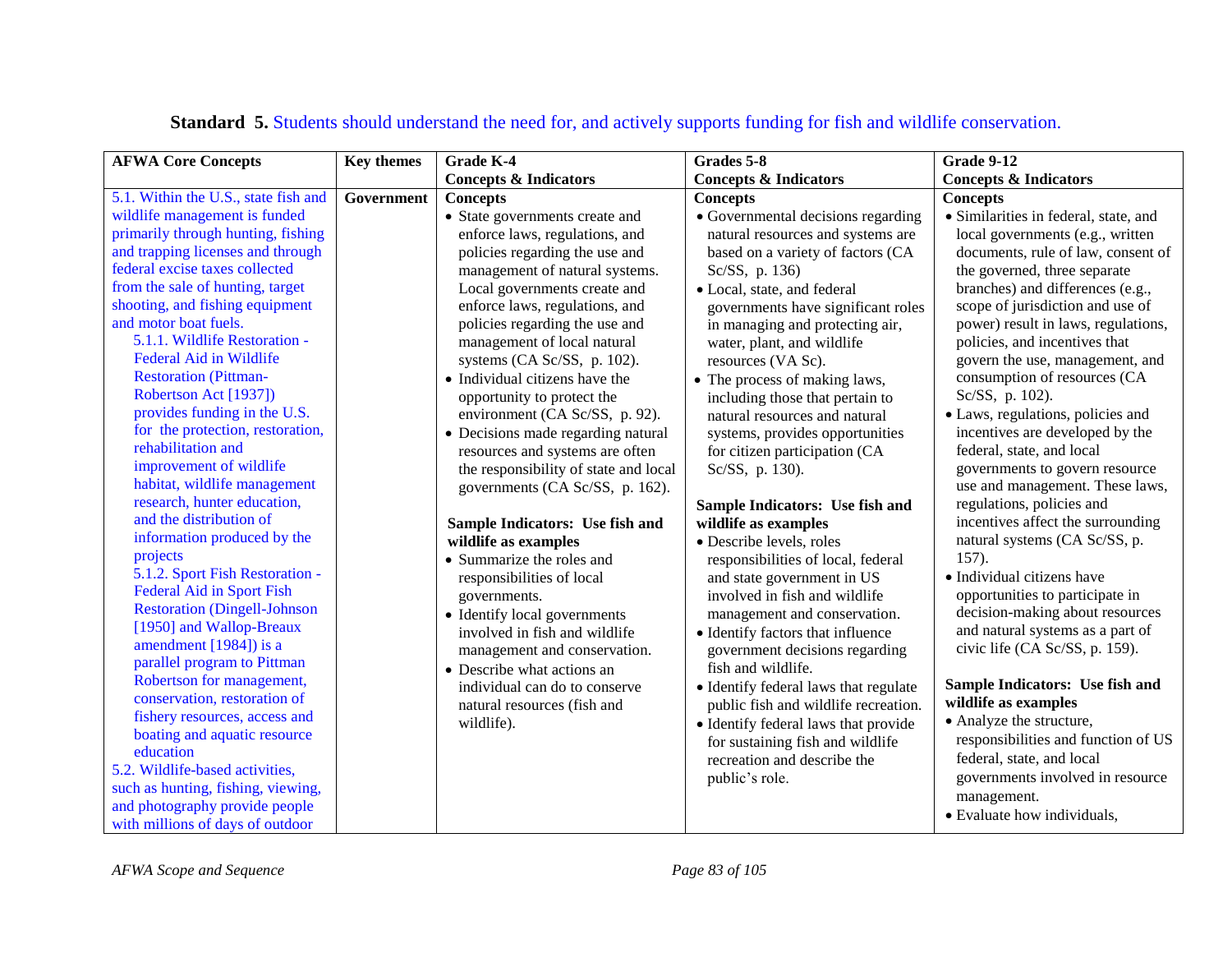| recreation each year and generate<br>billions of dollars for the<br>economy. |                     |                                                                                                                                                                                                                                                                                                                                                                                |                                                                 | businesses, governments, and non-<br>governmental organizations<br>impact fish and wildlife<br>management and conservation,<br>methods of decision making and                                                                                                                                                                                                                                                                                                             |
|------------------------------------------------------------------------------|---------------------|--------------------------------------------------------------------------------------------------------------------------------------------------------------------------------------------------------------------------------------------------------------------------------------------------------------------------------------------------------------------------------|-----------------------------------------------------------------|---------------------------------------------------------------------------------------------------------------------------------------------------------------------------------------------------------------------------------------------------------------------------------------------------------------------------------------------------------------------------------------------------------------------------------------------------------------------------|
|                                                                              |                     |                                                                                                                                                                                                                                                                                                                                                                                |                                                                 | action, and public opinion                                                                                                                                                                                                                                                                                                                                                                                                                                                |
|                                                                              | Use of<br>resources | <b>Concepts</b><br>• Some resources are basic<br>materials, such as air, water, and<br>soil; some are produced from basic<br>resources, such as food, fuel and<br>building materials; and some<br>resources are nonmaterial, such as<br>quiet places, beauty, security, and<br>safety (NSES, p. 140).<br><b>For other Concepts and Indicators</b><br>see Standard 2.1/ Map 2.1 | <b>For Concepts and Indicators see</b><br>Standard 2.1/ Map 2.1 | <b>Concepts</b><br>• Decisions regarding natural<br>systems and resource use are<br>complex and based on a spectrum<br>of considerations including the<br>economic value and environmental<br>sustainability of available<br>resources (CA Sc/SS, p. 52).<br>• Human populations use resources<br>in the environment in order to<br>maintain and improve their<br>existence. Natural resources have<br>been and will continue to be used<br>to maintain human populations |
|                                                                              |                     |                                                                                                                                                                                                                                                                                                                                                                                |                                                                 | (NSES, p. 198).<br><b>For other Concepts and Indicators</b><br>see Standard 2.1/ Map 2.1                                                                                                                                                                                                                                                                                                                                                                                  |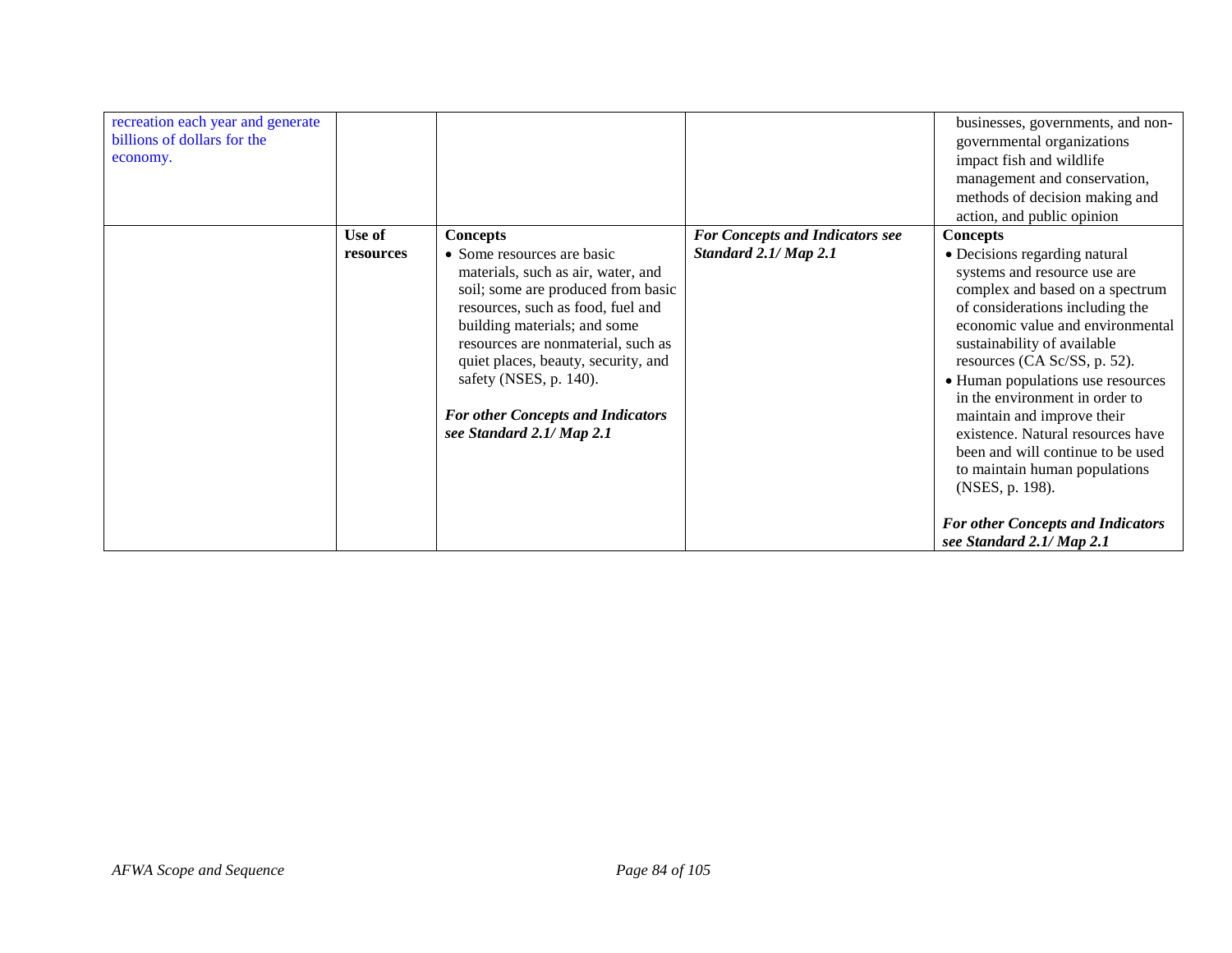## **Conclusion**

These conservation education standards represent an important step in improving conservation education in the United States. Conservation education is critical to the ability of state fish and wildlife agencies to meet their mission. Conservation education's mission-critical role and responsibilities are to:

- 1. Prepare and include the general public and fish and wildlife customers in environmental assessment and decision making. (This role was described by Mark Duda at the AFWA 2008 Meeting as being essential for agency effectiveness.)
- 2. Prepare and involve the public and fish and wildlife customers in sharing responsibility for stewardship of fish and wildlife.
- 3. Prepare and involve the public and our fish and wildlife customers in responsible fish and wildlife related recreation (knowledge, skills and opportunities).

The *K-12 Conservation Education Scope and Sequence* provides a critical foundation for developing sound conservation education programs to advance the mission of fish and wildlife agencies. This is the first step for developing the strategic role of conservation education to meet the state fish and wildlife agency mission.

Needed next steps include:

- Identify science curricula and instructional support materials.
- Develop assessment instruments and other tools for teachers to improve student learning.
- Provide systematic professional development to increase teachers' knowledge of conservation education, their abilities to use conservation education instructional and assessment materials that support high student achievement.
- Develop online availability of resources in various forms and formats, particularly ecosystem information of local fish, wildlife and habitat, field studies and stewardship techniques and opportunities, and recreation skills and opportunities.

### **Six Priority Goals for Conservation Educators (Denver 2008):**

- 1. **Curriculum Integration:** Educators will integrate CE Core Concepts into their curricula. *The AFWA Conservation Education Core Concepts have been adopted by the member agencies as those wildlife concepts critical to having a supportive and informed citizenry. This goal expects all educators (both formal and non-formal) to teach these concepts to students.*
- 2. **Outdoor Skills Education:** Outdoors skills will be included in the education process as a tool for team building, stewardship, personal health and life-long recreation. *School curricula include outdoor skills training such as orienteering, archery, fishing, and survival skills. National Archery in the Schools program (NASP) is a good example of this goal.*
- 3. **Natural Area Access:** Every child has access to a natural area (no matter how small) within walking distance of their school and educators are given skills, content knowledge and tools to use that area as an outdoor classroom for field investigations.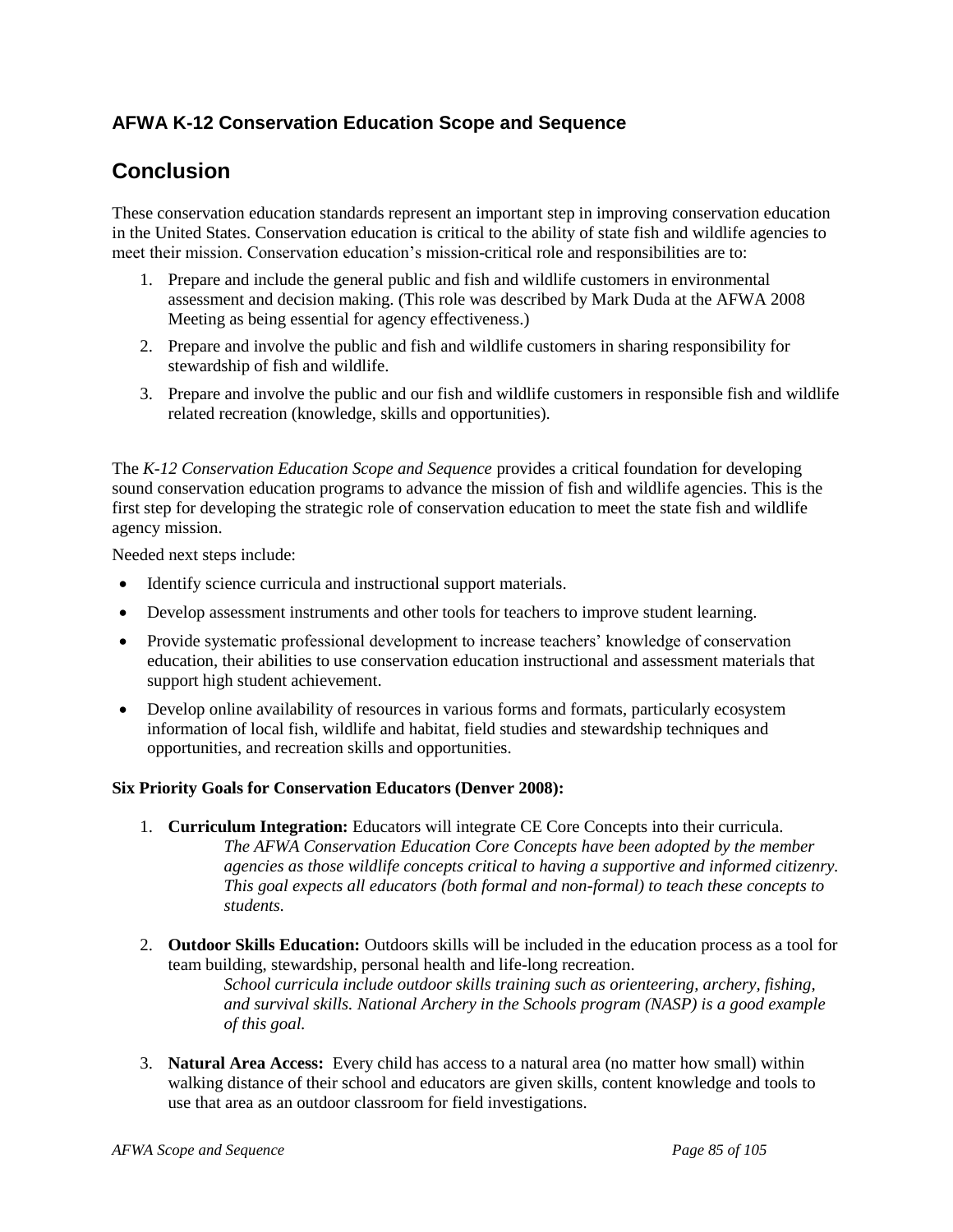*This does not suggest that agencies should acquire property but rather help educators identify natural areas that are accessible to children both during and after school. Schoolyard Habitat Programs are good examples of this goal.*

### 4. **Field Investigation:** Field Investigation is part of authentic science inquiry.

*Children tend to think of a scientist as someone in a lab coat and holding a test tube. We want educators to recognize that our agency field staffs conduct legitimate scientific inquiry and through citizen science opportunities, engage students in rigorous field investigations to contribute to field science studies and improve their science achievement. NatureMapping is a good example of this goal.*

### **5. Community Partnerships:**

a. Fish and Wildlife Agencies will facilitate community partnerships to ensure parent involvement in K-12, Fish & Wildlife related experiences.

*We recognize the importance of family and community support for successful recruitment into outdoor activities*

b. Youth Leadership –Fish and Wildlife Agencies will facilitate community partnerships to develop youth conservation leadership – by offering K-12 opportunities for leadership, skill development and recognition.

> *Developing youth leaders in Conservation will serve to recruit other youth and will help agencies with work force employment.*

### **6. Conservation Literacy:**

a. We offer web-based and other technologies to help schools build/enhance conservation literacy.

> *Increased use of the internet and technology must be part of our outreach to engage future generations.*

b. Utilize Conservation Education Scope and Sequence (based on national education standards) as a guideline for how agencies partner with schools to achieve conservation environmental literacy.

*The K-12 Scope and Sequence document makes the Conservation Education Core Concepts available to educators according to what is age-appropriate for the learner.*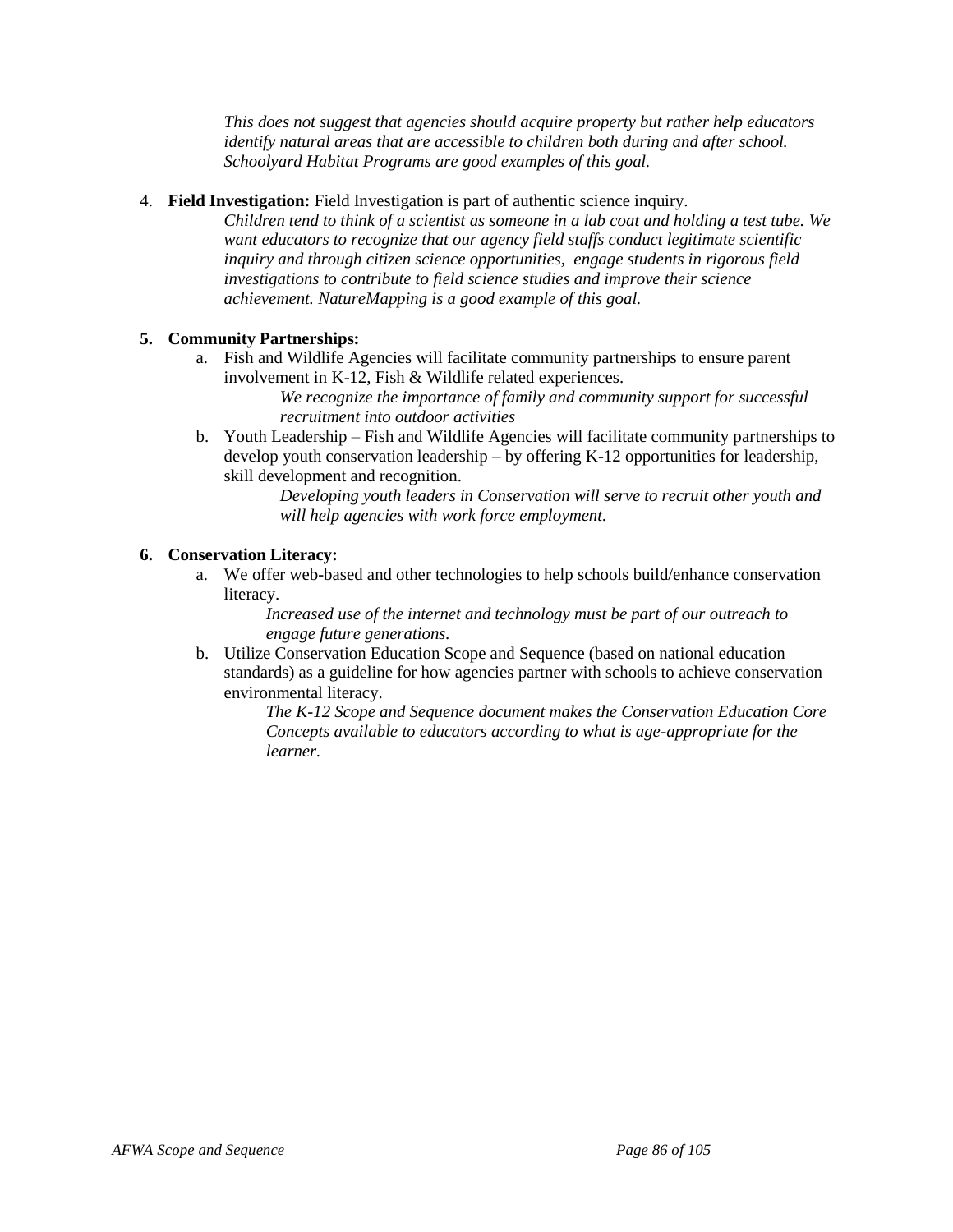# **Abbreviations**

| AAAS1            | Atlas of Science Literacy, Volume 1                                               |
|------------------|-----------------------------------------------------------------------------------|
| AAAS2            | Atlas of Science Literacy, Volume 2                                               |
| <b>AFWA CE</b>   | <b>AFWA Conservation Education Working Group</b>                                  |
| AК               | Content and performance standards for Alaska students                             |
| <b>AR HE 12</b>  | Arkansas Standards: Health and Safety Grades 9-12                                 |
| <b>AR PE 12</b>  | Arkansas Standards: Physical Education Grades 9-12                                |
| AR PEL           | Arkansas Standards: Physical Education and Health Grades K-8                      |
| AR Sc            | Arkansas Science Standards Grades K-8                                             |
| AZ Sc            | Arizona Science Standards Articulated by Grade Level.                             |
| <b>BSL</b>       | <b>Benchmarks for Science Literacy</b>                                            |
| CA Sc/SS         | California Science and History/Social Science, Education and the Environment      |
|                  | Initiative. Standards Alignment Maps, Kindergarten through Twelfth Grade.         |
| CO <sub>Sc</sub> | Colorado Model Content Standards for Science                                      |
| <b>KS EE</b>     | <b>Environmental Education Standards for Kansas</b>                               |
| LA Sc            | Louisiana Content Standards, Benchmarks, and Grade Level Expectations for Science |
| LA SS            | Louisiana Content Standards, Benchmarks, and Grade Level Expectations for Social  |
|                  | studies                                                                           |
| MA Sc            | Massachusetts Science and Technology/Engineering Curriculum Framework             |
| <b>ME</b>        | Maine Performance Indicators and Descriptors                                      |
| MI SS            | Michigan Grades K-8 Social Studies Content Expectations                           |
| MN EE            | Environmental Literacy Scope and Sequence Providing a systems approach to         |
|                  | environmental education in Minnesota                                              |
| MO <sub>Sc</sub> | Missouri's Framework for Curriculum Development In Science K-12                   |
| MO <sub>SS</sub> | Missouri's Framework for Curriculum Development In Social Studies K-12            |
| <b>NAEP</b>      | National Assessment of Educational Progress Frameworks                            |
| <b>NECAP Sc</b>  |                                                                                   |
| NH <sub>SS</sub> | New Hampshire Scope and Sequence Models for Building Vertical Science Literacy    |
| <b>NSES</b>      | National Science Education Standards (NSTA, 1996)                                 |
| OH Sc            | Ohio Science Academic Content Standards                                           |
| OH <sub>SS</sub> | Ohio Academic Content standards, K-12 Social Studies                              |
| OR Sc            | <b>Oregon Science Standards</b>                                                   |
| PA ENV           | Pennsylvania Academic Standards for Environment and Ecology                       |
| <b>TEKS</b>      | Texas Essential Knowledge and Skills                                              |
| VA Sc            | Virginia Revised Science Standards of Learning Curriculum Framework Adopted by    |
|                  | the Board of Education                                                            |
| VA <sub>SS</sub> | Virginia History and Social Science Standards of Learning Curriculum Framework    |
| VT.              | Vermont's Framework of Standards and Learning Opportunities                       |
| WA Sc            | Washington State Science Essential Academic Learning Requirements: A              |
|                  | Recommended Grade-by-Grade Sequence for Grade Level Expectations -K-12            |
| WA SS            | Washington State Social Studies Essential Academic Learning Requirements: A       |
|                  | Recommended Grade-by-Grade Sequence for Grade Level Expectations - K-12           |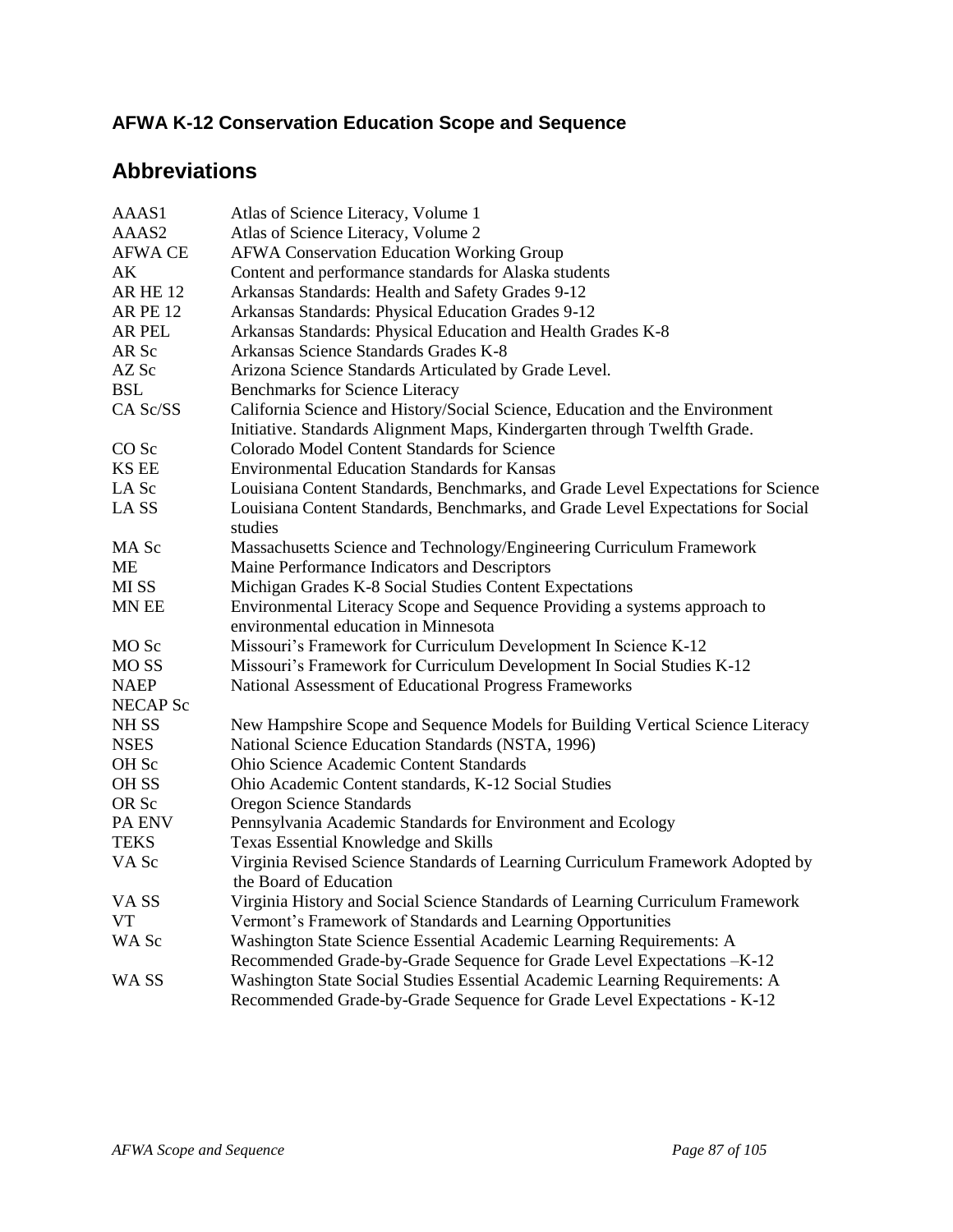# **Additional References**

Arizona Social Studies Standard Articulated by Grade Level Arkansas American Government Standards Grades 9-12 Arkansas American History (U.S. History) Arkansas Biology Standards Grades 9-12 Arkansas Civics for Core Curriculum Standards Grades 9-12 Arkansas Civics Standards Grades 9-12 Arkansas Environmental Science Standards Grades 9-12 Arkansas Social Studies Curriculum Framework Grades K-8 Chicago Academic Standards & Frameworks. Expecting more: Higher Standards for Chicago's Students. Science. Grades K-12 Colorado Model Content Standards for Civics Georgia Science Performance Standards Indiana's Core standards: Core Academic Concepts across the K–12 Continuum. Science Indiana's Core standards: Core Academic Concepts across the K–12 Continuum. Social studies Massachusetts History and Social Science Curriculum Framework Michigan Content Standards and Draft Benchmarks Montana Content Standards and Performance Descriptors NAAEE Excellence in Environmental Education: Guidelines for Learning (Pre K-12) Nevada K-12 Science Standards Nevada K-12 Social Studies Standards Nevada Science Achievement Indicators New England Common Assessment Program – Science North Carolina Extended Content Standards Pennsylvania Academic Standards for Civics and Government Pennsylvania Academic Standards for Geography State of Alabama Academic Standards Wisconsin Model Academic Standards for Social Studies Wisconsin's Model Academic Standards for Science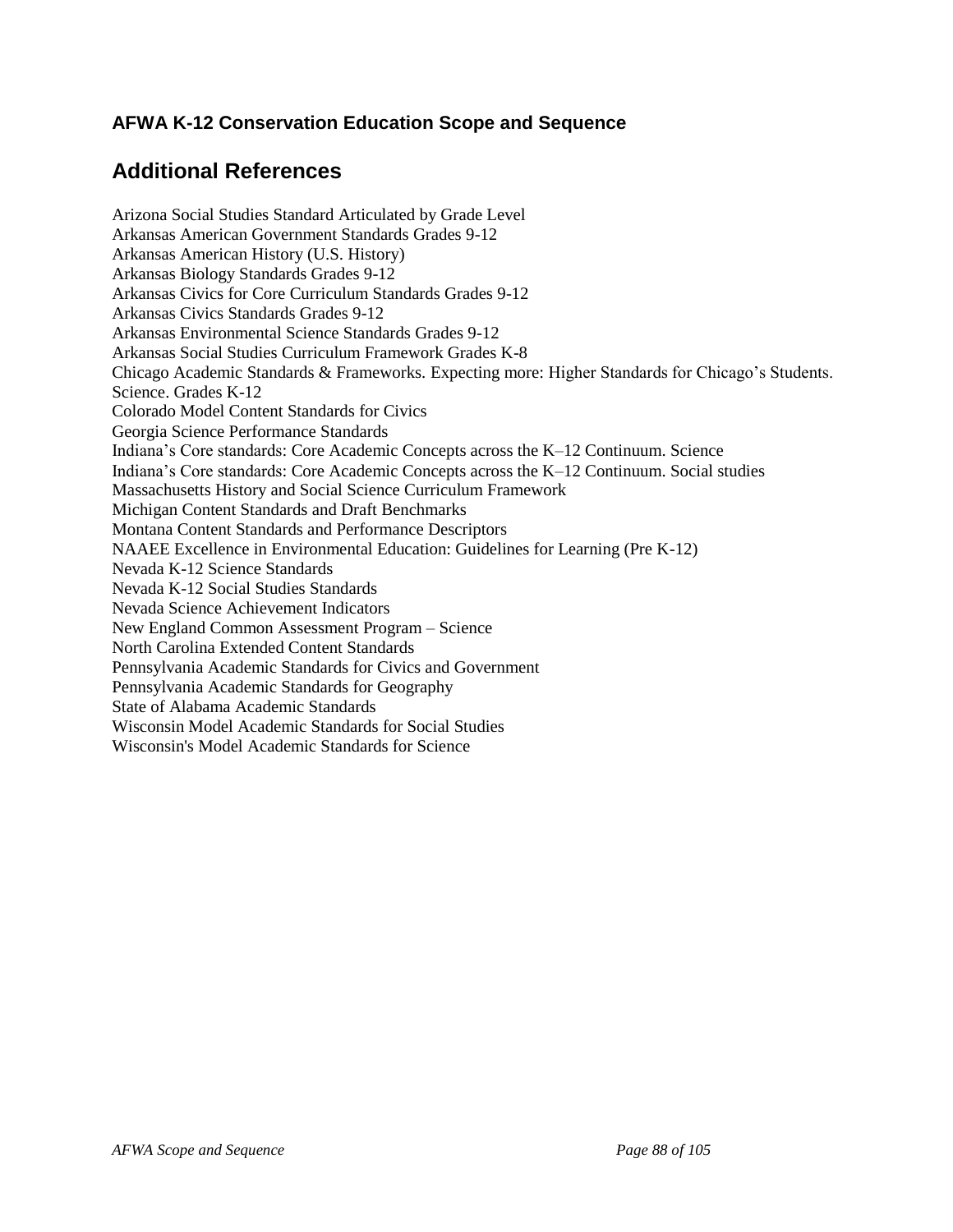# **Acknowledgements**

## **Scope and Sequence Development participants: Denver Colorado 2008**

| Theresa     | Alberici       | Wildlife Education Specialist                                                  | Pennsylvania Game Commission                                   |
|-------------|----------------|--------------------------------------------------------------------------------|----------------------------------------------------------------|
| Kiki        | Corry          | Project Wild Coordinator                                                       | <b>Texas Parks and Wildlife</b>                                |
| Lisa        | <b>Flowers</b> | Director of Conservation Education                                             | The Boone and Crockett Club                                    |
| Warren      | Gartner        | Division of Fish & Wildlife<br><b>Conservation Education Supervisor</b>        | Indiana DNR Division of Fish and<br>Wildlife                   |
| <b>Barb</b> | Gigar          | <b>Aquatic Education Coordinator</b>                                           | <b>Iowa Department of Natural Resources</b>                    |
| Suzie       | Gilley         | <b>Wildlife Education Coordinator</b>                                          | Virginia Dept of Game and Inland<br>Fisheries                  |
| Ann         | Harrison       | <b>Bureau Chief of Environmental</b><br>Education                              | New York Department of Environmental<br>Conservation           |
| Lori        | Haynes         | K-12 Coordinator (& Project Wild<br>Coordinator)                               | Florida Fish and Wildlife Conservation<br>Commission           |
| Ellie       | Horwitz        | Chief, Information & Education                                                 | Mass. Division of Fisheries & Wildlife.                        |
| Georgia     | Jeppesen       | Branch Chief, Division of<br><b>Education Outreach</b>                         | <b>USFWS</b> - National Conservation<br><b>Training Center</b> |
| Michelle    | Kelly          | Education Specialist - MinnAqua<br>Program                                     | Minnesota DNR Fish and Wildlife<br>Division                    |
| Regina      | Knauer         | <b>Education Program Curriculum</b><br>Supervisor                              | Missouri Department of Conservation                            |
| Jan         | McLaughlin     | President of Council of State<br>Science Supervisors & Education<br>Consultant | New Hampshire Department of<br>Education                       |
| Lucy        | Moreland       | Chief-Education and Outreach                                                   | Arkansas Game and Fish Commission                              |
| Jeff        | Rucks          | Manager of Education and Outreach                                              | Colorado Division of Wildlife                                  |
| Sharon      | Rushton        | <b>AFWA CE Strategy Coordinator</b><br>(on contract)                           | <b>SR</b> Enterprises                                          |
| Judy        | Silverberg     | Wildlife Programs Supervisor                                                   | New Hampshire Fish and Game<br>Department                      |
| Scott       | Smith          | <b>Science Coordinator</b>                                                     | Idaho State Department of Education                            |
| Judy        | <b>Stokes</b>  | Chief, Public Affairs Division (and<br>Facilitator for our meeting)            | New Hampshire Fish and Game<br>Department                      |
| Kellie      | Tharp          | <b>Environmental Education Program</b><br>Manager                              | Arizona Game and Fish Department                               |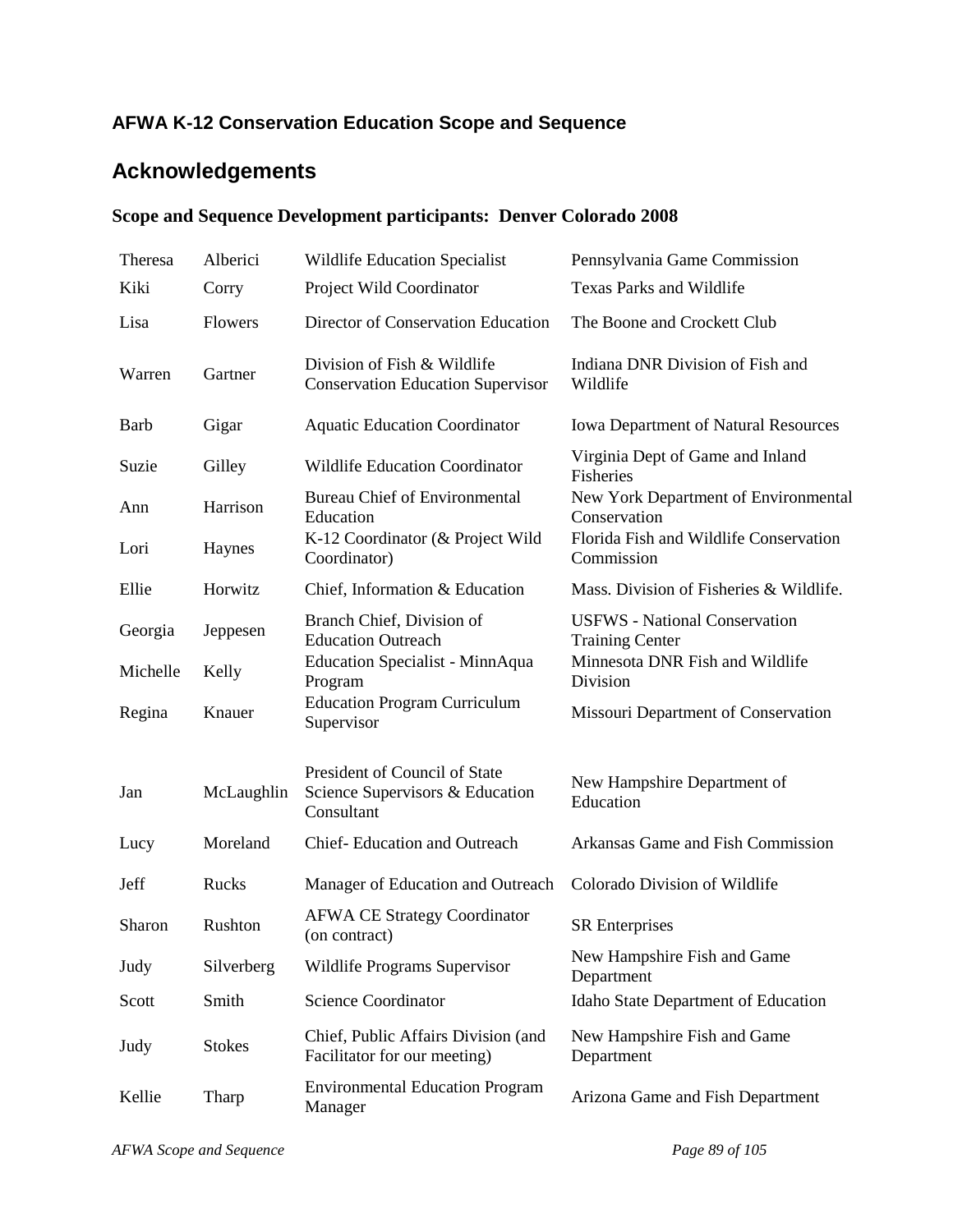| Margaret | Tudor     | <b>Environmental Education Manager</b><br>(and Education Policy Lead) | Washington Dept of Fish and Wildlife |
|----------|-----------|-----------------------------------------------------------------------|--------------------------------------|
| Chad     | Tussing   | <b>Education Services Coordinator</b>                                 | South Dakota Game, Fish and Parks    |
| Lisa     | Weinstein | <b>Assistant Chief, Nongame</b><br>Conservation                       | Georgia Wildlife Resources Division  |

### **Scope and Sequence Development: Conservation Educators participating**

|          |            |                                        | Virginia Department of Game and      |
|----------|------------|----------------------------------------|--------------------------------------|
| Suzie    | Gilley     | Project Wild Coordinator               | <b>Inland Fisheries</b>              |
| Kiki     | Corry      | Project Wild Coordinator               | Texas Parks and Wildlife             |
|          |            | <b>Education Program Curriculum</b>    |                                      |
| Regina   | Knauer     | Supervisor                             | Missouri Department of Conservation  |
|          |            | President of Council of State          |                                      |
|          |            | Science Supervisors & Education        | New Hampshire Department of          |
| Jan      | McLaughlin | Consultant                             | Education                            |
| Lucy     | Moreland   | <b>Chief-Education and Outreach</b>    | Arkansas Game and Fish Commission    |
|          |            |                                        | New Hampshire Fish and Game          |
| Judy     | Silverberg | Wildlife Programs Supervisor           | Department                           |
|          |            | <b>Environmental Education Program</b> |                                      |
| Kellie   | Tharp      | Manager                                | Arizona Game and Fish Department     |
|          |            | <b>Environmental Education Manager</b> |                                      |
| Margaret | Tudor      | (and Education Policy Lead)            | Washington Dept of Fish and Wildlife |
| Marilyn  | Doran      |                                        | Arkansas Game and Fish Commission    |

## **Scope and Sequence Development: The following K-12 leaders and educators reviewed the AFWA Scope and Sequence document**

| Valerie       | Davenport  | Arkansas             |
|---------------|------------|----------------------|
| Jennifer      | Fowler     | South Dakota         |
| Trish         | Griswold   | Washington           |
| Art           | Hoover     | Washington           |
| Dave          | Hruskoci   | <b>Massachusetts</b> |
| David         | Jenson     | Minnesota            |
| Elizabeth Ann | Jones      | Arkansas             |
|               |            |                      |
| Karen         | Koenig     | Iowa                 |
| Pat           | Lisoskie   | Washington           |
| Fran          | Ludwig     | <b>Massachusetts</b> |
| Jan           | Mclaughlin | New Hampshire        |
| Diane         | Peterson   | Washington           |
| George        | Rother     | Washington           |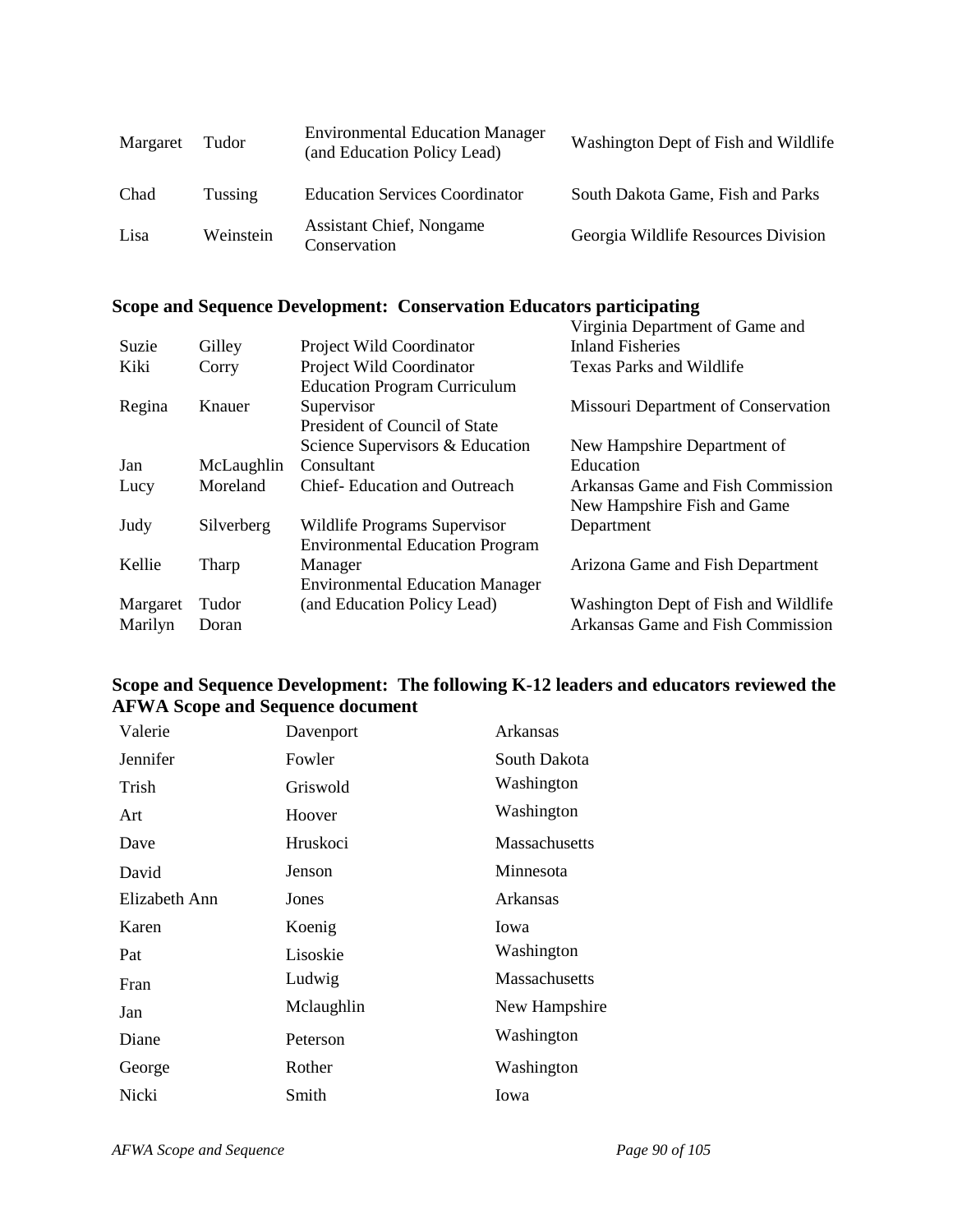## **Appendix 1**



### *AFWA North American Conservation Education Strategy*

### *Mission:*

To unify and strengthen conservation education efforts of the Association of Fish and Wildlife Agencies (AFWA) member agencies and partners in a manner that effectively advances the AFWA Strategic Plan\* and the North American Model of Fish and Wildlife Conservation.\*

### *Vision:*

Conservation Education becomes an effective, dynamic means for the Association of Fish and Wildlife Agencies (AFWA), its members and partners to achieve the AFWA Strategic Plan through an informed and involved citizenry that:

- 1. Understands the value of our fish and wildlife resources as a public trust.
- 2. Appreciates that conservation and management of terrestrial and water resources are essential to sustaining fish and wildlife, the outdoor landscape, and the quality of our lives.
- 3. Understands and actively participates in the stewardship and support of our natural resources.
- 4. Understands and accepts and/or lawfully participates in hunting, fishing, trapping, boating, wildlife watching, shooting sports, and other types of resource-related outdoor recreation.
- 5. Understands and actively supports funding for fish and wildlife conservation.

## **Core Concepts for Conservation Education**

### **Understands the value of our fish and wildlife resources as a public trust.**

A. **In North America fish and wildlife are public trust resources managed by governmental agencies.**

- 1. Ownership of land does not convey ownership of wildlife.
- 2. Primary responsibility for most fish and wildlife management programs in North America is delegated to governmental agencies.
	- a. State, provincial, and tribal fish and wildlife agencies are responsible for managing most fish and wildlife on public and private lands and water within their geographic jurisdictions.
		- aa. In Mexico, only the six northern border states have been given authority over resident wildlife. In other parts of Mexico, the federal government maintains jurisdiction over resident wildlife and all inland fisheries.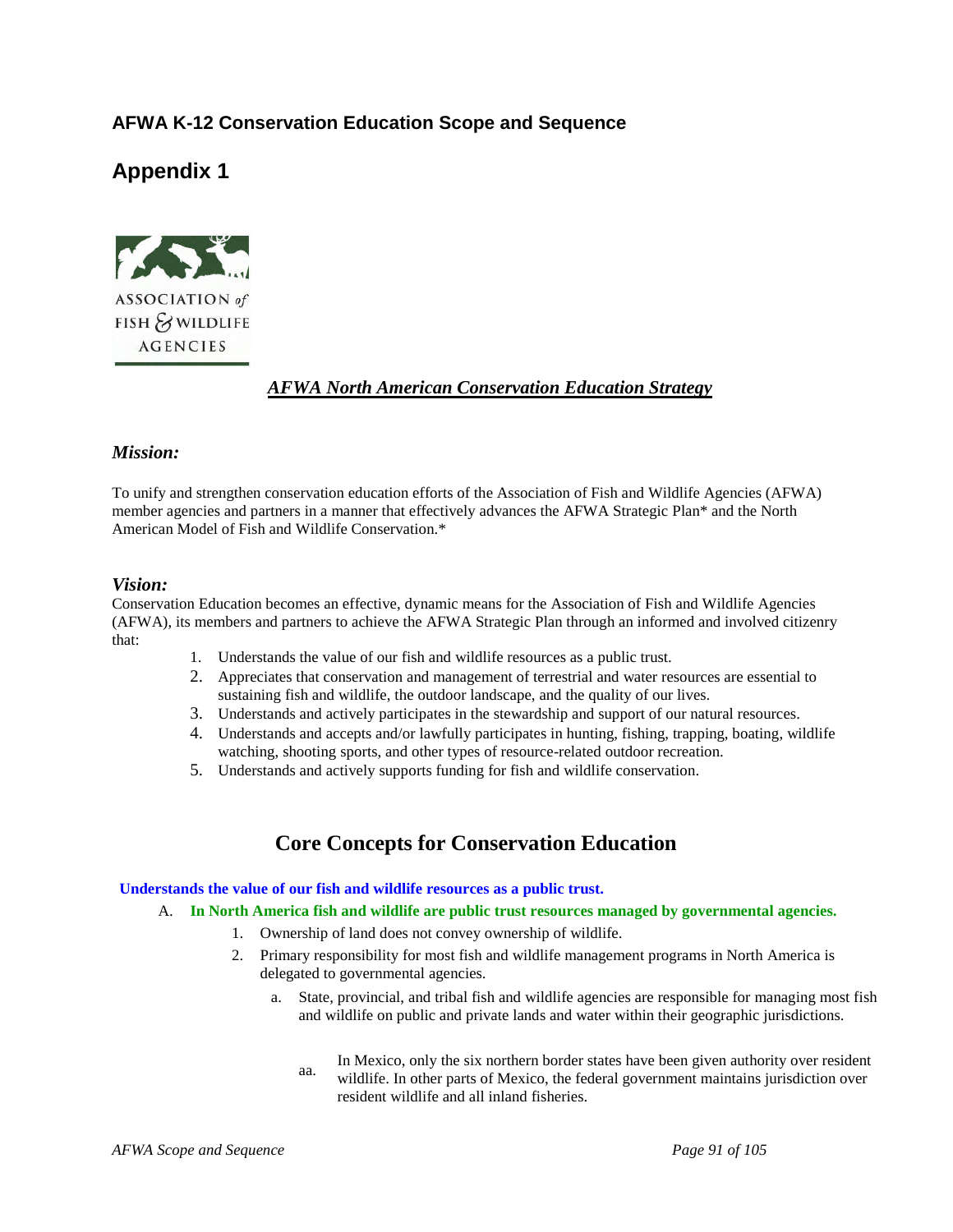- b. Federal agencies, in cooperation with state and tribal agencies, are responsible for managing migratory fish and wildlife and federally listed threatened and endangered species, and for regulating wildlife trade. (In Canada, federal provincial and territorial agencies share responsibility for federally-listed endangered species.)
- 3. Non government organizations, businesses, and individuals play important roles as advocates and conservation partners with fish and wildlife agencies.
- 4. **Since most wildlife live on private lands, private landowners play an important role in sustaining and improving habitat.**
- 5. Many species move across state, provincial, and national boundaries, requiring interstate and international agreements and partnerships to manage these species.
- B. **Sustainable natural resources depend on the support of an informed and responsible citizenry.**
- C. Regulations are necessary for natural resources conservation.
	- 1. The adoption and enforcement of regulations help conserve fish and wildlife resources.
	- 2. Regulations allow for sustainable human use of fish and wildlife resources.
	- 3. Regulations combat illegal trafficking and exploitation of fish and wildlife resources.

**Appreciates that conservation and management of terrestrial and water resources are essential to sustaining fish and wildlife, the outdoor landscape, and the quality of our lives.**

- A. **The health and well-being of fish, wildlife, and humans depend on the quality of their environment.**
	- 1. All living things depend on habitat that includes adequate and suitably arranged food, water, shelter, and space.
		- a. Fish and wildlife numbers and species compositions are constantly changing based on a variety of natural and human-caused conditions.
		- b. **Loss and degradation of habitat are the greatest problems facing fish and wildlife; therefore, enhancing and protecting habitat is critical to managing and conserving them.**
			- i. Human changes to the landscape alter fish and wildlife habitat, changing the amount and type available.
			- ii. Natural events alter the landscape, changing the amount and type of fish and wildlife habitats available. The effects of these events can be exacerbated by human changes to the landscape.
			- iii. Fragmentation of habitats alters fish and wildlife distribution, movement, and composition.
	- 2. The carrying capacity of an area determines the size of the population that can exist or will be tolerated there.
		- a. Biological carrying capacity is an equilibrium between the availability of habitat and the number of animals of a given species the habitat can support over time.
		- b. Cultural carrying capacity is the number and type of a given species that people will tolerate over time.
		- c. Carrying capacity is dynamic and can change from season to season and from year to year.
		- d. Regulated hunting, fishing, and trapping are important tools for preventing populations of certain species from exceeding the carrying capacity of their habitat.
	- 3. Living things tend to reproduce in numbers greater than their habitat can support. The populations are limited by factors such as quantity and quality of food, water, shelter, and space. Other limiting factors may include disease, predation, and climatic conditions.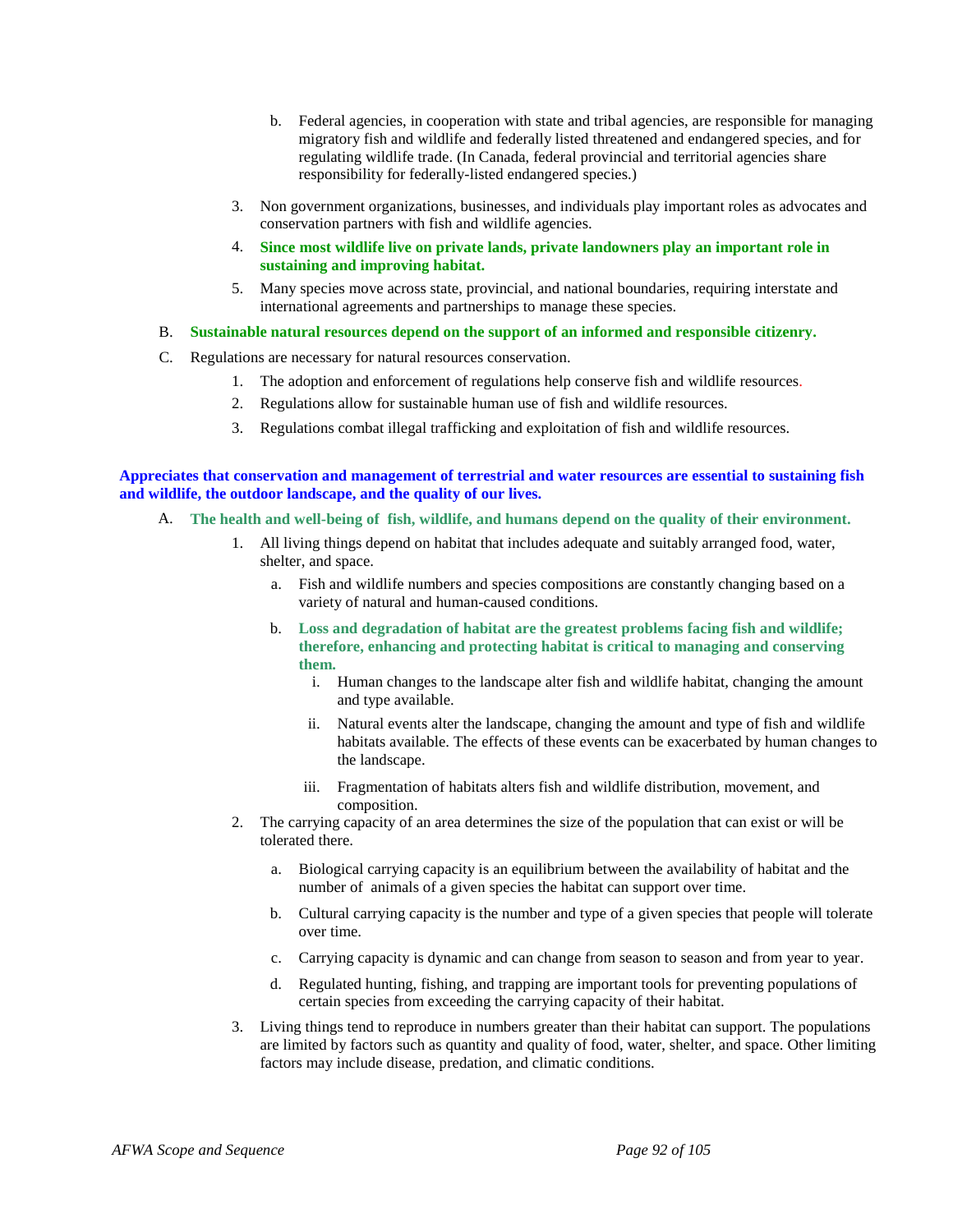- a. When a population becomes too large it may damage or destroy its habitat as well as habitat for many other species.
- b. When a population exceeds the carrying capacity for an area, individuals of that population must out-compete others, emigrate, or die.
- 4. Fish and wildlife are present in nearly all areas of the earth. Each ecosystem has characteristic species.
	- a. Climate, topography, and habitats influence species diversity.
	- b. All living things are connected to each other and their environment.
		- i. Plants and animals in ecological systems live in a web of interdependence in which each species contributes to the function of the overall system.
		- ii. Energy from the sun is captured by plants and enters the animal world primarily through animals that eat plants.
		- iii. Interactions between different fish and wildlife populations include competition, predation, and symbiosis.
	- c. Each species occupies a niche within its environment.
- 5. Ecological succession is a process involving continuous replacement of one community by another.
	- a. As succession occurs fish and wildlife found in that community will change.
	- b. Natural events and human activities affect the rate and direction of succession.
- 6. Species differ in their ability to adapt.
	- a. Fish and wildlife are adapted to their environment in ways that enable them to compete and survive.
	- b. The more adaptable a species is, the more likely it is to thrive.
	- c. Most species that are endangered or threatened in North America became so as a result of natural or human-caused changes in their habitat and their inability to adapt or adjust to such changes.
- 7. **Conserving biodiversity is important.**
	- a. Isolated ecosystems and populations are more vulnerable to environmental change than well connected ecosystems.
	- b. Native species are important to the stability of an ecosystem.
	- c. Exotic/non-native species introduced into a community can change the dynamics of that community.
	- d. Reintroduction of fish or wildlife into its former range may be possible if conditions such as suitable habitat and social acceptance exist.
- 8. Many species are indicators of environmental health.
- B. **Fish and wildlife can be conserved and restored through science based management which considers the needs of humans as well as those of fish and wildlife.**
	- 1. Fish and wildlife management practices are based on natural, physical, and social sciences.
	- 2. Wildlife management practices involve population and habitat inventory and monitoring, research, manipulation of populations, protection and manipulation of habitat, regulation, and education.
		- a. Wildlife populations are managed through such practices as regulated hunting, fishing and trapping; artificial propagation; stocking; and transplanting as well as predator and damage control.
		- b. Enhancing and protecting healthy habitat are critical to managing and conserving fish and wildlife.
		- c. Management of one species may affect other species within the same ecosystem.
	- 3. Fish and wildlife management decisions consider biological, economic, social, and political factors.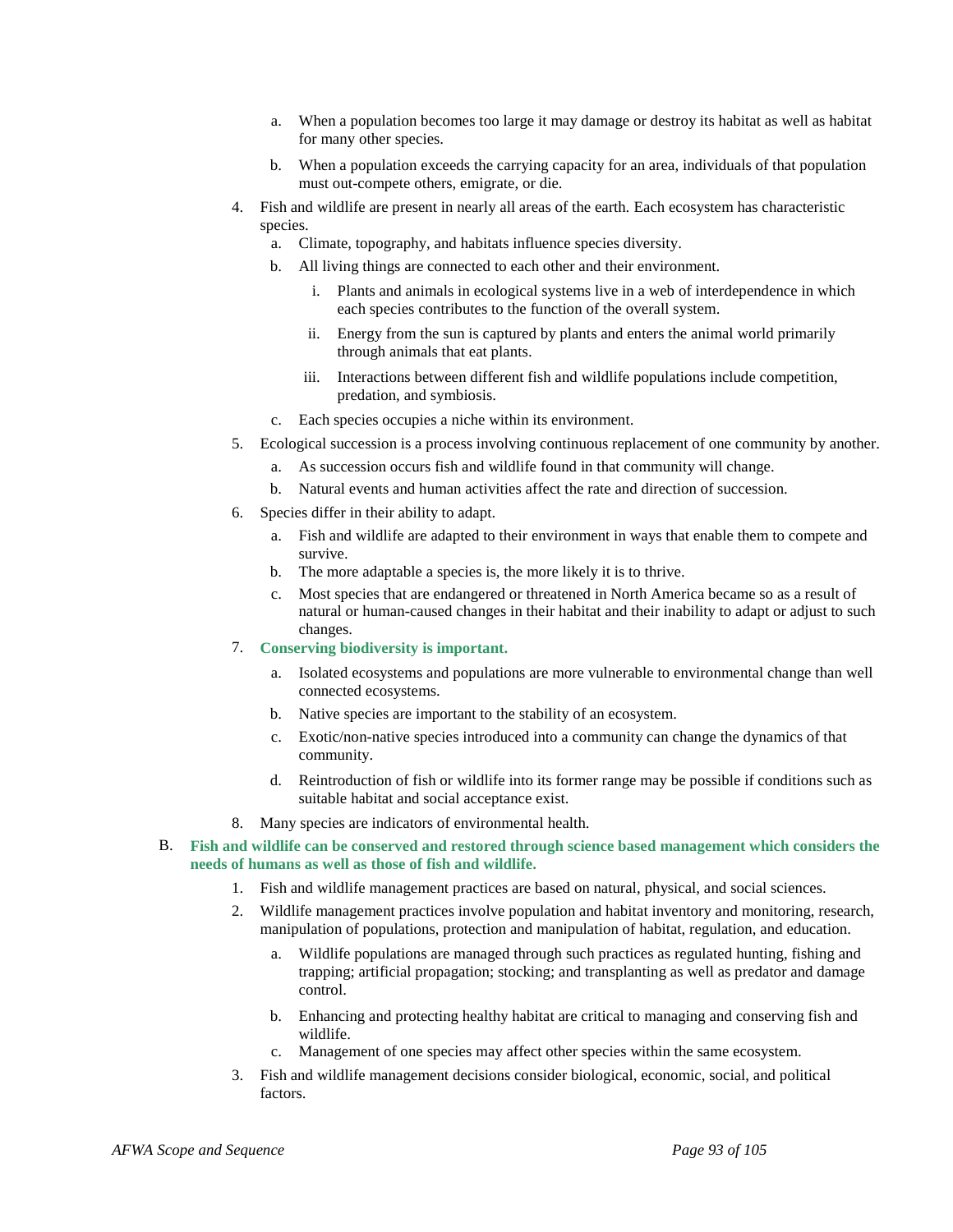4. Conservation of fish and wildlife habitats provides human health, recreation, aesthetic, and economic benefits.

#### **Understands and actively participates in the stewardship and support of our natural resources**.

- A. A person's culture affects his or her view and use of fish and wildlife and their habitats.
	- 1. People use fish and wildlife resources for food, shelter, clothing, and other products; practices that have continued throughout history.
	- 2. Fish and wildlife provide a recreational focus for millions of people in North America.
- B. The distribution and abundance of fish and wildlife provide significant economic benefits.
- C. **Everyone impacts fish and wildlife and their habitats and as human populations grow, impacts on natural resources increase.**
	- 1. Conversion of fish and wildlife habitat for human uses has altered the amount of land and water available for fish, wildlife, and associated recreation.
	- 2. Humans are agents in the spread of invasive species and fish and wildlife diseases; and therefore, must take steps to avoid associated problems.
- D. Unlike other organisms, only humans have the capacity and responsibility to consider the effects of their actions on their environment.
	- 1. People make decisions collectively and individually each day that directly and indirectly impact fish and wildlife and their habitats.
	- 2. Decisions people make relative to fish and wildlife are based on their values, as well as knowledge of and experiences with those resources.

### **Understands and accepts and/or lawfully participates in hunting, fishing, trapping, boating, wildlife watching, shooting sports, and other types of resource-related outdoor recreation.**

- A. **Regulated hunting, fishing, and trapping are important tools for managing some wildlife populations and habitats.**
- B. Fish and wildlife-based resources provide recreational benefits directly to participants and increase advocacy for conservation.
- C. Responsible users of fish, wildlife, and the outdoors respect the rights and property of others.

### **Understands the need for, and actively supports funding for fish and wildlife conservation.**

- A. **Within the U.S., state fish and wildlife management is funded primarily through hunting, fishing and trapping licenses and through federal excise taxes collected from the sale of hunting, target shooting, and fishing equipment and motor boat fuels.**
	- 1. Wildlife Restoration Federal Aid in Wildlife Restoration (Pittman-Robertson Act [1937]) provides funding in the U.S. for the protection, restoration, rehabilitation and improvement of wildlife habitat, wildlife management research, hunter education, and the distribution of information produced by the projects.
	- 2. Sport Fish Restoration Federal Aid in Sport Fish Restoration (Dingell-Johnson [1950] and Wallop-Breaux amendment [1984]) is a parallel program to Pittman Robertson for management, conservation, restoration of fishery resources, access and boating and aquatic resource education.
- B. **Wildlife-based activities, such as hunting, fishing, viewing, and photography provide people with millions of days of outdoor recreation each year and generate billions of dollars for the economy.**
- C. The future of fish and wildlife conservation requires additional funding from a broad-based constituency.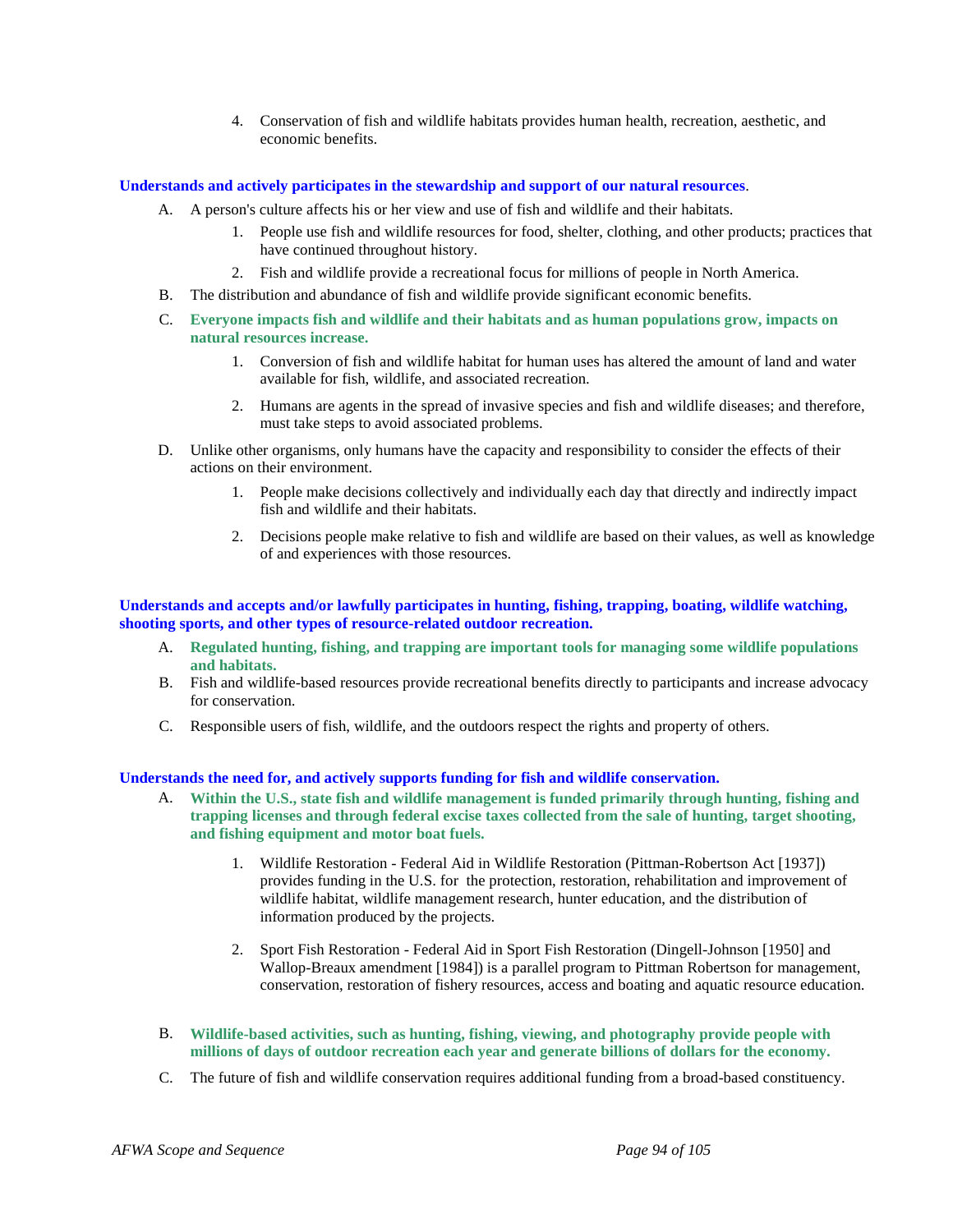# **Appendix B**

| <b>Key themes</b>                      | <b>Grade K-4</b>                                                                                                                                                                                                                                                                                                                                                                                                                                                                                                                                                                                                                         | Grades 5-8                                                                                                                                                                                                             | <b>Grade 9-12</b>                                                                                                                                                                                                                                                                                                                                                                                                                                                                                                                                                                                                                                                                                                                                                                                                                                                                                                                                                |
|----------------------------------------|------------------------------------------------------------------------------------------------------------------------------------------------------------------------------------------------------------------------------------------------------------------------------------------------------------------------------------------------------------------------------------------------------------------------------------------------------------------------------------------------------------------------------------------------------------------------------------------------------------------------------------------|------------------------------------------------------------------------------------------------------------------------------------------------------------------------------------------------------------------------|------------------------------------------------------------------------------------------------------------------------------------------------------------------------------------------------------------------------------------------------------------------------------------------------------------------------------------------------------------------------------------------------------------------------------------------------------------------------------------------------------------------------------------------------------------------------------------------------------------------------------------------------------------------------------------------------------------------------------------------------------------------------------------------------------------------------------------------------------------------------------------------------------------------------------------------------------------------|
|                                        | <b>Concepts</b>                                                                                                                                                                                                                                                                                                                                                                                                                                                                                                                                                                                                                          | <b>Concepts</b>                                                                                                                                                                                                        | <b>Concepts</b>                                                                                                                                                                                                                                                                                                                                                                                                                                                                                                                                                                                                                                                                                                                                                                                                                                                                                                                                                  |
| <b>Adaptations/</b><br><b>Survival</b> | • For a particular environment some kinds of<br>plants and animals thrive, some do not live as<br>well, and some do not survive at all (AAAS2,<br>5D/E1, p.23).<br>· Different kinds of organisms are adapted for<br>living in different environments (NAEP; see<br>also CA Sc/SS, p. 16).<br>• When the environment changes, some plants<br>and animals survive and reproduce; others die<br>or move to new locations (NAEP).<br>• Natural systems proceed through cycles and<br>processes that are required for their<br>functioning. Extinction can occur in response<br>to human activity or natural cataclysms (CA<br>Sc/SS, p. 17) | • There are many different causes of extinction.<br>Some of these are natural while others are<br>human-induced (CA Sc/SS, p. 37).                                                                                     | • The ability of an organism to survive in its<br>environment is dependent on its genetically<br>determined capabilities. Individual organisms<br>cannot simply decide to adapt or change their<br>genetic makeup in order to survive (CA Sc/SS,<br>p. 59).<br>• The greater the diversity of the gene pool of a<br>species, the greater the chances that some<br>individuals will be able to adapt to the<br>changes, reproduce, and carry on the species<br>(KS EE, p. 7).<br>• The quantity and characteristics of the<br>byproducts generated by human activities<br>affect natural systems. The capacity of natural<br>systems to adjust to human-caused alterations<br>depends on the scope, scale, and duration of<br>the activity, and on the nature and health of the<br>natural system. In cases where the adaptive<br>characteristics of a species are insufficient to<br>respond to the degree of change, extinction can<br>occur (CA Sc/SS, p. 37). |
| <b>Basic needs</b>                     | • Most living things need water, food, and air<br>(AAAS2, 5C/2, p. 73).<br>• Organisms have basic needs. For example,<br>animals need air, water, and food; plants<br>require air, water, nutrients, and light.<br>Organisms can survive only in environments<br>in which their needs can be met (NSES,<br>p.129).                                                                                                                                                                                                                                                                                                                       | • The number of organisms an ecosystem can<br>support depends on the resources available<br>and abiotic factors, such as quantity of light<br>and water, range of temperatures, and soil<br>composition (NSES, p.158). | • Ecosystems can be reasonably stable over<br>hundreds or thousands of years. As any<br>population grows, its size is limited by one or<br>more environmental factors: availability of<br>food, availability of nesting sites, or number of<br>predators (AAAS2, 5D/H1, p. 23).                                                                                                                                                                                                                                                                                                                                                                                                                                                                                                                                                                                                                                                                                  |

## **Academic Concepts used in AFWA Scope and Sequence by Themes**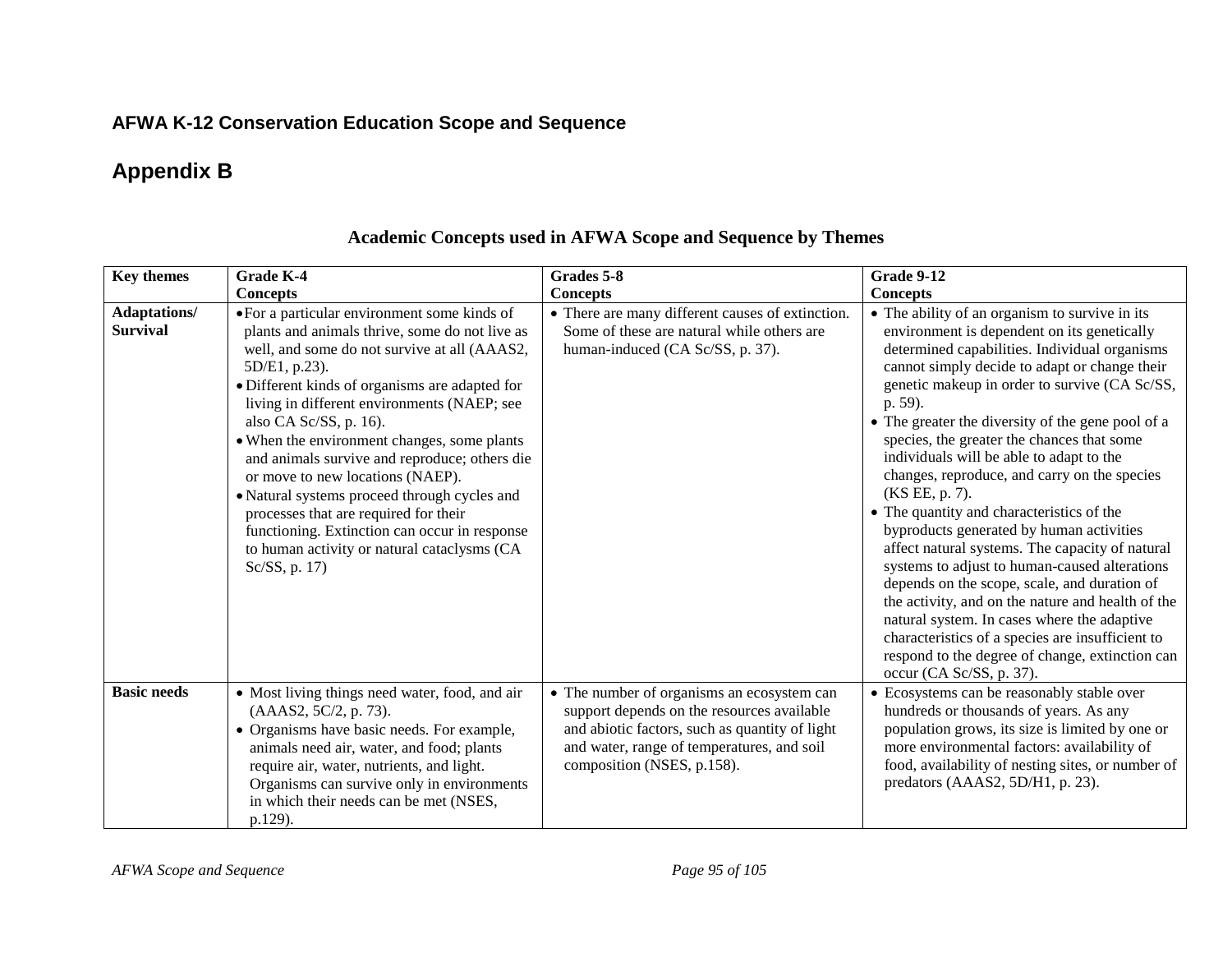| <b>Key themes</b>            | Grade K-4                                                                                                                                                                                                                                                                                                                                                                                                                                                                                                                                                                                                                                                                                                                                                                                                                                                                                                                                                                                              | Grades 5-8                                                                                                                                                                                                                                                                                                                                                                                                                                                                                                                                                                                                                                                             | <b>Grade 9-12</b>                                                                                                                                                                                                                                                                                                                                                                                                                                                                                                                                                                             |
|------------------------------|--------------------------------------------------------------------------------------------------------------------------------------------------------------------------------------------------------------------------------------------------------------------------------------------------------------------------------------------------------------------------------------------------------------------------------------------------------------------------------------------------------------------------------------------------------------------------------------------------------------------------------------------------------------------------------------------------------------------------------------------------------------------------------------------------------------------------------------------------------------------------------------------------------------------------------------------------------------------------------------------------------|------------------------------------------------------------------------------------------------------------------------------------------------------------------------------------------------------------------------------------------------------------------------------------------------------------------------------------------------------------------------------------------------------------------------------------------------------------------------------------------------------------------------------------------------------------------------------------------------------------------------------------------------------------------------|-----------------------------------------------------------------------------------------------------------------------------------------------------------------------------------------------------------------------------------------------------------------------------------------------------------------------------------------------------------------------------------------------------------------------------------------------------------------------------------------------------------------------------------------------------------------------------------------------|
|                              | <b>Concepts</b>                                                                                                                                                                                                                                                                                                                                                                                                                                                                                                                                                                                                                                                                                                                                                                                                                                                                                                                                                                                        | <b>Concepts</b>                                                                                                                                                                                                                                                                                                                                                                                                                                                                                                                                                                                                                                                        | <b>Concepts</b>                                                                                                                                                                                                                                                                                                                                                                                                                                                                                                                                                                               |
| Changing<br>environments     | • Ecosystems change over time (PA ENV).                                                                                                                                                                                                                                                                                                                                                                                                                                                                                                                                                                                                                                                                                                                                                                                                                                                                                                                                                                | • Changes in environmental conditions can<br>affect the survival of individual organisms<br>and entire species (AAAS2, 5F/M2b, 33).<br>• Ecosystems have changed throughout<br>geologic time in response to physical<br>conditions, interactions among organisms, and<br>the actions of humans (MA Sc, p. 53).                                                                                                                                                                                                                                                                                                                                                         | • Although the interrelationships and<br>interdependence of organisms may generate<br>biological communities in ecosystems that are<br>stable for hundreds or thousands of years,<br>ecosystems always change when climate<br>changes or when one or more new species<br>appear as a result of migration or local<br>evolution. The impact of the human species<br>has major consequences for other species<br>(NAEP).<br>• When an environment, including other<br>organisms that inhabit it changes, the survival<br>value of inherited characteristics may<br>change (AAAS1, 5F/6, p. 83). |
| Dependence on<br>environment | • Environments are the space, conditions, and<br>factors that affect an individual's and a<br>population's ability to survive and their<br>quality of life (NSES, p. 140).<br>• Changes in environments can be natural or<br>influenced by humans. Some changes are<br>good, some are bad, and some are neither<br>good nor bad. Pollution is a change in the<br>environment that can influence the health,<br>survival, or activities of organisms, including<br>humans (NSES, p. 140; see also AAAS2,<br>5D/E4, p. 33; MA Sc, p. 47)<br>• Changes in an organism's habitat are<br>sometimes beneficial to it and sometimes<br>harmful (AAAS2, 5D/E4, p. 33, also see MA<br>Sc, p. 47).<br>• For a particular environment some kinds of<br>plants and animals thrive, some do not live<br>as well, and some do not survive at all<br>(AAAS2, 5D/E1, p23).<br>• Some animals and plants are alike in the way<br>they look and in the things they do, and<br>others are very different from one another | • The world contains a wide diversity of<br>physical conditions, which creates a wide<br>variety of environments. In any particular<br>environment, the growth and survival of<br>organisms depend on the physical conditions<br>(AAAS2, 5D/M1b, p. 23).<br>• Changes in environmental conditions can<br>affect the survival of individual organisms<br>and entire species (AAAS2, 5F/M2b, 33).<br>• Loss and degradation of habitat are the<br>greatest problems facing fish and wildlife.<br>• Ecosystems have changed throughout<br>geologic time in response to physical<br>conditions, interactions among organisms, and<br>the actions of humans (MA Sc, p. 53). | • Change in climate can produce very large<br>changes in ecosystems (AAAS2, 5D/H2, p.<br>$33)$ .<br>• When all environment, including other<br>organisms that inhabit it, changes the survival<br>value of inherited characteristics may<br>change (AAAS1, 5F/6, p. 83).<br>• Changes in an ecosystem can affect<br>biodiversity and biodiversity contributes to an<br>ecosystem's dynamic equilibrium (AFWA<br>CE).<br>• Enhancing and protecting habitat is critical to<br>managing and conserving fish and wildlife<br>(AFWA CE).                                                          |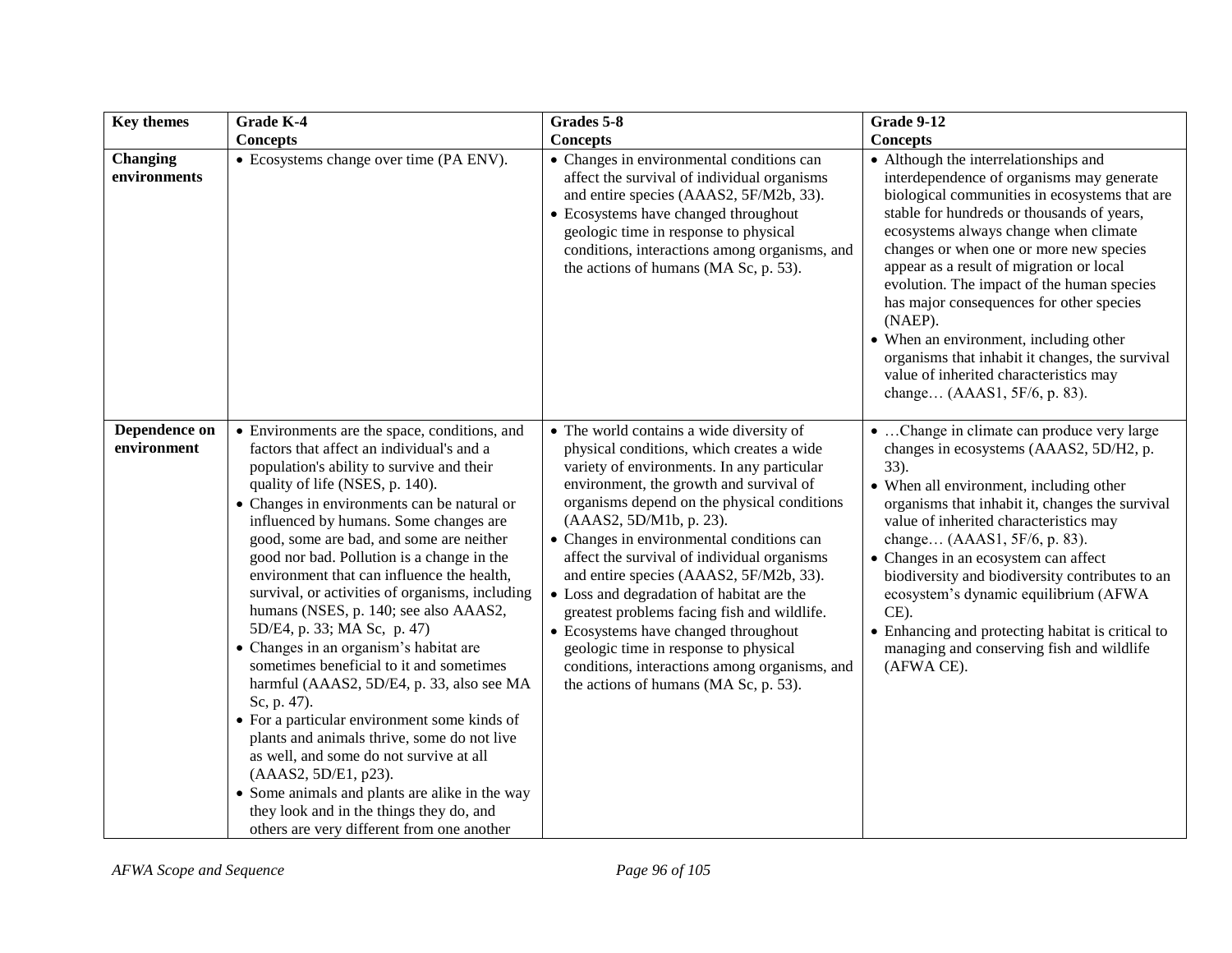| <b>Key themes</b>  | Grade K-4                                                                                                                                                                                                                                                                                                                                                                                                                                                                                                                                                                                                                                                                                 | Grades 5-8                                                                                                                                                                                                                                                                                                                                                                                                                                                                                                                              | <b>Grade 9-12</b>                                                                                                                                                                                                                                                                                                                                                                                                                                                                                                                                                                                                          |
|--------------------|-------------------------------------------------------------------------------------------------------------------------------------------------------------------------------------------------------------------------------------------------------------------------------------------------------------------------------------------------------------------------------------------------------------------------------------------------------------------------------------------------------------------------------------------------------------------------------------------------------------------------------------------------------------------------------------------|-----------------------------------------------------------------------------------------------------------------------------------------------------------------------------------------------------------------------------------------------------------------------------------------------------------------------------------------------------------------------------------------------------------------------------------------------------------------------------------------------------------------------------------------|----------------------------------------------------------------------------------------------------------------------------------------------------------------------------------------------------------------------------------------------------------------------------------------------------------------------------------------------------------------------------------------------------------------------------------------------------------------------------------------------------------------------------------------------------------------------------------------------------------------------------|
|                    | <b>Concepts</b>                                                                                                                                                                                                                                                                                                                                                                                                                                                                                                                                                                                                                                                                           | <b>Concepts</b>                                                                                                                                                                                                                                                                                                                                                                                                                                                                                                                         | <b>Concepts</b>                                                                                                                                                                                                                                                                                                                                                                                                                                                                                                                                                                                                            |
|                    | (BSL, Diversity of Life)<br>• Species can become extinct because of<br>habitat change or loss (AFWA CE).                                                                                                                                                                                                                                                                                                                                                                                                                                                                                                                                                                                  |                                                                                                                                                                                                                                                                                                                                                                                                                                                                                                                                         |                                                                                                                                                                                                                                                                                                                                                                                                                                                                                                                                                                                                                            |
| <b>Diversity</b>   | • Living things are found almost everywhere<br>in the world. There are somewhat different<br>kinds in different places (AAAS2, 5D/P2, p.<br>33).<br>• There are millions of different kinds of<br>individual organisms that inhabit the earth at<br>any one time-some very similar to each<br>other, some very different (AAAS2, 5A/E3<br>(SFAA), p. 31).<br>• When the environment changes, some plants<br>and animals survive and reproduce; others<br>die or move to new locations (NAEP).<br>• Variation among individuals within a<br>population increases the probability that the<br>population will survive when there are<br>changes in a natural system (CA Sc/SS,<br>$p.10$ ). | • Climate, topography, and habitats influence<br>species diversity (AFWA CE).<br>• The number of organisms and populations an<br>ecosystem can support depends on the biotic<br>resources available and abiotic factors, such<br>as quantity of light and water, range of<br>temperatures, and soil composition (NAEP).                                                                                                                                                                                                                 | • Each species occupies a niche within its<br>environment (AFWA CE).<br>• Changes in an ecosystem can affect<br>biodiversity and biodiversity contributes to an<br>ecosystem equilibrium (CO Sc)<br>• Although the interrelationships and<br>interdependence of organisms may generate<br>biological communities in ecosystems that are<br>stable for hundreds or thousands of years,<br>ecosystems always change when climate<br>changes or when one or more new species<br>appear as a result of migration or local<br>evolution. The impact of the human species<br>has major consequences for other species<br>(NAEP). |
| <b>Energy flow</b> | • Most living things need water, food and air<br>(AAAS1, 5C/2, p. 79).<br>• Plants and animals both need to take in<br>water, and animals need to take in food. In<br>addition plants need light (AAAS1, 5E/1, p.<br>79).<br>• Some source of "energy" is needed for all<br>organisms to stay alive and grow (AAAS1,<br>5E/2, p. 79).<br>• Energy from the sun is used by plants to<br>produce sugars (photosynthesis) and is<br>transferred within a food chain from<br>producers (plants) to consumers to<br>decomposers (MA Sc, p. 49).                                                                                                                                                | • Energy can change from one form to another<br>in living things (AAAS1, 5E/3, p. 79).<br>• One of the most general distinctions among<br>organisms is between plants, which use<br>sunlight to make their own food, and animals,<br>which consume energy-rich foods (AAAS1,<br>5A/1, p. 79).<br>• Almost all food energy comes originally from<br>sunlight (AAAS1, 5E/3, p. 79).<br>• Dead plants and animals are broken down by<br>other living organisms and this process<br>contributes to the system as a whole (MA Sc,<br>p. 53). | • The chemical elements that make up the<br>molecules of living things pass through food<br>webs and are combined and recombined in<br>different ways.  Continual input of energy<br>from sunlight keeps the process going<br>(AAAS1, 5E/3, p. 79).                                                                                                                                                                                                                                                                                                                                                                        |
| Government         | • Decisions made regarding natural resources                                                                                                                                                                                                                                                                                                                                                                                                                                                                                                                                                                                                                                              | • Governmental decisions regarding natural                                                                                                                                                                                                                                                                                                                                                                                                                                                                                              | • Natural systems provide resources (goods and                                                                                                                                                                                                                                                                                                                                                                                                                                                                                                                                                                             |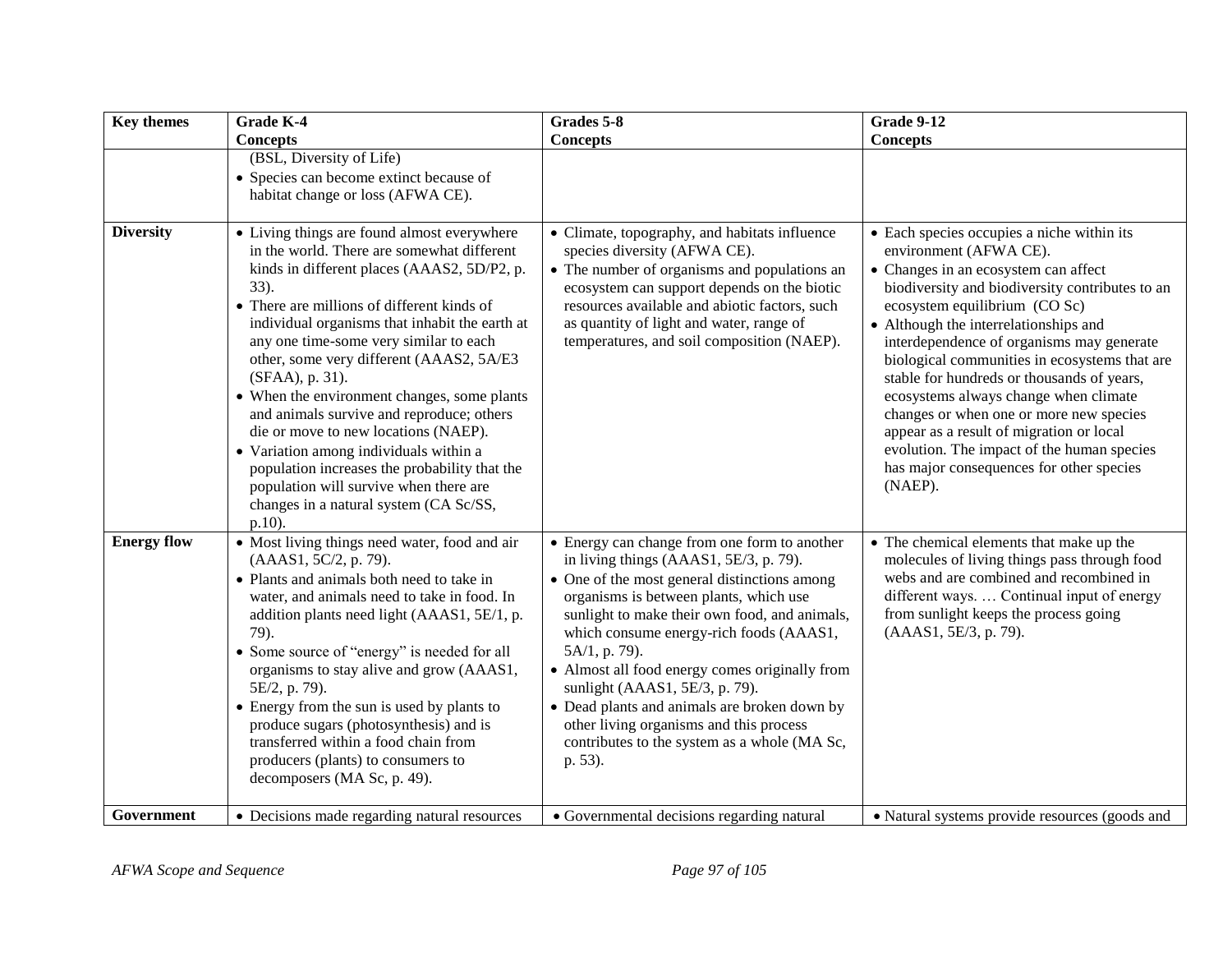| <b>Key themes</b>                            | Grade K-4                                                                                                                                                                                                                                                                                                                                                                                                                                                                                                                                                                                                                                             | Grades 5-8                                                                                                                                                                                                                                                                                                                                                                                                                                                                                                                                                                                                                                                                                                                                                                                 | <b>Grade 9-12</b>                                                                                                                                                                                                                                                                                                                                                                                                                                                                                                                                                                                                                                                                                                                                                                                                                                                                                                                                                                                                                                                                                                                                                                                                           |
|----------------------------------------------|-------------------------------------------------------------------------------------------------------------------------------------------------------------------------------------------------------------------------------------------------------------------------------------------------------------------------------------------------------------------------------------------------------------------------------------------------------------------------------------------------------------------------------------------------------------------------------------------------------------------------------------------------------|--------------------------------------------------------------------------------------------------------------------------------------------------------------------------------------------------------------------------------------------------------------------------------------------------------------------------------------------------------------------------------------------------------------------------------------------------------------------------------------------------------------------------------------------------------------------------------------------------------------------------------------------------------------------------------------------------------------------------------------------------------------------------------------------|-----------------------------------------------------------------------------------------------------------------------------------------------------------------------------------------------------------------------------------------------------------------------------------------------------------------------------------------------------------------------------------------------------------------------------------------------------------------------------------------------------------------------------------------------------------------------------------------------------------------------------------------------------------------------------------------------------------------------------------------------------------------------------------------------------------------------------------------------------------------------------------------------------------------------------------------------------------------------------------------------------------------------------------------------------------------------------------------------------------------------------------------------------------------------------------------------------------------------------|
|                                              | <b>Concepts</b>                                                                                                                                                                                                                                                                                                                                                                                                                                                                                                                                                                                                                                       | <b>Concepts</b>                                                                                                                                                                                                                                                                                                                                                                                                                                                                                                                                                                                                                                                                                                                                                                            | <b>Concepts</b>                                                                                                                                                                                                                                                                                                                                                                                                                                                                                                                                                                                                                                                                                                                                                                                                                                                                                                                                                                                                                                                                                                                                                                                                             |
|                                              | and systems are often the responsibility of<br>state and local governments (CA Sc/SS, p.<br>$162$ ).<br>• Laws that influence decisions about<br>resources and natural system grow from a<br>spectrum of considerations (CA Sc/SS, p.<br>$102$ ).<br>• State governments create and enforce laws,<br>regulations, and policies regarding the use<br>and management of natural systems. Local<br>governments create and enforce laws,<br>regulations, and policies regarding the use<br>and management of local natural systems<br>(CA Sc/SS, p. 1102).<br>• Individual citizens have the opportunity to<br>protect the environment (CA Sc/SS, p. 92). | resources and systems are based on a variety<br>of factors (CA Sc/SS, p. 136)<br>• Governments provide some goods and<br>services to pay for the goods and services,<br>government must obtain money by taxing<br>people or by borrowing money (AAAS2,<br>7E/M1, p. 47).<br>• The policy of State Fish and Wildlife<br>Agencies is to base decisions regarding<br>enforcement laws and regulations on science-<br>based research (AFWA CE).<br>· Local, state, and federal governments have<br>significant roles in managing and protecting<br>air, water, plant, and wildlife resources. (VA<br>Sc)<br>• The process of making laws, including those<br>that pertain to natural resources and natural<br>systems, provides opportunities for citizen<br>participation (CA Sc/SS, p. 130). | ecosystem services) and are a potential source<br>of revenue for state and local governments<br>(either directly or through taxation) (CA<br>Sc/SS, p. 162).<br>· Similarities in federal, state, and local<br>governments (e.g., written documents, rule of<br>law, consent of the governed, three separate<br>branches) and differences (e.g., scope of<br>jurisdiction and use of power) result in laws,<br>regulations, policies, and incentives that<br>govern the use, management, and consumption<br>of resources (CA Sc/SS, p. 102).<br>• Laws, regulations, policies and incentives are<br>developed by the federal, state, and local<br>governments to govern resource use and<br>management. These laws, regulations, policies<br>and incentives affect the surrounding natural<br>systems (CA Sc/SS, p. 157).<br>• Individual citizens have opportunities to<br>participate in decision-making about resources<br>and natural systems as a part of civic life (CA<br>Sc/SS, p. 159).<br>• Decisions to slow the depletion of  resources<br>can be made at many levels, from personal to<br>national, and they always involve trade-offs<br>involving economic costs and social values<br>(AAAS2, 8C/H5, p. 51). |
| <b>Health of</b><br>humans and<br>ecosystems | • Some things people take into their bodies<br>from the environment can hurt them<br>(AAAS1, 6E/2, p. 89).<br>• Certain poisons in the environment can harm<br>humans and other living things (AAAS1,<br>6E/2, p. 89).                                                                                                                                                                                                                                                                                                                                                                                                                                | • The length and quality of human life are<br>influenced by many factors, including<br>environmental conditions (AAAS1, 6B/5,<br>p. 89).<br>• The environment may contain dangerous<br>levels of substances that are harmful to human<br>beings. Therefore, the good health of<br>individuals requires monitoring of the soil,<br>air, and water and taking steps to make them<br>safe (AAAS1, 6E/5, p.98).                                                                                                                                                                                                                                                                                                                                                                                | • Human health and well being depends on<br>access to the outdoors and an environment<br>with sustainable and renewable resources<br>(AFWA CE - Children & Nature Network<br>Research Summary).<br>•  Conditions now are very different from the<br>conditions in which species evolved. But some<br>of the differences may not be good for human<br>health (AAAS1, 6E/3, p. 89).<br>• In-depth field investigations are essential to                                                                                                                                                                                                                                                                                                                                                                                                                                                                                                                                                                                                                                                                                                                                                                                       |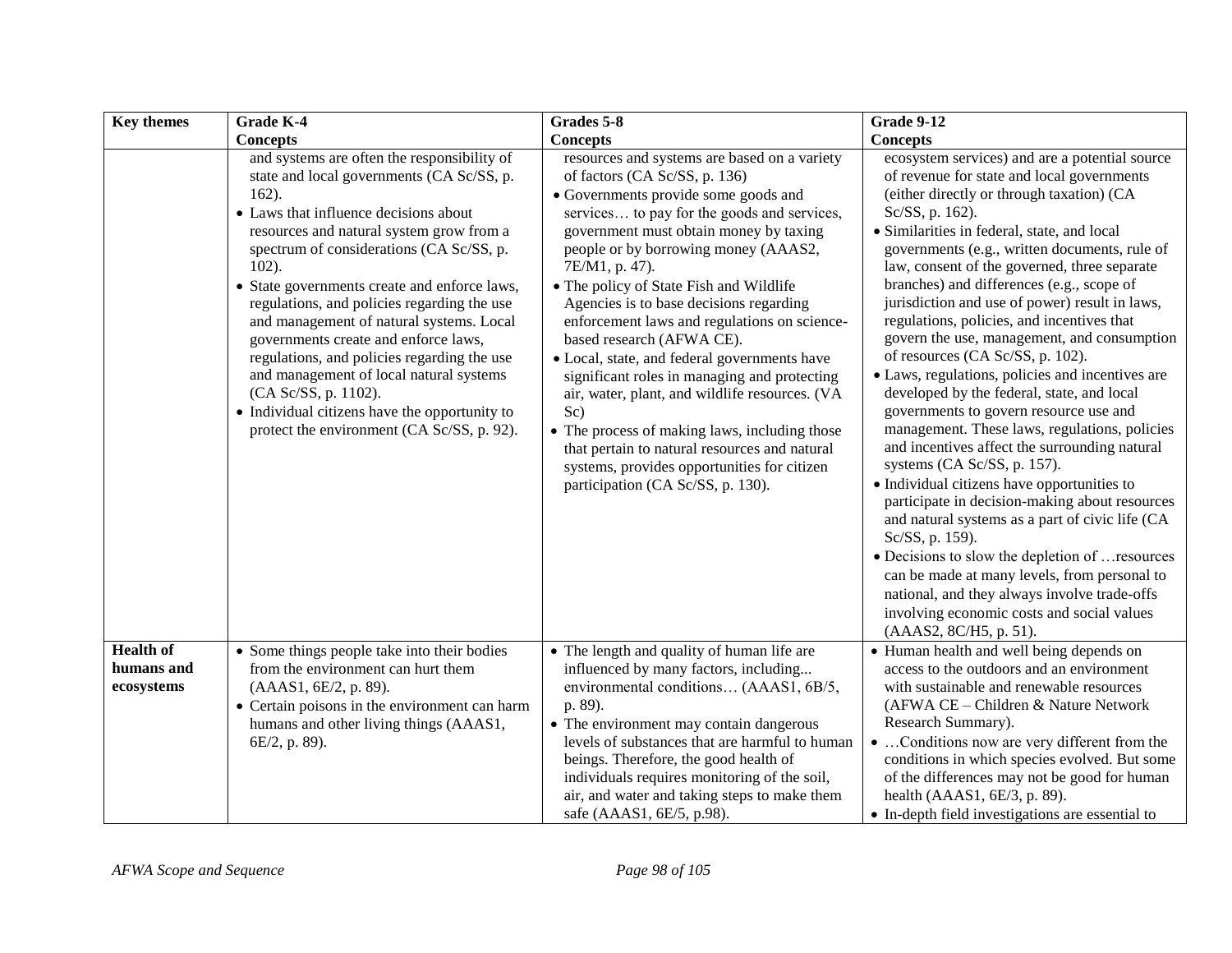| <b>Key themes</b>     | <b>Grade K-4</b>                                                                                                                                                                                                                                                                                                                                                                                                                                                                                                                                                                                                 | Grades 5-8                                                                                                                                                                                                                                                                                                                                                                                                                                                                                                                                                                                                                                                                                                                                                                           | <b>Grade 9-12</b>                                                                                                                                                                                                                                                                                                                                                                                                                                                                                                                                                                                                                                                                                                                                                                                                                     |
|-----------------------|------------------------------------------------------------------------------------------------------------------------------------------------------------------------------------------------------------------------------------------------------------------------------------------------------------------------------------------------------------------------------------------------------------------------------------------------------------------------------------------------------------------------------------------------------------------------------------------------------------------|--------------------------------------------------------------------------------------------------------------------------------------------------------------------------------------------------------------------------------------------------------------------------------------------------------------------------------------------------------------------------------------------------------------------------------------------------------------------------------------------------------------------------------------------------------------------------------------------------------------------------------------------------------------------------------------------------------------------------------------------------------------------------------------|---------------------------------------------------------------------------------------------------------------------------------------------------------------------------------------------------------------------------------------------------------------------------------------------------------------------------------------------------------------------------------------------------------------------------------------------------------------------------------------------------------------------------------------------------------------------------------------------------------------------------------------------------------------------------------------------------------------------------------------------------------------------------------------------------------------------------------------|
|                       | <b>Concepts</b>                                                                                                                                                                                                                                                                                                                                                                                                                                                                                                                                                                                                  | <b>Concepts</b>                                                                                                                                                                                                                                                                                                                                                                                                                                                                                                                                                                                                                                                                                                                                                                      | <b>Concepts</b>                                                                                                                                                                                                                                                                                                                                                                                                                                                                                                                                                                                                                                                                                                                                                                                                                       |
|                       |                                                                                                                                                                                                                                                                                                                                                                                                                                                                                                                                                                                                                  |                                                                                                                                                                                                                                                                                                                                                                                                                                                                                                                                                                                                                                                                                                                                                                                      | scientific understanding of the environment<br>(AWFA CE).                                                                                                                                                                                                                                                                                                                                                                                                                                                                                                                                                                                                                                                                                                                                                                             |
| <b>Healthy living</b> | <b>Concepts</b><br>• The activity of the day relates to a healthy<br>lifestyle (AR PEL, p. 17).<br>• There are a variety of outdoor sports and<br>games that promote healthy living (AFWA<br>$CE$ ).<br>• Relaxation is important for stable mental and<br>physical health and reduces stress (AFWA<br>$CE$ ).<br>• Family members seek opportunities for<br>individual, dual and team participation in<br>outdoor related activities (AFWA CE).                                                                                                                                                                 | <b>Concepts</b><br>• The length and quality of human life are<br>influenced by many factors, including<br>environmental conditions (AAAS1, 6B/5, p.<br>89).<br>• People in communities seek opportunities for<br>recreational activities in the community that<br>meet the needs of various skill levels and<br>interests (AR PEL 3.6.2).                                                                                                                                                                                                                                                                                                                                                                                                                                            | <b>Concepts</b><br>• Human health and well being depends on<br>access to the outdoors and an environment<br>with sustainable and renewable resources<br>(AFWA CE).<br>• Humans strive to achieve and maintain a<br>health-enhancing level of physical fitness (AR<br>HE 12).<br>• Humans benefit from an understanding of the<br>importance and health benefits of participating<br>in life-time sports and recreation (AR PE 12)<br>• Personal health and fitness plans include<br>potential lifetime activities that promote health<br>related fitness, relieve tension and maintain a<br>healthy weight in school and non-school<br>settings (e.g. hiking, canoeing, archery,<br>shooting sports, fishing) (AR PE 12).                                                                                                             |
| Human impact          | • Most wildlife can survive without people to<br>help. Some wildlife and fish need help from<br>people to survive (AWFA CE)<br>• Actions by humans often have an impact on<br>the functioning and health of natural systems<br>(CA Sc/SS, p. 7; OR Sc).<br>• Humans change environments in ways that<br>can be either beneficial or detrimental for<br>themselves and other organisms (NSES,<br>p.129).<br>• Social systems and natural systems are made<br>of parts (MN EE, p. 13)<br>• In social and natural systems that consist of<br>many parts, the parts usually influence one<br>another (MN EE, p. 14). | • Human interaction can directly alter habitat<br>size, the quality of available resources in a<br>habitat, and the structure of habitat<br>components. Such interactions can be positive<br>and/or negative (VA Sc; LA Sc; see also CA<br>Sc/SS, p.33).<br>• Human activities have changed the earth's<br>land, oceans and atmosphere. Some of these<br>changes have decreased the capacity of the<br>environment to support some life forms<br>(AAAS2, 4C/M7, p. 33).<br>• Human activities can induce hazards through<br>resource acquisition, urban growth, land-use<br>decisions, and waste disposal. Such activities<br>can accelerate many natural changes (NSES,<br>p. 168).<br>• Direct and indirect changes to natural systems<br>that result from human activities (e.g., | • Human beings are part of earth's ecosystem.<br>Human activities can deliberately or<br>inadvertently, alter the equilibrium in<br>ecosystems (AAAS2, 5D/H3, p. 23, 33).<br>• Human activities such as reducing the amount<br>of forest cover, increasing the amount and<br>variety of chemicals released into the<br>atmosphere, and intensive farming, have<br>changed the earth's land, oceans, and<br>atmosphere. Some of these changes have<br>decreased the capacity of the environment to<br>support some life (AAAS, 4C/M7, p. 21).<br>• Direct and indirect changes to natural systems<br>that result from human population growth and<br>operation and expansion of communities may<br>influence population size within ecosystems<br>and influence the composition and viability of<br>natural systems (CA Sc/SS, p. 58). |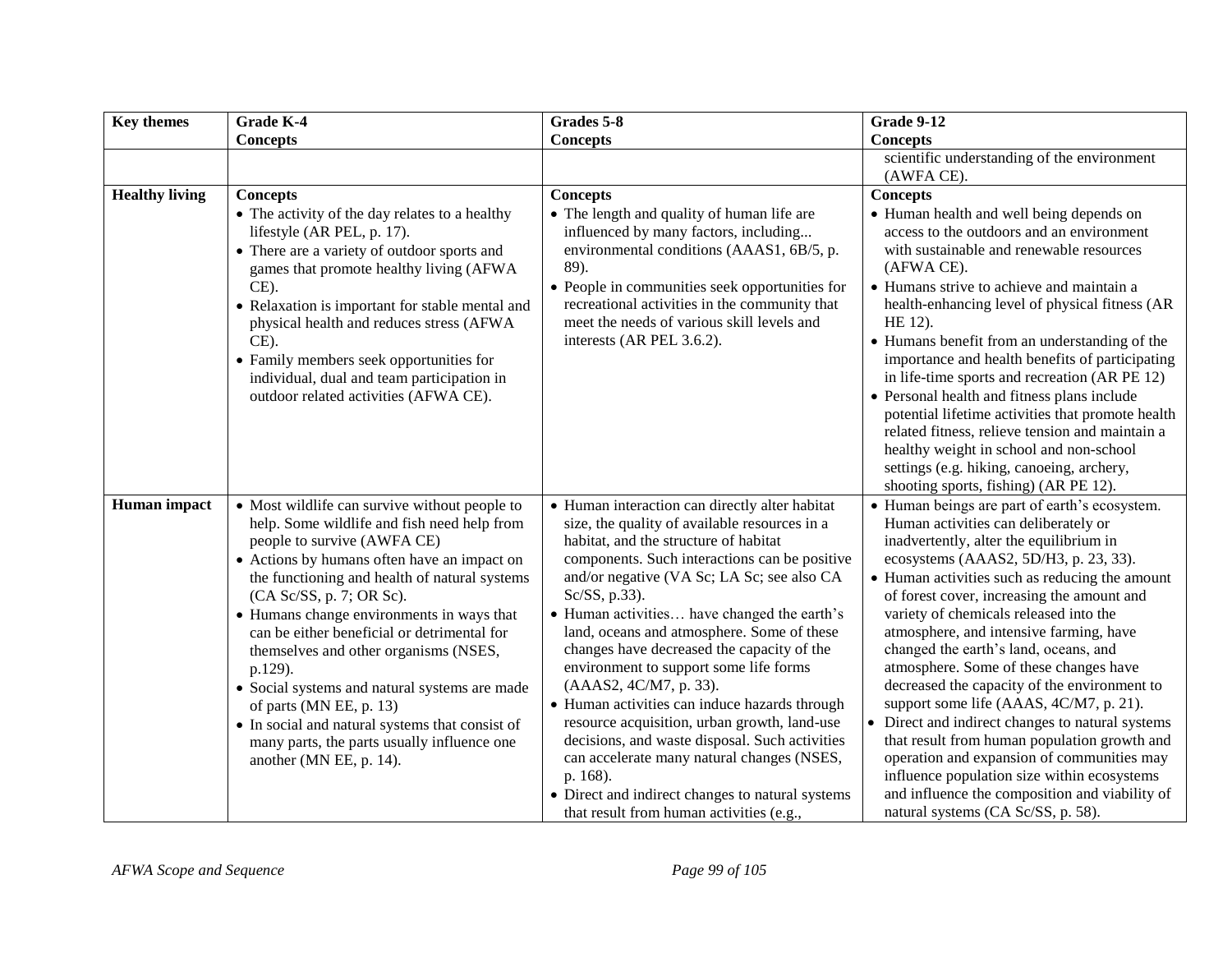| <b>Key themes</b>                         | <b>Grade K-4</b>                                                                                                                                                                                                                                                                                                                                                                                                                                     | Grades 5-8                                                                                                                                                                                                                                                                                                                                                                                                                                                                                                                                                                                                                                                                                                                                                                                                                                                                                                                                                                                                                                                                                   | <b>Grade 9-12</b>                                                                                                                                                                                                                                                                                                                                                                                                                                                                                                                                                                                                                                                                                                                                                                                                                                                                       |
|-------------------------------------------|------------------------------------------------------------------------------------------------------------------------------------------------------------------------------------------------------------------------------------------------------------------------------------------------------------------------------------------------------------------------------------------------------------------------------------------------------|----------------------------------------------------------------------------------------------------------------------------------------------------------------------------------------------------------------------------------------------------------------------------------------------------------------------------------------------------------------------------------------------------------------------------------------------------------------------------------------------------------------------------------------------------------------------------------------------------------------------------------------------------------------------------------------------------------------------------------------------------------------------------------------------------------------------------------------------------------------------------------------------------------------------------------------------------------------------------------------------------------------------------------------------------------------------------------------------|-----------------------------------------------------------------------------------------------------------------------------------------------------------------------------------------------------------------------------------------------------------------------------------------------------------------------------------------------------------------------------------------------------------------------------------------------------------------------------------------------------------------------------------------------------------------------------------------------------------------------------------------------------------------------------------------------------------------------------------------------------------------------------------------------------------------------------------------------------------------------------------------|
|                                           | <b>Concepts</b>                                                                                                                                                                                                                                                                                                                                                                                                                                      | <b>Concepts</b>                                                                                                                                                                                                                                                                                                                                                                                                                                                                                                                                                                                                                                                                                                                                                                                                                                                                                                                                                                                                                                                                              | <b>Concepts</b>                                                                                                                                                                                                                                                                                                                                                                                                                                                                                                                                                                                                                                                                                                                                                                                                                                                                         |
|                                           |                                                                                                                                                                                                                                                                                                                                                                                                                                                      | population growth, expansion of<br>communities, production, consumption and<br>management of natural resources) impact the<br>ability of an ecosystem to support the variety<br>and quantity of organisms necessary for the<br>system to function effectively (CA Sc/SS,<br>p.33; see also VA Sc).<br>• Human activities (e.g., human population<br>growth and expansion of communities,<br>production and consumption of natural<br>resources, the operation and expansion of<br>human communities and the laws, regulations,<br>policies, and incentives that govern<br>management of natural systems) can influence<br>the long-term functioning and health of<br>natural systems. These impacts can include<br>changing the natural course of inherited<br>characteristics and thus, the evolution and<br>diversity of species (CA Sc/SS, p. 37).<br>• Fragmentation of habitats alters fish and<br>wildlife distribution, movement, and<br>composition (AFWA).<br>• Social and natural systems are connected to<br>each other and to other larger or smaller<br>systems (MN EE, p. 15). | • Interaction between social and natural systems<br>is defined by their boundaries, relation to other<br>systems, and expected inputs and outputs (MN<br>EE, p. 16).<br>• The laws, regulations, policies, and incentives<br>that govern management of natural systems<br>may cause fluctuations in population size<br>within ecosystems and influence the<br>composition and viability of natural systems<br>(CA Sc/SS, p.58).<br>• The development of new materials and the<br>increased use of existing materials by a<br>growing human population have led to the<br>removal of resources from the environment<br>much more rapidly than they can be replaced<br>by natural processes. Disposal of waste<br>materials has also become a problem. Solving<br>these problems requires systematic efforts<br>involving both social and technological<br>innovations (AAAS 8B/H7 pg 55) |
| <b>Interactions</b><br>among<br>organisms | • Animals eat plants or other animals for food<br>and may also use plants (or even other<br>animals) for shelter and nesting (AAAS2,<br>5D/P1, p. 33).<br>• Organisms interact with one another in<br>various ways besides providing food. Many<br>plants depend on animals for carrying their<br>pollen to other plants or for dispersing their<br>seeds (AAAS2 5D/E3a,b, p. 33).<br>• Habitats change over time due to many<br>influences (VA Sc). | • In an environment, organisms with similar<br>needs may compete with one another for<br>limited resources, including food, space,<br>water, air, and shelter (AAAS2, 5d/M1a,<br>p.33).<br>• The number and types of organisms an<br>ecosystem can support depends on the<br>resources available and on abiotic factors (CA<br>Sc/SS, p. 33).<br>• There is interaction and interdependence<br>between and among non-living and living<br>components of ecosystems (CO Sc).<br>• All organisms, both land-based and aquatic,                                                                                                                                                                                                                                                                                                                                                                                                                                                                                                                                                                 | • Ecosystems can be relatively stable over<br>hundreds or thousands of years. As any<br>population grows, its size is limited by one or<br>more environmental factors: availability of<br>food, availability of nesting sites, or number of<br>predators (AAAS2, 5D/H1, p. 33).                                                                                                                                                                                                                                                                                                                                                                                                                                                                                                                                                                                                         |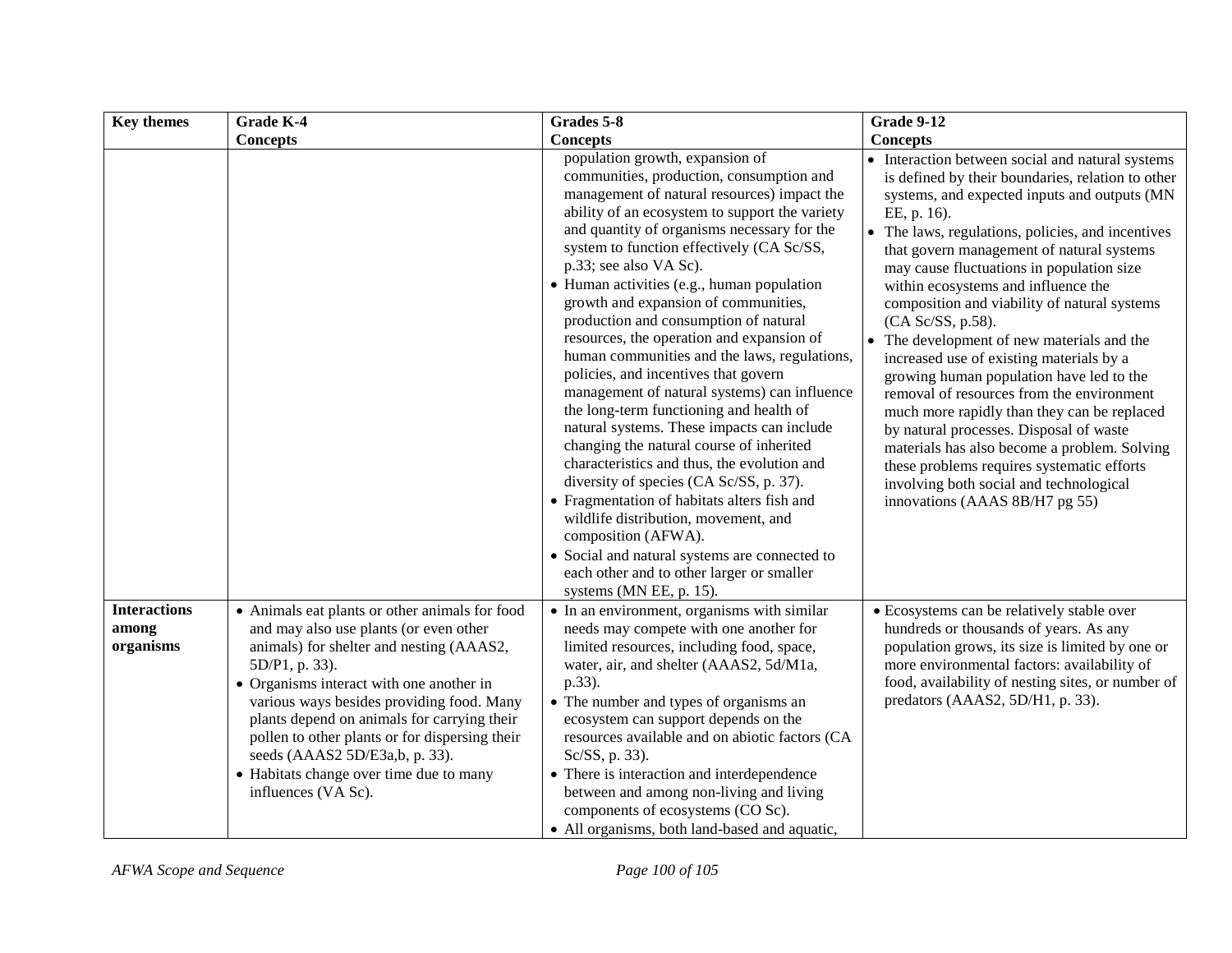| <b>Key themes</b>      | Grade K-4                                                                                                                                                                                                                                                                                                                                                                                                     | Grades 5-8                                                                                                                                                                                                                                                                                                                                                                                                                                                                                                                                                                                                                                                                                                                                                                                                                                                                                                                                                                                                                                                                             | <b>Grade 9-12</b>                                                                                                                                                                                                                                                                                                                                                                                          |
|------------------------|---------------------------------------------------------------------------------------------------------------------------------------------------------------------------------------------------------------------------------------------------------------------------------------------------------------------------------------------------------------------------------------------------------------|----------------------------------------------------------------------------------------------------------------------------------------------------------------------------------------------------------------------------------------------------------------------------------------------------------------------------------------------------------------------------------------------------------------------------------------------------------------------------------------------------------------------------------------------------------------------------------------------------------------------------------------------------------------------------------------------------------------------------------------------------------------------------------------------------------------------------------------------------------------------------------------------------------------------------------------------------------------------------------------------------------------------------------------------------------------------------------------|------------------------------------------------------------------------------------------------------------------------------------------------------------------------------------------------------------------------------------------------------------------------------------------------------------------------------------------------------------------------------------------------------------|
|                        | <b>Concepts</b>                                                                                                                                                                                                                                                                                                                                                                                               | <b>Concepts</b>                                                                                                                                                                                                                                                                                                                                                                                                                                                                                                                                                                                                                                                                                                                                                                                                                                                                                                                                                                                                                                                                        | <b>Concepts</b>                                                                                                                                                                                                                                                                                                                                                                                            |
|                        |                                                                                                                                                                                                                                                                                                                                                                                                               | are interconnected by their need for food. This<br>network of interconnections is refereed to as a<br>food web. The entire earth can be considered<br>a single global food web, and food webs can<br>also be described for a particular environment.<br>At the base of any food web are organisms<br>that make their own food, followed by the<br>animals that eat them, and then the animals<br>that eat those animals and so forth (AAAS2,<br>5D/M4, p. 33).<br>• Two types of organisms may interact with one<br>another in several ways. They may be in a<br>producer/consumer, predator/prey, or<br>parasite/host relationship. Or, one organism<br>may scavenge or decompose another.<br>Relationships may be competitive or mutually<br>beneficial. Some species have becomes so<br>adapted to each other that neither could<br>survive without the other (NAEP, p. 44).<br>• Given adequate resources and an absence of<br>disease or predators, populations of organisms<br>in environments increase at rapid rates. Finite<br>resources and other factors limit their growth |                                                                                                                                                                                                                                                                                                                                                                                                            |
| <b>Property rights</b> | <b>Concepts</b>                                                                                                                                                                                                                                                                                                                                                                                               | (AAAS2, 5D/M3, p. 33).<br><b>Concepts</b>                                                                                                                                                                                                                                                                                                                                                                                                                                                                                                                                                                                                                                                                                                                                                                                                                                                                                                                                                                                                                                              | <b>Concepts</b>                                                                                                                                                                                                                                                                                                                                                                                            |
|                        | • The importance placed on private property<br>and the inherent rights and responsibilities of<br>land ownership are economic factors that<br>influence decisions about resources and<br>natural systems (CA Sc/SS, p. 92).<br>• The importance placed on fair play and good<br>sportsmanship, respect for the rights and<br>opinions of others, and respect for rules by<br>which we live (CA Sc/SS, p. 83). | · Socio-cultural, legal, and political factors are<br>considered in the examination of individual<br>rights versus the common good. Such factors<br>are also considered in decisions regarding<br>land ownership and resource use. (CA Sc/SS,<br>p. 129)                                                                                                                                                                                                                                                                                                                                                                                                                                                                                                                                                                                                                                                                                                                                                                                                                               | • Decisions related to natural systems and<br>natural resources often result in the interaction<br>between individual rights and liberties and<br>choices related to the "common good" (CA<br>Sc/SS, p. 160).<br>• Property ownership and the regulation of land<br>use practices are often used as incentives to<br>govern the use and management of natural<br>systems and resources (CA Sc/SS, p. 164). |
| <b>Resource</b>        | • Naturally occurring materials such as wood,                                                                                                                                                                                                                                                                                                                                                                 | • Some material resources are very rare and                                                                                                                                                                                                                                                                                                                                                                                                                                                                                                                                                                                                                                                                                                                                                                                                                                                                                                                                                                                                                                            | • The earth has many natural resources of great                                                                                                                                                                                                                                                                                                                                                            |
| distribution           | clay, cotton and animal skins, may be<br>processed to change their properties                                                                                                                                                                                                                                                                                                                                 | some exist in great quantities. The ability to<br>obtain and process resources depends on                                                                                                                                                                                                                                                                                                                                                                                                                                                                                                                                                                                                                                                                                                                                                                                                                                                                                                                                                                                              | importance to human life. Some are readily<br>renewable, some are renewable only at great                                                                                                                                                                                                                                                                                                                  |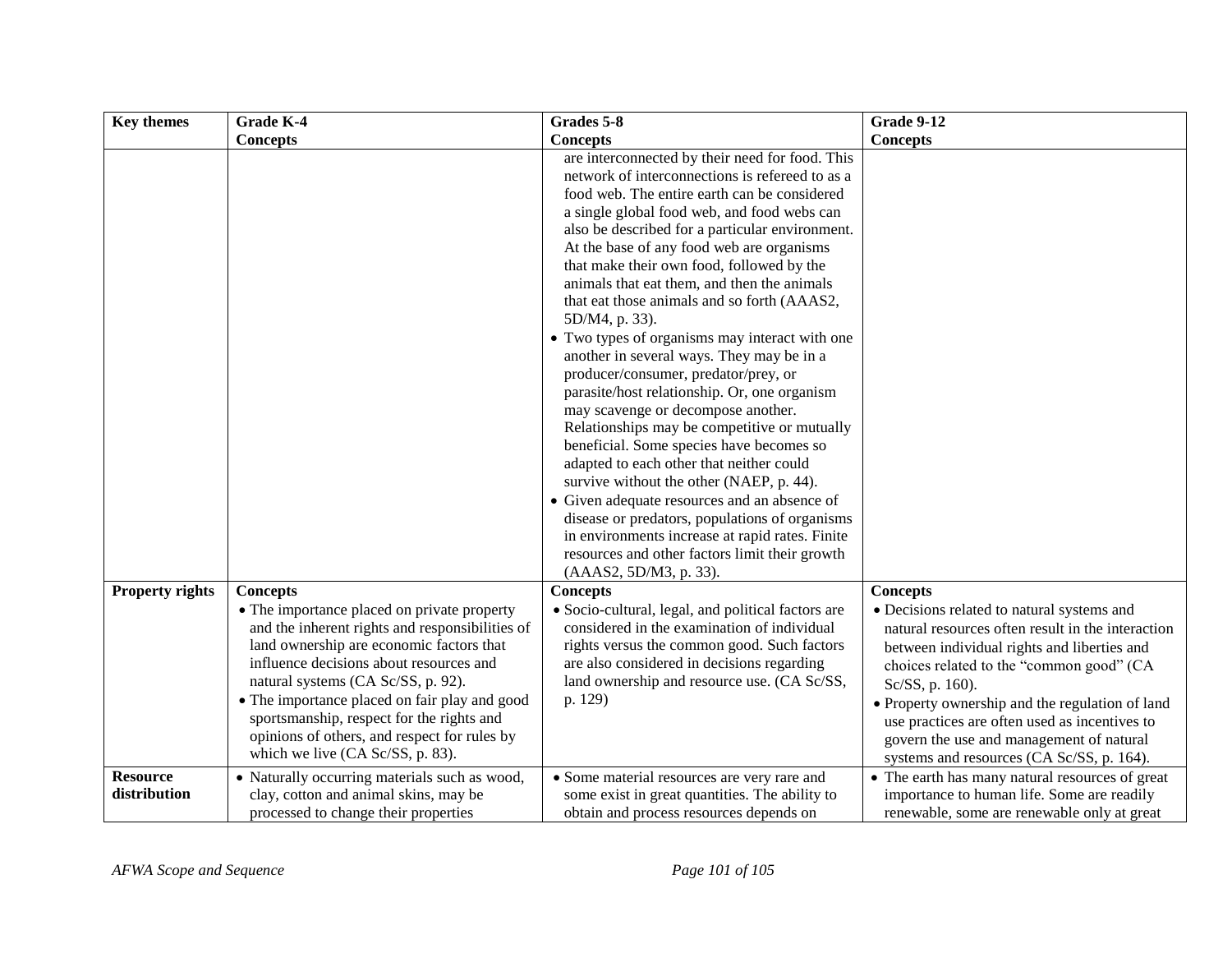| <b>Key themes</b>             | Grade K-4                                                                                                                                                                                                                                                                                                                                                                                                                                                                                                                                                                                                                                                                                                                                                                                                                                                                                                                                                                                                                                                  | Grades 5-8                                                                                                                                                                                                                                                                                                                                                                                                        | <b>Grade 9-12</b>                                                                                                                                                                                                                                                                                                                                                                                                                                                                                                                                                                                                                                                                                                                                                                                                                                                                                                                                                                                |
|-------------------------------|------------------------------------------------------------------------------------------------------------------------------------------------------------------------------------------------------------------------------------------------------------------------------------------------------------------------------------------------------------------------------------------------------------------------------------------------------------------------------------------------------------------------------------------------------------------------------------------------------------------------------------------------------------------------------------------------------------------------------------------------------------------------------------------------------------------------------------------------------------------------------------------------------------------------------------------------------------------------------------------------------------------------------------------------------------|-------------------------------------------------------------------------------------------------------------------------------------------------------------------------------------------------------------------------------------------------------------------------------------------------------------------------------------------------------------------------------------------------------------------|--------------------------------------------------------------------------------------------------------------------------------------------------------------------------------------------------------------------------------------------------------------------------------------------------------------------------------------------------------------------------------------------------------------------------------------------------------------------------------------------------------------------------------------------------------------------------------------------------------------------------------------------------------------------------------------------------------------------------------------------------------------------------------------------------------------------------------------------------------------------------------------------------------------------------------------------------------------------------------------------------|
|                               | <b>Concepts</b>                                                                                                                                                                                                                                                                                                                                                                                                                                                                                                                                                                                                                                                                                                                                                                                                                                                                                                                                                                                                                                            | <b>Concepts</b>                                                                                                                                                                                                                                                                                                                                                                                                   | <b>Concepts</b>                                                                                                                                                                                                                                                                                                                                                                                                                                                                                                                                                                                                                                                                                                                                                                                                                                                                                                                                                                                  |
|                               | (AAAS2, 8B/E1, p. 55)<br>• The wasteful or unnecessary use of natural<br>resources can limit their availability for other<br>purposes. Restoring depleted soil, forests, or<br>fishing grounds can be difficult and costly<br>(AAAS2, 4B/M11a, p. 55)<br>• Some resources are basic materials, such as<br>air, water, and soil; some are produced from<br>basic resources, such as food, fuel and<br>building materials; and some resources are<br>nonmaterial, such as quiet places, beauty,<br>security, and safety (NSES, p. 140)<br>• The supply of many resources is limited. If<br>used, resources can be extended through<br>recycling and decreased use (NSES, p. 140)                                                                                                                                                                                                                                                                                                                                                                             | where they are located and the form they are<br>in. As resources are depleted, they may<br>become more difficult to obtain (AAAS2,<br>4B/M10ab, p. 55)<br>• Humans are influenced by the [natural] cycles<br>and processes because they in part determine<br>the quantity and quality of goods and<br>ecosystem services provided by coastal<br>systems, for example, the distribution of<br>organisms (CA Sc/SS) | cost, and some are not renewable at all<br>(AAAS2, 4B/H8, p. 55)<br>• Human populations use resources in the<br>environment in order to maintain and improve<br>their existence. Natural resources have been<br>and will continue to be used to maintain<br>human populations (NSES, p. 198)                                                                                                                                                                                                                                                                                                                                                                                                                                                                                                                                                                                                                                                                                                     |
| <b>Resource</b><br>management | • Resources are things that we get from the<br>living and nonliving environment to meet the<br>needs and wants of a population (NSES, p<br>$140$ ).<br>· Some resources are basic materials, such as<br>air, water, and soil; some are produced from<br>basic resources, such as food, fuel and<br>building materials; and some resources are<br>nonmaterial, such as quiet places, beauty,<br>security and safety (NSES, p. 140).<br>• The supply of many resources is limited. If<br>used, resources can be extended through<br>recycling and decreased use (NSES, p. 140)<br>• The factors influencing decisions about<br>resources and natural systems vary with the<br>type of community and the particular needs<br>and priorities of that community. People in<br>urban, suburban, and rural environments are<br>likely to bring different perspectives to bear<br>when making decisions about resources and<br>natural systems (CA Sc/SS, p. 88).<br>• Laws that influence decisions about resources<br>and natural system grow from a spectrum of | • Socio-cultural, legal, and political factors are<br>considered in the examination of individual<br>rights versus the common good. Such factors<br>are also considered in decisions regarding<br>land ownership and resource use (CA Sc/SS,<br>p. 129).<br>• Decisions regarding natural resources and<br>natural systems  [are] based on personal<br>views and beliefs (CA Sc/SS, p. 127).                      | • Decisions made regarding natural resources<br>and systems are often the responsibility of<br>state and local governments (CA Sc/SS, p.<br>$162$ ).<br>• Decisions related to natural systems and<br>natural resources often result in the interaction<br>between individual rights and liberties and<br>choices related to the "common good" (CA<br>Sc/SS, p. 160).<br>• Laws, regulations, policies and incentives are<br>developed by the federal, state, and local<br>governments to govern resource use and<br>management. These laws, regulations, policies<br>and incentives affect the surrounding natural<br>systems (CA Sc/SS, p. 157).<br>• Since human activities can have significant<br>and lasting influence on natural systems, it is<br>important to base decisions on as much<br>knowledge as possible. This knowledge should<br>include an understanding of the influence of<br>human activities on natural systems and an<br>ability to assess social, economic, political, |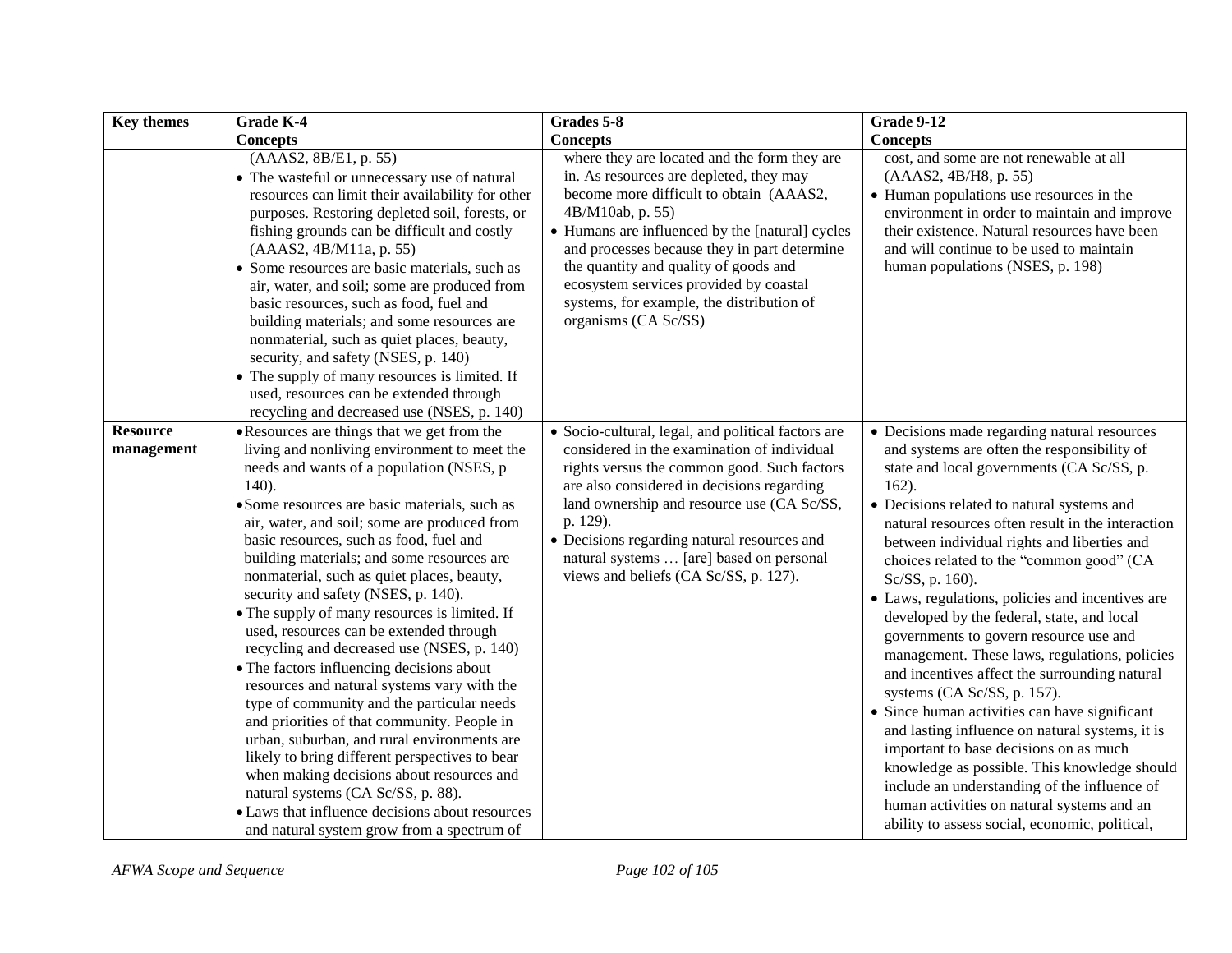| <b>Key themes</b>                                    | Grade K-4                                                                                                                                                                                                                                                                                                                                                                                                                                                                                                                                                                                                                                             | Grades 5-8                                                                                                                                                                                                                                                                                                                                             | <b>Grade 9-12</b>                                                                                                                                                                                                                                                                                                                                                                                                                                                                                                                                                 |
|------------------------------------------------------|-------------------------------------------------------------------------------------------------------------------------------------------------------------------------------------------------------------------------------------------------------------------------------------------------------------------------------------------------------------------------------------------------------------------------------------------------------------------------------------------------------------------------------------------------------------------------------------------------------------------------------------------------------|--------------------------------------------------------------------------------------------------------------------------------------------------------------------------------------------------------------------------------------------------------------------------------------------------------------------------------------------------------|-------------------------------------------------------------------------------------------------------------------------------------------------------------------------------------------------------------------------------------------------------------------------------------------------------------------------------------------------------------------------------------------------------------------------------------------------------------------------------------------------------------------------------------------------------------------|
|                                                      | <b>Concepts</b>                                                                                                                                                                                                                                                                                                                                                                                                                                                                                                                                                                                                                                       | <b>Concepts</b>                                                                                                                                                                                                                                                                                                                                        | <b>Concepts</b>                                                                                                                                                                                                                                                                                                                                                                                                                                                                                                                                                   |
|                                                      | considerations (CA Sc/SS, p. 102).<br>· Decision-making in a community of varied<br>cultures is influenced by socio-cultural<br>factors including differing traditions and<br>beliefs. (CA Sc/SS, p. 84)                                                                                                                                                                                                                                                                                                                                                                                                                                              |                                                                                                                                                                                                                                                                                                                                                        | and environmental factors (CA Sc/SS, p. 58).<br>• Enhancing and protecting habitat is critical to<br>managing and conserving fish and wildlife<br>(AWFA CE)                                                                                                                                                                                                                                                                                                                                                                                                       |
| <b>Role of citizens</b><br>in resource<br>management | • There are basic rules people need to follow<br>regarding natural systems and the treatment<br>of goods and ecosystem services they<br>provide. There are consequences to not<br>following the rules that help protect the<br>environment; these consequences may<br>influence decisions regarding resources and<br>natural systems (CA Sc/SS, p. 80).<br>• Decisions regarding natural systems and<br>resources are made in similar ways in all<br>American communities and include<br>consideration of socio-cultural factors (CA<br>Sc/SS, p. 84).<br>• Individual citizens have the opportunity to<br>protect the environment (CA Sc/SS, p. 92). | • The process of making laws, including those<br>that pertain to natural resources and natural<br>systems, provides opportunities for citizen<br>participation (CA Sc/SS, p. 130).                                                                                                                                                                     | • Individual citizens have opportunities to<br>participate in decision-making about resources<br>and natural systems as a part of civic life (CA<br>Sc/SS, p. 159).<br>• Since human activities can have significant<br>and lasting influence on natural systems, it is<br>important to base decisions on as much<br>knowledge as possible. This knowledge should<br>include an understanding of the influence of<br>human activities on natural systems and an<br>ability to assess social, economic, political,<br>and environmental factors. (CA Sc/SS, p. 58) |
| Role of culture                                      | • The beliefs, customs, ceremonies, traditions,<br>and social practices of varied cultures are<br>significantly influenced by the natural<br>systems where those cultures are located and<br>by the natural resources upon which these<br>cultures depend (CA Sc/SS, p. 84).<br>• Decision-making in a community of varied<br>cultures is influenced by socio-cultural<br>factors including differing traditions and<br>beliefs (CA Sc/SS, p. 84).                                                                                                                                                                                                    | • Decisions regarding natural resources and<br>natural systems made during various historical<br>periods were based on personal views and<br>beliefs and incomplete or erroneous<br>information. Ongoing scientific discovery<br>during this time focused on improving the<br>base of knowledge, a process that continues<br>today (CA Sc/SS, p. 127). | • Natural systems provide resources (goods and<br>ecosystem services) upon which humans rely.<br>The resources available in these nations help<br>determine their cultures, economies, and<br>lifestyles (CA Sc/SS, p. 144).                                                                                                                                                                                                                                                                                                                                      |
| <b>Safety</b>                                        | <b>Concept</b><br>• Safety and security are basic needs of<br>humans. Safety involves freedom from<br>danger, risk, or injury. Security involves<br>feelings of confidence and lack of anxiety<br>and fear. Student understandings include<br>following safety rules for home and school,                                                                                                                                                                                                                                                                                                                                                             | <b>Concepts</b><br>• The potential for accidents and the existence<br>of hazards imposes the need for injury<br>prevention. Safe living involves the<br>development and use of safety precautions<br>and the recognition of risk in personal<br>decisions. Injury prevention has personal and                                                          | <b>Concepts</b><br>• Hazards and the potential for accidents exist.<br>Regardless of the environment, the possibility<br>of injury, illness, disability, or death may be<br>present. Humans have a variety of<br>mechanisms - sensory, motor, emotional,<br>social, and technological – that can reduce and                                                                                                                                                                                                                                                       |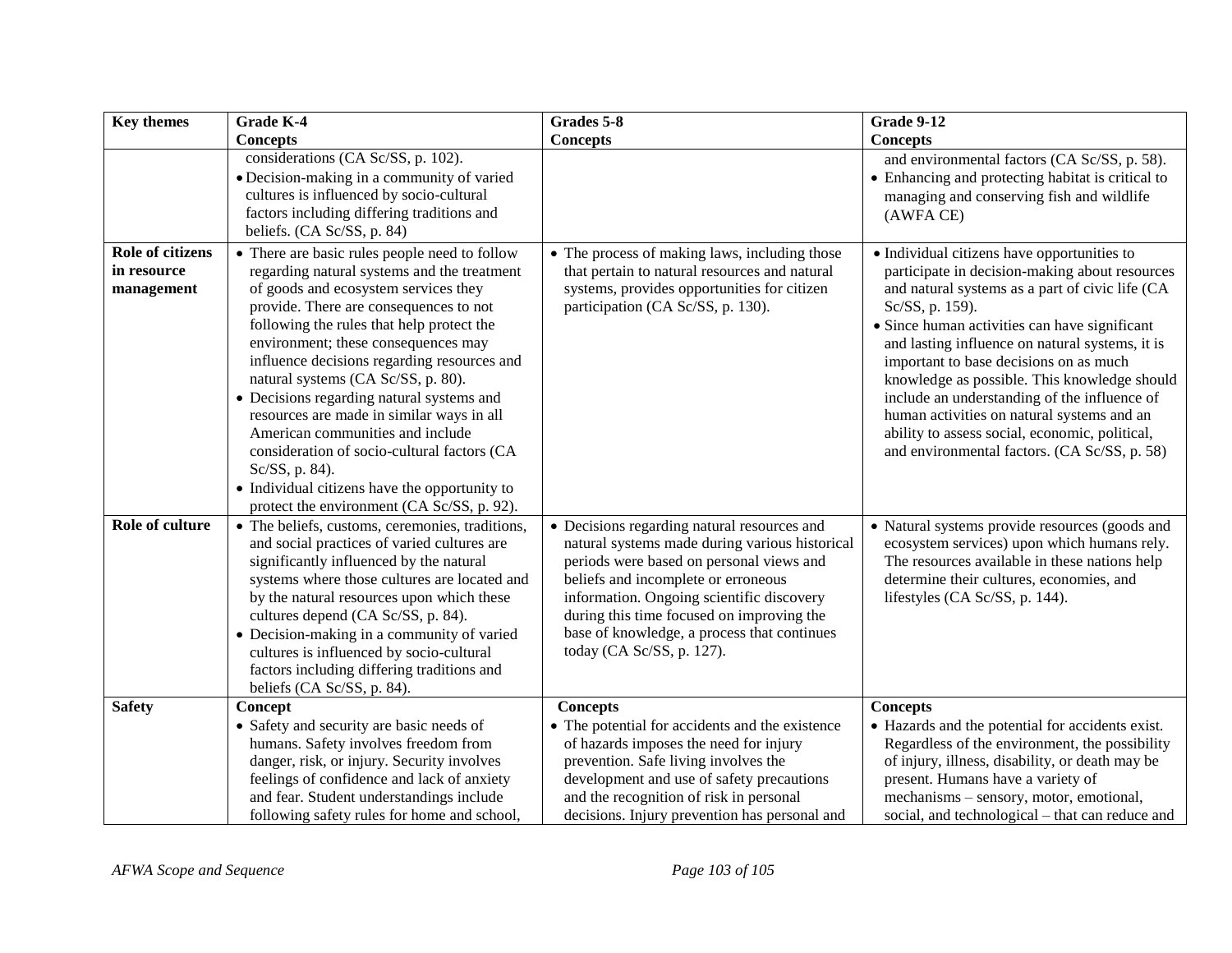| <b>Key themes</b>   | Grade K-4                                                                                                                                                                                                                                                                                                                                                                                                                                                                                                                                                                                                                                                                                                                                                                                                                                                                                                                                                                                                                                                                                                                                                                                                                                                                                                                                                                                                                                                                           | Grades 5-8                                                                                                                                                                                                                                                                                                                                                                                                                                                                                                                                                                                                                                                                                                                                                                                                                                                                                                                                                                                                                                                                                                                                                                                                                                                                                           | <b>Grade 9-12</b>                                                                                                                                                                                                                                                                                                                                                                                                                                                                                                                                                                                                                                                                                                                                                                                                                                                                                                                                                                                                                                                                                                                                                                                                                                                                                                                                                                                                                                                                                                                                                                               |
|---------------------|-------------------------------------------------------------------------------------------------------------------------------------------------------------------------------------------------------------------------------------------------------------------------------------------------------------------------------------------------------------------------------------------------------------------------------------------------------------------------------------------------------------------------------------------------------------------------------------------------------------------------------------------------------------------------------------------------------------------------------------------------------------------------------------------------------------------------------------------------------------------------------------------------------------------------------------------------------------------------------------------------------------------------------------------------------------------------------------------------------------------------------------------------------------------------------------------------------------------------------------------------------------------------------------------------------------------------------------------------------------------------------------------------------------------------------------------------------------------------------------|------------------------------------------------------------------------------------------------------------------------------------------------------------------------------------------------------------------------------------------------------------------------------------------------------------------------------------------------------------------------------------------------------------------------------------------------------------------------------------------------------------------------------------------------------------------------------------------------------------------------------------------------------------------------------------------------------------------------------------------------------------------------------------------------------------------------------------------------------------------------------------------------------------------------------------------------------------------------------------------------------------------------------------------------------------------------------------------------------------------------------------------------------------------------------------------------------------------------------------------------------------------------------------------------------|-------------------------------------------------------------------------------------------------------------------------------------------------------------------------------------------------------------------------------------------------------------------------------------------------------------------------------------------------------------------------------------------------------------------------------------------------------------------------------------------------------------------------------------------------------------------------------------------------------------------------------------------------------------------------------------------------------------------------------------------------------------------------------------------------------------------------------------------------------------------------------------------------------------------------------------------------------------------------------------------------------------------------------------------------------------------------------------------------------------------------------------------------------------------------------------------------------------------------------------------------------------------------------------------------------------------------------------------------------------------------------------------------------------------------------------------------------------------------------------------------------------------------------------------------------------------------------------------------|
|                     | <b>Concepts</b>                                                                                                                                                                                                                                                                                                                                                                                                                                                                                                                                                                                                                                                                                                                                                                                                                                                                                                                                                                                                                                                                                                                                                                                                                                                                                                                                                                                                                                                                     | <b>Concepts</b>                                                                                                                                                                                                                                                                                                                                                                                                                                                                                                                                                                                                                                                                                                                                                                                                                                                                                                                                                                                                                                                                                                                                                                                                                                                                                      | <b>Concepts</b>                                                                                                                                                                                                                                                                                                                                                                                                                                                                                                                                                                                                                                                                                                                                                                                                                                                                                                                                                                                                                                                                                                                                                                                                                                                                                                                                                                                                                                                                                                                                                                                 |
|                     | preventing abuse and neglect, avoiding<br>injury, knowing whom to ask for help, and<br>when and how to say no (NSES, p.139)                                                                                                                                                                                                                                                                                                                                                                                                                                                                                                                                                                                                                                                                                                                                                                                                                                                                                                                                                                                                                                                                                                                                                                                                                                                                                                                                                         | social dimensions (NSES, p. 168).                                                                                                                                                                                                                                                                                                                                                                                                                                                                                                                                                                                                                                                                                                                                                                                                                                                                                                                                                                                                                                                                                                                                                                                                                                                                    | modify hazards (NSES, p. 197).                                                                                                                                                                                                                                                                                                                                                                                                                                                                                                                                                                                                                                                                                                                                                                                                                                                                                                                                                                                                                                                                                                                                                                                                                                                                                                                                                                                                                                                                                                                                                                  |
| Use of<br>resources | • People need water, food, air, waste removal,<br>and a particular range of temperatures in<br>their environment, just as other animals do<br>(AAAS2, 6A/P2, p. 23).<br>• The natural environment provides humans<br>with food, shelter, objects for trade and<br>recreational opportunities (AFWA CE).<br>• The living and nonliving components of an<br>ecosystem and their interactions produce<br>goods essential to human life and integral to<br>our economies and cultures (CA Sc/SS, p.<br>$21$ ).<br>• Location, weather, and the physical<br>environment interact to create specific<br>conditions that determine the goods and<br>ecosystem services that humans use for food,<br>clothing, shelter, transportation, and<br>recreation (CA Sc/SS, p. 83).<br>• Natural systems provided goods and<br>ecosystem services that people thought the<br>history used to meet their needs and support<br>their economies (CA Sc/SS, p. 92).<br>• Living things are found almost everywhere<br>in the world. There are somewhat different<br>kinds in different places (AAAS2, 5D/P2, p.<br>$33)$ .<br>• Some resources are basic materials, such as<br>air, water, and soil; some are produced from<br>basic resources, such as food, fuel and<br>building materials; and some resources are<br>nonmaterial, such as quiet places, beauty,<br>security, and safety (NSES, p. 140).<br>• The supply of many resources is limited. If<br>used, resources can be extended through | • Peoples had the same needs as we do today<br>(e.g., water, food, shelter) even though we<br>often meet some of those needs in different<br>ways (CA Sc/SS, p. 105).<br>• The pursuit of recreation has influenced the<br>geographic extent, composition, biological<br>diversity, and viability of natural systems<br>(e.g., park development, trail use, off-road<br>vehicles) and called for new laws, regulations,<br>and policies (CA Sc/SS, p. 102).<br>• People in communities seek opportunities for<br>recreational activities in the community that<br>meet the needs of various skill levels and<br>interests (AR PEL).<br>• People can have careers in natural resource<br>related sports and recreation (AR PEL).<br>• The global environment is affected by<br>national and international policies relating to<br>energy use, waste disposal, ecological<br>management and population (AAAS2,<br>7G/M5, p. 51).<br>• Trade between nations occurs when natural<br>resources or the skills to make something are<br>evenly distributed (AAAS2, 7G/M1, p. 51).<br>• Treaties are negotiated between two or more<br>nations to establish or maintain peaceful<br>relationships, to define parameters for trade,<br>or to create political or military alliances<br>(AAAS2, 7G/M3, p. 51) | • Natural systems provide resources (goods-<br>economic value- and ecosystem services) on<br>which humans rely (CA Sc/SS, p. 155).<br>• Human populations use resources in the<br>environment in order to maintain and improve<br>their existence. Natural resources have been<br>and will continue to be used to maintain<br>human populations (NSES, p. 198)<br>• The quantity of resources consumed, and the<br>quantity and character of the byproducts of<br>regional human activities have a cumulative<br>effect on natural systems (CA Sc/SS, p. 157).<br>• Since human activities can have significant<br>and lasting influence on natural systems, it is<br>important to base decisions on as much<br>knowledge as possible. This knowledge should<br>include an understanding of the influence of<br>human activities on natural systems and an<br>ability to assess social, economic, political,<br>and environmental factors (CA Sc/SS, p. 58).<br>• The development of new materials and the<br>increased use of existing materials by a<br>growing human population have led to the<br>removal of resources from the environment<br>much more rapidly than they can be replaced<br>by natural processes. Disposal of waste<br>materials has also become a problem. Solving<br>these problems requires systematic efforts<br>involving both social and technological<br>innovations (AAAS2, 8B/H7, p. 23)<br>• Decisions regarding natural systems and<br>resource use are complex and based on a<br>spectrum of considerations including the<br>economic value and environmental |
|                     | recycling and decreased use (NSES, p. 140)                                                                                                                                                                                                                                                                                                                                                                                                                                                                                                                                                                                                                                                                                                                                                                                                                                                                                                                                                                                                                                                                                                                                                                                                                                                                                                                                                                                                                                          |                                                                                                                                                                                                                                                                                                                                                                                                                                                                                                                                                                                                                                                                                                                                                                                                                                                                                                                                                                                                                                                                                                                                                                                                                                                                                                      | sustainability of available resources (CA                                                                                                                                                                                                                                                                                                                                                                                                                                                                                                                                                                                                                                                                                                                                                                                                                                                                                                                                                                                                                                                                                                                                                                                                                                                                                                                                                                                                                                                                                                                                                       |